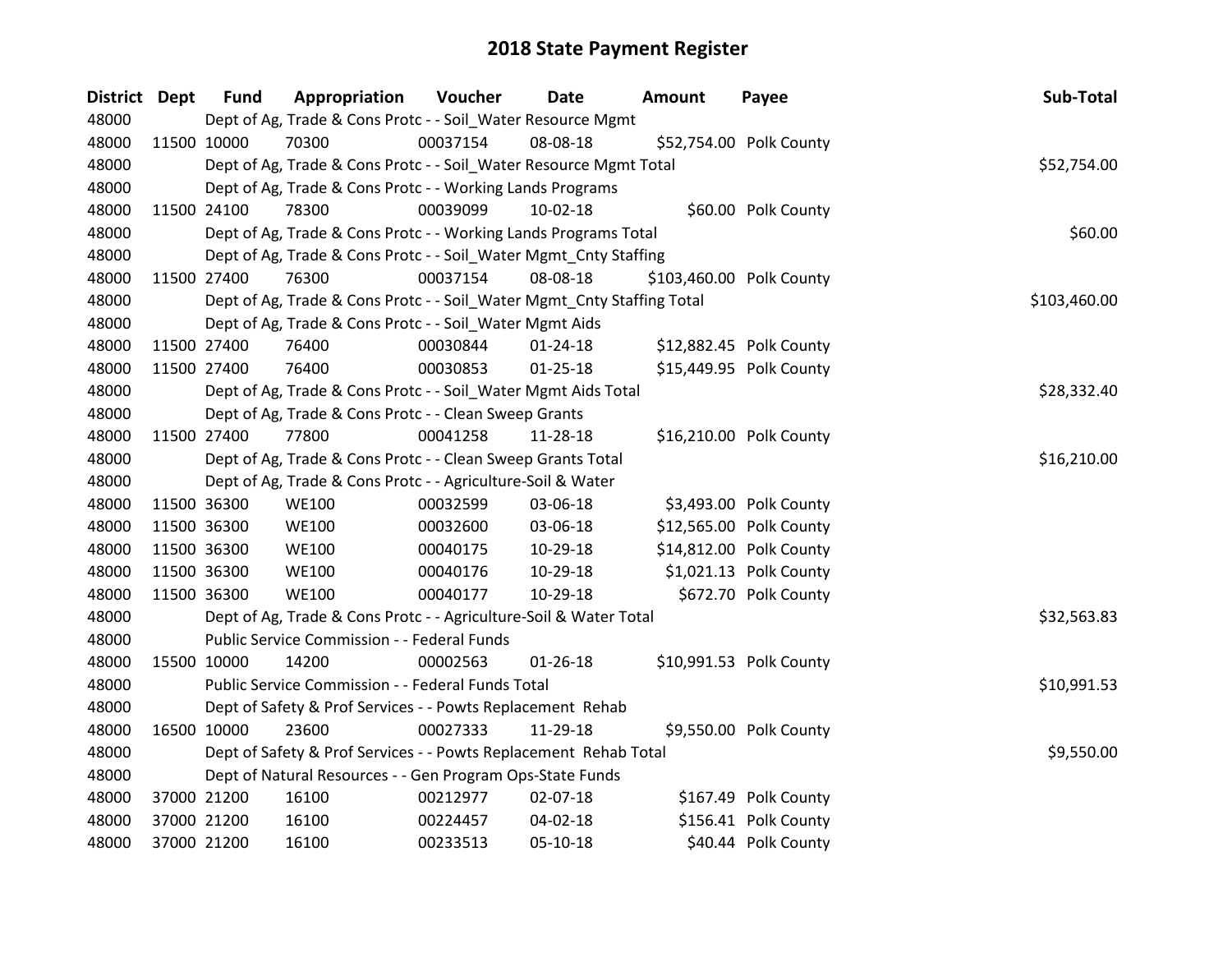| <b>District Dept</b> | <b>Fund</b> | Appropriation                                                      | Voucher  | <b>Date</b>    | <b>Amount</b> | Payee                   | Sub-Total   |
|----------------------|-------------|--------------------------------------------------------------------|----------|----------------|---------------|-------------------------|-------------|
| 48000                | 37000 21200 | 16100                                                              | 00236129 | 05-14-18       |               | \$336.00 Polk County    |             |
| 48000                | 37000 21200 | 16100                                                              | 00238914 | 06-06-18       |               | \$275.00 Polk County    |             |
| 48000                | 37000 21200 | 16100                                                              | 00240506 | 05-31-18       |               | \$193.00 Polk County    |             |
| 48000                | 37000 21200 | 16100                                                              | 00249888 | 07-09-18       |               | \$51.78 Polk County     |             |
| 48000                | 37000 21200 | 16100                                                              | 00262857 | 09-21-18       |               | \$45.00 Polk County     |             |
| 48000                |             | Dept of Natural Resources - - Gen Program Ops-State Funds Total    |          |                |               |                         | \$1,265.12  |
| 48000                |             | Dept of Natural Resources - - Gen Program Ops-State Snow Trl       |          |                |               |                         |             |
| 48000                | 37000 21200 | 17400                                                              | 00251886 | $07 - 27 - 18$ |               | \$1,213.25 Polk County  |             |
| 48000                |             | Dept of Natural Resources - - Gen Program Ops-State Snow Trl Total |          |                |               |                         | \$1,213.25  |
| 48000                |             | Dept of Natural Resources - - General Program Operations --        |          |                |               |                         |             |
| 48000                | 37000 21200 | 25400                                                              | 00225552 | 04-09-18       |               | \$570.00 Polk County    |             |
| 48000                | 37000 21200 | 25400                                                              | 00228619 | 04-27-18       |               | \$3.00 Polk County      |             |
| 48000                | 37000 21200 | 25400                                                              | 00250676 | $07-11-18$     |               | \$480.00 Polk County    |             |
| 48000                | 37000 21200 | 25400                                                              | 00254989 | 07-23-18       |               | \$168.75 Polk County    |             |
| 48000                | 37000 21200 | 25400                                                              | 00262857 | 09-21-18       |               | \$45.00 Polk County     |             |
| 48000                | 37000 21200 | 25400                                                              | 00266156 | 09-26-18       |               | \$225.00 Polk County    |             |
| 48000                | 37000 21200 | 25400                                                              | 00282817 | 12-06-18       |               | \$330.00 Polk County    |             |
| 48000                | 37000 21200 | 25400                                                              | 00286085 | 12-19-18       |               | \$960.00 Polk County    |             |
| 48000                |             | Dept of Natural Resources - - General Program Operations -- Total  |          |                |               |                         | \$2,781.75  |
| 48000                |             | Dept of Natural Resources - - Gpo -Federal Funds                   |          |                |               |                         |             |
| 48000                | 37000 21200 | 38100                                                              | 00222252 | 03-23-18       |               | \$5,581.65 Polk County  |             |
| 48000                |             | Dept of Natural Resources - - Gpo -Federal Funds Total             |          |                |               |                         | \$5,581.65  |
| 48000                |             | Dept of Natural Resources - - Venison Processing                   |          |                |               |                         |             |
| 48000                | 37000 21200 | 54900                                                              | 00225204 | 04-05-18       |               | \$2,155.00 Polk County  |             |
| 48000                |             | Dept of Natural Resources - - Venison Processing Total             |          |                |               |                         | \$2,155.00  |
| 48000                |             | Dept of Natural Resources - - Enf A - Boating Enforcement          |          |                |               |                         |             |
| 48000                | 37000 21200 | 55000                                                              | 00222252 | 03-23-18       |               | \$12,246.59 Polk County |             |
| 48000                |             | Dept of Natural Resources - - Enf A - Boating Enforcement Total    |          |                |               |                         | \$12,246.59 |
| 48000                |             | Dept of Natural Resources - - Enf A - Atv & Utv Enforcement        |          |                |               |                         |             |
| 48000                | 37000 21200 | 55100                                                              | 00268020 | 09-27-18       |               | \$6,152.84 Polk County  |             |
| 48000                | 37000 21200 | 55100                                                              | 00268555 | 09-27-18       |               | \$7,240.44 Polk County  |             |
| 48000                |             | Dept of Natural Resources - - Enf A - Atv & Utv Enforcement Total  |          |                |               |                         | \$13,393.28 |
| 48000                |             | Dept of Natural Resources - - Wildlife Damage Claims & Abat        |          |                |               |                         |             |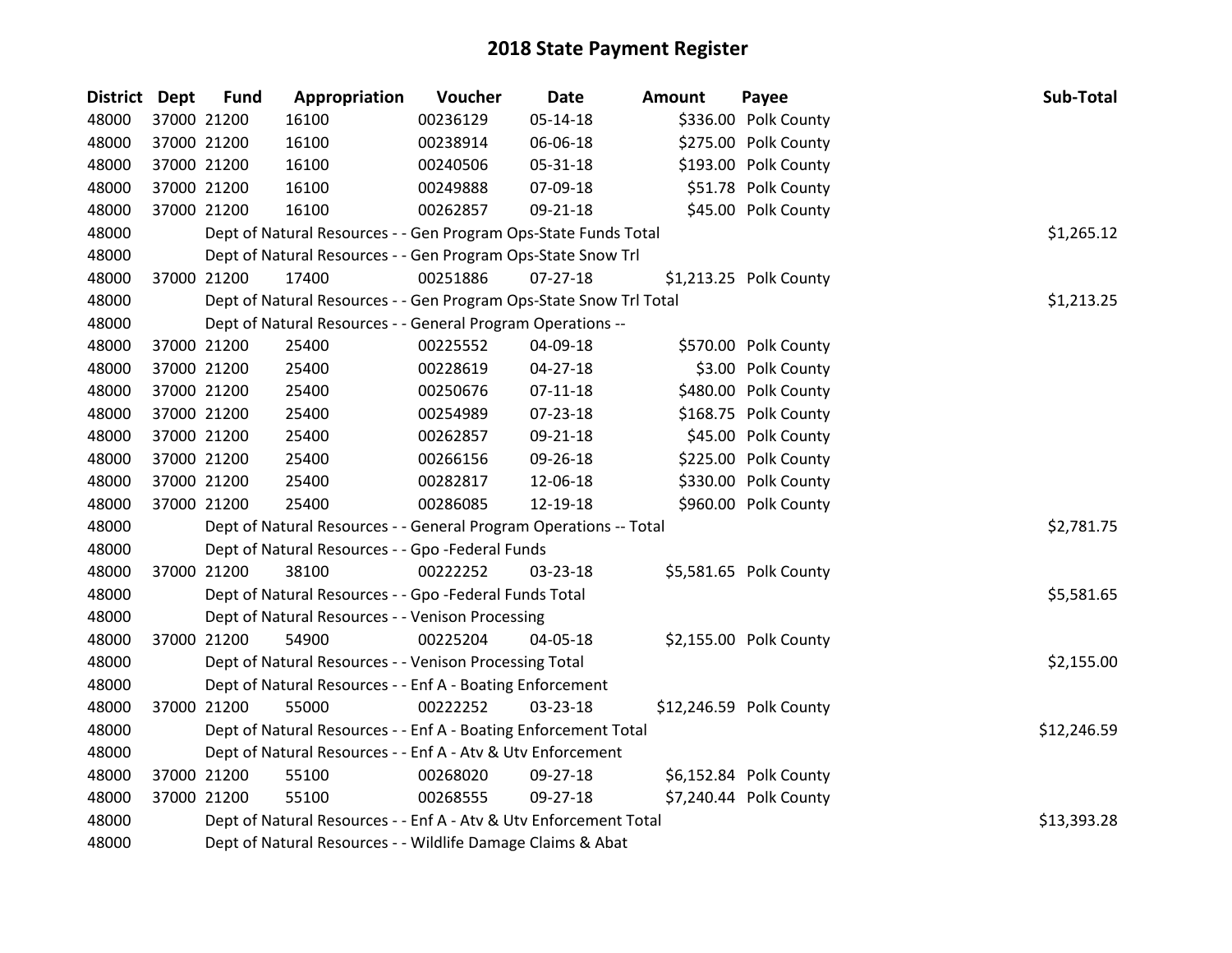| District Dept | <b>Fund</b> | Appropriation                                                      | Voucher  | <b>Date</b>    | <b>Amount</b> | Payee                   | Sub-Total    |
|---------------|-------------|--------------------------------------------------------------------|----------|----------------|---------------|-------------------------|--------------|
| 48000         | 37000 21200 | 55300                                                              | 00225204 | 04-05-18       |               | \$4,340.87 Polk County  |              |
| 48000         | 37000 21200 | 55300                                                              | 00282259 | 11-30-18       |               | \$11,669.70 Polk County |              |
| 48000         |             | Dept of Natural Resources - - Wildlife Damage Claims & Abat Total  |          |                |               |                         | \$16,010.57  |
| 48000         |             | Dept of Natural Resources - - Ra- Fish, WI & Forestry              |          |                |               |                         |              |
| 48000         | 37000 21200 | 56400                                                              | 00228685 | $04-19-18$     |               | \$804.61 Polk County    |              |
| 48000         |             | Dept of Natural Resources - - Ra- Fish, WI & Forestry Total        |          |                |               |                         | \$804.61     |
| 48000         |             | Dept of Natural Resources - - Resaids - Forest CropInd & Mfl       |          |                |               |                         |              |
| 48000         | 37000 21200 | 56600                                                              | 00267476 | 09-17-18       |               | \$19,278.74 Polk County |              |
| 48000         |             | Dept of Natural Resources - - Resaids - Forest Croplnd & Mfl Total |          |                |               |                         | \$19,278.74  |
| 48000         |             | Dept of Natural Resources - - Resaids - Cnty Forst & Admin         |          |                |               |                         |              |
| 48000         | 37000 21200 | 57200                                                              | 00216338 | 02-26-18       |               | \$6,232.19 Polk County  |              |
| 48000         | 37000 21200 | 57200                                                              | 00257442 | 08-03-18       |               | \$19,385.58 Polk County |              |
| 48000         |             | Dept of Natural Resources - - Resaids - Cnty Forst & Admin Total   |          |                |               |                         | \$25,617.77  |
| 48000         |             | Dept of Natural Resources - - Ra- Cnty Snow Trail & Area Aid       |          |                |               |                         |              |
| 48000         | 37000 21200 | 57400                                                              | 00258391 | 08-08-18       |               | \$51,510.00 Polk County |              |
| 48000         | 37000 21200 | 57400                                                              | 00266070 | 09-13-18       |               | \$51,510.00 Polk County |              |
| 48000         |             | Dept of Natural Resources - - Ra- Cnty Snow Trail & Area Aid Total |          |                |               |                         | \$103,020.00 |
| 48000         |             | Dept of Natural Resources - - Ra- Snowmobile Trail Areas           |          |                |               |                         |              |
| 48000         | 37000 21200 | 57500                                                              | 00269077 | 09-28-18       |               | \$18,926.36 Polk County |              |
| 48000         |             | Dept of Natural Resources - - Ra- Snowmobile Trail Areas Total     |          |                |               |                         | \$18,926.36  |
| 48000         |             | Dept of Natural Resources - - Ra- Atv Prj Aids, Gas Tax Pymt       |          |                |               |                         |              |
| 48000         | 37000 21200 | 57600                                                              | 00275573 | $11 - 01 - 18$ |               | \$2,665.00 Polk County  |              |
| 48000         | 37000 21200 | 57600                                                              | 00275574 | 11-01-18       |               | \$11,505.00 Polk County |              |
| 48000         |             | Dept of Natural Resources - - Ra- Atv Prj Aids, Gas Tax Pymt Total |          |                |               |                         | \$14,170.00  |
| 48000         |             | Dept of Natural Resources - - Ra- Atv Project Aids                 |          |                |               |                         |              |
| 48000         | 37000 21200 | 57700                                                              | 00206538 | $01 - 10 - 18$ |               | \$67,865.48 Polk County |              |
| 48000         | 37000 21200 | 57700                                                              | 00206546 | $01 - 10 - 18$ |               | \$2,919.29 Polk County  |              |
| 48000         | 37000 21200 | 57700                                                              | 00206750 | $01 - 11 - 18$ |               | \$2,662.84 Polk County  |              |
| 48000         | 37000 21200 | 57700                                                              | 00206752 | $01 - 11 - 18$ |               | \$1,956.40 Polk County  |              |
| 48000         | 37000 21200 | 57700                                                              | 00206796 | $01 - 11 - 18$ |               | \$3,067.56 Polk County  |              |
| 48000         |             | Dept of Natural Resources - - Ra- Atv Project Aids Total           |          |                |               |                         | \$78,471.57  |
| 48000         |             | Dept of Natural Resources - - Resaids - Pymt In Lieu Tax Fed       |          |                |               |                         |              |
| 48000         | 37000 21200 | 58400                                                              | 00270443 | $10-01-18$     |               | \$8,635.00 Polk County  |              |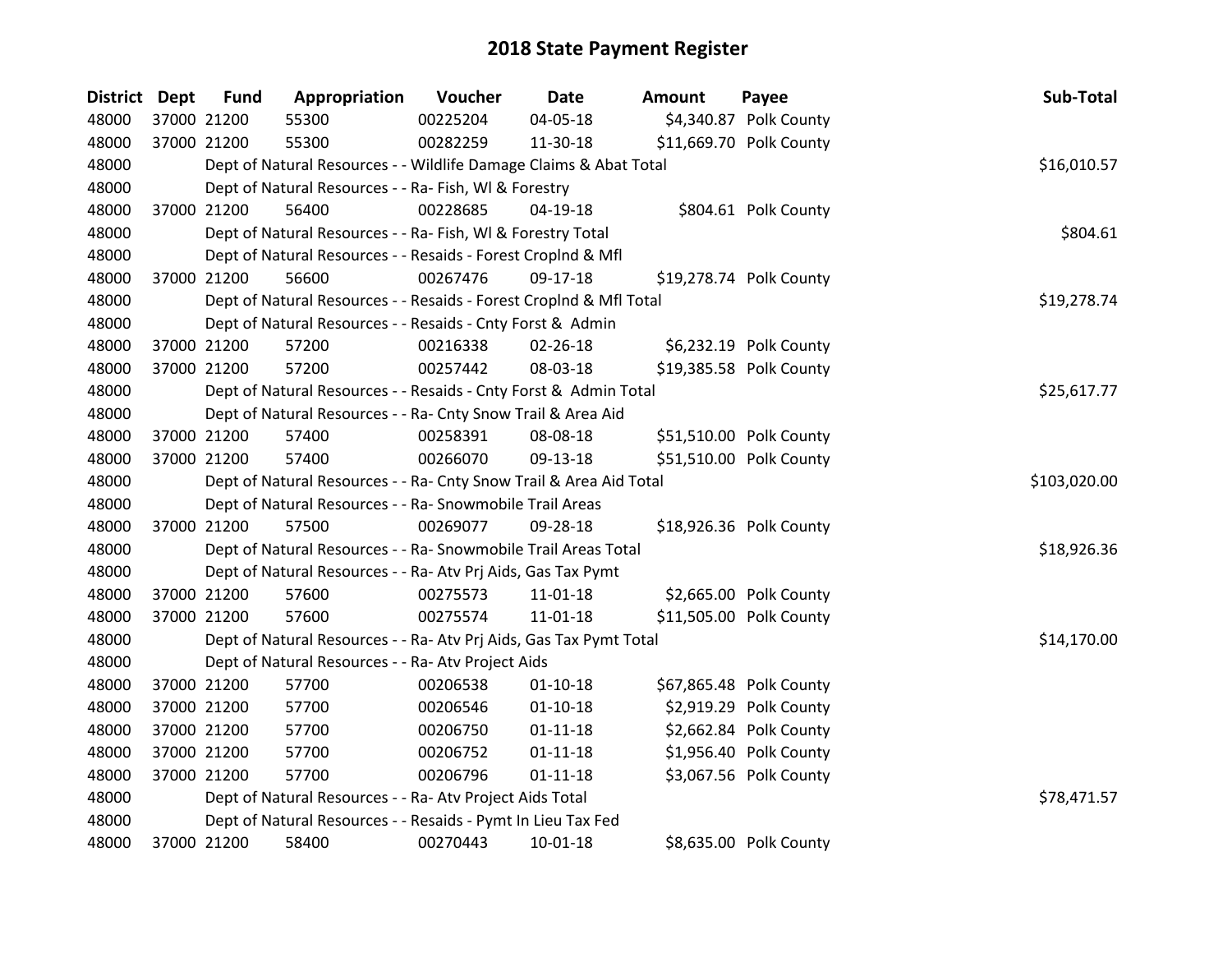| <b>District Dept</b> | <b>Fund</b> | Appropriation                                                      | Voucher  | Date           | <b>Amount</b> | Payee                    | Sub-Total    |
|----------------------|-------------|--------------------------------------------------------------------|----------|----------------|---------------|--------------------------|--------------|
| 48000                |             | Dept of Natural Resources - - Resaids - Pymt In Lieu Tax Fed Total |          |                |               |                          | \$8,635.00   |
| 48000                |             | Dept of Natural Resources - - Ea - Lake Protection                 |          |                |               |                          |              |
| 48000                | 37000 21200 | 66300                                                              | 00231554 | 04-30-18       |               | \$6,248.29 Polk County   |              |
| 48000                | 37000 21200 | 66300                                                              | 00287940 | 12-27-18       |               | \$17,881.46 Polk County  |              |
| 48000                | 37000 21200 | 66300                                                              | 00287941 | 12-27-18       |               | \$11,726.25 Polk County  |              |
| 48000                |             | Dept of Natural Resources - - Ea - Lake Protection Total           |          |                |               |                          | \$35,856.00  |
| 48000                |             | Dept of Natural Resources - - Ea - Invasive Aqu & Lake Mon         |          |                |               |                          |              |
| 48000                | 37000 21200 | 67800                                                              | 00204867 | $01 - 04 - 18$ |               | \$32,826.70 Polk County  |              |
| 48000                | 37000 21200 | 67800                                                              | 00220113 | 03-14-18       |               | \$12,499.69 Polk County  |              |
| 48000                |             | Dept of Natural Resources - - Ea - Invasive Aqu & Lake Mon Total   |          |                |               |                          | \$45,326.39  |
| 48000                |             | Dept of Natural Resources - - Gpo--State Funds                     |          |                |               |                          |              |
| 48000                | 37000 21200 | 86100                                                              | 00216705 | 02-26-18       |               | \$13.00 Polk County      |              |
| 48000                |             | Dept of Natural Resources - - Gpo--State Funds Total               |          |                |               |                          | \$13.00      |
| 48000                |             | Dept of Natural Resources - - Gpo-Environmental Fund               |          |                |               |                          |              |
| 48000                | 37000 27400 | 46100                                                              | 00241729 | 06-08-18       |               | \$30.00 Polk County      |              |
| 48000                | 37000 27400 | 46100                                                              | 00282740 | 11-30-18       |               | \$30.00 Polk County      |              |
| 48000                |             | Dept of Natural Resources - - Gpo-Environmental Fund Total         |          |                |               |                          | \$60.00      |
| 48000                |             | Dept of Natural Resources - - Fin Asst For Responsible Units       |          |                |               |                          |              |
| 48000                | 37000 27400 | 67000                                                              | 00235445 | 05-11-18       |               | \$148,011.01 Polk County |              |
| 48000                |             | Dept of Natural Resources - - Fin Asst For Responsible Units Total |          |                |               |                          | \$148,011.01 |
| 48000                |             | Dept of Natural Resources - - Recycling Consolidation Grants       |          |                |               |                          |              |
| 48000                | 37000 27400 | 67300                                                              | 00235445 | $05-11-18$     |               | \$11,412.09 Polk County  |              |
| 48000                |             | Dept of Natural Resources - - Recycling Consolidation Grants Total |          |                |               |                          | \$11,412.09  |
| 48000                |             | Dept of Natural Resources - - Land Acquisition                     |          |                |               |                          |              |
| 48000                | 37000 36300 | <b>TA100</b>                                                       | 00222149 | 03-27-18       |               | \$30.00 Polk County      |              |
| 48000                | 37000 36300 | TA100                                                              | 00246785 | 06-29-18       |               | \$30.00 Polk County      |              |
| 48000                | 37000 36300 | <b>TA100</b>                                                       | 00246788 | 06-29-18       |               | \$30.00 Polk County      |              |
| 48000                |             | Dept of Natural Resources - - Land Acquisition Total               |          |                |               |                          | \$90.00      |
| 48000                |             | Dept of Natural Resources - - Gpo - Sd Water Loan Prog, Fed        |          |                |               |                          |              |
| 48000                | 37000 57300 | 48200                                                              | 00214869 | $02 - 16 - 18$ |               | \$18,647.50 Polk County  |              |
| 48000                | 37000 57300 | 48200                                                              | 00222037 | 04-19-18       |               | \$13,995.00 Polk County  |              |
| 48000                | 37000 57300 | 48200                                                              | 00244146 | 06-18-18       |               | \$13,995.00 Polk County  |              |
| 48000                | 37000 57300 | 48200                                                              | 00268120 | 09-26-18       |               | \$13,995.00 Polk County  |              |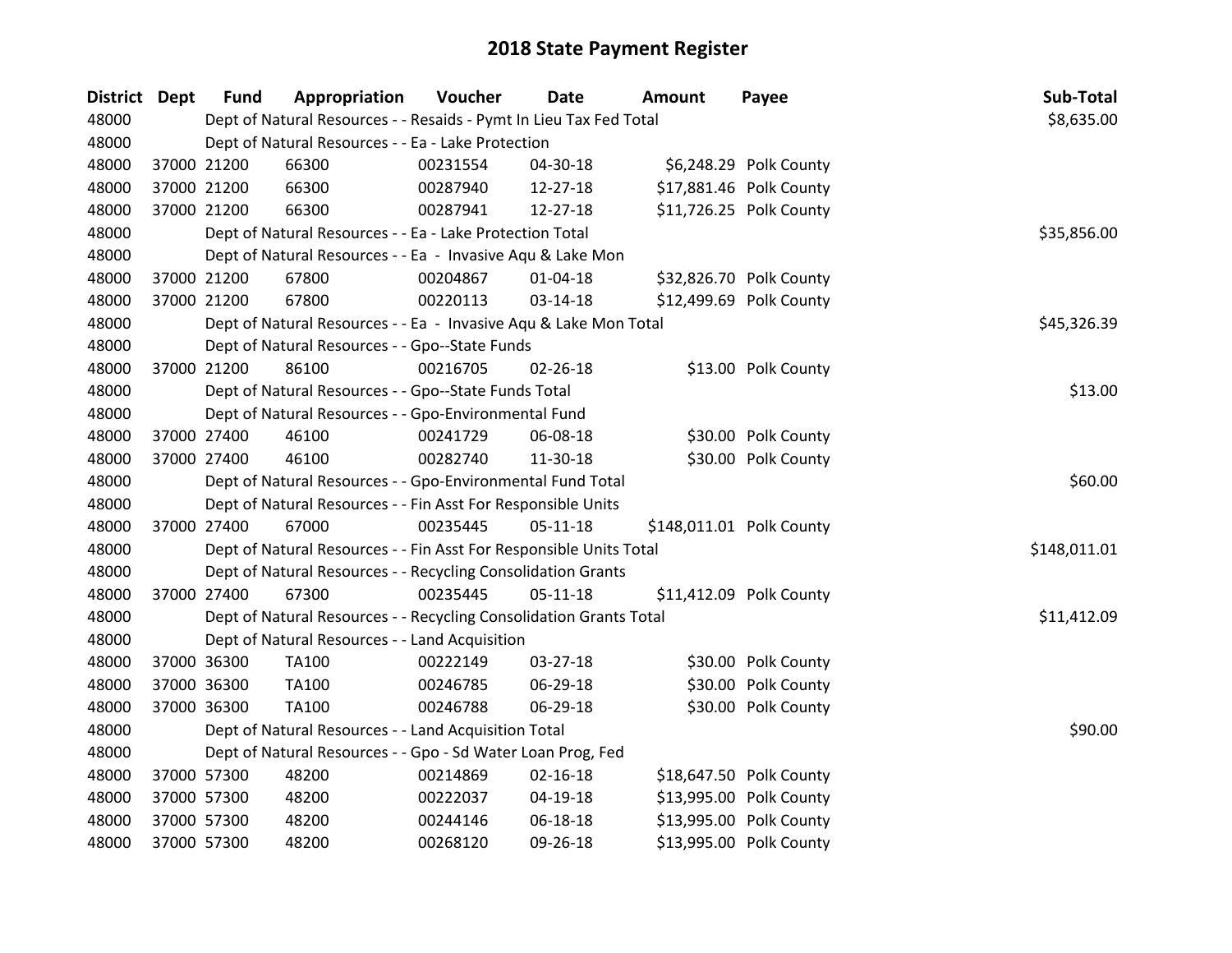| District Dept | <b>Fund</b> | Appropriation                                                     | Voucher  | <b>Date</b>    | <b>Amount</b>            | Payee                  | Sub-Total      |
|---------------|-------------|-------------------------------------------------------------------|----------|----------------|--------------------------|------------------------|----------------|
| 48000         |             | Dept of Natural Resources - - Gpo - Sd Water Loan Prog, Fed Total |          |                |                          |                        | \$60,632.50    |
| 48000         |             | WI Dept of Transportation - - Eldly&Disa Co/Aid Sf                |          |                |                          |                        |                |
| 48000         | 39500 21100 | 16800                                                             | 00229658 | 03-14-18       | \$116,528.00 Polk County |                        |                |
| 48000         |             | WI Dept of Transportation - - Eldly&Disa Co/Aid Sf Total          |          |                |                          |                        | \$116,528.00   |
| 48000         |             | WI Dept of Transportation - - County Forest Aids                  |          |                |                          |                        |                |
| 48000         | 39500 21100 | 17000                                                             | 00223742 | $02 - 21 - 18$ |                          | \$2,374.79 Polk County |                |
| 48000         |             | WI Dept of Transportation - - County Forest Aids Total            |          |                |                          |                        | \$2,374.79     |
| 48000         |             | WI Dept of Transportation - - Hwy Sfty Loc Aid Ffd                |          |                |                          |                        |                |
| 48000         | 39500 21100 | 18500                                                             | 00210282 | $01 - 10 - 18$ |                          | \$1,562.52 Polk County |                |
| 48000         | 39500 21100 | 18500                                                             | 00254153 | 05-25-18       |                          | \$1,973.92 Polk County |                |
| 48000         | 39500 21100 | 18500                                                             | 00275861 | 07-20-18       |                          | \$4,563.38 Polk County |                |
| 48000         | 39500 21100 | 18500                                                             | 00275862 | 07-20-18       |                          | \$2,816.17 Polk County |                |
| 48000         | 39500 21100 | 18500                                                             | 00279011 | 08-01-18       |                          | \$530.34 Polk County   |                |
| 48000         | 39500 21100 | 18500                                                             | 00291927 | 08-29-18       |                          | \$2,650.69 Polk County |                |
| 48000         | 39500 21100 | 18500                                                             | 00291928 | 08-29-18       |                          | \$3,953.72 Polk County |                |
| 48000         | 39500 21100 | 18500                                                             | 00291929 | 08-29-18       |                          | \$1,297.40 Polk County |                |
| 48000         | 39500 21100 | 18500                                                             | 00303979 | 09-26-18       |                          | \$4,022.67 Polk County |                |
| 48000         | 39500 21100 | 18500                                                             | 00309976 | 10-16-18       |                          | \$2,822.68 Polk County |                |
| 48000         |             | WI Dept of Transportation - - Hwy Sfty Loc Aid Ffd Total          |          |                |                          |                        | \$26,193.49    |
| 48000         |             | WI Dept of Transportation - - Trans Aids To Co.-Sf                |          |                |                          |                        |                |
| 48000         | 39500 21100 | 19000                                                             | 00203660 | $01 - 02 - 18$ | \$445,166.05 Polk County |                        |                |
| 48000         | 39500 21100 | 19000                                                             | 00267868 | 07-02-18       | \$890,332.10 Polk County |                        |                |
| 48000         | 39500 21100 | 19000                                                             | 00301920 | $10-01-18$     | \$445,166.06 Polk County |                        |                |
| 48000         |             | WI Dept of Transportation - - Trans Aids To Co.-Sf Total          |          |                |                          |                        | \$1,780,664.21 |
| 48000         |             | WI Dept of Transportation - - Loc Trns Facl Implfd                |          |                |                          |                        |                |
| 48000         | 39500 21100 | 27600                                                             | 00229101 | 03-12-18       |                          | \$681.79 Polk County   |                |
| 48000         |             | WI Dept of Transportation - - Loc Trns Facl Implfd Total          |          |                |                          |                        | \$681.79       |
| 48000         |             | WI Dept of Transportation - - Loc Rd Imp Prg St Fd                |          |                |                          |                        |                |
| 48000         | 39500 21100 | 27800                                                             | 00278507 | $07 - 25 - 18$ |                          | \$6,963.59 Polk County |                |
| 48000         |             | WI Dept of Transportation - - Loc Rd Imp Prg St Fd Total          |          |                |                          |                        | \$6,963.59     |
| 48000         |             | WI Dept of Transportation - - St Hwy Rehab, Sf                    |          |                |                          |                        |                |
| 48000         | 39500 21100 | 36300                                                             | 00218664 | 02-05-18       |                          | \$10.00 Polk County    |                |
| 48000         | 39500 21100 | 36300                                                             | 00221159 | $02 - 12 - 18$ |                          | \$9.00 Polk County     |                |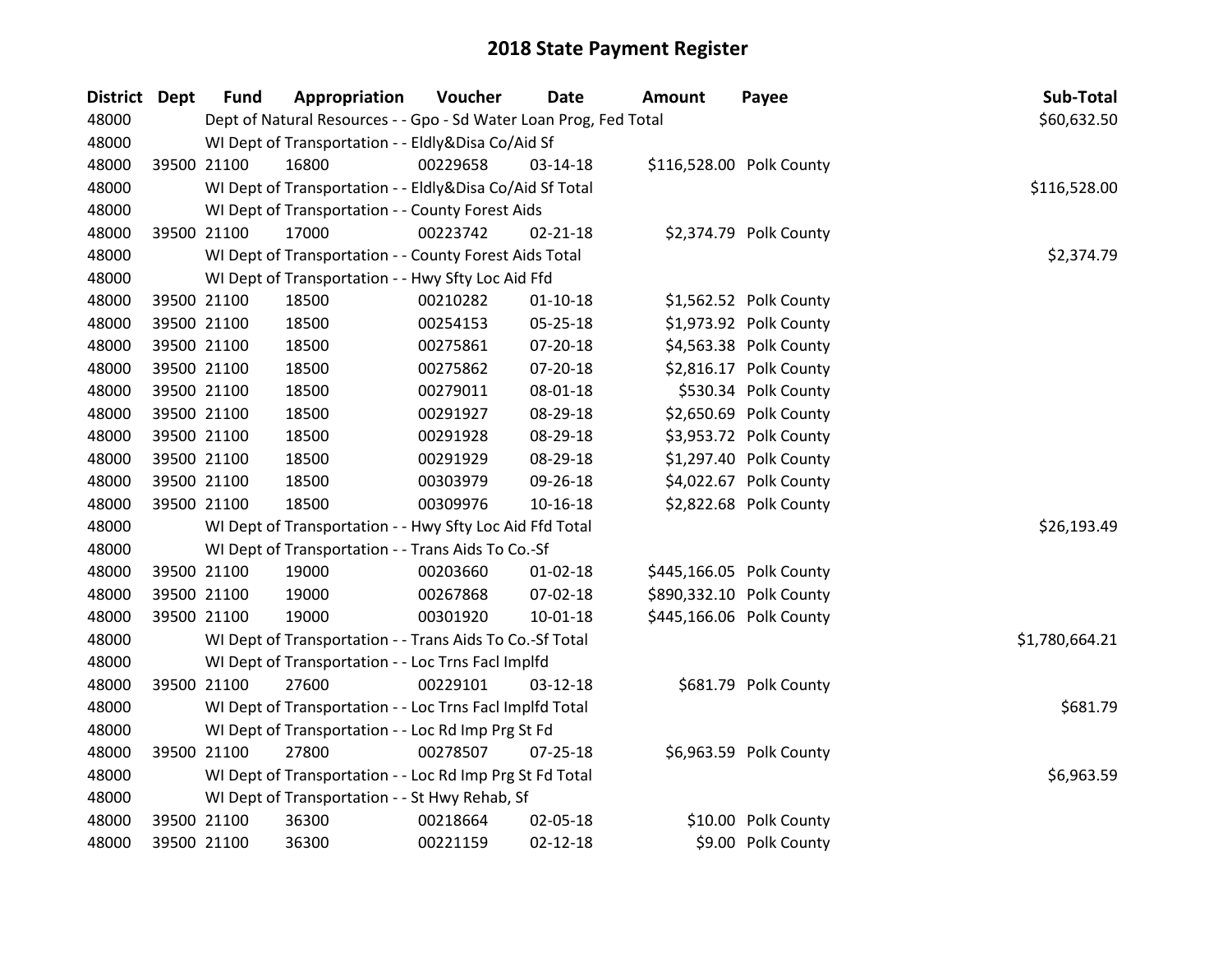| District Dept | <b>Fund</b> | Appropriation                                           | Voucher  | <b>Date</b>    | <b>Amount</b> | Payee                    | Sub-Total    |
|---------------|-------------|---------------------------------------------------------|----------|----------------|---------------|--------------------------|--------------|
| 48000         | 39500 21100 | 36300                                                   | 00242331 | 04-17-18       |               | \$31.00 Polk County      |              |
| 48000         | 39500 21100 | 36300                                                   | 00264971 | 06-20-18       |               | \$38.00 Polk County      |              |
| 48000         | 39500 21100 | 36300                                                   | 00275109 | 07-13-18       |               | \$7.00 Polk County       |              |
| 48000         | 39500 21100 | 36300                                                   | 00289313 | 08-22-18       |               | \$10.00 Polk County      |              |
| 48000         |             | WI Dept of Transportation - - St Hwy Rehab, Sf Total    |          |                |               |                          | \$105.00     |
| 48000         |             | WI Dept of Transportation - - Hwy Mgmt & Opers Sf       |          |                |               |                          |              |
| 48000         | 39500 21100 | 36500                                                   | 00213276 | 01-22-18       |               | \$378.00 Polk County     |              |
| 48000         | 39500 21100 | 36500                                                   | 00219828 | 02-08-18       |               | \$1,654.29 Polk County   |              |
| 48000         | 39500 21100 | 36500                                                   | 00229101 | 03-12-18       |               | \$378.00 Polk County     |              |
| 48000         | 39500 21100 | 36500                                                   | 00233061 | 03-23-18       |               | \$17,619.55 Polk County  |              |
| 48000         | 39500 21100 | 36500                                                   | 00244508 | 04-20-18       |               | \$189.00 Polk County     |              |
| 48000         | 39500 21100 | 36500                                                   | 00252142 | 05-10-18       |               | \$243.00 Polk County     |              |
| 48000         | 39500 21100 | 36500                                                   | 00283967 | 08-08-18       |               | \$6,125.30 Polk County   |              |
| 48000         | 39500 21100 | 36500                                                   | 00294456 | 09-10-18       |               | \$68,361.86 Polk County  |              |
| 48000         | 39500 21100 | 36500                                                   | 00294944 | 09-11-18       |               | \$70,630.88 Polk County  |              |
| 48000         | 39500 21100 | 36500                                                   | 00327461 | 11-29-18       |               | \$37,864.81 Polk County  |              |
| 48000         | 39500 21100 | 36500                                                   | 00327478 | 11-29-18       |               | \$28,759.37 Polk County  |              |
| 48000         | 39500 21100 | 36500                                                   | 00330543 | 12-14-18       |               | \$67,819.74 Polk County  |              |
| 48000         |             | WI Dept of Transportation - - Hwy Mgmt & Opers Sf Total |          |                |               |                          | \$300,023.80 |
| 48000         |             | WI Dept of Transportation - - Routine Maint Sf          |          |                |               |                          |              |
| 48000         | 39500 21100 | 36800                                                   | 00213276 | $01 - 22 - 18$ |               | \$201,323.75 Polk County |              |
| 48000         | 39500 21100 | 36800                                                   | 00219828 | 02-08-18       |               | \$130,500.21 Polk County |              |
| 48000         | 39500 21100 | 36800                                                   | 00229101 | 03-12-18       |               | \$176,878.36 Polk County |              |
| 48000         | 39500 21100 | 36800                                                   | 00233061 | 03-23-18       |               | \$6,342.31 Polk County   |              |
| 48000         | 39500 21100 | 36800                                                   | 00238697 | 04-04-18       |               | \$93,931.31 Polk County  |              |
| 48000         | 39500 21100 | 36800                                                   | 00244508 | 04-20-18       |               | \$180,554.25 Polk County |              |
| 48000         | 39500 21100 | 36800                                                   | 00252142 | 05-10-18       |               | \$167,508.93 Polk County |              |
| 48000         | 39500 21100 | 36800                                                   | 00258500 | 05-31-18       |               | \$151,476.74 Polk County |              |
| 48000         | 39500 21100 | 36800                                                   | 00283967 | 08-08-18       |               | \$176,789.00 Polk County |              |
| 48000         | 39500 21100 | 36800                                                   | 00294456 | 09-10-18       |               | \$380,904.99 Polk County |              |
| 48000         | 39500 21100 | 36800                                                   | 00294944 | 09-11-18       |               | \$159,067.21 Polk County |              |
| 48000         | 39500 21100 | 36800                                                   | 00312326 | 10-18-18       |               | \$89,521.60 Polk County  |              |
| 48000         | 39500 21100 | 36800                                                   | 00327461 | 11-29-18       |               | \$12,240.98 Polk County  |              |
|               |             |                                                         |          |                |               |                          |              |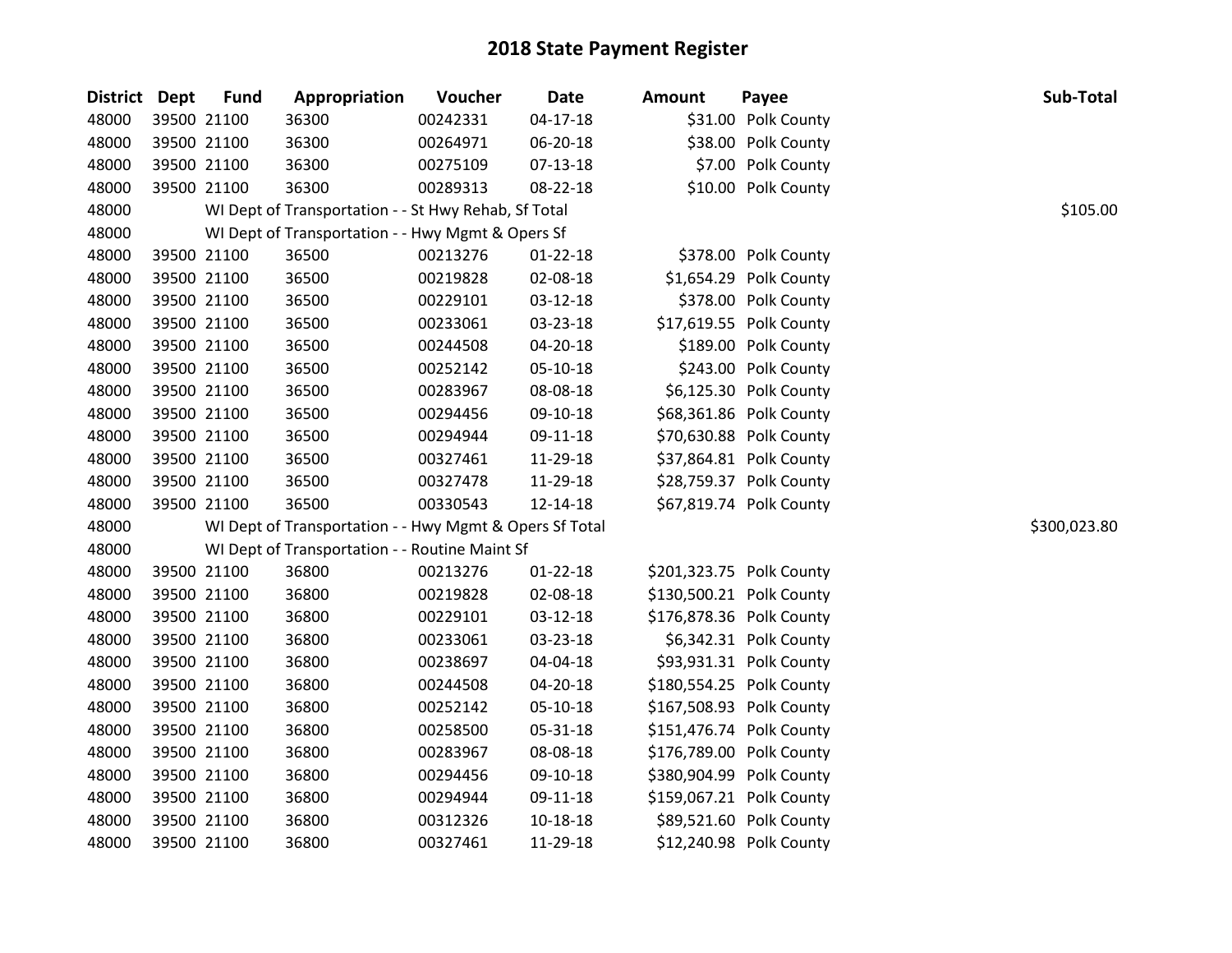| <b>District Dept</b> | <b>Fund</b> | Appropriation                                                      | Voucher  | Date           | <b>Amount</b> | Payee                                                                                                         | Sub-Total      |
|----------------------|-------------|--------------------------------------------------------------------|----------|----------------|---------------|---------------------------------------------------------------------------------------------------------------|----------------|
| 48000                | 39500 21100 | 36800                                                              | 00327478 | 11-29-18       |               | \$12,947.94 Polk County                                                                                       |                |
| 48000                | 39500 21100 | 36800                                                              | 00328081 | 12-03-18       |               | \$6,877.57 Polk County                                                                                        |                |
| 48000                | 39500 21100 | 36800                                                              | 00330397 | 12-10-18       |               | \$361.98 Polk County                                                                                          |                |
| 48000                | 39500 21100 | 36800                                                              | 00330543 | 12-14-18       |               | \$33,524.36 Polk County                                                                                       |                |
| 48000                |             | WI Dept of Transportation - - Routine Maint Sf Total               |          |                |               |                                                                                                               | \$1,980,751.49 |
| 48000                |             | WI Dept of Transportation - - Routine Maint Ff                     |          |                |               |                                                                                                               |                |
| 48000                | 39500 21100 | 38000                                                              | 00219828 | 02-08-18       |               | \$895.79 Polk County                                                                                          |                |
| 48000                |             | WI Dept of Transportation - - Routine Maint Ff Total               |          |                |               |                                                                                                               | \$895.79       |
| 48000                |             | Department of Corrections - - Purchased Services For Offende       |          |                |               |                                                                                                               |                |
| 48000                | 41000 10000 | 11100                                                              | 00201255 | $04 - 11 - 18$ |               | \$133.00 Polk County                                                                                          |                |
| 48000                | 41000 10000 | 11100                                                              | 00207828 | 05-10-18       |               | \$99.75 Polk County                                                                                           |                |
| 48000                | 41000 10000 | 11100                                                              | 00218582 | 06-27-18       |               | \$133.00 Polk County                                                                                          |                |
| 48000                | 41000 10000 | 11100                                                              | 00221534 | $07-11-18$     |               | \$66.50 Polk County                                                                                           |                |
| 48000                | 41000 10000 | 11100                                                              | 00221567 | $07-12-18$     |               | \$66.50 Polk County                                                                                           |                |
| 48000                | 41000 10000 | 11100                                                              | 00237938 | 09-27-18       |               | \$166.25 Polk County                                                                                          |                |
| 48000                | 41000 10000 | 11100                                                              | 00237944 | 09-27-18       |               | \$99.75 Polk County                                                                                           |                |
| 48000                |             | Department of Corrections - - Purchased Services For Offende Total |          |                |               |                                                                                                               | \$764.75       |
| 48000                |             | Department of Corrections - - Corrections Contracts And Agre       |          |                |               |                                                                                                               |                |
| 48000                | 41000 10000 | 11400                                                              | 00185533 | $01 - 31 - 18$ |               | \$2,984.68 Polk County                                                                                        |                |
| 48000                | 41000 10000 | 11400                                                              | 00192253 | 03-01-18       |               | \$3,499.28 Polk County                                                                                        |                |
| 48000                | 41000 10000 | 11400                                                              | 00195504 | $03 - 15 - 18$ |               | \$6,329.58 Polk County                                                                                        |                |
| 48000                | 41000 10000 | 11400                                                              | 00205973 | 05-01-18       |               | \$12,298.94 Polk County                                                                                       |                |
| 48000                | 41000 10000 | 11400                                                              | 00219495 | 07-03-18       |               | \$12,350.40 Polk County                                                                                       |                |
| 48000                | 41000 10000 | 11400                                                              | 00219721 | 07-05-18       |               | \$9,159.88 Polk County                                                                                        |                |
| 48000                | 41000 10000 | 11400                                                              | 00222612 | $07-17-18$     |               | \$7,152.94 Polk County                                                                                        |                |
| 48000                | 41000 10000 | 11400                                                              | 00233066 | 09-06-18       |               | \$5,351.84 Polk County                                                                                        |                |
| 48000                | 41000 10000 | 11400                                                              | 00240173 | 10-09-18       |               | \$4,785.78 Polk County                                                                                        |                |
| 48000                |             | Department of Corrections - - Corrections Contracts And Agre Total |          |                |               |                                                                                                               | \$63,913.32    |
| 48000                |             |                                                                    |          |                |               | Department of Corrections - - Reimbursing Counties For Probation, Extended Supervision And Parole Holds       |                |
| 48000                | 41000 10000 | 11600                                                              | 00246171 | $11-02-18$     |               | \$118,556.40 Polk County                                                                                      |                |
| 48000                |             |                                                                    |          |                |               | Department of Corrections - - Reimbursing Counties For Probation, Extended Supervision And Parole Holds Total | \$118,556.40   |
| 48000                |             | Department of Corrections - - Probation, Parole And Extended       |          |                |               |                                                                                                               |                |
| 48000                | 41000 10000 | 18700                                                              | 00246171 | 11-02-18       |               | \$8,923.60 Polk County                                                                                        |                |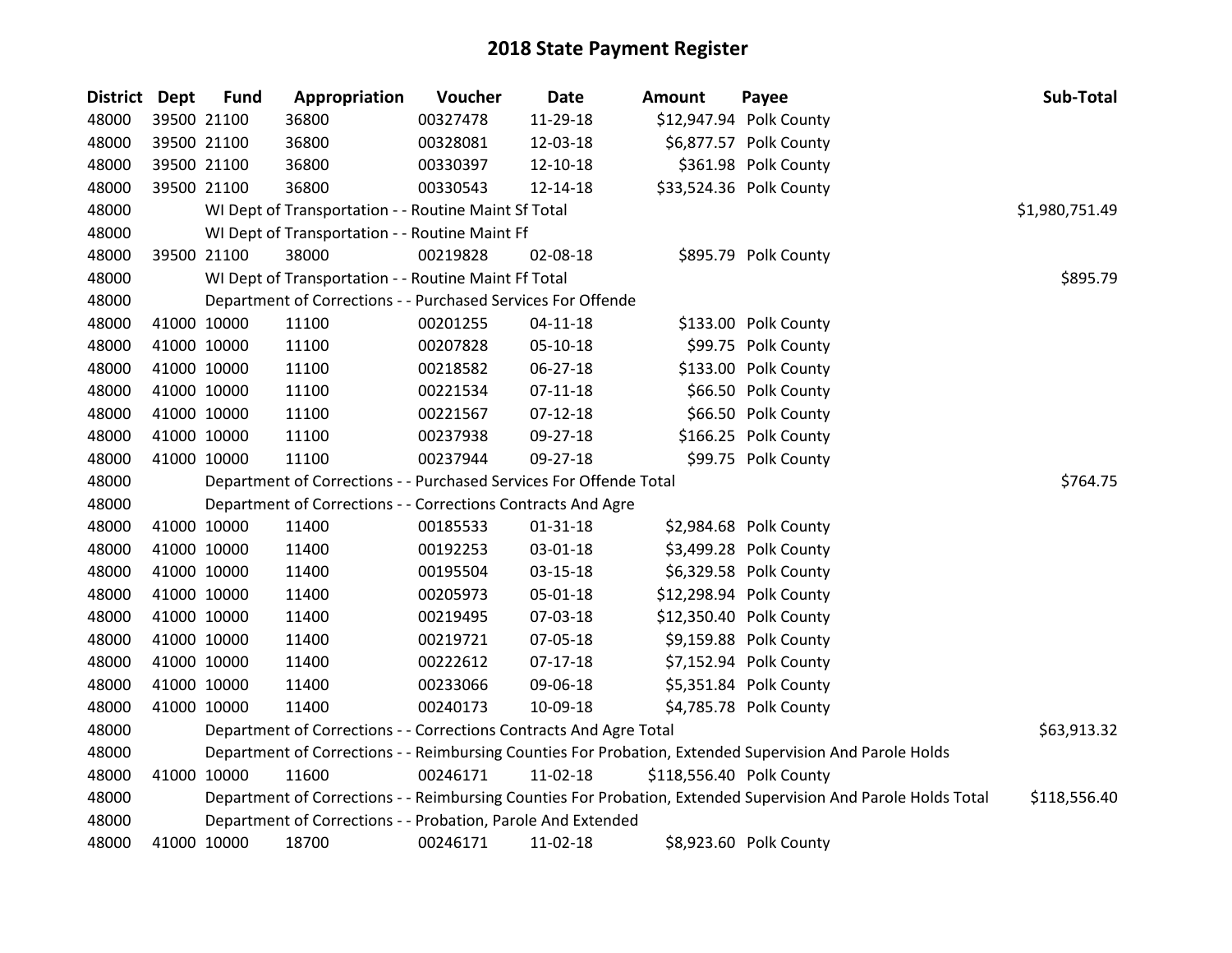| District Dept | <b>Fund</b> | Appropriation                                                      | Voucher  | <b>Date</b>    | <b>Amount</b>            | Payee                    | Sub-Total      |
|---------------|-------------|--------------------------------------------------------------------|----------|----------------|--------------------------|--------------------------|----------------|
| 48000         |             | Department of Corrections - - Probation, Parole And Extended Total |          |                |                          |                          | \$8,923.60     |
| 48000         |             | Department of Health Services - - State/Federal Aids               |          |                |                          |                          |                |
| 48000         | 43500 10000 | 00000                                                              | 90808    | $01 - 02 - 18$ |                          | \$136,504.00 Polk County |                |
| 48000         | 43500 10000 | 00000                                                              | 90809    | 02-01-18       |                          | \$86,643.00 Polk County  |                |
| 48000         | 43500 10000 | 00000                                                              | 90810    | 03-01-18       |                          | \$149,980.00 Polk County |                |
| 48000         | 43500 10000 | 00000                                                              | 90811    | 03-02-18       |                          | \$35,030.00 Polk County  |                |
| 48000         | 43500 10000 | 00000                                                              | 90812    | 04-02-18       |                          | \$456,571.00 Polk County |                |
| 48000         | 43500 10000 | 00000                                                              | 90813    | 05-01-18       |                          | \$182,104.00 Polk County |                |
| 48000         | 43500 10000 | 00000                                                              | 90814    | 06-01-18       |                          | \$96,119.00 Polk County  |                |
| 48000         | 43500 10000 | 00000                                                              | 90900    | 07-02-18       |                          | \$812,787.00 Polk County |                |
| 48000         | 43500 10000 | 00000                                                              | 90901    | 08-01-18       | \$372,014.00 Polk County |                          |                |
| 48000         | 43500 10000 | 00000                                                              | 90902    | 09-04-18       |                          | \$86,024.00 Polk County  |                |
| 48000         | 43500 10000 | 00000                                                              | 90903    | $10-01-18$     |                          | \$36,147.00 Polk County  |                |
| 48000         | 43500 10000 | 00000                                                              | 90904    | 11-01-18       | \$314,112.00 Polk County |                          |                |
| 48000         | 43500 10000 | 00000                                                              | 90905    | 12-03-18       | \$280,835.00 Polk County |                          |                |
| 48000         |             | Department of Health Services - - State/Federal Aids Total         |          |                |                          |                          | \$3,044,870.00 |
| 48000         |             | Department of Health Services - - General Program Operations       |          |                |                          |                          |                |
| 48000         | 43500 10000 | 40100                                                              | 00180744 | $01 - 18 - 18$ |                          | \$1.50 Polk County       |                |
| 48000         | 43500 10000 | 40100                                                              | 00182069 | $01 - 24 - 18$ |                          | \$1.50 Polk County       |                |
| 48000         | 43500 10000 | 40100                                                              | 00199174 | $04 - 13 - 18$ |                          | \$1.50 Polk County       |                |
| 48000         | 43500 10000 | 40100                                                              | 00216652 | 07-05-18       |                          | \$1.00 Polk County       |                |
| 48000         | 43500 10000 | 40100                                                              | 00216653 | 07-05-18       |                          | \$15.00 Polk County      |                |
| 48000         | 43500 10000 | 40100                                                              | 00231890 | 09-12-18       |                          | \$1.50 Polk County       |                |
| 48000         | 43500 10000 | 40100                                                              | 00233560 | 09-19-18       |                          | \$1.50 Polk County       |                |
| 48000         | 43500 10000 | 40100                                                              | 00240825 | $10-24-18$     |                          | \$1.50 Polk County       |                |
| 48000         | 43500 10000 | 40100                                                              | 00250771 | 12-12-18       |                          | \$1.50 Polk County       |                |
| 48000         |             | Department of Health Services - - General Program Operations Total |          |                |                          |                          | \$26.50        |
| 48000         |             | Department of Health Services - - Medical Assistance State Admin   |          |                |                          |                          |                |
| 48000         | 43500 10000 | 44000                                                              | 00180744 | $01 - 18 - 18$ |                          | \$1.50 Polk County       |                |
| 48000         | 43500 10000 | 44000                                                              | 00182069 | $01 - 24 - 18$ |                          | \$1.50 Polk County       |                |
| 48000         | 43500 10000 | 44000                                                              | 00199174 | 04-13-18       |                          | \$1.50 Polk County       |                |
| 48000         | 43500 10000 | 44000                                                              | 00216652 | 07-05-18       |                          | \$1.00 Polk County       |                |
| 48000         | 43500 10000 | 44000                                                              | 00216653 | 07-05-18       |                          | \$15.00 Polk County      |                |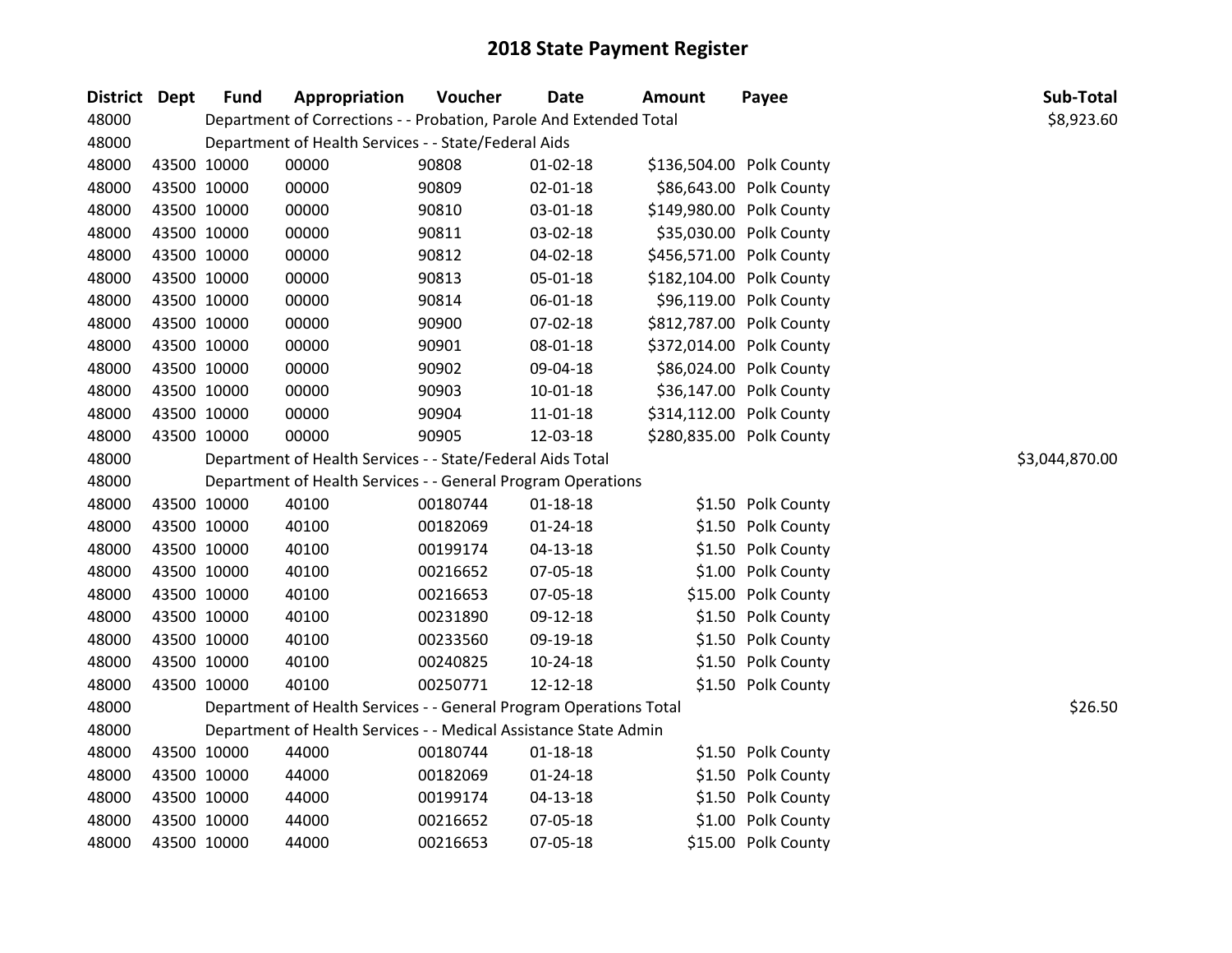| <b>District Dept</b> |             | <b>Fund</b> | Appropriation                                                          | Voucher  | <b>Date</b>    | Amount | Payee                    | Sub-Total |
|----------------------|-------------|-------------|------------------------------------------------------------------------|----------|----------------|--------|--------------------------|-----------|
| 48000                | 43500 10000 |             | 44000                                                                  | 00231890 | 09-12-18       |        | \$1.50 Polk County       |           |
| 48000                | 43500 10000 |             | 44000                                                                  | 00233560 | 09-19-18       |        | \$1.50 Polk County       |           |
| 48000                | 43500 10000 |             | 44000                                                                  | 00240825 | 10-24-18       |        | \$1.50 Polk County       |           |
| 48000                | 43500 10000 |             | 44000                                                                  | 00250771 | 12-12-18       |        | \$1.50 Polk County       |           |
| 48000                |             |             | Department of Health Services - - Medical Assistance State Admin Total |          |                |        |                          | \$26.50   |
| 48000                |             |             | Department of Health Services - - Administrative And Support-Fis       |          |                |        |                          |           |
| 48000                | 43500 10000 |             | 82100                                                                  | 00225777 | 08-15-18       |        | \$5.00 Polk County       |           |
| 48000                |             |             | Department of Health Services - - Administrative And Support-Fis Total |          |                |        |                          | \$5.00    |
| 48000                |             |             | Dept of Children and Families - - Fees For Administrative Servic       |          |                |        |                          |           |
| 48000                | 43700 10000 |             | 23100                                                                  | 00033814 | $01-19-18$     |        | \$55.00 Polk County      |           |
| 48000                | 43700 10000 |             | 23100                                                                  | 00038273 | 04-18-18       |        | \$55.00 Polk County      |           |
| 48000                | 43700 10000 |             | 23100                                                                  | 00042336 | $07-17-18$     |        | \$35.00 Polk County      |           |
| 48000                | 43700 10000 |             | 23100                                                                  | 00045801 | 10-18-18       |        | \$35.00 Polk County      |           |
| 48000                |             |             | Dept of Children and Families - - Fees For Administrative Servic Total |          |                |        |                          | \$180.00  |
| 48000                |             |             | Dept of Children and Families - - General Aids                         |          |                |        |                          |           |
| 48000                | 43700 10000 |             | 99000                                                                  | 00033212 | 01-05-18       |        | \$2,388.35 Polk County   |           |
| 48000                | 43700 10000 |             | 99000                                                                  | 00034129 | 01-30-18       |        | \$14.00 Polk County      |           |
| 48000                | 43700 10000 |             | 99000                                                                  | 00034198 | 01-30-18       |        | \$129,907.21 Polk County |           |
| 48000                | 43700 10000 |             | 99000                                                                  | 00034323 | 02-05-18       |        | \$45,605.66 Polk County  |           |
| 48000                | 43700 10000 |             | 99000                                                                  | 00034869 | $02 - 21 - 18$ |        | \$215.30 Polk County     |           |
| 48000                | 43700 10000 |             | 99000                                                                  | 00035022 | 02-21-18       |        | \$512.49 Polk County     |           |
| 48000                | 43700 10000 |             | 99000                                                                  | 00035125 | 02-21-18       |        | \$676.12 Polk County     |           |
| 48000                | 43700 10000 |             | 99000                                                                  | 00035656 | 03-05-18       |        | \$59,629.97 Polk County  |           |
| 48000                | 43700 10000 |             | 99000                                                                  | 00035907 | 03-12-18       |        | \$704.73 Polk County     |           |
| 48000                | 43700 10000 |             | 99000                                                                  | 00037582 | 04-05-18       |        | \$202,787.00 Polk County |           |
| 48000                | 43700 10000 |             | 99000                                                                  | 00038821 | 04-30-18       |        | \$125,294.94 Polk County |           |
| 48000                | 43700 10000 |             | 99000                                                                  | 00038875 | 04-30-18       |        | \$315.59 Polk County     |           |
| 48000                | 43700 10000 |             | 99000                                                                  | 00039197 | 05-07-18       |        | \$76,144.43 Polk County  |           |
| 48000                | 43700 10000 |             | 99000                                                                  | 00040617 | 06-05-18       |        | \$70,922.94 Polk County  |           |
| 48000                | 43700 10000 |             | 99000                                                                  | 00041633 | 06-29-18       |        | \$5,389.92 Polk County   |           |
| 48000                | 43700 10000 |             | 99000                                                                  | 00041798 | 07-05-18       |        | \$51,097.20 Polk County  |           |
| 48000                | 43700 10000 |             | 99000                                                                  | 00042459 | 08-02-18       |        | \$18,544.18 Polk County  |           |
| 48000                | 43700 10000 |             | 99000                                                                  | 00042812 | 07-31-18       |        | \$105,101.72 Polk County |           |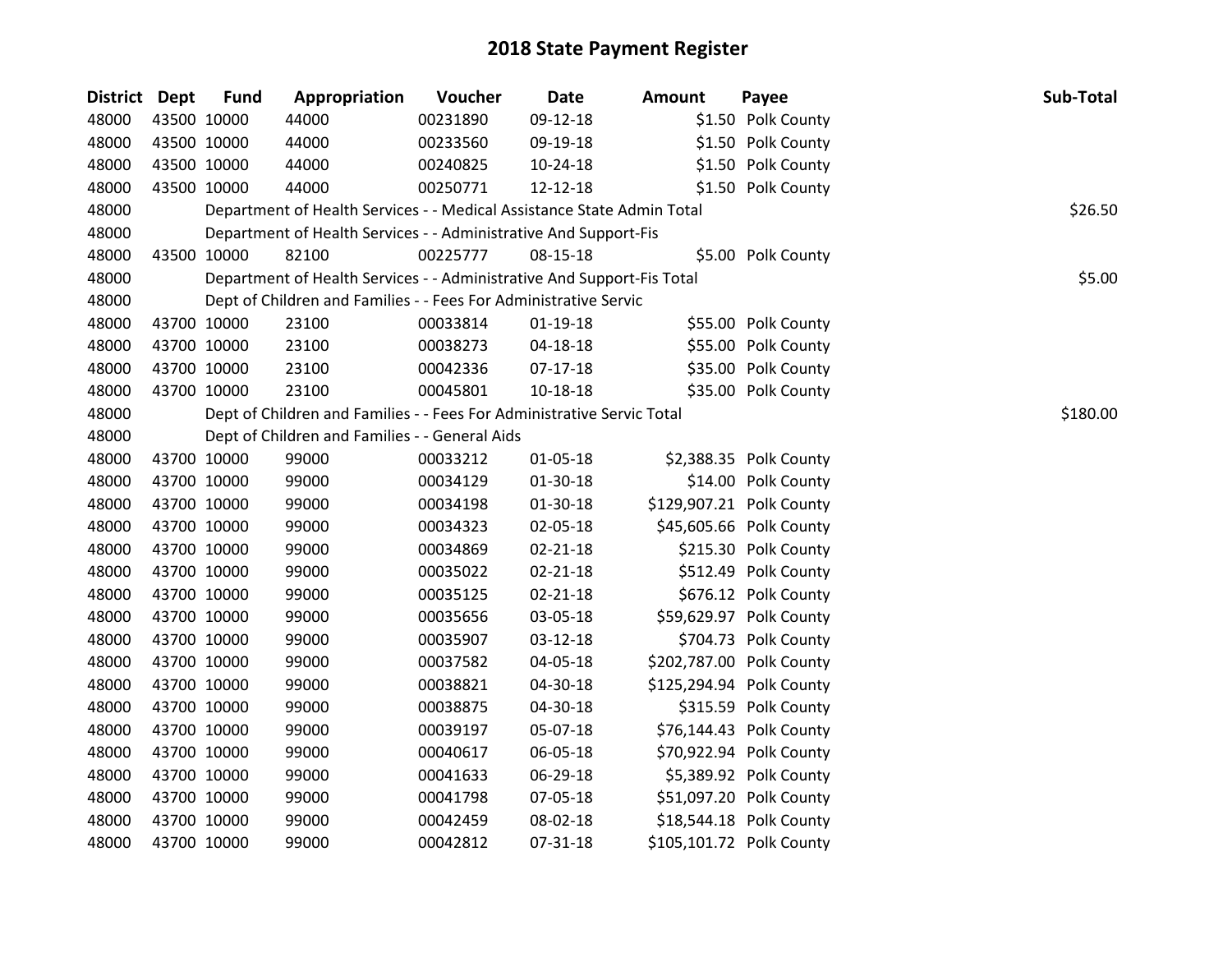| District Dept |             | <b>Fund</b> | Appropriation                                                         | Voucher  | <b>Date</b>    | <b>Amount</b> | Payee                    | Sub-Total      |
|---------------|-------------|-------------|-----------------------------------------------------------------------|----------|----------------|---------------|--------------------------|----------------|
| 48000         | 43700 10000 |             | 99000                                                                 | 00043018 | 08-03-18       |               | \$119.00 Polk County     |                |
| 48000         |             | 43700 10000 | 99000                                                                 | 00043108 | 08-06-18       |               | \$23,296.19 Polk County  |                |
| 48000         |             | 43700 10000 | 99000                                                                 | 00043986 | 08-29-18       |               | \$517,375.93 Polk County |                |
| 48000         | 43700 10000 |             | 99000                                                                 | 00044071 | 08-30-18       |               | \$20,076.00 Polk County  |                |
| 48000         | 43700 10000 |             | 99000                                                                 | 00044181 | 09-05-18       |               | \$116,961.92 Polk County |                |
| 48000         | 43700 10000 |             | 99000                                                                 | 00045389 | 10-05-18       |               | \$69,600.30 Polk County  |                |
| 48000         |             | 43700 10000 | 99000                                                                 | 00046209 | 10-30-18       |               | \$102,898.02 Polk County |                |
| 48000         |             | 43700 10000 | 99000                                                                 | 00046523 | 11-05-18       |               | \$41,925.40 Polk County  |                |
| 48000         | 43700 10000 |             | 99000                                                                 | 00047580 | 12-05-18       |               | \$31,854.53 Polk County  |                |
| 48000         | 43700 10000 |             | 99000                                                                 | 00048183 | 12-27-18       |               | \$17,016.78 Polk County  |                |
| 48000         |             |             | Dept of Children and Families - - General Aids Total                  |          |                |               |                          | \$1,836,375.82 |
| 48000         |             |             | Dept of Workforce Development - - Ui Admin Fed                        |          |                |               |                          |                |
| 48000         |             | 44500 10000 | 15100                                                                 | 00142154 | 01-03-18       |               | \$30.00 Polk County      |                |
| 48000         | 44500 10000 |             | 15100                                                                 | 00146834 | 02-02-18       |               | \$30.00 Polk County      |                |
| 48000         |             | 44500 10000 | 15100                                                                 | 00152419 | 03-02-18       |               | \$50.00 Polk County      |                |
| 48000         |             | 44500 10000 | 15100                                                                 | 00157731 | 04-03-18       |               | \$30.00 Polk County      |                |
| 48000         |             | 44500 10000 | 15100                                                                 | 00163049 | 05-02-18       |               | \$15.00 Polk County      |                |
| 48000         |             | 44500 10000 | 15100                                                                 | 00168125 | 06-04-18       |               | \$35.00 Polk County      |                |
| 48000         | 44500 10000 |             | 15100                                                                 | 00173127 | 07-03-18       |               | \$40.00 Polk County      |                |
| 48000         |             | 44500 10000 | 15100                                                                 | 00178373 | 08-02-18       |               | \$40.00 Polk County      |                |
| 48000         |             | 44500 10000 | 15100                                                                 | 00183431 | 09-05-18       |               | \$25.00 Polk County      |                |
| 48000         |             | 44500 10000 | 15100                                                                 | 00188577 | 10-02-18       |               | \$35.00 Polk County      |                |
| 48000         | 44500 10000 |             | 15100                                                                 | 00194640 | 11-02-18       |               | \$35.00 Polk County      |                |
| 48000         | 44500 10000 |             | 15100                                                                 | 00199621 | 12-04-18       |               | \$95.00 Polk County      |                |
| 48000         |             |             | Dept of Workforce Development - - Ui Admin Fed Total                  |          |                |               |                          | \$460.00       |
| 48000         |             |             | Dept of Workforce Development - - Wc Ops Uninsured Emplyr Admin       |          |                |               |                          |                |
| 48000         |             | 44500 22700 | 17700                                                                 | 00150664 | $02 - 21 - 18$ |               | \$15.00 Polk County      |                |
| 48000         |             | 44500 22700 | 17700                                                                 | 00150665 | $02 - 21 - 18$ |               | \$15.00 Polk County      |                |
| 48000         | 44500 22700 |             | 17700                                                                 | 00195350 | 11-07-18       |               | \$10.00 Polk County      |                |
| 48000         |             | 44500 22700 | 17700                                                                 | 00195360 | 11-07-18       |               | \$35.00 Polk County      |                |
| 48000         |             |             | Dept of Workforce Development - - Wc Ops Uninsured Emplyr Admin Total |          |                |               |                          | \$75.00        |
| 48000         |             |             | Department of Justice - - Legal Expenses                              |          |                |               |                          |                |
| 48000         | 45500 10000 |             | 10400                                                                 | 00050486 | 08-21-18       |               | \$10.00 Polk County      |                |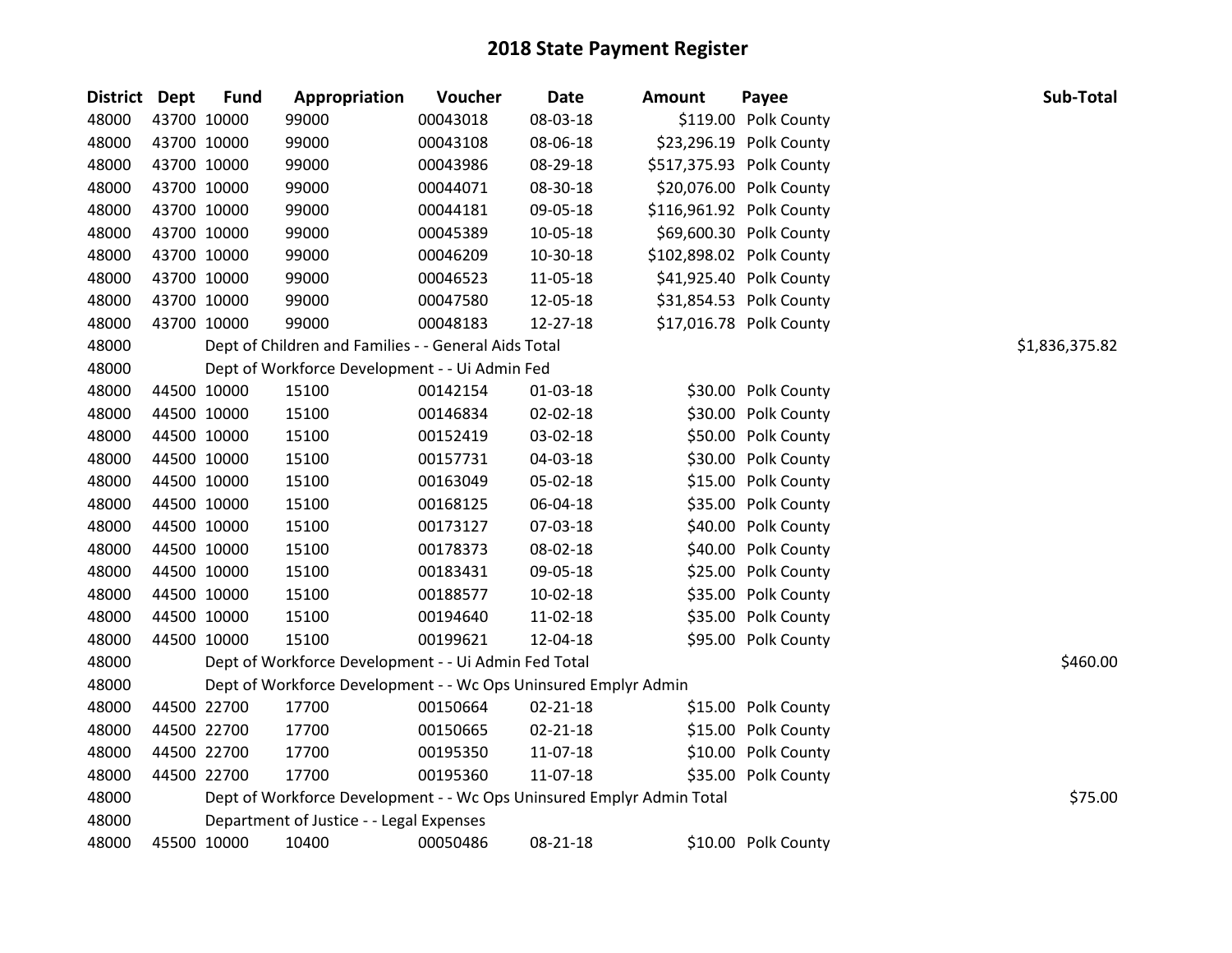| District Dept | <b>Fund</b> | Appropriation                                                       | Voucher  | <b>Date</b>    | <b>Amount</b> | Payee                   | Sub-Total   |
|---------------|-------------|---------------------------------------------------------------------|----------|----------------|---------------|-------------------------|-------------|
| 48000         |             | Department of Justice - - Legal Expenses Total                      |          |                |               |                         | \$10.00     |
| 48000         |             | Department of Justice - - Crime Laboratories, Dna                   |          |                |               |                         |             |
| 48000         | 45500 10000 | 22100                                                               | 00049020 | 07-19-18       |               | \$2,270.00 Polk County  |             |
| 48000         |             | Department of Justice - - Crime Laboratories, Dna Total             |          |                |               |                         | \$2,270.00  |
| 48000         |             | Department of Justice - - Law Enforcement Train, Local              |          |                |               |                         |             |
| 48000         | 45500 10000 | 23100                                                               | 00049706 | 08-01-18       |               | \$3,002.79 Polk County  |             |
| 48000         | 45500 10000 | 23100                                                               | 00049707 | 08-01-18       |               | \$4,585.31 Polk County  |             |
| 48000         | 45500 10000 | 23100                                                               | 00050278 | 08-14-18       |               | \$1,686.35 Polk County  |             |
| 48000         | 45500 10000 | 23100                                                               | 00053644 | 10-18-18       |               | \$8,480.00 Polk County  |             |
| 48000         |             | Department of Justice - - Law Enforcement Train, Local Total        |          |                |               |                         | \$17,754.45 |
| 48000         |             | Department of Justice - - County-Tribal Programs, Local             |          |                |               |                         |             |
| 48000         | 45500 10000 | 26300                                                               | 00040156 | $01 - 08 - 18$ |               | \$21,688.00 Polk County |             |
| 48000         |             | Department of Justice - - County-Tribal Programs, Local Total       |          |                |               |                         | \$21,688.00 |
| 48000         |             | Department of Justice - - Alt Prosecution Alcohol Drugs             |          |                |               |                         |             |
| 48000         | 45500 10000 | 27100                                                               | 00053058 | $10 - 11 - 18$ |               | \$16,633.16 Polk County |             |
| 48000         | 45500 10000 | 27100                                                               | 00055074 | 11-13-18       |               | \$16,516.84 Polk County |             |
| 48000         |             | Department of Justice - - Alt Prosecution Alcohol Drugs Total       |          |                |               |                         | \$33,150.00 |
| 48000         |             | Department of Justice - - Alternatives To Prosecution               |          |                |               |                         |             |
| 48000         | 45500 10000 | 28500                                                               | 00041412 | 02-05-18       |               | \$18,007.62 Polk County |             |
| 48000         |             | Department of Justice - - Alternatives To Prosecution Total         |          |                |               |                         | \$18,007.62 |
| 48000         |             | Department of Justice - - Crime Victim Witness Assist               |          |                |               |                         |             |
| 48000         | 45500 10000 | 53200                                                               | 00043069 | 03-06-18       |               | \$35,395.02 Polk County |             |
| 48000         | 45500 10000 | 53200                                                               | 00049128 | 07-19-18       |               | \$35,035.16 Polk County |             |
| 48000         |             | Department of Justice - - Crime Victim Witness Assist Total         |          |                |               |                         | \$70,430.18 |
| 48000         |             | Department of Military Affairs - - Local Emer Planning Grants       |          |                |               |                         |             |
| 48000         | 46500 10000 | 33700                                                               | 00045735 | 07-02-18       |               | \$4,411.15 Polk County  |             |
| 48000         |             | Department of Military Affairs - - Local Emer Planning Grants Total |          |                |               |                         | \$4,411.15  |
| 48000         |             | Department of Military Affairs - - Federal Aid, Local Assistance    |          |                |               |                         |             |
| 48000         | 46500 10000 | 34200                                                               | 00038098 | 01-30-18       |               | \$22,170.96 Polk County |             |
| 48000         | 46500 10000 | 34200                                                               | 00042010 | 04-24-18       |               | \$30,000.00 Polk County |             |
| 48000         | 46500 10000 | 34200                                                               | 00046385 | $07-13-18$     |               | \$1,773.17 Polk County  |             |
| 48000         | 46500 10000 | 34200                                                               | 00047006 | $07 - 26 - 18$ |               | \$879.82 Polk County    |             |
| 48000         | 46500 10000 | 34200                                                               | 00048210 | 08-29-18       |               | \$22,085.11 Polk County |             |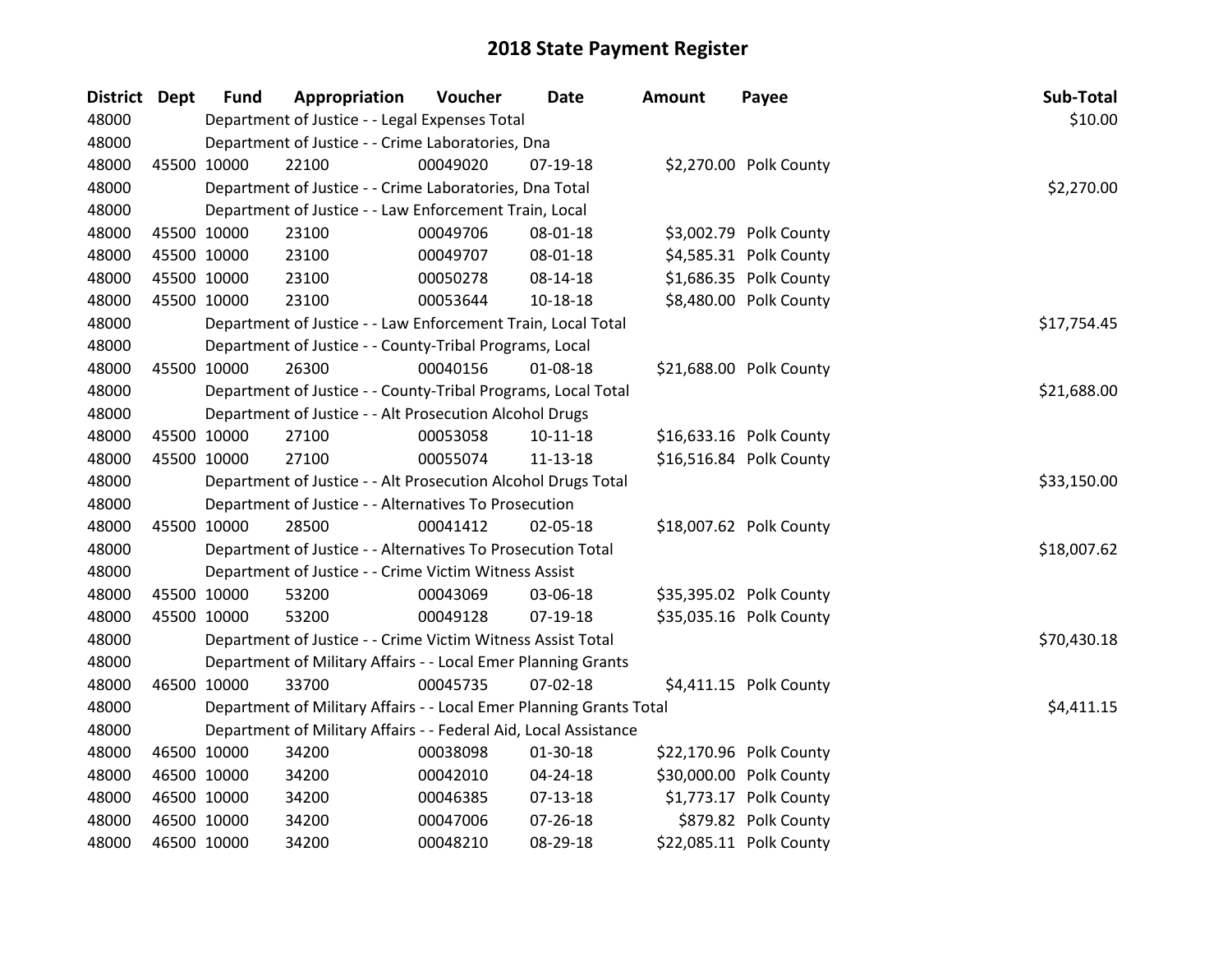| District Dept |             | <b>Fund</b> | Appropriation                                                           | Voucher  | <b>Date</b>    | <b>Amount</b> | Payee                  | Sub-Total   |
|---------------|-------------|-------------|-------------------------------------------------------------------------|----------|----------------|---------------|------------------------|-------------|
| 48000         | 46500 10000 |             | 34200                                                                   | 00052515 | 11-29-18       |               | \$300.22 Polk County   |             |
| 48000         |             |             | Department of Military Affairs - - Federal Aid, Local Assistance Total  |          |                |               |                        | \$77,209.28 |
| 48000         |             |             | Department of Military Affairs - - St Emerg Response Bd Grant Pif       |          |                |               |                        |             |
| 48000         | 46500 27200 |             | 36400                                                                   | 00038214 | 01-30-18       |               | \$4,476.64 Polk County |             |
| 48000         |             |             | Department of Military Affairs - - St Emerg Response Bd Grant Pif Total |          |                |               |                        | \$4,476.64  |
| 48000         |             |             | Department of Veterans Affairs - - Grants To Counties                   |          |                |               |                        |             |
| 48000         |             | 48500 15200 | 12700                                                                   | 00043057 | $02 - 16 - 18$ |               | \$1,000.00 Polk County |             |
| 48000         |             |             | Department of Veterans Affairs - - Grants To Counties Total             |          |                |               |                        | \$1,000.00  |
| 48000         |             |             | Department of Veterans Affairs - - County Grants                        |          |                |               |                        |             |
| 48000         |             | 48500 58200 | 26700                                                                   | 00043057 | $02 - 16 - 18$ |               | \$4,500.00 Polk County |             |
| 48000         |             |             | Department of Veterans Affairs - - County Grants Total                  |          |                |               |                        | \$4,500.00  |
| 48000         |             |             | Department of Veterans Affairs - - Veterans Transportation Grant        |          |                |               |                        |             |
| 48000         |             | 48500 58200 | 28000                                                                   | 00056418 | $11 - 16 - 18$ |               | \$5,495.27 Polk County |             |
| 48000         |             |             | Department of Veterans Affairs - - Veterans Transportation Grant Total  |          |                |               |                        | \$5,495.27  |
| 48000         |             |             | Department of Veterans Affairs - - County Grants                        |          |                |               |                        |             |
| 48000         |             | 48500 58300 | 37000                                                                   | 00043057 | $02 - 16 - 18$ |               | \$4,500.00 Polk County |             |
| 48000         |             |             | Department of Veterans Affairs - - County Grants Total                  |          |                |               |                        | \$4,500.00  |
| 48000         |             |             | Department of Administration - - Federal Aid, Local Assistance          |          |                |               |                        |             |
| 48000         | 50500 10000 |             | 15500                                                                   | 00070029 | $01-16-18$     |               | \$5,612.11 Polk County |             |
| 48000         |             | 50500 10000 | 15500                                                                   | 00072680 | $02 - 14 - 18$ |               | \$7,942.10 Polk County |             |
| 48000         |             | 50500 10000 | 15500                                                                   | 00075139 | 03-14-18       |               | \$8,861.18 Polk County |             |
| 48000         | 50500 10000 |             | 15500                                                                   | 00076289 | 03-28-18       |               | \$4,516.67 Polk County |             |
| 48000         | 50500 10000 |             | 15500                                                                   | 00081305 | 05-29-18       |               | \$4,483.29 Polk County |             |
| 48000         |             | 50500 10000 | 15500                                                                   | 00082696 | 06-14-18       |               | \$2,770.47 Polk County |             |
| 48000         |             | 50500 10000 | 15500                                                                   | 00085064 | 07-16-18       |               | \$3,627.80 Polk County |             |
| 48000         |             | 50500 10000 | 15500                                                                   | 00086687 | 08-14-18       |               | \$1,967.88 Polk County |             |
| 48000         |             | 50500 10000 | 15500                                                                   | 00087453 | 08-28-18       |               | \$2,702.16 Polk County |             |
| 48000         |             | 50500 10000 | 15500                                                                   | 00093756 | $12 - 14 - 18$ |               | \$4,644.54 Polk County |             |
| 48000         |             |             | Department of Administration - - Federal Aid, Local Assistance Total    |          |                |               |                        | \$47,128.20 |
| 48000         |             |             | Department of Administration - - Low-Income Assistance Grants           |          |                |               |                        |             |
| 48000         |             | 50500 23500 | 37100                                                                   | 00070029 | $01 - 16 - 18$ |               | \$3,236.65 Polk County |             |
| 48000         | 50500 23500 |             | 37100                                                                   | 00072680 | $02 - 14 - 18$ |               | \$4,171.46 Polk County |             |
| 48000         | 50500 23500 |             | 37100                                                                   | 00075139 | $03 - 14 - 18$ |               | \$2,041.72 Polk County |             |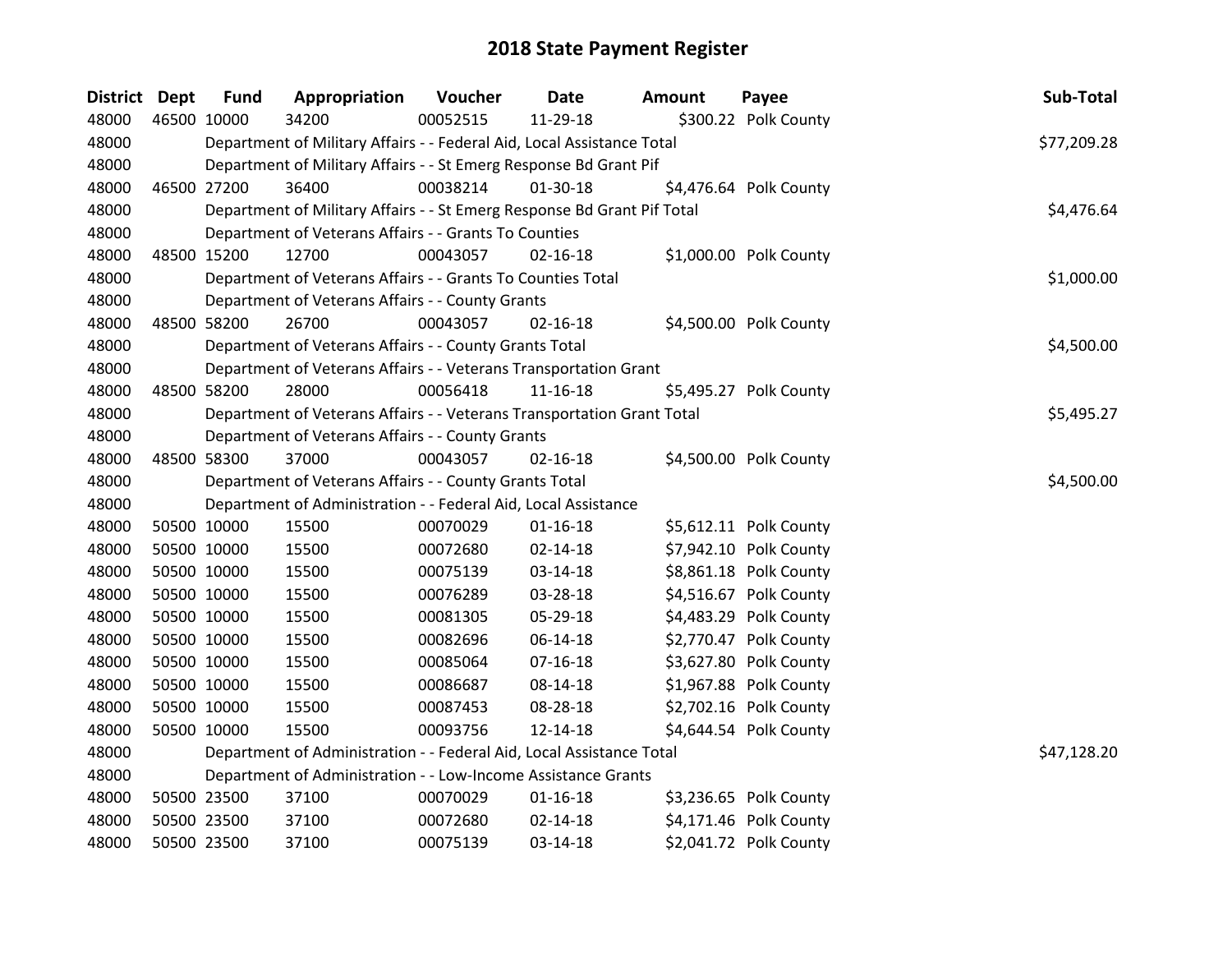| District Dept |             | <b>Fund</b> | Appropriation                                                         | Voucher  | <b>Date</b>    | <b>Amount</b> | Payee                   | Sub-Total   |
|---------------|-------------|-------------|-----------------------------------------------------------------------|----------|----------------|---------------|-------------------------|-------------|
| 48000         |             | 50500 23500 | 37100                                                                 | 00076289 | 03-28-18       |               | \$3,431.13 Polk County  |             |
| 48000         |             | 50500 23500 | 37100                                                                 | 00081305 | 05-29-18       |               | \$3,153.62 Polk County  |             |
| 48000         |             | 50500 23500 | 37100                                                                 | 00082696 | 06-14-18       |               | \$4,222.94 Polk County  |             |
| 48000         |             | 50500 23500 | 37100                                                                 | 00085064 | 07-16-18       |               | \$6,716.03 Polk County  |             |
| 48000         |             | 50500 23500 | 37100                                                                 | 00086687 | 08-14-18       |               | \$4,459.09 Polk County  |             |
| 48000         |             | 50500 23500 | 37100                                                                 | 00087453 | 08-28-18       |               | \$2,276.29 Polk County  |             |
| 48000         |             | 50500 23500 | 37100                                                                 | 00093756 | 12-14-18       |               | \$4,031.60 Polk County  |             |
| 48000         |             |             | Department of Administration - - Low-Income Assistance Grants Total   |          |                |               |                         | \$37,740.53 |
| 48000         |             |             | Department of Administration - - Land                                 |          |                |               |                         |             |
| 48000         |             | 50500 26900 | 16600                                                                 | 00077910 | 04-20-18       |               | \$25,000.00 Polk County |             |
| 48000         |             |             | Department of Administration - - Land Total                           |          |                |               |                         | \$25,000.00 |
| 48000         |             |             | Department of Administration - - Land Information Program; Loca       |          |                |               |                         |             |
| 48000         |             | 50500 26900 | 17300                                                                 | 00073063 | 02-22-18       |               | \$1,000.00 Polk County  |             |
| 48000         |             | 50500 26900 | 17300                                                                 | 00075537 | 03-20-18       |               | \$7,488.00 Polk County  |             |
| 48000         |             | 50500 26900 | 17300                                                                 | 00077010 | 04-06-18       |               | \$25,000.00 Polk County |             |
| 48000         |             | 50500 26900 | 17300                                                                 | 00088080 | 09-11-18       |               | \$25,000.00 Polk County |             |
| 48000         |             |             | Department of Administration - - Land Information Program; Loca Total |          |                |               |                         | \$58,488.00 |
| 48000         |             |             | Public Defender Board - - Trial Representation                        |          |                |               |                         |             |
| 48000         |             | 55000 10000 | 10300                                                                 | 00143768 | 05-24-18       |               | \$38.00 Polk County     |             |
| 48000         |             | 55000 10000 | 10300                                                                 | 00166739 | 11-02-18       |               | \$4.48 Polk County      |             |
| 48000         |             | 55000 10000 | 10300                                                                 | 00170868 | 11-30-18       |               | \$101.60 Polk County    |             |
| 48000         |             |             | Public Defender Board - - Trial Representation Total                  |          |                |               |                         | \$144.08    |
| 48000         |             |             | Public Defender Board - - Transcript, Discovery And Int               |          |                |               |                         |             |
| 48000         |             | 55000 10000 | 10600                                                                 | 00126249 | 01-30-18       |               | \$12.40 Polk County     |             |
| 48000         |             | 55000 10000 | 10600                                                                 | 00126250 | 01-30-18       |               | \$4,024.73 Polk County  |             |
| 48000         |             | 55000 10000 | 10600                                                                 | 00128205 | $02 - 13 - 18$ |               | \$13.20 Polk County     |             |
| 48000         |             | 55000 10000 | 10600                                                                 | 00128206 | $02 - 13 - 18$ |               | \$25.34 Polk County     |             |
| 48000         | 55000 10000 |             | 10600                                                                 | 00141065 | 05-08-18       |               | \$17.70 Polk County     |             |
| 48000         |             | 55000 10000 | 10600                                                                 | 00141066 | 05-08-18       |               | \$3,530.15 Polk County  |             |
| 48000         |             | 55000 10000 | 10600                                                                 | 00147504 | 06-15-18       |               | \$8.62 Polk County      |             |
| 48000         |             | 55000 10000 | 10600                                                                 | 00151472 | $07-17-18$     |               | \$5,668.74 Polk County  |             |
| 48000         | 55000 10000 |             | 10600                                                                 | 00152567 | 07-19-18       |               | \$2.00 Polk County      |             |
| 48000         | 55000 10000 |             | 10600                                                                 | 00167466 | 11-07-18       |               | \$2,703.99 Polk County  |             |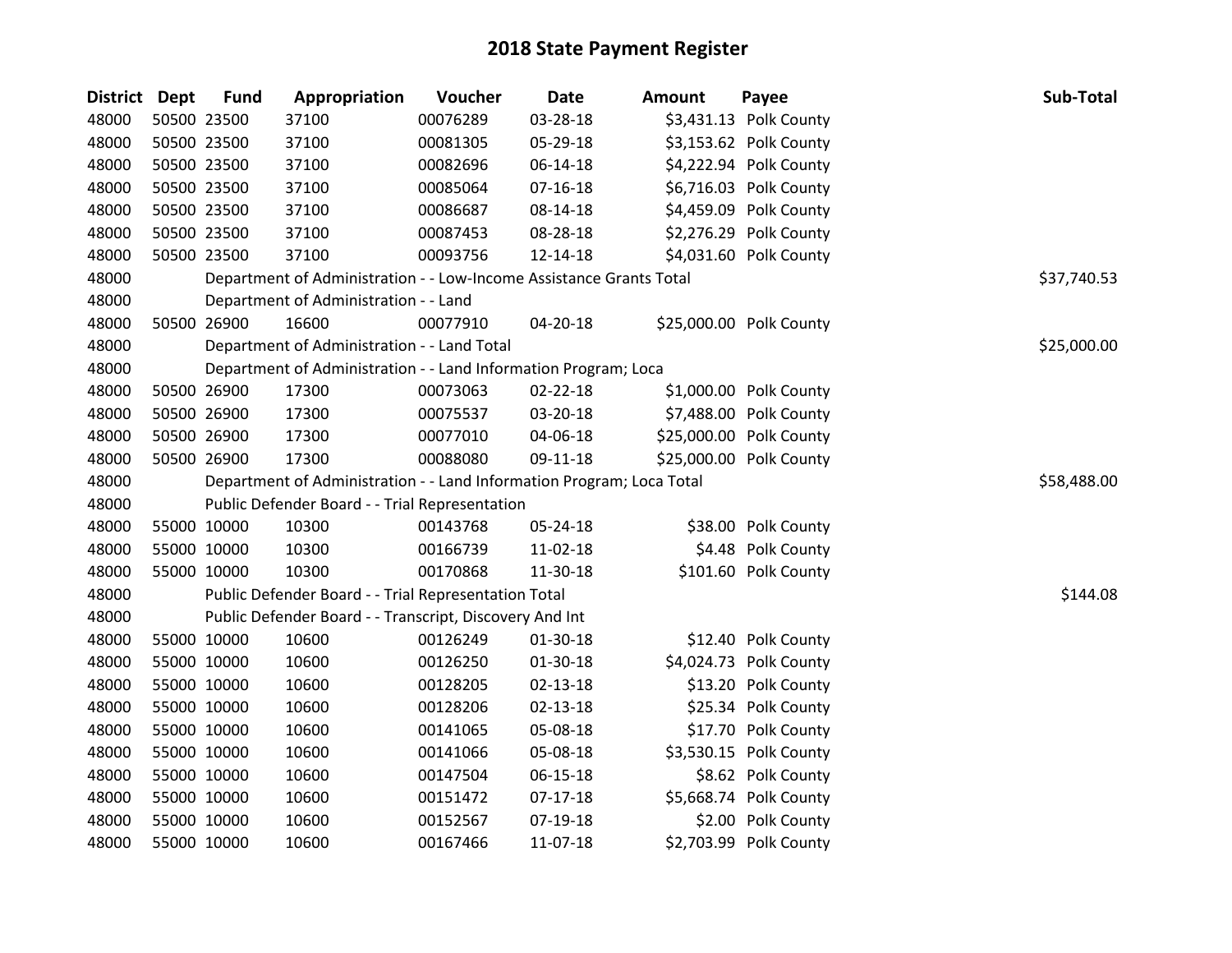| <b>District Dept</b> | <b>Fund</b> | Appropriation                                                         | <b>Voucher</b> | Date           | <b>Amount</b>              | Payee                    | Sub-Total       |
|----------------------|-------------|-----------------------------------------------------------------------|----------------|----------------|----------------------------|--------------------------|-----------------|
| 48000                |             | Public Defender Board - - Transcript, Discovery And Int Total         |                |                |                            |                          | \$16,006.87     |
| 48000                |             | Department of Revenue - - General Program Operations                  |                |                |                            |                          |                 |
| 48000                | 56600 10000 | 10100                                                                 | 00098325       | $05-15-18$     |                            | \$75.00 Polk County      |                 |
| 48000                |             | Department of Revenue - - General Program Operations Total            |                |                |                            |                          | \$75.00         |
| 48000                |             | Circuit Courts - - Circuit Court Costs                                |                |                |                            |                          |                 |
| 48000                | 62500 10000 | 10500                                                                 | 00000514       | 01-09-18       |                            | \$75,250.00 Polk County  |                 |
| 48000                | 62500 10000 | 10500                                                                 | 00000629       | 03-01-18       |                            | \$365.68 Polk County     |                 |
| 48000                | 62500 10000 | 10500                                                                 | 00000882       | $07 - 31 - 18$ |                            | \$40.00 Polk County      |                 |
| 48000                | 62500 10000 | 10500                                                                 | 00000988       | 08-24-18       |                            | \$114,326.84 Polk County |                 |
| 48000                | 62500 10000 | 10500                                                                 | 00001029       | 09-07-18       |                            | \$714.64 Polk County     |                 |
| 48000                |             | Circuit Courts - - Circuit Court Costs Total                          |                |                |                            |                          | \$190,697.16    |
| 48000                |             | Shared Revenue and Tax Relief - - County And Municipal Aid            |                |                |                            |                          |                 |
| 48000                | 83500 10000 | 10500                                                                 | 00033877       | 07-23-18       |                            | \$63,463.78 Polk County  |                 |
| 48000                | 83500 10000 | 10500                                                                 | 00036763       | 11-19-18       |                            | \$359,628.07 Polk County |                 |
| 48000                |             | Shared Revenue and Tax Relief - - County And Municipal Aid Total      | \$423,091.85   |                |                            |                          |                 |
| 48000                |             | Shared Revenue and Tax Relief - - Exempt Computer Aid                 |                |                |                            |                          |                 |
| 48000                | 83500 10000 | 10900                                                                 | 00029917       | $07 - 23 - 18$ |                            | \$12,070.87 Polk County  |                 |
| 48000                |             | Shared Revenue and Tax Relief - - Exempt Computer Aid Total           |                |                |                            |                          | \$12,070.87     |
| 48000                |             | Shared Revenue and Tax Relief - - Utility Aid                         |                |                |                            |                          |                 |
| 48000                | 83500 10000 | 11000                                                                 | 00033877       | $07 - 23 - 18$ |                            | \$24,916.83 Polk County  |                 |
| 48000                | 83500 10000 | 11000                                                                 | 00036763       | 11-19-18       |                            | \$146,147.17 Polk County |                 |
| 48000                |             | Shared Revenue and Tax Relief - - Utility Aid Total                   |                |                |                            |                          | \$171,064.00    |
| 48000                |             | Shared Revenue and Tax Relief - - School Lvy Tx/First Dollar Cr       |                |                |                            |                          |                 |
| 48000                | 83500 10000 | 30200                                                                 | 00029665       | $07 - 23 - 18$ | \$1,629,398.65 Polk County |                          |                 |
| 48000                | 83500 10000 | 30200                                                                 | 00029813       | 07-23-18       | \$8,484,892.54 Polk County |                          |                 |
| 48000                |             | Shared Revenue and Tax Relief - - School Lvy Tx/First Dollar Cr Total |                |                |                            |                          | \$10,114,291.19 |
| 48000                |             | Shared Revenue and Tax Relief - - Lottery & Gaming Credit             |                |                |                            |                          |                 |
| 48000                | 83500 52100 | 36300                                                                 | 00027180       | 03-26-18       | \$1,361,042.66 Polk County |                          |                 |
| 48000                |             | Shared Revenue and Tax Relief - - Lottery & Gaming Credit Total       | \$1,361,042.66 |                |                            |                          |                 |
| <b>48000 Total</b>   |             |                                                                       |                |                |                            |                          | \$22,889,995.85 |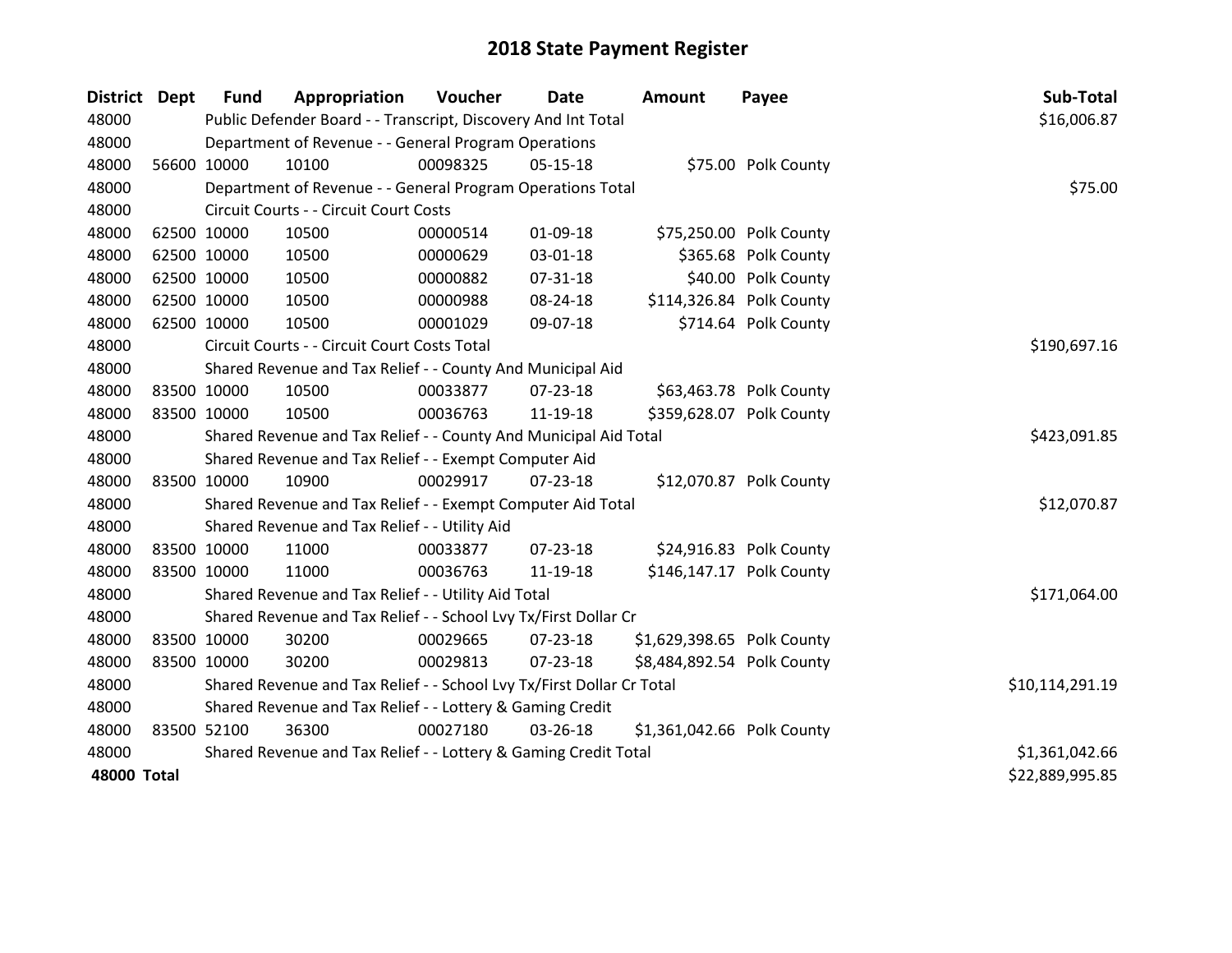| District Dept |             | <b>Fund</b> | Appropriation                                                      | Voucher  | <b>Date</b>    | <b>Amount</b> | Payee                     | Sub-Total    |
|---------------|-------------|-------------|--------------------------------------------------------------------|----------|----------------|---------------|---------------------------|--------------|
| 48002         |             |             | Dept of Safety & Prof Services - - Fire Dues Distribution          |          |                |               |                           |              |
| 48002         |             | 16500 10000 | 22500                                                              | 00022246 | $07 - 25 - 18$ |               | \$12,393.25 Town Of Alden |              |
| 48002         |             |             | Dept of Safety & Prof Services - - Fire Dues Distribution Total    |          |                |               |                           | \$12,393.25  |
| 48002         |             |             | Dept of Natural Resources - - Aids In Lieu Of Taxes - Gener        |          |                |               |                           |              |
| 48002         |             | 37000 10000 | 50300                                                              | 00212194 | 02-05-18       |               | \$596.03 Town Of Alden    |              |
| 48002         |             | 37000 10000 | 50300                                                              | 00212195 | 02-05-18       |               | \$21,465.25 Town Of Alden |              |
| 48002         |             | 37000 10000 | 50300                                                              | 00229842 | 04-20-18       |               | \$74.98 Town Of Alden     |              |
| 48002         |             | 37000 10000 | 50300                                                              | 00229843 | 04-20-18       |               | \$42.00 Town Of Alden     |              |
| 48002         |             |             | Dept of Natural Resources - - Aids In Lieu Of Taxes - Gener Total  |          |                |               |                           | \$22,178.26  |
| 48002         |             |             | Dept of Natural Resources - - Resaids - Cnty Forst, Cl & Mfl       |          |                |               |                           |              |
| 48002         |             | 37000 21200 | 57100                                                              | 00247934 | 06-28-18       |               | \$382.39 Town Of Alden    |              |
| 48002         |             |             | Dept of Natural Resources - - Resaids - Cnty Forst, Cl & Mfl Total |          |                |               |                           | \$382.39     |
| 48002         |             |             | Dept of Natural Resources - - Aids In Lieu Of Taxes - Sum S        |          |                |               |                           |              |
| 48002         |             | 37000 21200 | 57900                                                              | 00229841 | 04-20-18       |               | \$89.40 Town Of Alden     |              |
| 48002         |             |             | Dept of Natural Resources - - Aids In Lieu Of Taxes - Sum S Total  |          |                |               |                           | \$89.40      |
| 48002         |             |             | WI Dept of Transportation - - Trns Aids To Mnc.-Sf                 |          |                |               |                           |              |
| 48002         |             | 39500 21100 | 19100                                                              | 00204874 | $01 - 02 - 18$ |               | \$58,166.17 Town Of Alden |              |
| 48002         |             | 39500 21100 | 19100                                                              | 00235382 | 04-02-18       |               | \$58,166.17 Town Of Alden |              |
| 48002         |             | 39500 21100 | 19100                                                              | 00269081 | 07-02-18       |               | \$58,166.17 Town Of Alden |              |
| 48002         |             | 39500 21100 | 19100                                                              | 00303133 | $10 - 01 - 18$ |               | \$58,166.20 Town Of Alden |              |
| 48002         |             |             | WI Dept of Transportation - - Trns Aids To Mnc.-Sf Total           |          |                |               |                           | \$232,664.71 |
| 48002         |             |             | Shared Revenue and Tax Relief - - County And Municipal Aid         |          |                |               |                           |              |
| 48002         | 83500 10000 |             | 10500                                                              | 00033842 | 07-23-18       |               | \$5,484.20 Town Of Alden  |              |
| 48002         |             | 83500 10000 | 10500                                                              | 00036728 | 11-19-18       |               | \$31,077.11 Town Of Alden |              |
| 48002         |             |             | Shared Revenue and Tax Relief - - County And Municipal Aid Total   |          |                |               |                           | \$36,561.31  |
| 48002         |             |             | Shared Revenue and Tax Relief - - Exempt Computer Aid              |          |                |               |                           |              |
| 48002         | 83500 10000 |             | 10900                                                              | 00031069 | 07-23-18       |               | \$1.01 Town Of Alden      |              |
| 48002         |             |             | Shared Revenue and Tax Relief - - Exempt Computer Aid Total        |          |                |               |                           | \$1.01       |
| 48002         |             |             | Shared Revenue and Tax Relief - - Utility Aid                      |          |                |               |                           |              |
| 48002         | 83500 10000 |             | 11000                                                              | 00033842 | $07 - 23 - 18$ |               | \$23.49 Town Of Alden     |              |
| 48002         | 83500 10000 |             | 11000                                                              | 00036728 | 11-19-18       |               | \$135.63 Town Of Alden    |              |
| 48002         |             |             | Shared Revenue and Tax Relief - - Utility Aid Total                |          |                |               |                           | \$159.12     |
| 48002 Total   |             |             |                                                                    |          |                |               |                           | \$304,429.45 |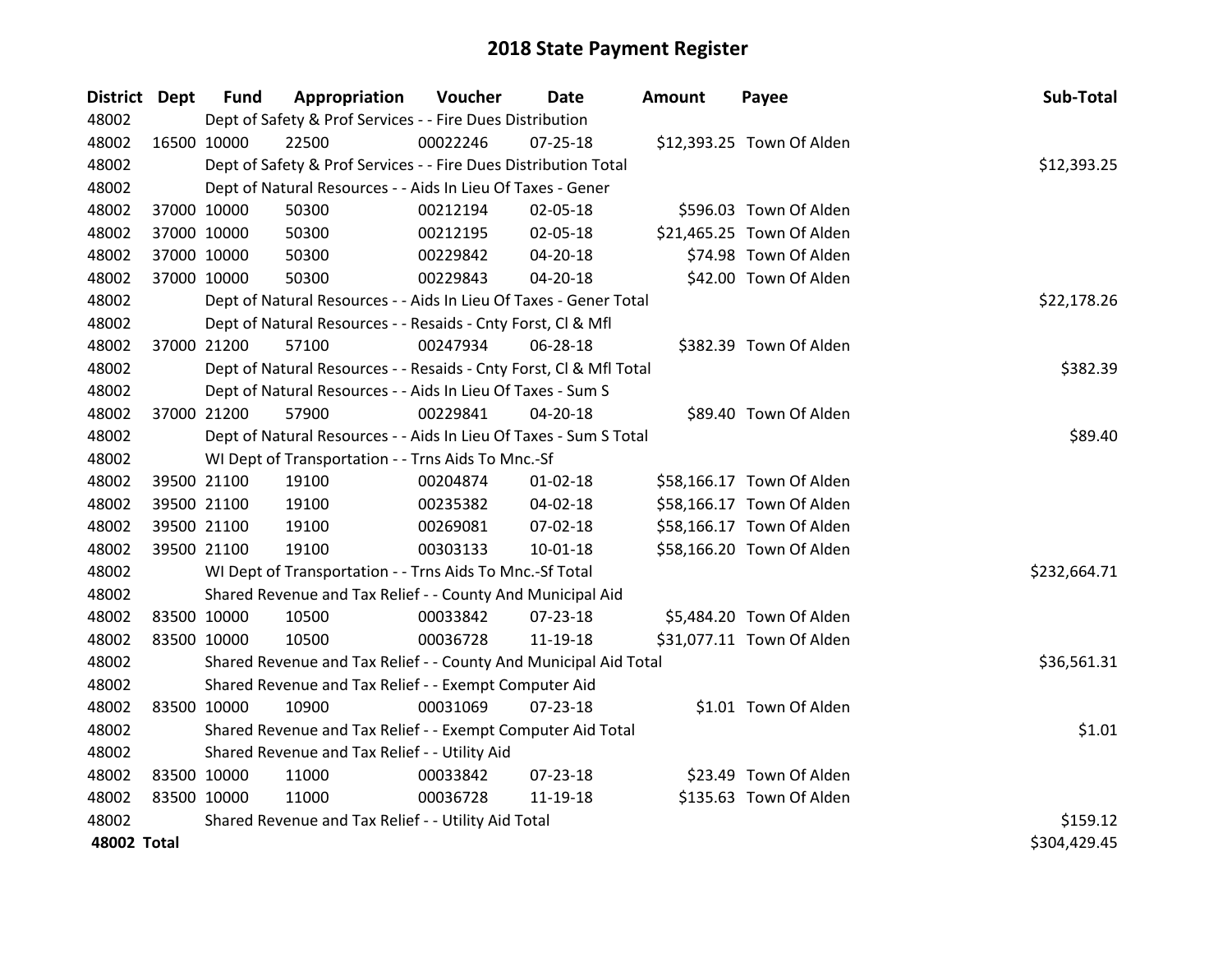| <b>District</b> | Dept        | <b>Fund</b> | Appropriation                                                      | Voucher  | Date           | <b>Amount</b> | Payee                           | Sub-Total    |
|-----------------|-------------|-------------|--------------------------------------------------------------------|----------|----------------|---------------|---------------------------------|--------------|
| 48004           |             |             | Dept of Safety & Prof Services - - Fire Dues Distribution          |          |                |               |                                 |              |
| 48004           | 16500 10000 |             | 22500                                                              | 00022247 | $07 - 24 - 18$ |               | \$4,567.19 Town Of Apple River  |              |
| 48004           |             |             | Dept of Safety & Prof Services - - Fire Dues Distribution Total    |          |                |               |                                 | \$4,567.19   |
| 48004           |             |             | Dept of Natural Resources - - Aids In Lieu Of Taxes - Gener        |          |                |               |                                 |              |
| 48004           |             | 37000 10000 | 50300                                                              | 00228994 | $04 - 20 - 18$ |               | \$29.84 Town Of Apple River     |              |
| 48004           |             |             | Dept of Natural Resources - - Aids In Lieu Of Taxes - Gener Total  |          |                |               |                                 | \$29.84      |
| 48004           |             |             | Dept of Natural Resources - - Resaids - Cnty Forst, CI & Mfl       |          |                |               |                                 |              |
| 48004           |             | 37000 21200 | 57100                                                              | 00247935 | 06-28-18       |               | \$543.48 Town Of Apple River    |              |
| 48004           |             |             | Dept of Natural Resources - - Resaids - Cnty Forst, Cl & Mfl Total |          |                |               |                                 | \$543.48     |
| 48004           |             |             | Dept of Natural Resources - - Aids In Lieu Of Taxes - Sum S        |          |                |               |                                 |              |
| 48004           |             | 37000 21200 | 57900                                                              | 00228995 | 04-20-18       |               | \$42.66 Town Of Apple River     |              |
| 48004           |             | 37000 21200 | 57900                                                              | 00228996 | 04-20-18       |               | \$35.20 Town Of Apple River     |              |
| 48004           |             |             | Dept of Natural Resources - - Aids In Lieu Of Taxes - Sum S Total  |          |                |               |                                 | \$77.86      |
| 48004           |             |             | WI Dept of Transportation - - Trns Aids To Mnc.-Sf                 |          |                |               |                                 |              |
| 48004           |             | 39500 21100 | 19100                                                              | 00204875 | $01 - 02 - 18$ |               | \$30,065.56 Town Of Apple River |              |
| 48004           |             | 39500 21100 | 19100                                                              | 00235383 | 04-02-18       |               | \$30,065.56 Town Of Apple River |              |
| 48004           |             | 39500 21100 | 19100                                                              | 00269082 | 07-02-18       |               | \$30,065.56 Town Of Apple River |              |
| 48004           |             | 39500 21100 | 19100                                                              | 00303134 | $10 - 01 - 18$ |               | \$30,065.58 Town Of Apple River |              |
| 48004           |             |             | WI Dept of Transportation - - Trns Aids To Mnc.-Sf Total           |          |                |               |                                 | \$120,262.26 |
| 48004           |             |             | Shared Revenue and Tax Relief - - County And Municipal Aid         |          |                |               |                                 |              |
| 48004           |             | 83500 10000 | 10500                                                              | 00033843 | 07-23-18       |               | \$1,624.49 Town Of Apple River  |              |
| 48004           | 83500 10000 |             | 10500                                                              | 00036729 | 11-19-18       |               | \$9,427.46 Town Of Apple River  |              |
| 48004           |             |             | Shared Revenue and Tax Relief - - County And Municipal Aid Total   |          |                |               |                                 | \$11,051.95  |
| 48004           |             |             | Shared Revenue and Tax Relief - - Exempt Computer Aid              |          |                |               |                                 |              |
| 48004           | 83500 10000 |             | 10900                                                              | 00031070 | 07-23-18       |               | \$5.07 Town Of Apple River      |              |
| 48004           |             |             | Shared Revenue and Tax Relief - - Exempt Computer Aid Total        |          |                |               |                                 | \$5.07       |
| 48004           |             |             | Shared Revenue and Tax Relief - - Utility Aid                      |          |                |               |                                 |              |
| 48004           |             | 83500 10000 | 11000                                                              | 00036729 | 11-19-18       |               | \$480.39 Town Of Apple River    |              |
| 48004           |             |             | Shared Revenue and Tax Relief - - Utility Aid Total                |          |                |               |                                 | \$480.39     |
| 48004 Total     |             |             |                                                                    |          |                |               |                                 | \$137,018.04 |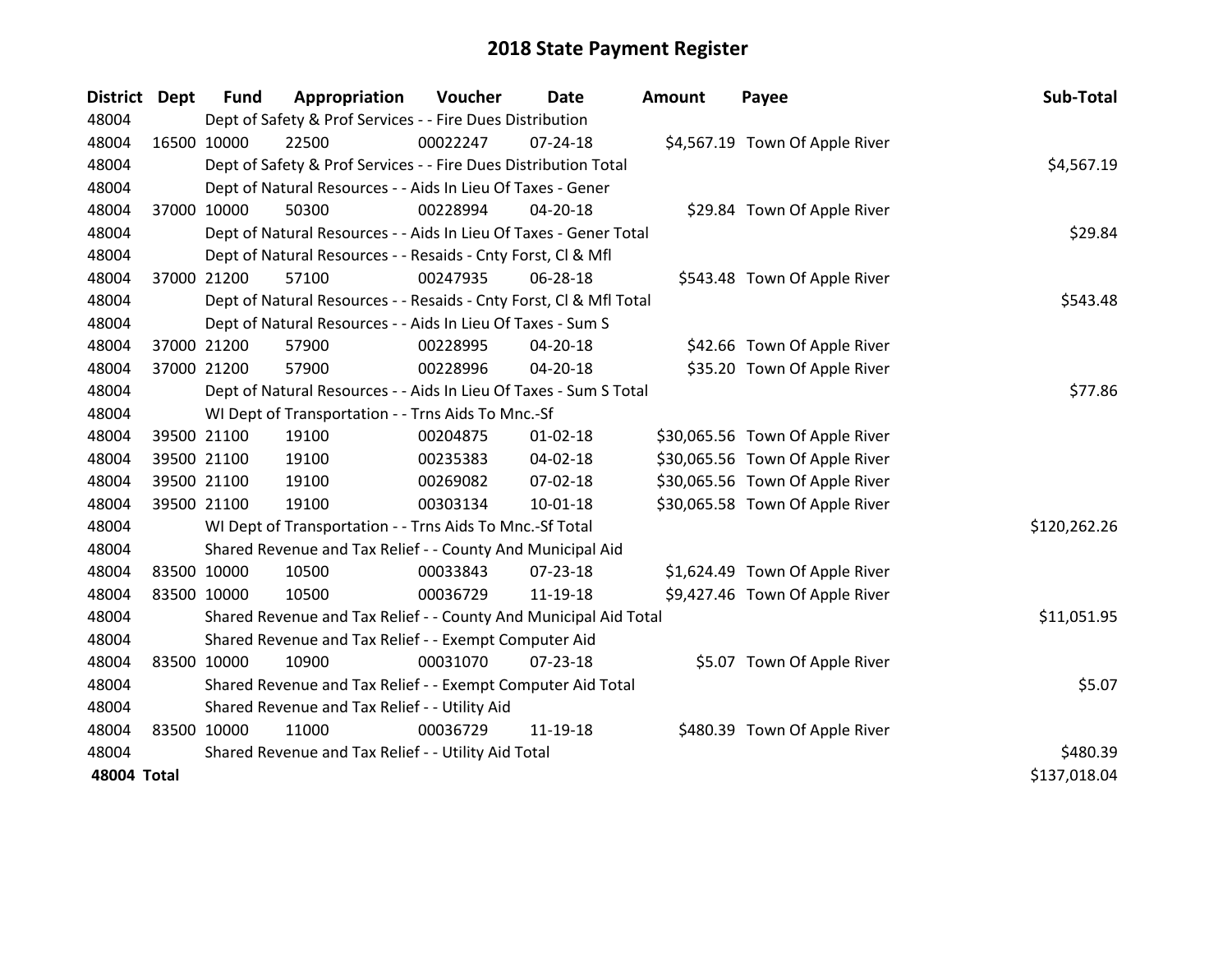| District Dept | Fund                                                | Appropriation                                                      | Voucher  | Date           | Amount | Payee                           | Sub-Total    |  |
|---------------|-----------------------------------------------------|--------------------------------------------------------------------|----------|----------------|--------|---------------------------------|--------------|--|
| 48006         |                                                     | Dept of Safety & Prof Services - - Fire Dues Distribution          |          |                |        |                                 |              |  |
| 48006         | 16500 10000                                         | 22500                                                              | 00022248 | 07-25-18       |        | \$7,775.52 Town Of Balsam Lake  |              |  |
| 48006         |                                                     | Dept of Safety & Prof Services - - Fire Dues Distribution Total    |          |                |        |                                 | \$7,775.52   |  |
| 48006         |                                                     | Dept of Natural Resources - - Resaids - Cnty Forst, CI & Mfl       |          |                |        |                                 |              |  |
| 48006         | 37000 21200                                         | 57100                                                              | 00247936 | 06-28-18       |        | \$114.59 Town Of Balsam Lake    |              |  |
| 48006         |                                                     | Dept of Natural Resources - - Resaids - Cnty Forst, Cl & Mfl Total | \$114.59 |                |        |                                 |              |  |
| 48006         |                                                     | Dept of Natural Resources - - Aids In Lieu Of Taxes - Sum S        |          |                |        |                                 |              |  |
| 48006         | 37000 21200                                         | 57900                                                              | 00229860 | 04-20-18       |        | \$4.31 Town Of Balsam Lake      |              |  |
| 48006         |                                                     | Dept of Natural Resources - - Aids In Lieu Of Taxes - Sum S Total  |          |                |        |                                 | \$4.31       |  |
| 48006         |                                                     | WI Dept of Transportation - - Trns Aids To Mnc.-Sf                 |          |                |        |                                 |              |  |
| 48006         | 39500 21100                                         | 19100                                                              | 00204876 | $01 - 02 - 18$ |        | \$31,337.70 Town Of Balsam Lake |              |  |
| 48006         | 39500 21100                                         | 19100                                                              | 00235384 | 04-02-18       |        | \$31,337.70 Town Of Balsam Lake |              |  |
| 48006         | 39500 21100                                         | 19100                                                              | 00269083 | 07-02-18       |        | \$31,337.70 Town Of Balsam Lake |              |  |
| 48006         | 39500 21100                                         | 19100                                                              | 00303135 | $10-01-18$     |        | \$31,337.73 Town Of Balsam Lake |              |  |
| 48006         |                                                     | WI Dept of Transportation - - Trns Aids To Mnc.-Sf Total           |          |                |        |                                 | \$125,350.83 |  |
| 48006         |                                                     | Shared Revenue and Tax Relief - - County And Municipal Aid         |          |                |        |                                 |              |  |
| 48006         | 83500 10000                                         | 10500                                                              | 00033844 | $07 - 23 - 18$ |        | \$2,161.19 Town Of Balsam Lake  |              |  |
| 48006         | 83500 10000                                         | 10500                                                              | 00037532 | 12-31-18       |        | \$12,246.75 Town Of Balsam Lake |              |  |
| 48006         |                                                     | Shared Revenue and Tax Relief - - County And Municipal Aid Total   |          |                |        |                                 | \$14,407.94  |  |
| 48006         |                                                     | Shared Revenue and Tax Relief - - Exempt Computer Aid              |          |                |        |                                 |              |  |
| 48006         | 83500 10000                                         | 10900                                                              | 00031071 | 07-23-18       |        | \$3.04 Town Of Balsam Lake      |              |  |
| 48006         |                                                     | Shared Revenue and Tax Relief - - Exempt Computer Aid Total        |          |                |        |                                 | \$3.04       |  |
| 48006         | Shared Revenue and Tax Relief - - Utility Aid       |                                                                    |          |                |        |                                 |              |  |
| 48006         | 83500 10000                                         | 11000                                                              | 00033844 | $07 - 23 - 18$ |        | \$29.34 Town Of Balsam Lake     |              |  |
| 48006         | 83500 10000                                         | 11000                                                              | 00037532 | 12-31-18       |        | \$159.70 Town Of Balsam Lake    |              |  |
| 48006         | Shared Revenue and Tax Relief - - Utility Aid Total | \$189.04                                                           |          |                |        |                                 |              |  |
| 48006 Total   |                                                     |                                                                    |          |                |        |                                 | \$147,845.27 |  |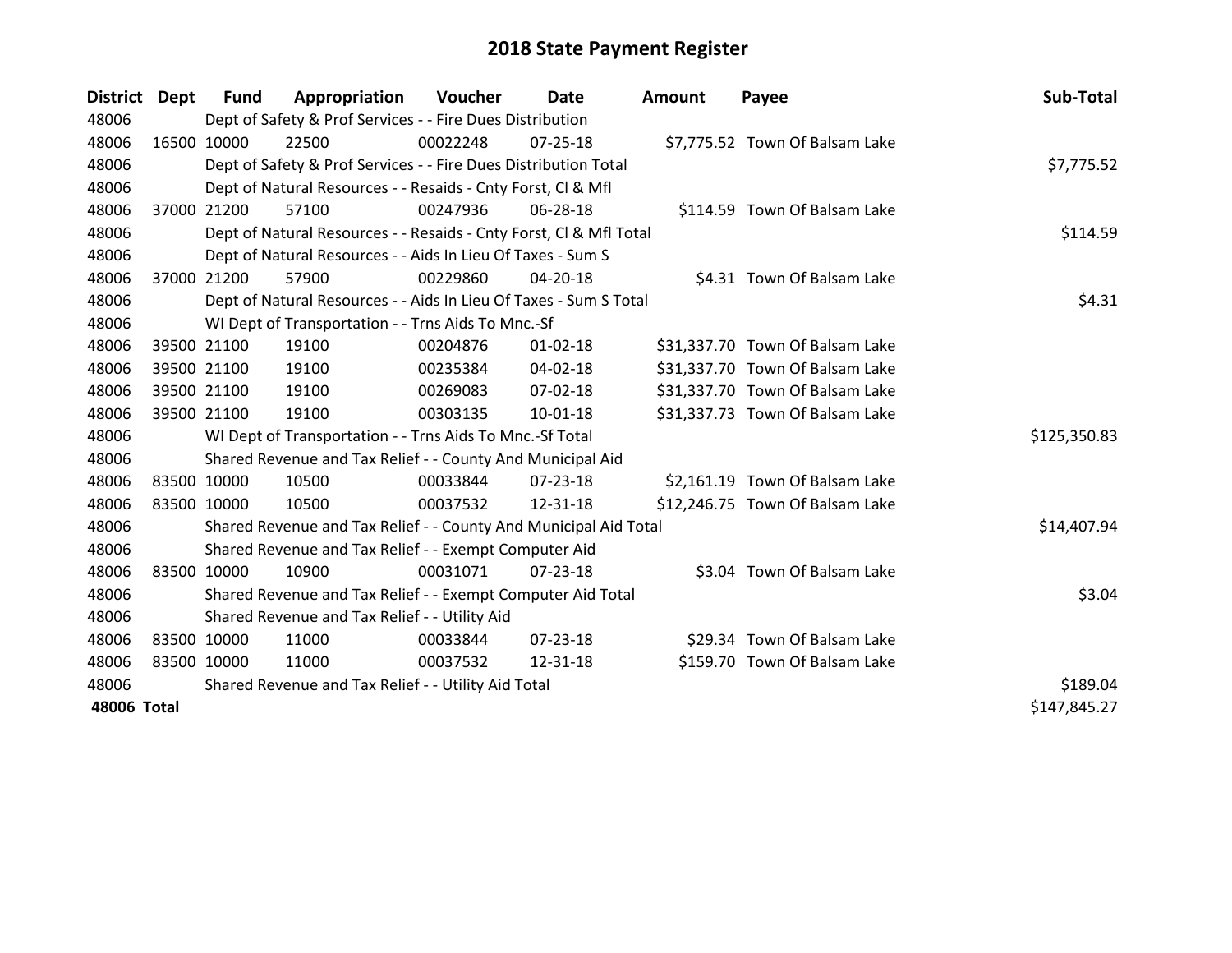| District Dept      |             | <b>Fund</b>                                           | Appropriation                                                      | Voucher  | Date           | Amount | Payee                      | Sub-Total    |
|--------------------|-------------|-------------------------------------------------------|--------------------------------------------------------------------|----------|----------------|--------|----------------------------|--------------|
| 48008              |             |                                                       | Dept of Safety & Prof Services - - Fire Dues Distribution          |          |                |        |                            |              |
| 48008              | 16500 10000 |                                                       | 22500                                                              | 00022249 | $07 - 24 - 18$ |        | \$3,010.35 Town Of Beaver  |              |
| 48008              |             |                                                       | Dept of Safety & Prof Services - - Fire Dues Distribution Total    |          |                |        |                            | \$3,010.35   |
| 48008              |             |                                                       | Dept of Natural Resources - - Aids In Lieu Of Taxes - Gener        |          |                |        |                            |              |
| 48008              |             | 37000 10000                                           | 50300                                                              | 00212025 | 02-05-18       |        | \$142.13 Town Of Beaver    |              |
| 48008              |             | 37000 10000                                           | 50300                                                              | 00212026 | 02-05-18       |        | \$11,684.44 Town Of Beaver |              |
| 48008              |             | 37000 10000                                           | 50300                                                              | 00228884 | $04 - 20 - 18$ |        | \$567.46 Town Of Beaver    |              |
| 48008              |             |                                                       | Dept of Natural Resources - - Aids In Lieu Of Taxes - Gener Total  |          | \$12,394.03    |        |                            |              |
| 48008              |             |                                                       | Dept of Natural Resources - - Resaids - Cnty Forst, CI & Mfl       |          |                |        |                            |              |
| 48008              |             | 37000 21200                                           | 57100                                                              | 00247937 | 06-28-18       |        | \$427.60 Town Of Beaver    |              |
| 48008              |             |                                                       | Dept of Natural Resources - - Resaids - Cnty Forst, CI & Mfl Total |          |                |        |                            | \$427.60     |
| 48008              |             |                                                       | Dept of Natural Resources - - Aids In Lieu Of Taxes - Sum S        |          |                |        |                            |              |
| 48008              |             | 37000 21200                                           | 57900                                                              | 00228883 | 04-20-18       |        | \$5.63 Town Of Beaver      |              |
| 48008              |             | 37000 21200                                           | 57900                                                              | 00228885 | $04 - 20 - 18$ |        | \$382.92 Town Of Beaver    |              |
| 48008              |             |                                                       | Dept of Natural Resources - - Aids In Lieu Of Taxes - Sum S Total  |          |                |        |                            | \$388.55     |
| 48008              |             |                                                       | WI Dept of Transportation - - Trns Aids To Mnc.-Sf                 |          |                |        |                            |              |
| 48008              |             | 39500 21100                                           | 19100                                                              | 00204877 | $01 - 02 - 18$ |        | \$27,365.99 Town Of Beaver |              |
| 48008              |             | 39500 21100                                           | 19100                                                              | 00235385 | 04-02-18       |        | \$27,365.99 Town Of Beaver |              |
| 48008              |             | 39500 21100                                           | 19100                                                              | 00269084 | $07 - 02 - 18$ |        | \$27,365.99 Town Of Beaver |              |
| 48008              |             | 39500 21100                                           | 19100                                                              | 00303136 | $10 - 01 - 18$ |        | \$27,366.01 Town Of Beaver |              |
| 48008              |             |                                                       | WI Dept of Transportation - - Trns Aids To Mnc.-Sf Total           |          |                |        |                            | \$109,463.98 |
| 48008              |             |                                                       | Shared Revenue and Tax Relief - - County And Municipal Aid         |          |                |        |                            |              |
| 48008              | 83500 10000 |                                                       | 10500                                                              | 00033845 | 07-23-18       |        | \$1,915.66 Town Of Beaver  |              |
| 48008              | 83500 10000 |                                                       | 10500                                                              | 00036731 | 11-19-18       |        | \$10,855.40 Town Of Beaver |              |
| 48008              |             |                                                       | Shared Revenue and Tax Relief - - County And Municipal Aid Total   |          |                |        |                            | \$12,771.06  |
| 48008              |             | Shared Revenue and Tax Relief - - Exempt Computer Aid |                                                                    |          |                |        |                            |              |
| 48008              | 83500 10000 |                                                       | 10900                                                              | 00031072 | 07-23-18       |        | \$12.18 Town Of Beaver     |              |
| 48008              |             |                                                       | Shared Revenue and Tax Relief - - Exempt Computer Aid Total        |          |                |        |                            | \$12.18      |
| <b>48008 Total</b> |             |                                                       |                                                                    |          |                |        |                            | \$138,467.75 |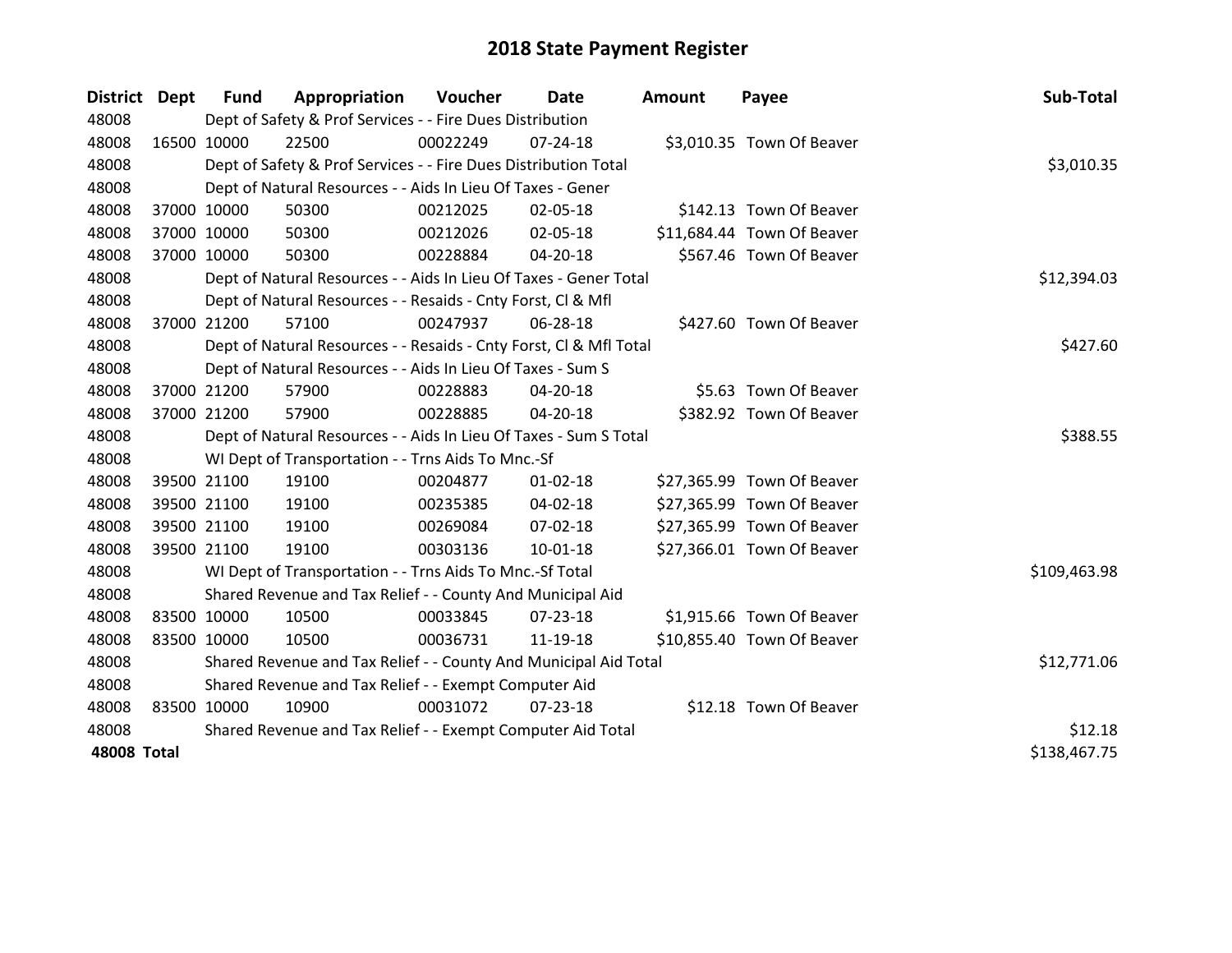| District Dept      | <b>Fund</b> | Appropriation                                                      | Voucher  | Date           | <b>Amount</b> | Payee                           | Sub-Total    |
|--------------------|-------------|--------------------------------------------------------------------|----------|----------------|---------------|---------------------------------|--------------|
| 48010              |             | Dept of Safety & Prof Services - - Fire Dues Distribution          |          |                |               |                                 |              |
| 48010              | 16500 10000 | 22500                                                              | 00022250 | $07 - 24 - 18$ |               | \$4,135.25 Town Of Black Brook  |              |
| 48010              |             | Dept of Safety & Prof Services - - Fire Dues Distribution Total    |          |                |               |                                 | \$4,135.25   |
| 48010              |             | Dept of Natural Resources - - Aids In Lieu Of Taxes - Gener        |          |                |               |                                 |              |
| 48010              | 37000 10000 | 50300                                                              | 00229149 | 04-20-18       |               | \$111.57 Town Of Black Brook    |              |
| 48010              | 37000 10000 | 50300                                                              | 00229151 | $04 - 20 - 18$ |               | \$160.00 Town Of Black Brook    |              |
| 48010              |             | Dept of Natural Resources - - Aids In Lieu Of Taxes - Gener Total  |          |                |               |                                 | \$271.57     |
| 48010              |             | Dept of Natural Resources - - Resaids - Cnty Forst, CI & Mfl       |          |                |               |                                 |              |
| 48010              | 37000 21200 | 57100                                                              | 00247938 | 06-28-18       |               | \$200.59 Town Of Black Brook    |              |
| 48010              |             | Dept of Natural Resources - - Resaids - Cnty Forst, Cl & Mfl Total |          |                |               |                                 | \$200.59     |
| 48010              |             | Dept of Natural Resources - - Aids In Lieu Of Taxes - Sum S        |          |                |               |                                 |              |
| 48010              | 37000 21200 | 57900                                                              | 00229150 | $04 - 20 - 18$ |               | \$104.81 Town Of Black Brook    |              |
| 48010              |             | Dept of Natural Resources - - Aids In Lieu Of Taxes - Sum S Total  |          |                |               |                                 | \$104.81     |
| 48010              |             | WI Dept of Transportation - - Trns Aids To Mnc.-Sf                 |          |                |               |                                 |              |
| 48010              | 39500 21100 | 19100                                                              | 00204878 | $01 - 02 - 18$ |               | \$32,233.58 Town Of Black Brook |              |
| 48010              | 39500 21100 | 19100                                                              | 00235386 | 04-02-18       |               | \$32,233.58 Town Of Black Brook |              |
| 48010              | 39500 21100 | 19100                                                              | 00269085 | 07-02-18       |               | \$32,233.58 Town Of Black Brook |              |
| 48010              | 39500 21100 | 19100                                                              | 00303137 | $10 - 01 - 18$ |               | \$32,233.59 Town Of Black Brook |              |
| 48010              |             | WI Dept of Transportation - - Trns Aids To Mnc.-Sf Total           |          |                |               |                                 | \$128,934.33 |
| 48010              |             | Shared Revenue and Tax Relief - - County And Municipal Aid         |          |                |               |                                 |              |
| 48010              | 83500 10000 | 10500                                                              | 00033846 | $07 - 23 - 18$ |               | \$6,364.84 Town Of Black Brook  |              |
| 48010              | 83500 10000 | 10500                                                              | 00036732 | 11-19-18       |               | \$36,067.45 Town Of Black Brook |              |
| 48010              |             | Shared Revenue and Tax Relief - - County And Municipal Aid Total   |          |                |               |                                 | \$42,432.29  |
| 48010              |             | Shared Revenue and Tax Relief - - Exempt Computer Aid              |          |                |               |                                 |              |
| 48010              | 83500 10000 | 10900                                                              | 00031073 | $07 - 23 - 18$ |               | \$39.57 Town Of Black Brook     |              |
| 48010              |             | Shared Revenue and Tax Relief - - Exempt Computer Aid Total        |          |                |               |                                 | \$39.57      |
| 48010              |             | Shared Revenue and Tax Relief - - Utility Aid                      |          |                |               |                                 |              |
| 48010              | 83500 10000 | 11000                                                              | 00033846 | $07 - 23 - 18$ |               | \$144.79 Town Of Black Brook    |              |
| 48010              | 83500 10000 | 11000                                                              | 00036732 | 11-19-18       |               | \$807.02 Town Of Black Brook    |              |
| 48010              |             | Shared Revenue and Tax Relief - - Utility Aid Total                |          |                |               |                                 | \$951.81     |
| <b>48010 Total</b> |             |                                                                    |          |                |               |                                 | \$177,070.22 |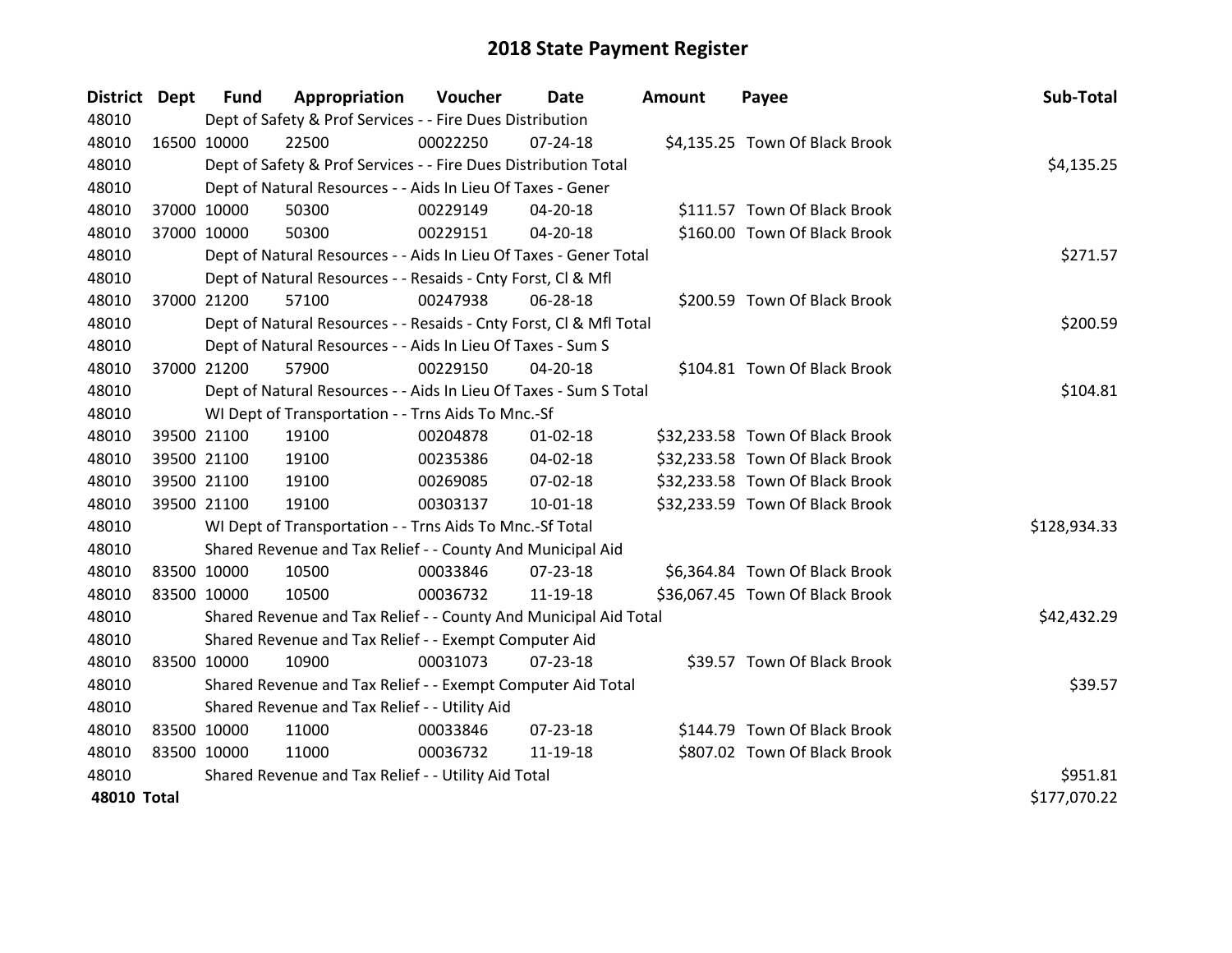| <b>District Dept</b> |             | <b>Fund</b> | Appropriation                                                      | Voucher  | Date           | Amount | Payee                         | Sub-Total    |
|----------------------|-------------|-------------|--------------------------------------------------------------------|----------|----------------|--------|-------------------------------|--------------|
| 48012                |             |             | Dept of Safety & Prof Services - - Fire Dues Distribution          |          |                |        |                               |              |
| 48012                |             | 16500 10000 | 22500                                                              | 00022251 | $07 - 24 - 18$ |        | \$2,926.40 Town Of Bone Lake  |              |
| 48012                |             |             | Dept of Safety & Prof Services - - Fire Dues Distribution Total    |          |                |        |                               | \$2,926.40   |
| 48012                |             |             | Dept of Natural Resources - - Aids In Lieu Of Taxes - Gener        |          |                |        |                               |              |
| 48012                |             | 37000 10000 | 50300                                                              | 00212092 | 02-05-18       |        | \$57,441.25 Town Of Bone Lake |              |
| 48012                |             | 37000 10000 | 50300                                                              | 00212093 | 02-05-18       |        | \$44,232.50 Town Of Bone Lake |              |
| 48012                |             | 37000 10000 | 50300                                                              | 00229290 | 04-20-18       |        | \$530.10 Town Of Bone Lake    |              |
| 48012                |             | 37000 10000 | 50300                                                              | 00229292 | 04-20-18       |        | \$43.88 Town Of Bone Lake     |              |
| 48012                |             |             | Dept of Natural Resources - - Aids In Lieu Of Taxes - Gener Total  |          |                |        |                               | \$102,247.73 |
| 48012                |             |             | Dept of Natural Resources - - Resaids - Cnty Forst, Cl & Mfl       |          |                |        |                               |              |
| 48012                |             | 37000 21200 | 57100                                                              | 00247939 | 06-28-18       |        | \$210.09 Town Of Bone Lake    |              |
| 48012                |             |             | Dept of Natural Resources - - Resaids - Cnty Forst, CI & Mfl Total |          |                |        |                               | \$210.09     |
| 48012                |             |             | Dept of Natural Resources - - Aids In Lieu Of Taxes - Sum S        |          |                |        |                               |              |
| 48012                |             | 37000 21200 | 57900                                                              | 00229288 | 04-20-18       |        | \$1,012.53 Town Of Bone Lake  |              |
| 48012                |             | 37000 21200 | 57900                                                              | 00229289 | 04-20-18       |        | \$0.35 Town Of Bone Lake      |              |
| 48012                |             | 37000 21200 | 57900                                                              | 00229291 | 04-20-18       |        | \$9.88 Town Of Bone Lake      |              |
| 48012                |             |             | Dept of Natural Resources - - Aids In Lieu Of Taxes - Sum S Total  |          |                |        |                               | \$1,022.76   |
| 48012                |             |             | WI Dept of Transportation - - Trns Aids To Mnc.-Sf                 |          |                |        |                               |              |
| 48012                |             | 39500 21100 | 19100                                                              | 00204879 | $01 - 02 - 18$ |        | \$23,806.38 Town Of Bone Lake |              |
| 48012                |             | 39500 21100 | 19100                                                              | 00235387 | 04-02-18       |        | \$23,806.38 Town Of Bone Lake |              |
| 48012                |             | 39500 21100 | 19100                                                              | 00269086 | 07-02-18       |        | \$23,806.38 Town Of Bone Lake |              |
| 48012                |             | 39500 21100 | 19100                                                              | 00303138 | $10-01-18$     |        | \$23,806.40 Town Of Bone Lake |              |
| 48012                |             |             | WI Dept of Transportation - - Trns Aids To Mnc.-Sf Total           |          |                |        |                               | \$95,225.54  |
| 48012                |             |             | WI Dept of Transportation - - Loc Rd Imp Prg St Fd                 |          |                |        |                               |              |
| 48012                |             | 39500 21100 | 27800                                                              | 00329596 | 12-07-18       |        | \$15,875.88 Town Of Bone Lake |              |
| 48012                |             |             | WI Dept of Transportation - - Loc Rd Imp Prg St Fd Total           |          |                |        |                               | \$15,875.88  |
| 48012                |             |             | Shared Revenue and Tax Relief - - County And Municipal Aid         |          |                |        |                               |              |
| 48012                | 83500 10000 |             | 10500                                                              | 00033847 | 07-23-18       |        | \$1,045.67 Town Of Bone Lake  |              |
| 48012                |             | 83500 10000 | 10500                                                              | 00036733 | 11-19-18       |        | \$5,925.44 Town Of Bone Lake  |              |
| 48012                |             |             | Shared Revenue and Tax Relief - - County And Municipal Aid Total   |          |                |        |                               | \$6,971.11   |
| 48012                |             |             | Shared Revenue and Tax Relief - - Exempt Computer Aid              |          |                |        |                               |              |
| 48012                |             | 83500 10000 | 10900                                                              | 00031074 | $07 - 23 - 18$ |        | \$1.01 Town Of Bone Lake      |              |
| 48012                |             |             | Shared Revenue and Tax Relief - - Exempt Computer Aid Total        |          |                |        |                               | \$1.01       |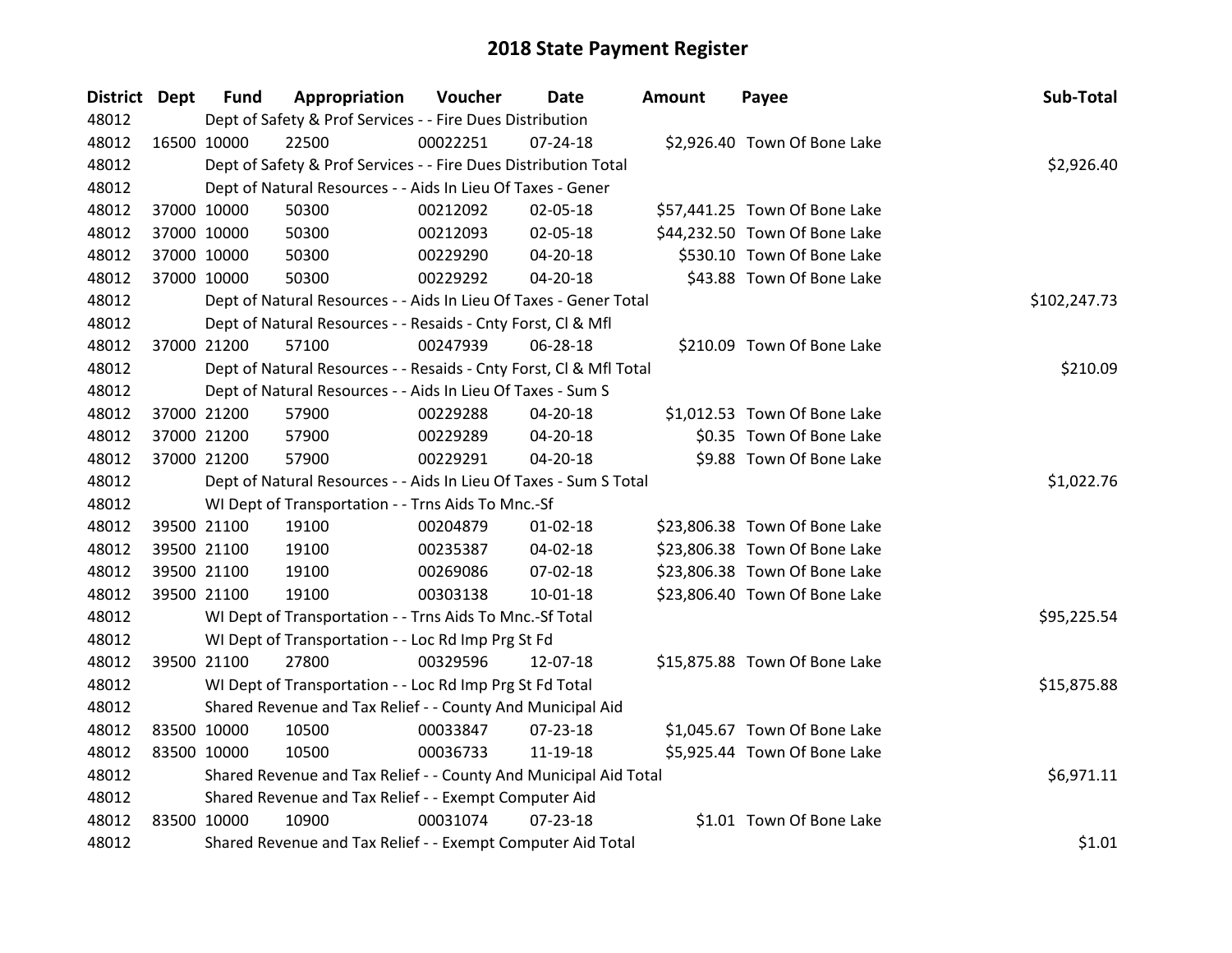|             | District Dept Fund Appropriation | Voucher | <b>Date</b> | Amount | Payee | Sub-Total    |
|-------------|----------------------------------|---------|-------------|--------|-------|--------------|
| 48012 Total |                                  |         |             |        |       | \$224,480.52 |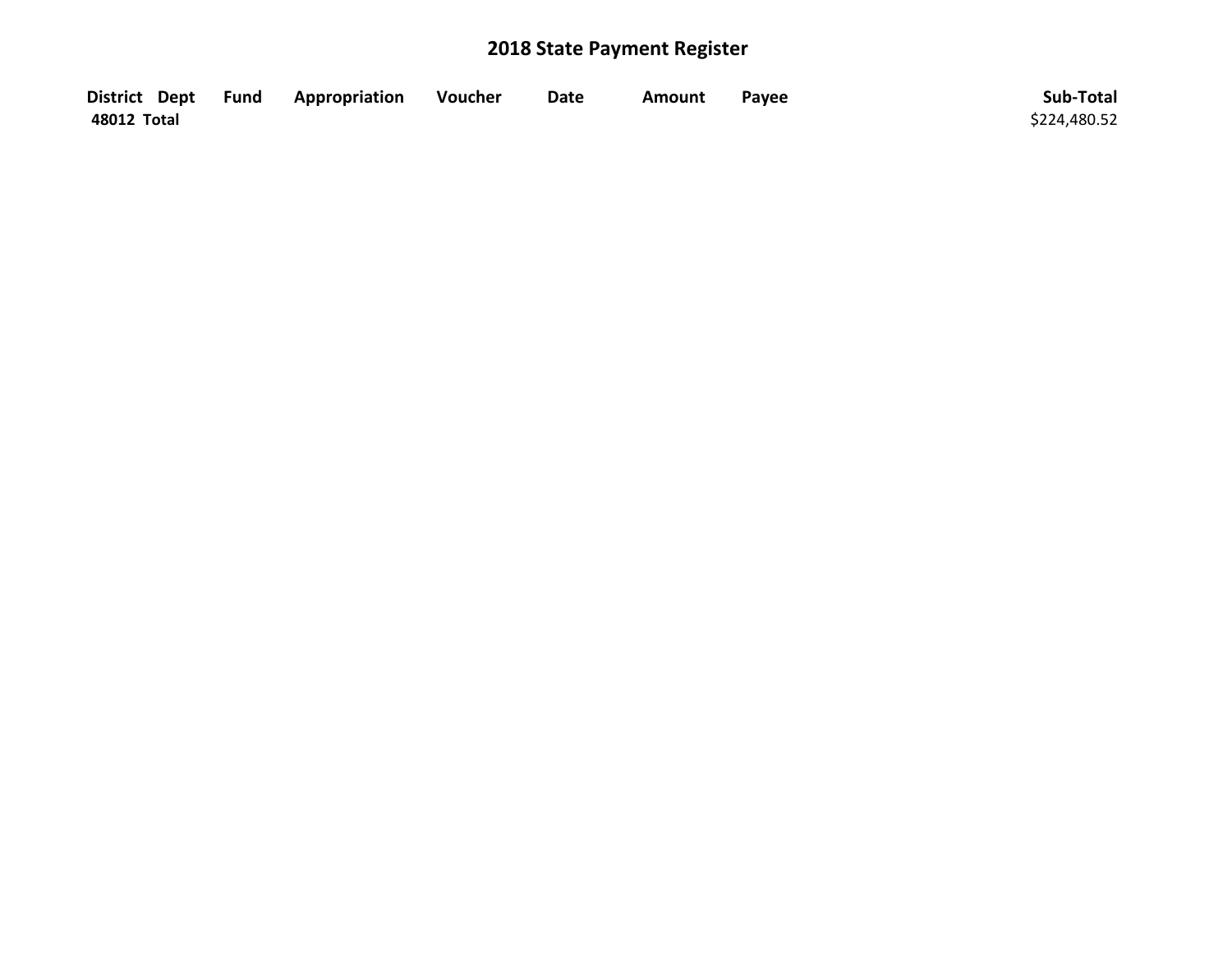| District Dept      |             | <b>Fund</b> | Appropriation                                                      | Voucher  | Date           | <b>Amount</b> | Payee                          | Sub-Total    |
|--------------------|-------------|-------------|--------------------------------------------------------------------|----------|----------------|---------------|--------------------------------|--------------|
| 48014              |             |             | Dept of Safety & Prof Services - - Fire Dues Distribution          |          |                |               |                                |              |
| 48014              | 16500 10000 |             | 22500                                                              | 00017672 | $07 - 02 - 18$ |               | \$1,528.92 Town Of Clam Falls  |              |
| 48014              |             |             | Dept of Safety & Prof Services - - Fire Dues Distribution Total    |          |                |               |                                | \$1,528.92   |
| 48014              |             |             | Dept of Natural Resources - - Aids In Lieu Of Taxes - Gener        |          |                |               |                                |              |
| 48014              |             | 37000 10000 | 50300                                                              | 00230448 | 04-20-18       |               | \$176.56 Town Of Clam Falls    |              |
| 48014              |             |             | Dept of Natural Resources - - Aids In Lieu Of Taxes - Gener Total  |          |                |               |                                | \$176.56     |
| 48014              |             |             | Dept of Natural Resources - - Resaids - Cnty Forst, Cl & Mfl       |          |                |               |                                |              |
| 48014              |             | 37000 21200 | 57100                                                              | 00247940 | 06-28-18       |               | \$612.23 Town Of Clam Falls    |              |
| 48014              |             |             | Dept of Natural Resources - - Resaids - Cnty Forst, CI & Mfl Total |          |                |               |                                | \$612.23     |
| 48014              |             |             | Dept of Natural Resources - - Aids In Lieu Of Taxes - Sum S        |          |                |               |                                |              |
| 48014              |             | 37000 21200 | 57900                                                              | 00230449 | 04-20-18       |               | \$1,443.20 Town Of Clam Falls  |              |
| 48014              |             |             | Dept of Natural Resources - - Aids In Lieu Of Taxes - Sum S Total  |          |                |               |                                | \$1,443.20   |
| 48014              |             |             | WI Dept of Transportation - - Trns Aids To Mnc.-Sf                 |          |                |               |                                |              |
| 48014              |             | 39500 21100 | 19100                                                              | 00204880 | $01 - 02 - 18$ |               | \$24,778.29 Town Of Clam Falls |              |
| 48014              |             | 39500 21100 | 19100                                                              | 00235388 | 04-02-18       |               | \$24,778.29 Town Of Clam Falls |              |
| 48014              |             | 39500 21100 | 19100                                                              | 00269087 | 07-02-18       |               | \$24,778.29 Town Of Clam Falls |              |
| 48014              |             | 39500 21100 | 19100                                                              | 00303139 | $10 - 01 - 18$ |               | \$24,778.29 Town Of Clam Falls |              |
| 48014              |             |             | WI Dept of Transportation - - Trns Aids To Mnc.-Sf Total           |          |                |               |                                | \$99,113.16  |
| 48014              |             |             | Shared Revenue and Tax Relief - - County And Municipal Aid         |          |                |               |                                |              |
| 48014              | 83500 10000 |             | 10500                                                              | 00033848 | $07 - 23 - 18$ |               | \$5,344.20 Town Of Clam Falls  |              |
| 48014              | 83500 10000 |             | 10500                                                              | 00036734 | 11-19-18       |               | \$30,283.78 Town Of Clam Falls |              |
| 48014              |             |             | Shared Revenue and Tax Relief - - County And Municipal Aid Total   |          |                |               |                                | \$35,627.98  |
| 48014              |             |             | Shared Revenue and Tax Relief - - Exempt Computer Aid              |          |                |               |                                |              |
| 48014              | 83500 10000 |             | 10900                                                              | 00031075 | $07 - 23 - 18$ |               | \$2.03 Town Of Clam Falls      |              |
| 48014              |             |             | Shared Revenue and Tax Relief - - Exempt Computer Aid Total        |          |                |               |                                | \$2.03       |
| 48014              |             |             | Shared Revenue and Tax Relief - - Utility Aid                      |          |                |               |                                |              |
| 48014              | 83500 10000 |             | 11000                                                              | 00033848 | 07-23-18       |               | \$7.04 Town Of Clam Falls      |              |
| 48014              | 83500 10000 |             | 11000                                                              | 00036734 | 11-19-18       |               | \$70.51 Town Of Clam Falls     |              |
| 48014              |             |             | Shared Revenue and Tax Relief - - Utility Aid Total                |          |                |               |                                | \$77.55      |
| <b>48014 Total</b> |             |             |                                                                    |          |                |               |                                | \$138,581.63 |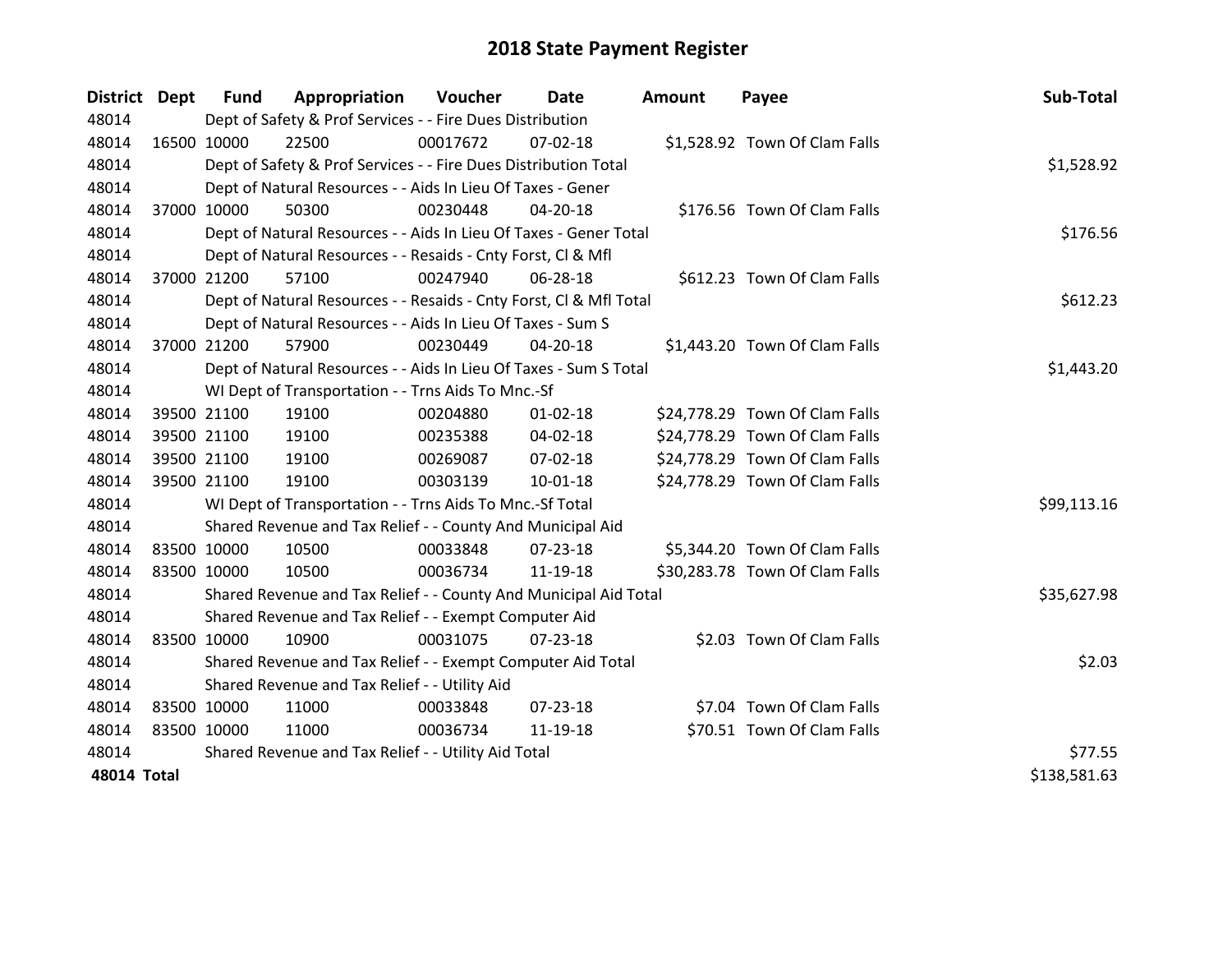| District Dept |             | <b>Fund</b> | Appropriation                                                      | Voucher  | Date           | <b>Amount</b> | Payee                       | Sub-Total    |
|---------------|-------------|-------------|--------------------------------------------------------------------|----------|----------------|---------------|-----------------------------|--------------|
| 48016         |             |             | Dept of Safety & Prof Services - - Fire Dues Distribution          |          |                |               |                             |              |
| 48016         | 16500 10000 |             | 22500                                                              | 00022252 | 07-26-18       |               | \$2,727.30 Town Of Clayton  |              |
| 48016         |             |             | Dept of Safety & Prof Services - - Fire Dues Distribution Total    |          |                |               |                             | \$2,727.30   |
| 48016         |             |             | Dept of Natural Resources - - Aids In Lieu Of Taxes - Gener        |          |                |               |                             |              |
| 48016         |             | 37000 10000 | 50300                                                              | 00212124 | 02-05-18       |               | \$880.08 Town Of Clayton    |              |
| 48016         | 37000 10000 |             | 50300                                                              | 00212125 | 02-05-18       |               | \$543.88 Town Of Clayton    |              |
| 48016         |             | 37000 10000 | 50300                                                              | 00229517 | 04-20-18       |               | \$147.08 Town Of Clayton    |              |
| 48016         |             |             | Dept of Natural Resources - - Aids In Lieu Of Taxes - Gener Total  |          |                |               |                             | \$1,571.04   |
| 48016         |             |             | Dept of Natural Resources - - Resaids - Cnty Forst, Cl & Mfl       |          |                |               |                             |              |
| 48016         |             | 37000 21200 | 57100                                                              | 00247941 | 06-28-18       |               | \$184.48 Town Of Clayton    |              |
| 48016         |             |             | Dept of Natural Resources - - Resaids - Cnty Forst, CI & Mfl Total |          |                |               |                             | \$184.48     |
| 48016         |             |             | Dept of Natural Resources - - Aids In Lieu Of Taxes - Sum S        |          |                |               |                             |              |
| 48016         |             | 37000 21200 | 57900                                                              | 00229516 | 04-20-18       |               | \$0.44 Town Of Clayton      |              |
| 48016         |             |             | Dept of Natural Resources - - Aids In Lieu Of Taxes - Sum S Total  |          |                |               |                             | \$0.44       |
| 48016         |             |             | WI Dept of Transportation - - Trns Aids To Mnc.-Sf                 |          |                |               |                             |              |
| 48016         | 39500 21100 |             | 19100                                                              | 00204881 | $01 - 02 - 18$ |               | \$30,208.90 Town Of Clayton |              |
| 48016         | 39500 21100 |             | 19100                                                              | 00235389 | 04-02-18       |               | \$30,208.90 Town Of Clayton |              |
| 48016         |             | 39500 21100 | 19100                                                              | 00269088 | 07-02-18       |               | \$30,208.90 Town Of Clayton |              |
| 48016         |             | 39500 21100 | 19100                                                              | 00303140 | $10 - 01 - 18$ |               | \$30,208.92 Town Of Clayton |              |
| 48016         |             |             | WI Dept of Transportation - - Trns Aids To Mnc.-Sf Total           |          |                |               |                             | \$120,835.62 |
| 48016         |             |             | Shared Revenue and Tax Relief - - County And Municipal Aid         |          |                |               |                             |              |
| 48016         | 83500 10000 |             | 10500                                                              | 00033849 | 07-23-18       |               | \$3,869.64 Town Of Clayton  |              |
| 48016         | 83500 10000 |             | 10500                                                              | 00036735 | 11-19-18       |               | \$21,927.95 Town Of Clayton |              |
| 48016         |             |             | Shared Revenue and Tax Relief - - County And Municipal Aid Total   |          |                |               |                             | \$25,797.59  |
| 48016         |             |             | Shared Revenue and Tax Relief - - Exempt Computer Aid              |          |                |               |                             |              |
| 48016         | 83500 10000 |             | 10900                                                              | 00031076 | $07 - 23 - 18$ |               | \$66.97 Town Of Clayton     |              |
| 48016         |             |             | Shared Revenue and Tax Relief - - Exempt Computer Aid Total        |          |                |               |                             | \$66.97      |
| 48016         |             |             | Shared Revenue and Tax Relief - - Utility Aid                      |          |                |               |                             |              |
| 48016         | 83500 10000 |             | 11000                                                              | 00033849 | 07-23-18       |               | \$82.75 Town Of Clayton     |              |
| 48016         | 83500 10000 |             | 11000                                                              | 00036735 | 11-19-18       |               | \$462.11 Town Of Clayton    |              |
| 48016         |             |             | Shared Revenue and Tax Relief - - Utility Aid Total                |          |                |               |                             | \$544.86     |
| 48016 Total   |             |             |                                                                    |          |                |               |                             | \$151,728.30 |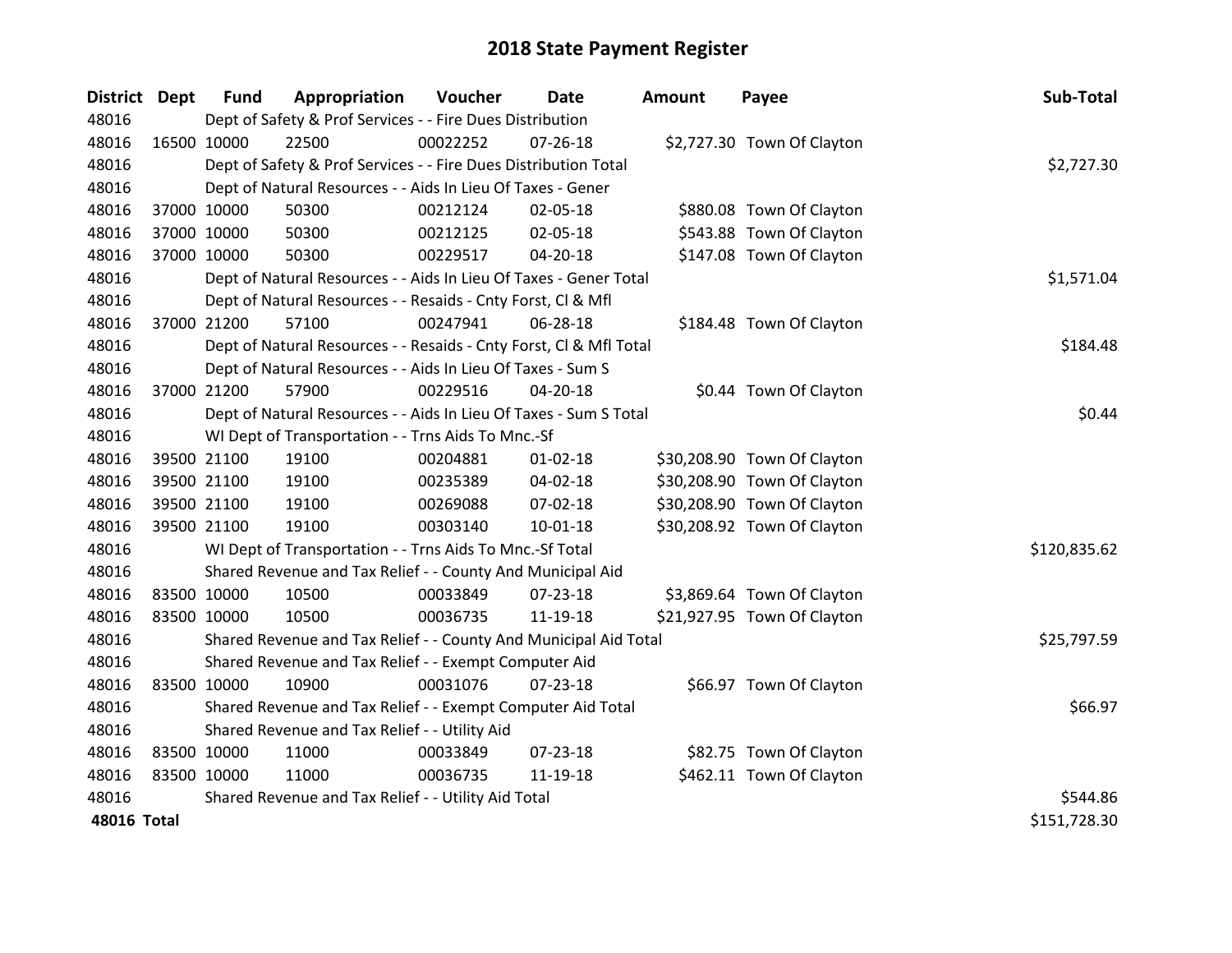| District Dept      |             | <b>Fund</b> | Appropriation                                                         | Voucher  | Date           | <b>Amount</b> | Payee                           | Sub-Total    |
|--------------------|-------------|-------------|-----------------------------------------------------------------------|----------|----------------|---------------|---------------------------------|--------------|
| 48018              |             |             | Dept of Safety & Prof Services - - Fire Dues Distribution             |          |                |               |                                 |              |
| 48018              | 16500 10000 |             | 22500                                                                 | 00022253 | 07-25-18       |               | \$2,081.65 Clear Lake, Town Of  |              |
| 48018              |             |             | Dept of Safety & Prof Services - - Fire Dues Distribution Total       |          |                |               |                                 | \$2,081.65   |
| 48018              |             |             | Dept of Natural Resources - - Aids In Lieu Of Taxes - Gener           |          |                |               |                                 |              |
| 48018              | 37000 10000 |             | 50300                                                                 | 00228981 | $04 - 20 - 18$ |               | \$3.40 Clear Lake, Town Of      |              |
| 48018              |             |             | Dept of Natural Resources - - Aids In Lieu Of Taxes - Gener Total     |          | \$3.40         |               |                                 |              |
| 48018              |             |             | Dept of Natural Resources - - Resaids - Cnty Forst, Cl & Mfl          |          |                |               |                                 |              |
| 48018              | 37000 21200 |             | 57100                                                                 | 00247942 | 06-28-18       |               | \$109.50 Clear Lake, Town Of    |              |
| 48018              |             |             | Dept of Natural Resources - - Resaids - Cnty Forst, Cl & Mfl Total    |          |                |               |                                 | \$109.50     |
| 48018              |             |             | WI Dept of Transportation - - Trns Aids To Mnc.-Sf                    |          |                |               |                                 |              |
| 48018              | 39500 21100 |             | 19100                                                                 | 00204882 | $01 - 02 - 18$ |               | \$35,458.73 Clear Lake, Town Of |              |
| 48018              |             | 39500 21100 | 19100                                                                 | 00235390 | 04-02-18       |               | \$35,458.73 Clear Lake, Town Of |              |
| 48018              | 39500 21100 |             | 19100                                                                 | 00269089 | 07-02-18       |               | \$35,458.73 Clear Lake, Town Of |              |
| 48018              | 39500 21100 |             | 19100                                                                 | 00303141 | $10 - 01 - 18$ |               | \$35,458.74 Clear Lake, Town Of |              |
| 48018              |             |             | WI Dept of Transportation - - Trns Aids To Mnc.-Sf Total              |          |                |               |                                 | \$141,834.93 |
| 48018              |             |             | Shared Revenue and Tax Relief - - Expenditure Restraint Program       |          |                |               |                                 |              |
| 48018              | 83500 10000 |             | 10100                                                                 | 00033850 | 07-23-18       |               | \$5,858.47 Clear Lake, Town Of  |              |
| 48018              | 83500 10000 |             | 10100                                                                 | 00036736 | 11-19-18       |               | \$0.07 Clear Lake, Town Of      |              |
| 48018              |             |             | Shared Revenue and Tax Relief - - Expenditure Restraint Program Total |          |                |               |                                 | \$5,858.54   |
| 48018              |             |             | Shared Revenue and Tax Relief - - County And Municipal Aid            |          |                |               |                                 |              |
| 48018              | 83500 10000 |             | 10500                                                                 | 00033850 | 07-23-18       |               | \$11,594.85 Clear Lake, Town Of |              |
| 48018              | 83500 10000 |             | 10500                                                                 | 00036736 | 11-19-18       |               | \$65,704.13 Clear Lake, Town Of |              |
| 48018              |             |             | Shared Revenue and Tax Relief - - County And Municipal Aid Total      |          |                |               |                                 | \$77,298.98  |
| 48018              |             |             | Shared Revenue and Tax Relief - - Exempt Computer Aid                 |          |                |               |                                 |              |
| 48018              | 83500 10000 |             | 10900                                                                 | 00031077 | 07-23-18       |               | \$8.12 Clear Lake, Town Of      |              |
| 48018              |             |             | Shared Revenue and Tax Relief - - Exempt Computer Aid Total           |          |                |               |                                 | \$8.12       |
| 48018              |             |             | Shared Revenue and Tax Relief - - Utility Aid                         |          |                |               |                                 |              |
| 48018              | 83500 10000 |             | 11000                                                                 | 00033850 | 07-23-18       |               | \$120.18 Clear Lake, Town Of    |              |
| 48018              | 83500 10000 |             | 11000                                                                 | 00036736 | 11-19-18       |               | \$704.40 Clear Lake, Town Of    |              |
| 48018              |             |             | Shared Revenue and Tax Relief - - Utility Aid Total                   |          |                |               |                                 | \$824.58     |
| <b>48018 Total</b> |             |             |                                                                       |          |                |               |                                 | \$228,019.70 |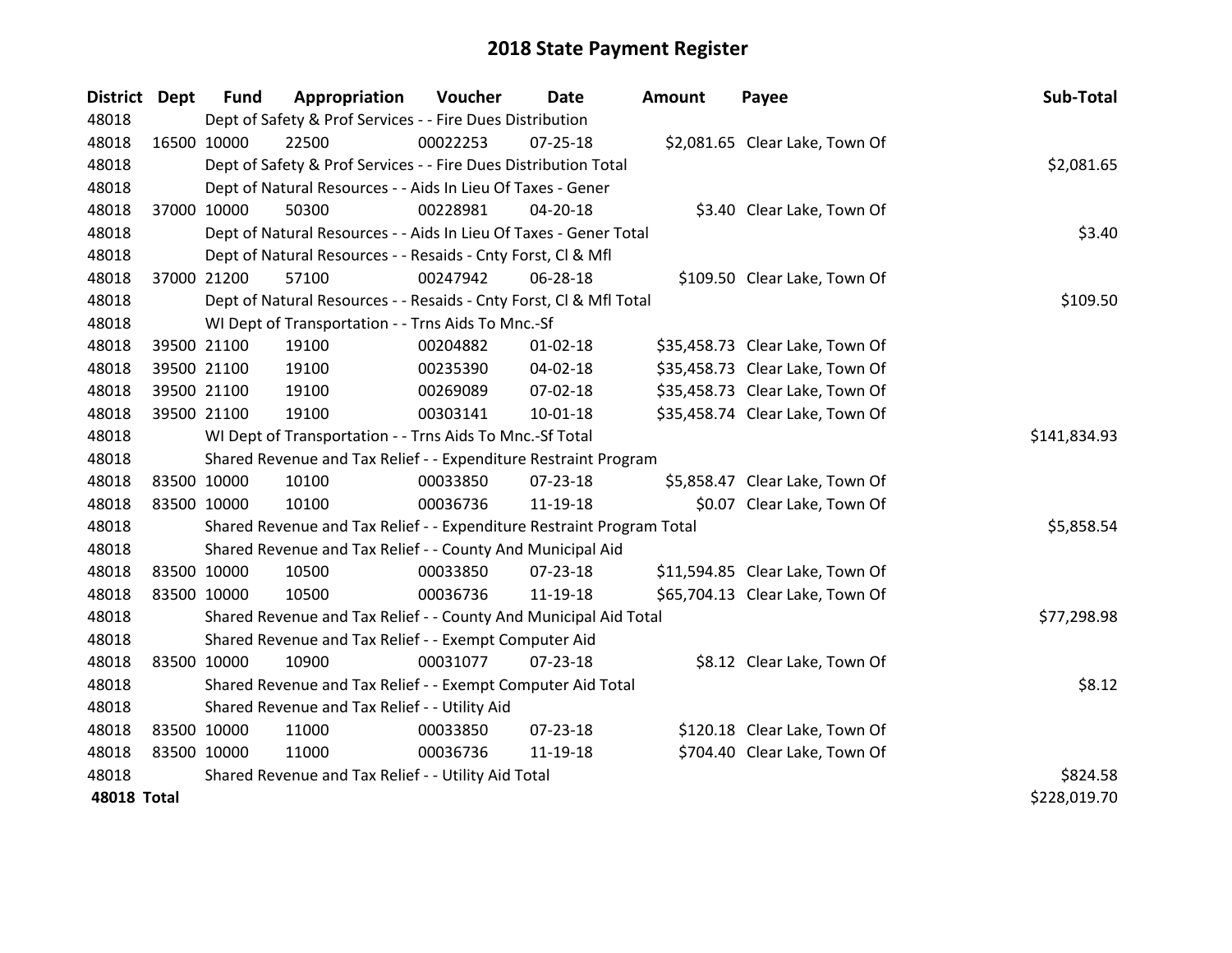| District Dept      | <b>Fund</b> | Appropriation                                                      | Voucher  | Date           | <b>Amount</b> | Payee                      | Sub-Total    |
|--------------------|-------------|--------------------------------------------------------------------|----------|----------------|---------------|----------------------------|--------------|
| 48020              |             | Dept of Safety & Prof Services - - Fire Dues Distribution          |          |                |               |                            |              |
| 48020              | 16500 10000 | 22500                                                              | 00025332 | 07-30-18       |               | \$4,873.72 Town Of Eureka  |              |
| 48020              |             | Dept of Safety & Prof Services - - Fire Dues Distribution Total    |          |                |               |                            | \$4,873.72   |
| 48020              |             | Dept of Natural Resources - - Resaids - Cnty Forst, CI & Mfl       |          |                |               |                            |              |
| 48020              | 37000 21200 | 57100                                                              | 00247943 | 06-28-18       |               | \$551.26 Town Of Eureka    |              |
| 48020              |             | Dept of Natural Resources - - Resaids - Cnty Forst, CI & Mfl Total |          |                |               |                            | \$551.26     |
| 48020              |             | Dept of Natural Resources - - Aids In Lieu Of Taxes - Sum S        |          |                |               |                            |              |
| 48020              | 37000 21200 | 57900                                                              | 00229971 | 04-20-18       |               | \$0.75 Town Of Eureka      |              |
| 48020              | 37000 21200 | 57900                                                              | 00229972 | 04-20-18       |               | \$122.35 Town Of Eureka    |              |
| 48020              |             | Dept of Natural Resources - - Aids In Lieu Of Taxes - Sum S Total  |          |                |               |                            | \$123.10     |
| 48020              |             | WI Dept of Transportation - - Trns Aids To Mnc.-Sf                 |          |                |               |                            |              |
| 48020              | 39500 21100 | 19100                                                              | 00204883 | $01 - 02 - 18$ |               | \$49,661.33 Town Of Eureka |              |
| 48020              | 39500 21100 | 19100                                                              | 00235391 | 04-02-18       |               | \$49,661.33 Town Of Eureka |              |
| 48020              | 39500 21100 | 19100                                                              | 00269090 | 07-02-18       |               | \$49,661.33 Town Of Eureka |              |
| 48020              | 39500 21100 | 19100                                                              | 00303142 | 10-01-18       |               | \$49,661.36 Town Of Eureka |              |
| 48020              |             | WI Dept of Transportation - - Trns Aids To Mnc.-Sf Total           |          |                |               |                            | \$198,645.35 |
| 48020              |             | Shared Revenue and Tax Relief - - County And Municipal Aid         |          |                |               |                            |              |
| 48020              | 83500 10000 | 10500                                                              | 00033851 | 07-23-18       |               | \$7,701.51 Town Of Eureka  |              |
| 48020              | 83500 10000 | 10500                                                              | 00036737 | 11-19-18       |               | \$43,641.90 Town Of Eureka |              |
| 48020              |             | Shared Revenue and Tax Relief - - County And Municipal Aid Total   |          |                |               |                            | \$51,343.41  |
| 48020              |             | Shared Revenue and Tax Relief - - Exempt Computer Aid              |          |                |               |                            |              |
| 48020              | 83500 10000 | 10900                                                              | 00031078 | $07 - 23 - 18$ |               | \$11.16 Town Of Eureka     |              |
| 48020              |             | Shared Revenue and Tax Relief - - Exempt Computer Aid Total        | \$11.16  |                |               |                            |              |
| 48020              |             | Shared Revenue and Tax Relief - - Utility Aid                      |          |                |               |                            |              |
| 48020              | 83500 10000 | 11000                                                              | 00033851 | 07-23-18       |               | \$79.38 Town Of Eureka     |              |
| 48020              | 83500 10000 | 11000                                                              | 00036737 | 11-19-18       |               | \$467.45 Town Of Eureka    |              |
| 48020              |             | Shared Revenue and Tax Relief - - Utility Aid Total                |          |                |               |                            | \$546.83     |
| <b>48020 Total</b> |             |                                                                    |          |                |               |                            | \$256,094.83 |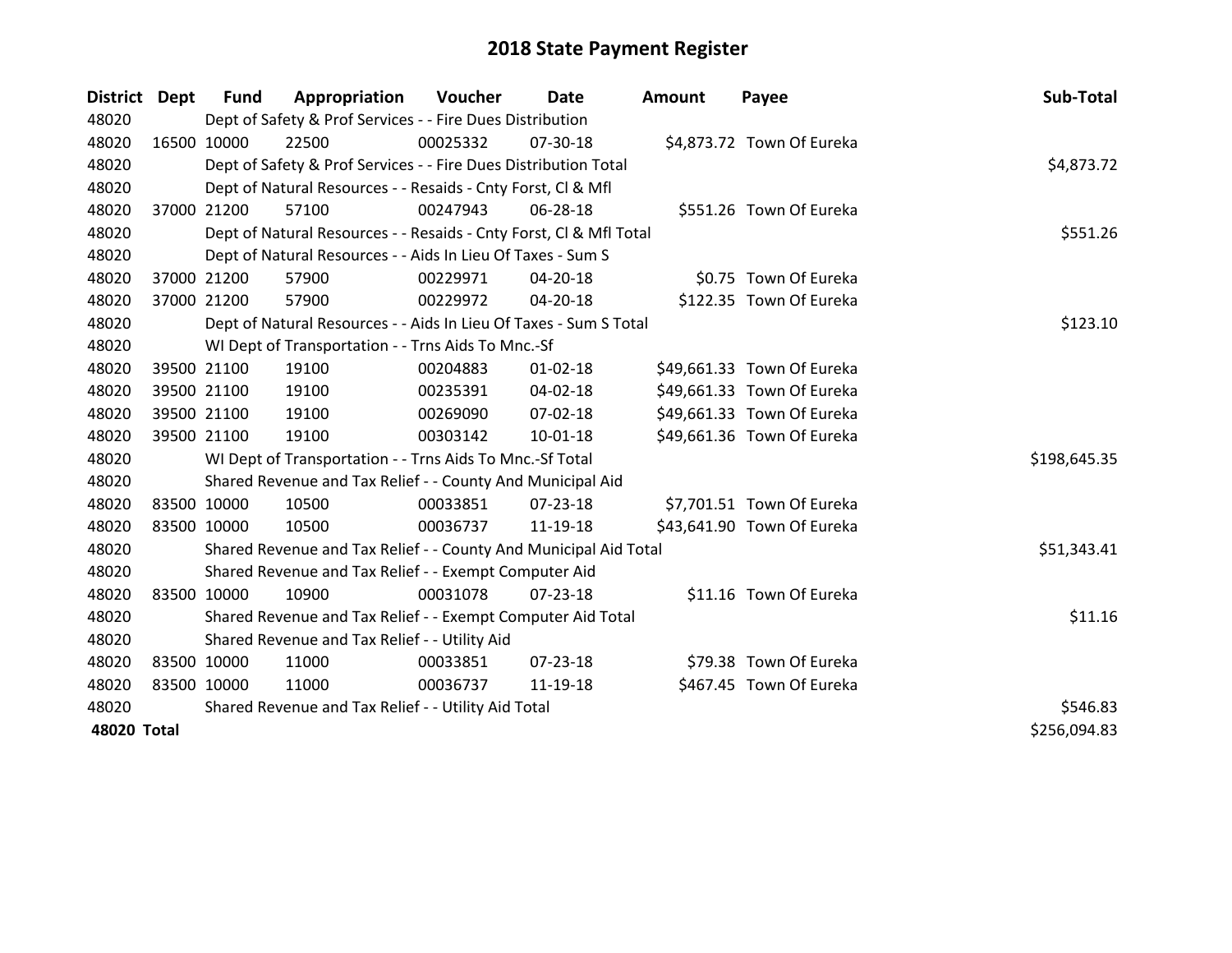| <b>District</b> | Dept | <b>Fund</b> | Appropriation                                                      | Voucher    | Date           | <b>Amount</b> | Payee                          | Sub-Total    |
|-----------------|------|-------------|--------------------------------------------------------------------|------------|----------------|---------------|--------------------------------|--------------|
| 48022           |      |             | Dept of Safety & Prof Services - - Fire Dues Distribution          |            |                |               |                                |              |
| 48022           |      | 16500 10000 | 22500                                                              | 00022255   | $07 - 25 - 18$ |               | \$6,283.50 Town Of Farmington  |              |
| 48022           |      |             | Dept of Safety & Prof Services - - Fire Dues Distribution Total    |            |                |               |                                | \$6,283.50   |
| 48022           |      |             | Dept of Natural Resources - - Resaids - Cnty Forst, CI & Mfl       |            |                |               |                                |              |
| 48022           |      | 37000 21200 | 57100                                                              | 00247944   | 06-28-18       |               | \$185.73 Town Of Farmington    |              |
| 48022           |      |             | Dept of Natural Resources - - Resaids - Cnty Forst, Cl & Mfl Total |            |                |               |                                | \$185.73     |
| 48022           |      |             | WI Dept of Transportation - - Trns Aids To Mnc.-Sf                 |            |                |               |                                |              |
| 48022           |      | 39500 21100 | 19100                                                              | 00204884   | $01 - 02 - 18$ |               | \$45,988.25 Town Of Farmington |              |
| 48022           |      | 39500 21100 | 19100                                                              | 00235392   | 04-02-18       |               | \$45,988.25 Town Of Farmington |              |
| 48022           |      | 39500 21100 | 19100                                                              | 00269091   | $07 - 02 - 18$ |               | \$45,988.25 Town Of Farmington |              |
| 48022           |      | 39500 21100 | 19100                                                              | 00303143   | $10 - 01 - 18$ |               | \$45,988.25 Town Of Farmington |              |
| 48022           |      |             | WI Dept of Transportation - - Trns Aids To Mnc.-Sf Total           |            |                |               |                                | \$183,953.00 |
| 48022           |      |             | WI Dept of Transportation - - Loc Rd Imp Prg St Fd                 |            |                |               |                                |              |
| 48022           |      | 39500 21100 | 27800                                                              | 00324159   | $11 - 16 - 18$ |               | \$17,554.32 Town Of Farmington |              |
| 48022           |      |             | WI Dept of Transportation - - Loc Rd Imp Prg St Fd Total           |            |                |               |                                | \$17,554.32  |
| 48022           |      |             | Shared Revenue and Tax Relief - - County And Municipal Aid         |            |                |               |                                |              |
| 48022           |      | 83500 10000 | 10500                                                              | 00033852   | $07 - 23 - 18$ |               | \$3,783.92 Town Of Farmington  |              |
| 48022           |      | 83500 10000 | 10500                                                              | 00036738   | 11-19-18       |               | \$21,442.23 Town Of Farmington |              |
| 48022           |      |             | Shared Revenue and Tax Relief - - County And Municipal Aid Total   |            |                |               |                                | \$25,226.15  |
| 48022           |      |             | Shared Revenue and Tax Relief - - Exempt Computer Aid              |            |                |               |                                |              |
| 48022           |      | 83500 10000 | 10900                                                              | 00031079   | 07-23-18       |               | \$892.94 Town Of Farmington    |              |
| 48022           |      |             | Shared Revenue and Tax Relief - - Exempt Computer Aid Total        |            |                |               |                                | \$892.94     |
| 48022           |      |             | Shared Revenue and Tax Relief - - Utility Aid                      |            |                |               |                                |              |
| 48022           |      | 83500 10000 | 11000                                                              | 00033852   | $07 - 23 - 18$ |               | \$223.05 Town Of Farmington    |              |
| 48022           |      | 83500 10000 | 11000                                                              | 00036738   | 11-19-18       |               | \$1,313.83 Town Of Farmington  |              |
| 48022           |      |             | Shared Revenue and Tax Relief - - Utility Aid Total                | \$1,536.88 |                |               |                                |              |
| 48022 Total     |      |             |                                                                    |            |                |               |                                | \$235,632.52 |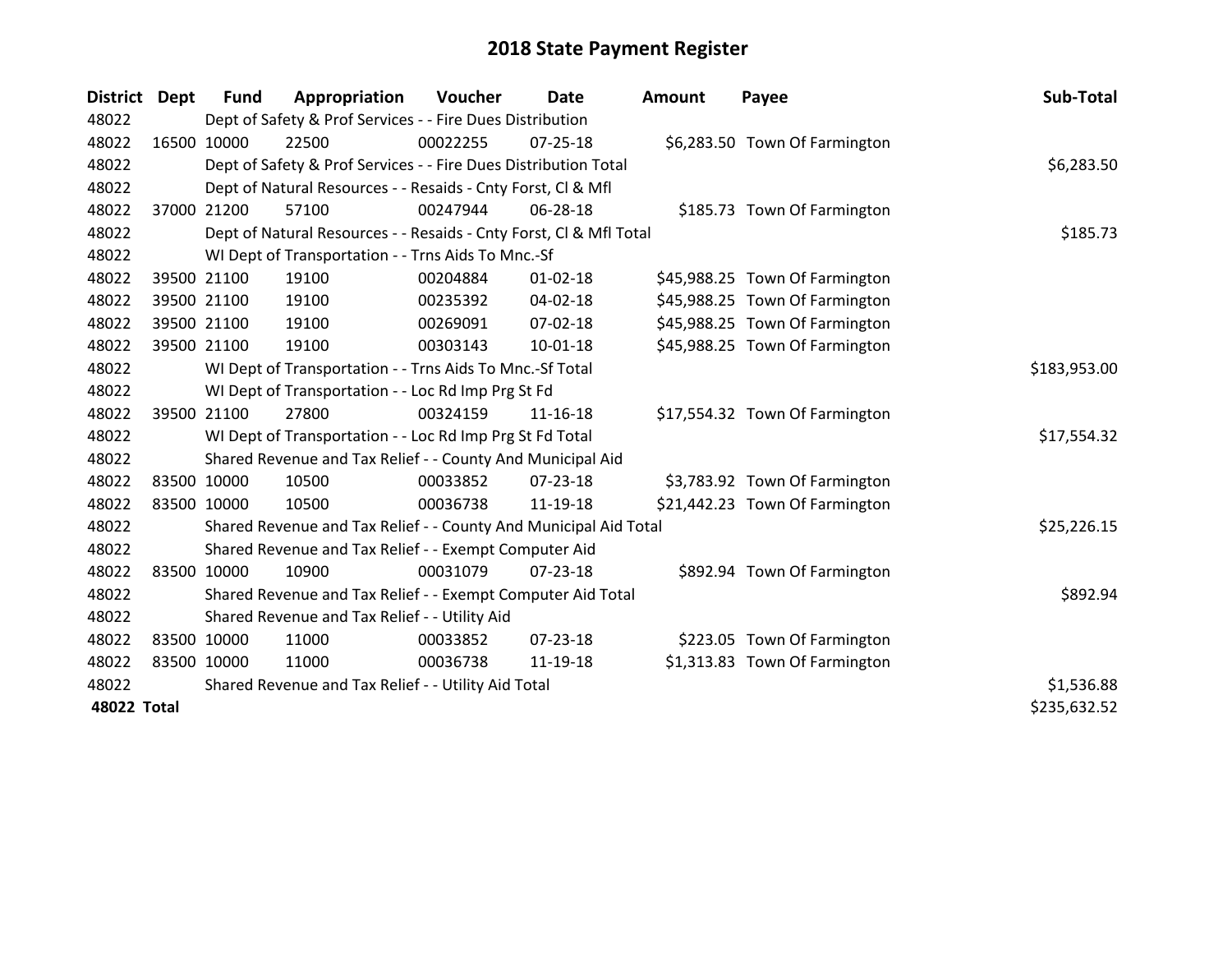| District Dept |             | <b>Fund</b> | Appropriation                                                      | Voucher  | Date           | Amount | Payee                        | Sub-Total    |
|---------------|-------------|-------------|--------------------------------------------------------------------|----------|----------------|--------|------------------------------|--------------|
| 48024         |             |             | Dept of Safety & Prof Services - - Fire Dues Distribution          |          |                |        |                              |              |
| 48024         | 16500 10000 |             | 22500                                                              | 00022256 | 07-25-18       |        | \$6,657.94 Town Of Garfield  |              |
| 48024         |             |             | Dept of Safety & Prof Services - - Fire Dues Distribution Total    |          |                |        |                              | \$6,657.94   |
| 48024         |             |             | Dept of Natural Resources - - Aids In Lieu Of Taxes - Gener        |          |                |        |                              |              |
| 48024         |             | 37000 10000 | 50300                                                              | 00212133 | 02-05-18       |        | \$6,205.35 Town Of Garfield  |              |
| 48024         |             | 37000 10000 | 50300                                                              | 00229547 | 04-20-18       |        | \$0.80 Town Of Garfield      |              |
| 48024         |             | 37000 10000 | 50300                                                              | 00229548 | $04 - 20 - 18$ |        | \$0.55 Town Of Garfield      |              |
| 48024         |             |             | Dept of Natural Resources - - Aids In Lieu Of Taxes - Gener Total  |          |                |        |                              | \$6,206.70   |
| 48024         |             |             | Dept of Natural Resources - - Resaids - Cnty Forst, Cl & Mfl       |          |                |        |                              |              |
| 48024         |             | 37000 21200 | 57100                                                              | 00247945 | 06-28-18       |        | \$76.09 Town Of Garfield     |              |
| 48024         |             |             | Dept of Natural Resources - - Resaids - Cnty Forst, CI & Mfl Total |          |                |        |                              | \$76.09      |
| 48024         |             |             | Dept of Natural Resources - - Aids In Lieu Of Taxes - Sum S        |          |                |        |                              |              |
| 48024         |             | 37000 21200 | 57900                                                              | 00229549 | 04-20-18       |        | \$157.85 Town Of Garfield    |              |
| 48024         |             |             | Dept of Natural Resources - - Aids In Lieu Of Taxes - Sum S Total  |          |                |        |                              | \$157.85     |
| 48024         |             |             | WI Dept of Transportation - - Trns Aids To Mnc.-Sf                 |          |                |        |                              |              |
| 48024         |             | 39500 21100 | 19100                                                              | 00204885 | $01 - 02 - 18$ |        | \$33,356.41 Town Of Garfield |              |
| 48024         |             | 39500 21100 | 19100                                                              | 00235393 | 04-02-18       |        | \$33,356.41 Town Of Garfield |              |
| 48024         |             | 39500 21100 | 19100                                                              | 00269092 | 07-02-18       |        | \$33,356.41 Town Of Garfield |              |
| 48024         |             | 39500 21100 | 19100                                                              | 00303144 | $10 - 01 - 18$ |        | \$33,356.42 Town Of Garfield |              |
| 48024         |             |             | WI Dept of Transportation - - Trns Aids To Mnc.-Sf Total           |          |                |        |                              | \$133,425.65 |
| 48024         |             |             | Shared Revenue and Tax Relief - - County And Municipal Aid         |          |                |        |                              |              |
| 48024         | 83500 10000 |             | 10500                                                              | 00033853 | 07-23-18       |        | \$2,309.51 Town Of Garfield  |              |
| 48024         |             | 83500 10000 | 10500                                                              | 00036739 | 11-19-18       |        | \$13,087.19 Town Of Garfield |              |
| 48024         |             |             | Shared Revenue and Tax Relief - - County And Municipal Aid Total   |          |                |        |                              | \$15,396.70  |
| 48024         |             |             | Shared Revenue and Tax Relief - - Exempt Computer Aid              |          |                |        |                              |              |
| 48024         | 83500 10000 |             | 10900                                                              | 00031080 | $07 - 23 - 18$ |        | \$4.06 Town Of Garfield      |              |
| 48024         |             |             | Shared Revenue and Tax Relief - - Exempt Computer Aid Total        |          |                |        |                              | \$4.06       |
| 48024         |             |             | Shared Revenue and Tax Relief - - Utility Aid                      |          |                |        |                              |              |
| 48024         | 83500 10000 |             | 11000                                                              | 00033853 | 07-23-18       |        | \$117.82 Town Of Garfield    |              |
| 48024         | 83500 10000 |             | 11000                                                              | 00036739 | 11-19-18       |        | \$695.79 Town Of Garfield    |              |
| 48024         |             |             | Shared Revenue and Tax Relief - - Utility Aid Total                |          |                |        |                              | \$813.61     |
| 48024 Total   |             |             |                                                                    |          |                |        |                              | \$162,738.60 |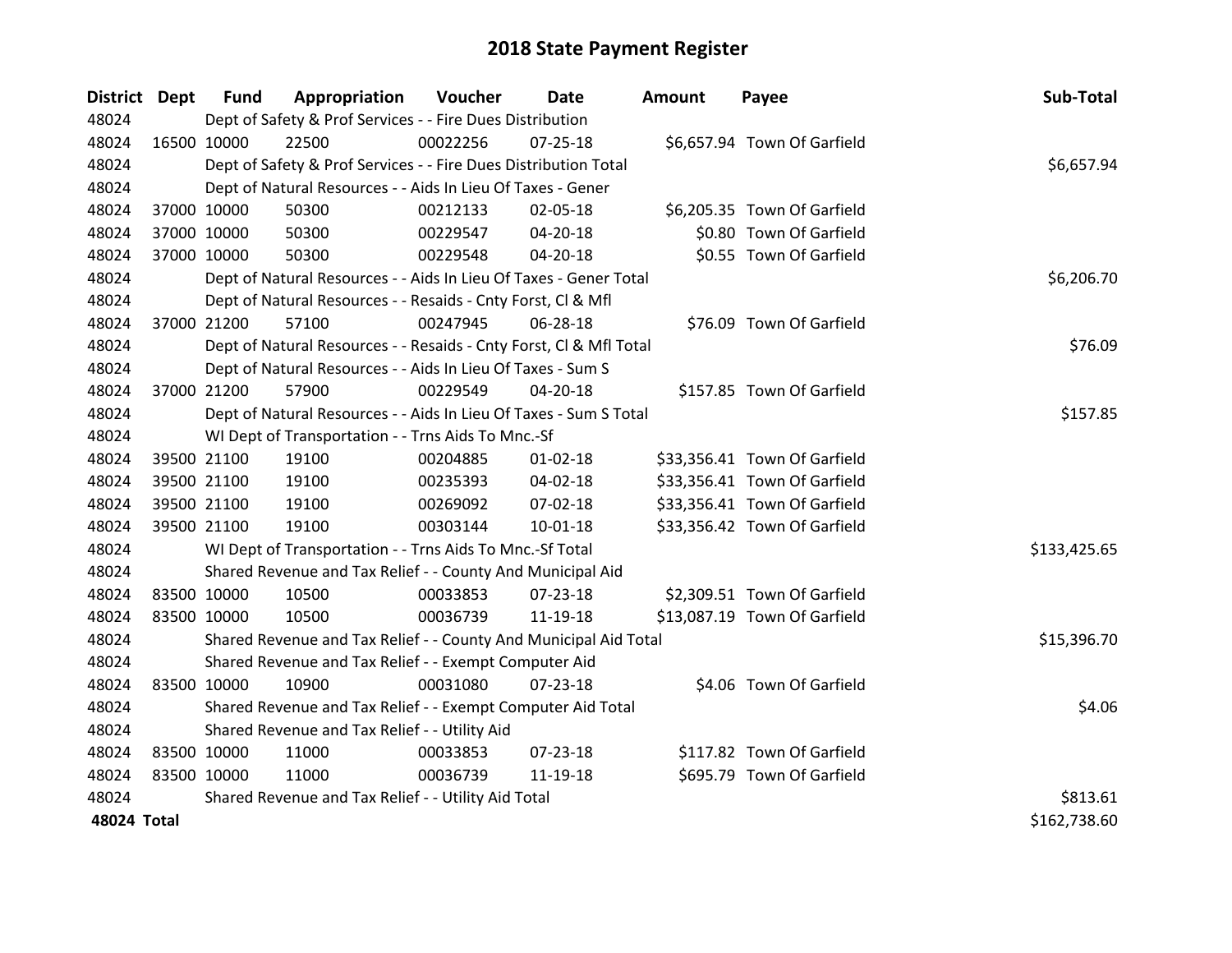| District Dept      |             | Fund        | Appropriation                                                      | Voucher  | Date           | <b>Amount</b> | Payee                          | Sub-Total    |
|--------------------|-------------|-------------|--------------------------------------------------------------------|----------|----------------|---------------|--------------------------------|--------------|
| 48026              |             |             | Dept of Safety & Prof Services - - Fire Dues Distribution          |          |                |               |                                |              |
| 48026              | 16500 10000 |             | 22500                                                              | 00022257 | $07 - 25 - 18$ |               | \$8,528.75 Town Of Georgetown  |              |
| 48026              |             |             | Dept of Safety & Prof Services - - Fire Dues Distribution Total    |          |                |               |                                | \$8,528.75   |
| 48026              |             |             | Dept of Natural Resources - - Resaids - Cnty Forst, Cl & Mfl       |          |                |               |                                |              |
| 48026              |             | 37000 21200 | 57100                                                              | 00247946 | 06-28-18       |               | \$280.24 Town Of Georgetown    |              |
| 48026              |             |             | Dept of Natural Resources - - Resaids - Cnty Forst, CI & Mfl Total |          |                |               |                                | \$280.24     |
| 48026              |             |             | Dept of Natural Resources - - Aids In Lieu Of Taxes - Sum S        |          |                |               |                                |              |
| 48026              |             | 37000 21200 | 57900                                                              | 00230484 | 04-20-18       |               | \$31.09 Town Of Georgetown     |              |
| 48026              |             | 37000 21200 | 57900                                                              | 00230485 | 04-20-18       |               | \$2.64 Town Of Georgetown      |              |
| 48026              |             |             | Dept of Natural Resources - - Aids In Lieu Of Taxes - Sum S Total  |          |                |               |                                | \$33.73      |
| 48026              |             |             | WI Dept of Transportation - - Trns Aids To Mnc.-Sf                 |          |                |               |                                |              |
| 48026              |             | 39500 21100 | 19100                                                              | 00204886 | $01 - 02 - 18$ |               | \$26,034.12 Town Of Georgetown |              |
| 48026              |             | 39500 21100 | 19100                                                              | 00235394 | $04 - 02 - 18$ |               | \$26,034.12 Town Of Georgetown |              |
| 48026              |             | 39500 21100 | 19100                                                              | 00269093 | 07-02-18       |               | \$26,034.12 Town Of Georgetown |              |
| 48026              |             | 39500 21100 | 19100                                                              | 00303145 | $10 - 01 - 18$ |               | \$26,034.15 Town Of Georgetown |              |
| 48026              |             |             | WI Dept of Transportation - - Trns Aids To Mnc.-Sf Total           |          |                |               |                                | \$104,136.51 |
| 48026              |             |             | Shared Revenue and Tax Relief - - County And Municipal Aid         |          |                |               |                                |              |
| 48026              |             | 83500 10000 | 10500                                                              | 00033854 | $07 - 23 - 18$ |               | \$1,363.71 Town Of Georgetown  |              |
| 48026              |             | 83500 10000 | 10500                                                              | 00036740 | 11-19-18       |               | \$7,727.70 Town Of Georgetown  |              |
| 48026              |             |             | Shared Revenue and Tax Relief - - County And Municipal Aid Total   |          |                |               |                                | \$9,091.41   |
| 48026              |             |             | Shared Revenue and Tax Relief - - Exempt Computer Aid              |          |                |               |                                |              |
| 48026              |             | 83500 10000 | 10900                                                              | 00031081 | $07 - 23 - 18$ |               | \$16.24 Town Of Georgetown     |              |
| 48026              |             |             | Shared Revenue and Tax Relief - - Exempt Computer Aid Total        |          |                |               |                                | \$16.24      |
| 48026              |             |             | Shared Revenue and Tax Relief - - Utility Aid                      |          |                |               |                                |              |
| 48026              |             | 83500 10000 | 11000                                                              | 00033854 | 07-23-18       |               | \$110.00 Town Of Georgetown    |              |
| 48026              | 83500 10000 |             | 11000                                                              | 00036740 | 11-19-18       |               | \$638.19 Town Of Georgetown    |              |
| 48026              |             |             | Shared Revenue and Tax Relief - - Utility Aid Total                |          |                |               |                                | \$748.19     |
| <b>48026 Total</b> |             |             |                                                                    |          |                |               |                                | \$122,835.07 |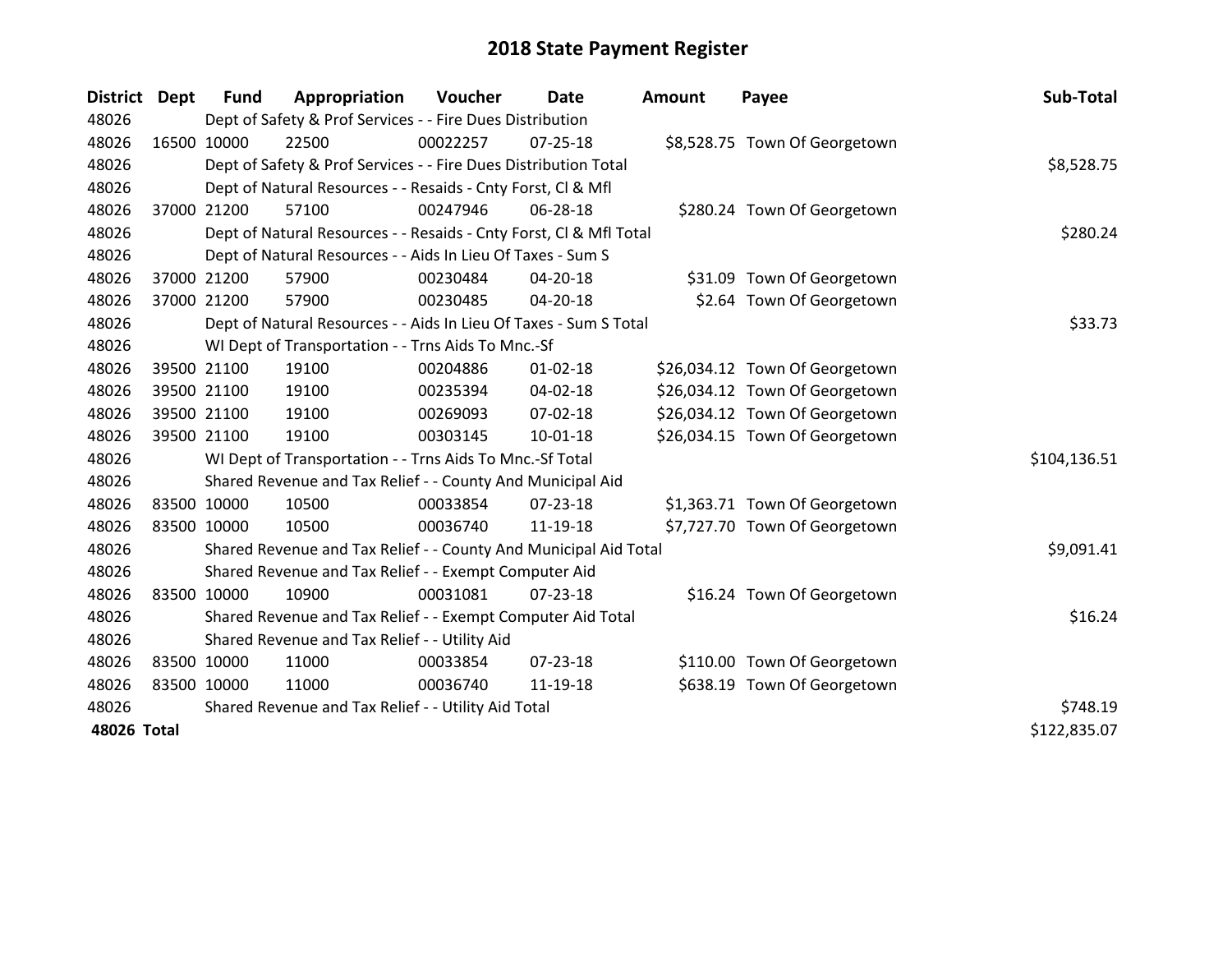| District Dept      |             | Fund                                                  | Appropriation                                                      | <b>Voucher</b> | Date           | <b>Amount</b> | Payee                         | Sub-Total    |
|--------------------|-------------|-------------------------------------------------------|--------------------------------------------------------------------|----------------|----------------|---------------|-------------------------------|--------------|
| 48028              |             |                                                       | Dept of Safety & Prof Services - - Fire Dues Distribution          |                |                |               |                               |              |
| 48028              | 16500 10000 |                                                       | 22500                                                              | 00022258       | 07-25-18       |               | \$2,350.66 Town Of Johnstown  |              |
| 48028              |             |                                                       | Dept of Safety & Prof Services - - Fire Dues Distribution Total    |                |                |               |                               | \$2,350.66   |
| 48028              |             |                                                       | Dept of Natural Resources - - Aids In Lieu Of Taxes - Gener        |                |                |               |                               |              |
| 48028              |             | 37000 10000                                           | 50300                                                              | 00212171       | 02-05-18       |               | \$4,785.68 Town Of Johnstown  |              |
| 48028              |             | 37000 10000                                           | 50300                                                              | 00229743       | 04-20-18       |               | \$527.30 Town Of Johnstown    |              |
| 48028              |             |                                                       | Dept of Natural Resources - - Aids In Lieu Of Taxes - Gener Total  |                |                |               |                               | \$5,312.98   |
| 48028              |             |                                                       | Dept of Natural Resources - - Resaids - Cnty Forst, CI & Mfl       |                |                |               |                               |              |
| 48028              |             | 37000 21200                                           | 57100                                                              | 00247947       | 06-28-18       |               | \$1,201.42 Town Of Johnstown  |              |
| 48028              |             |                                                       | Dept of Natural Resources - - Resaids - Cnty Forst, CI & Mfl Total |                |                |               |                               | \$1,201.42   |
| 48028              |             |                                                       | Dept of Natural Resources - - Aids In Lieu Of Taxes - Sum S        |                |                |               |                               |              |
| 48028              |             | 37000 21200                                           | 57900                                                              | 00229744       | 04-20-18       |               | \$2.29 Town Of Johnstown      |              |
| 48028              |             | 37000 21200                                           | 57900                                                              | 00229745       | 04-20-18       |               | \$1,920.00 Town Of Johnstown  |              |
| 48028              |             |                                                       | Dept of Natural Resources - - Aids In Lieu Of Taxes - Sum S Total  |                |                |               |                               | \$1,922.29   |
| 48028              |             |                                                       | WI Dept of Transportation - - Trns Aids To Mnc.-Sf                 |                |                |               |                               |              |
| 48028              |             | 39500 21100                                           | 19100                                                              | 00204887       | $01 - 02 - 18$ |               | \$23,436.09 Town Of Johnstown |              |
| 48028              |             | 39500 21100                                           | 19100                                                              | 00235395       | 04-02-18       |               | \$23,436.09 Town Of Johnstown |              |
| 48028              |             | 39500 21100                                           | 19100                                                              | 00269094       | 07-02-18       |               | \$23,436.09 Town Of Johnstown |              |
| 48028              |             | 39500 21100                                           | 19100                                                              | 00303146       | $10 - 01 - 18$ |               | \$23,436.09 Town Of Johnstown |              |
| 48028              |             |                                                       | WI Dept of Transportation - - Trns Aids To Mnc.-Sf Total           |                |                |               |                               | \$93,744.36  |
| 48028              |             |                                                       | Shared Revenue and Tax Relief - - County And Municipal Aid         |                |                |               |                               |              |
| 48028              | 83500 10000 |                                                       | 10500                                                              | 00033855       | 07-23-18       |               | \$892.06 Town Of Johnstown    |              |
| 48028              | 83500 10000 |                                                       | 10500                                                              | 00036741       | 11-19-18       |               | \$5,055.64 Town Of Johnstown  |              |
| 48028              |             |                                                       | Shared Revenue and Tax Relief - - County And Municipal Aid Total   |                |                |               |                               | \$5,947.70   |
| 48028              |             | Shared Revenue and Tax Relief - - Exempt Computer Aid |                                                                    |                |                |               |                               |              |
| 48028              | 83500 10000 |                                                       | 10900                                                              | 00031082       | $07 - 23 - 18$ |               | \$5.07 Town Of Johnstown      |              |
| 48028              |             |                                                       | Shared Revenue and Tax Relief - - Exempt Computer Aid Total        |                |                |               |                               | \$5.07       |
| <b>48028 Total</b> |             |                                                       |                                                                    |                |                |               |                               | \$110,484.48 |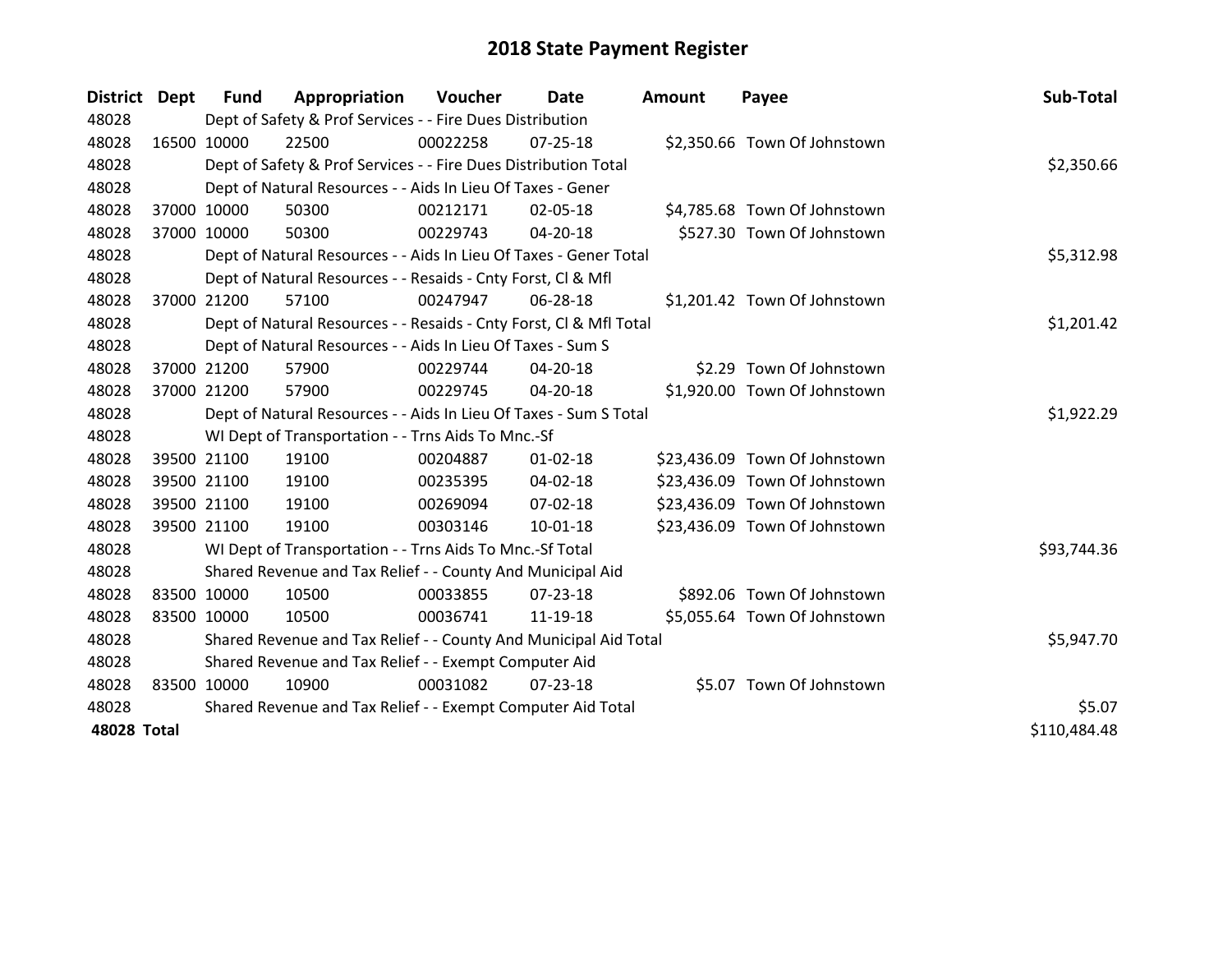| District Dept |             | <b>Fund</b> | Appropriation                                                      | Voucher  | <b>Date</b>    | Amount | Payee                        | Sub-Total    |
|---------------|-------------|-------------|--------------------------------------------------------------------|----------|----------------|--------|------------------------------|--------------|
| 48030         |             |             | Dept of Safety & Prof Services - - Fire Dues Distribution          |          |                |        |                              |              |
| 48030         |             | 16500 10000 | 22500                                                              | 00022259 | $07 - 24 - 18$ |        | \$2,942.02 Town Of Laketown  |              |
| 48030         |             |             | Dept of Safety & Prof Services - - Fire Dues Distribution Total    |          |                |        |                              | \$2,942.02   |
| 48030         |             |             | Dept of Natural Resources - - Aids In Lieu Of Taxes - Gener        |          |                |        |                              |              |
| 48030         |             | 37000 10000 | 50300                                                              | 00212043 | 02-05-18       |        | \$63.65 Town Of Laketown     |              |
| 48030         |             | 37000 10000 | 50300                                                              | 00228984 | 04-20-18       |        | \$4.90 Town Of Laketown      |              |
| 48030         |             |             | Dept of Natural Resources - - Aids In Lieu Of Taxes - Gener Total  |          | \$68.55        |        |                              |              |
| 48030         |             |             | Dept of Natural Resources - - Resaids - Cnty Forst, Cl & Mfl       |          |                |        |                              |              |
| 48030         |             | 37000 21200 | 57100                                                              | 00247948 | 06-28-18       |        | \$298.27 Town Of Laketown    |              |
| 48030         |             |             | Dept of Natural Resources - - Resaids - Cnty Forst, Cl & Mfl Total |          |                |        |                              | \$298.27     |
| 48030         |             |             | Dept of Natural Resources - - Aids In Lieu Of Taxes - Sum S        |          |                |        |                              |              |
| 48030         |             | 37000 21200 | 57900                                                              | 00228982 | 04-20-18       |        | \$18.04 Town Of Laketown     |              |
| 48030         |             | 37000 21200 | 57900                                                              | 00228983 | 04-20-18       |        | \$0.49 Town Of Laketown      |              |
| 48030         |             |             | Dept of Natural Resources - - Aids In Lieu Of Taxes - Sum S Total  |          |                |        |                              | \$18.53      |
| 48030         |             |             | WI Dept of Transportation - - Trns Aids To Mnc.-Sf                 |          |                |        |                              |              |
| 48030         |             | 39500 21100 | 19100                                                              | 00204888 | $01 - 02 - 18$ |        | \$33,947.69 Town Of Laketown |              |
| 48030         |             | 39500 21100 | 19100                                                              | 00235396 | 04-02-18       |        | \$33,947.69 Town Of Laketown |              |
| 48030         |             | 39500 21100 | 19100                                                              | 00269095 | 07-02-18       |        | \$33,947.69 Town Of Laketown |              |
| 48030         |             | 39500 21100 | 19100                                                              | 00303147 | $10 - 01 - 18$ |        | \$33,947.69 Town Of Laketown |              |
| 48030         |             |             | WI Dept of Transportation - - Trns Aids To Mnc.-Sf Total           |          |                |        |                              | \$135,790.76 |
| 48030         |             |             | Shared Revenue and Tax Relief - - County And Municipal Aid         |          |                |        |                              |              |
| 48030         |             | 83500 10000 | 10500                                                              | 00033856 | $07 - 23 - 18$ |        | \$6,927.47 Town Of Laketown  |              |
| 48030         |             | 83500 10000 | 10500                                                              | 00036742 | 11-19-18       |        | \$39,255.67 Town Of Laketown |              |
| 48030         |             |             | Shared Revenue and Tax Relief - - County And Municipal Aid Total   |          |                |        |                              | \$46,183.14  |
| 48030         |             |             | Shared Revenue and Tax Relief - - Exempt Computer Aid              |          |                |        |                              |              |
| 48030         | 83500 10000 |             | 10900                                                              | 00031083 | $07 - 23 - 18$ |        | \$56.82 Town Of Laketown     |              |
| 48030         |             |             | Shared Revenue and Tax Relief - - Exempt Computer Aid Total        |          |                |        |                              | \$56.82      |
| 48030         |             |             | Shared Revenue and Tax Relief - - Utility Aid                      |          |                |        |                              |              |
| 48030         |             | 83500 10000 | 11000                                                              | 00033856 | 07-23-18       |        | \$86.28 Town Of Laketown     |              |
| 48030         | 83500 10000 |             | 11000                                                              | 00036742 | 11-19-18       |        | \$488.52 Town Of Laketown    |              |
| 48030         |             |             | Shared Revenue and Tax Relief - - Utility Aid Total                |          |                |        |                              | \$574.80     |
| 48030 Total   |             |             |                                                                    |          |                |        |                              | \$185,932.89 |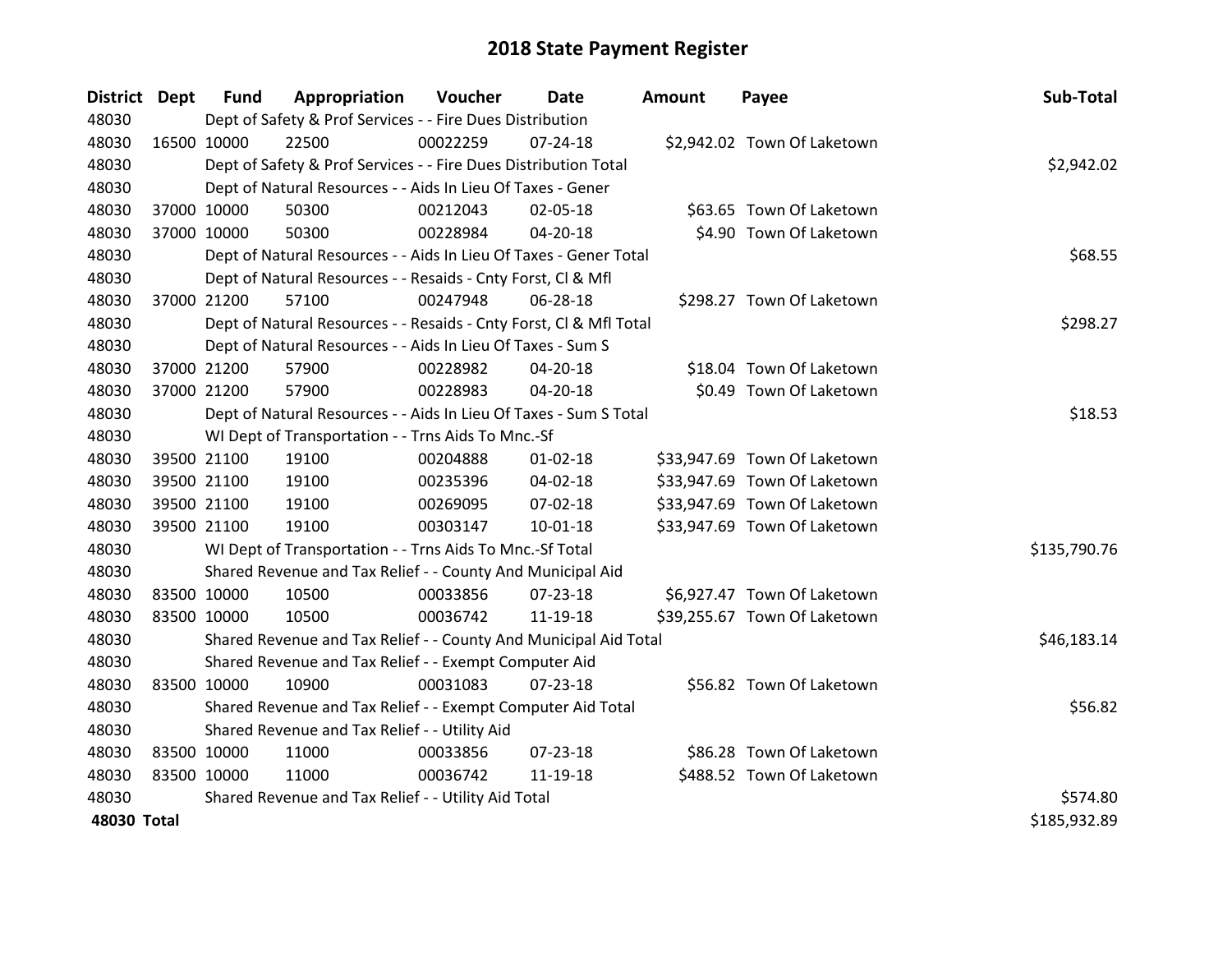| District Dept | <b>Fund</b> | Appropriation                                                      | <b>Voucher</b> | Date           | Amount | Payee                       | Sub-Total    |
|---------------|-------------|--------------------------------------------------------------------|----------------|----------------|--------|-----------------------------|--------------|
| 48032         |             | Dept of Safety & Prof Services - - Fire Dues Distribution          |                |                |        |                             |              |
| 48032         | 16500 10000 | 22500                                                              | 00022260       | $07 - 25 - 18$ |        | \$8,292.15 Town Of Lincoln  |              |
| 48032         |             | Dept of Safety & Prof Services - - Fire Dues Distribution Total    |                |                |        |                             | \$8,292.15   |
| 48032         |             | Dept of Natural Resources - - Aids In Lieu Of Taxes - Gener        |                |                |        |                             |              |
| 48032         | 37000 10000 | 50300                                                              | 00212112       | 02-05-18       |        | \$2,870.67 Town Of Lincoln  |              |
| 48032         |             | Dept of Natural Resources - - Aids In Lieu Of Taxes - Gener Total  |                |                |        |                             | \$2,870.67   |
| 48032         |             | Dept of Natural Resources - - Resaids - Cnty Forst, CI & Mfl       |                |                |        |                             |              |
| 48032         | 37000 21200 | 57100                                                              | 00247949       | 06-28-18       |        | \$163.10 Town Of Lincoln    |              |
| 48032         |             | Dept of Natural Resources - - Resaids - Cnty Forst, CI & Mfl Total |                |                |        |                             | \$163.10     |
| 48032         |             | WI Dept of Transportation - - Trns Aids To Mnc.-Sf                 |                |                |        |                             |              |
| 48032         | 39500 21100 | 19100                                                              | 00204889       | $01 - 02 - 18$ |        | \$37,429.65 Town Of Lincoln |              |
| 48032         | 39500 21100 | 19100                                                              | 00235397       | 04-02-18       |        | \$37,429.65 Town Of Lincoln |              |
| 48032         | 39500 21100 | 19100                                                              | 00269096       | $07 - 02 - 18$ |        | \$37,429.65 Town Of Lincoln |              |
| 48032         | 39500 21100 | 19100                                                              | 00303148       | $10-01-18$     |        | \$37,429.68 Town Of Lincoln |              |
| 48032         |             | WI Dept of Transportation - - Trns Aids To Mnc.-Sf Total           |                |                |        |                             | \$149,718.63 |
| 48032         |             | Shared Revenue and Tax Relief - - County And Municipal Aid         |                |                |        |                             |              |
| 48032         | 83500 10000 | 10500                                                              | 00033857       | $07 - 23 - 18$ |        | \$3,582.76 Town Of Lincoln  |              |
| 48032         | 83500 10000 | 10500                                                              | 00036743       | 11-19-18       |        | \$20,302.30 Town Of Lincoln |              |
| 48032         |             | Shared Revenue and Tax Relief - - County And Municipal Aid Total   |                |                |        |                             | \$23,885.06  |
| 48032         |             | Shared Revenue and Tax Relief - - Exempt Computer Aid              |                |                |        |                             |              |
| 48032         | 83500 10000 | 10900                                                              | 00031084       | 07-23-18       |        | \$32.47 Town Of Lincoln     |              |
| 48032         |             | Shared Revenue and Tax Relief - - Exempt Computer Aid Total        |                |                |        |                             | \$32.47      |
| 48032         |             | Shared Revenue and Tax Relief - - Utility Aid                      |                |                |        |                             |              |
| 48032         | 83500 10000 | 11000                                                              | 00033857       | $07 - 23 - 18$ |        | \$1,625.58 Town Of Lincoln  |              |
| 48032         | 83500 10000 | 11000                                                              | 00036743       | 11-19-18       |        | \$11,511.12 Town Of Lincoln |              |
| 48032         |             | Shared Revenue and Tax Relief - - Utility Aid Total                |                |                |        |                             | \$13,136.70  |
| 48032 Total   |             |                                                                    |                |                |        |                             | \$198,098.78 |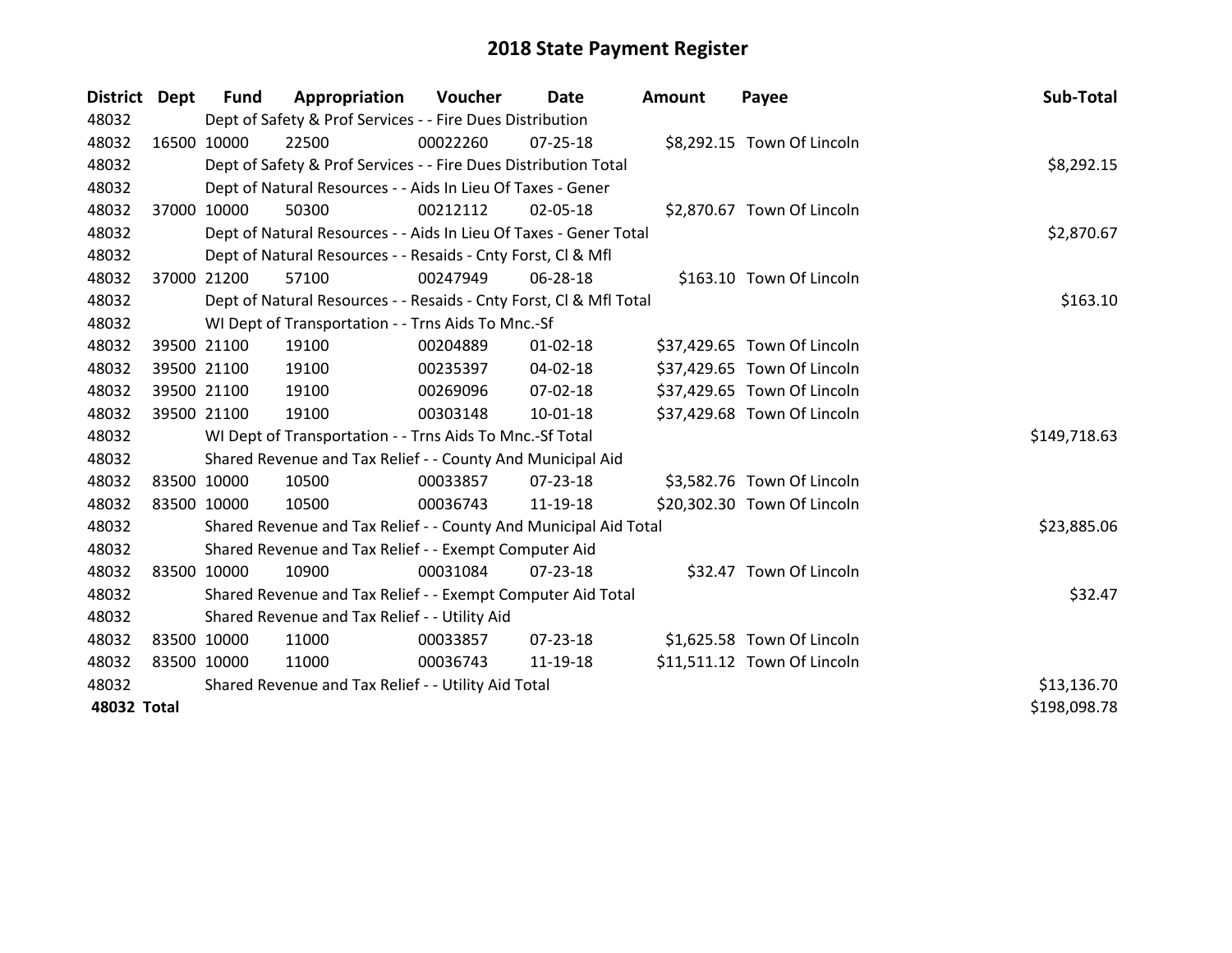| District Dept |             | <b>Fund</b> | Appropriation                                                      | Voucher  | Date           | <b>Amount</b> | Payee                      | Sub-Total   |
|---------------|-------------|-------------|--------------------------------------------------------------------|----------|----------------|---------------|----------------------------|-------------|
| 48034         |             |             | Dept of Safety & Prof Services - - Fire Dues Distribution          |          |                |               |                            |             |
| 48034         |             | 16500 10000 | 22500                                                              | 00022261 | $07 - 24 - 18$ |               | \$763.01 Town Of Lorain    |             |
| 48034         |             |             | Dept of Safety & Prof Services - - Fire Dues Distribution Total    |          |                |               |                            | \$763.01    |
| 48034         |             |             | Dept of Natural Resources - - Aids In Lieu Of Taxes - Gener        |          |                |               |                            |             |
| 48034         |             | 37000 10000 | 50300                                                              | 00212140 | 02-05-18       |               | \$4,617.45 Town Of Lorain  |             |
| 48034         |             | 37000 10000 | 50300                                                              | 00212141 | 02-05-18       |               | \$2,634.36 Town Of Lorain  |             |
| 48034         |             | 37000 10000 | 50300                                                              | 00229582 | 04-20-18       |               | \$97.39 Town Of Lorain     |             |
| 48034         |             | 37000 10000 | 50300                                                              | 00229583 | 04-20-18       |               | \$122.00 Town Of Lorain    |             |
| 48034         |             |             | Dept of Natural Resources - - Aids In Lieu Of Taxes - Gener Total  |          | \$7,471.20     |               |                            |             |
| 48034         |             |             | Dept of Natural Resources - - Resaids - Cnty Forst, CI & Mfl       |          |                |               |                            |             |
| 48034         |             | 37000 21200 | 57100                                                              | 00247950 | 06-28-18       |               | \$1,618.11 Town Of Lorain  |             |
| 48034         |             |             | Dept of Natural Resources - - Resaids - Cnty Forst, Cl & Mfl Total |          |                |               |                            | \$1,618.11  |
| 48034         |             |             | Dept of Natural Resources - - Aids In Lieu Of Taxes - Sum S        |          |                |               |                            |             |
| 48034         |             | 37000 21200 | 57900                                                              | 00229584 | 04-20-18       |               | \$448.48 Town Of Lorain    |             |
| 48034         |             | 37000 21200 | 57900                                                              | 00229585 | 04-20-18       |               | \$1,065.67 Town Of Lorain  |             |
| 48034         |             |             | Dept of Natural Resources - - Aids In Lieu Of Taxes - Sum S Total  |          |                |               |                            | \$1,514.15  |
| 48034         |             |             | Dept of Natural Resources - - Rec & Resource Aids, Fed             |          |                |               |                            |             |
| 48034         |             | 37000 21200 | 58300                                                              | 00261908 | 08-24-18       |               | \$1,121.24 Town Of Lorain  |             |
| 48034         |             |             | Dept of Natural Resources - - Rec & Resource Aids, Fed Total       |          |                |               |                            | \$1,121.24  |
| 48034         |             |             | WI Dept of Transportation - - Trns Aids To Mnc.-Sf                 |          |                |               |                            |             |
| 48034         |             | 39500 21100 | 19100                                                              | 00204890 | $01 - 02 - 18$ |               | \$16,231.74 Town Of Lorain |             |
| 48034         |             | 39500 21100 | 19100                                                              | 00235398 | 04-02-18       |               | \$16,231.74 Town Of Lorain |             |
| 48034         |             | 39500 21100 | 19100                                                              | 00269097 | 07-02-18       |               | \$16,231.74 Town Of Lorain |             |
| 48034         |             | 39500 21100 | 19100                                                              | 00303149 | 10-01-18       |               | \$16,231.75 Town Of Lorain |             |
| 48034         |             |             | WI Dept of Transportation - - Trns Aids To Mnc.-Sf Total           |          |                |               |                            | \$64,926.97 |
| 48034         |             |             | Shared Revenue and Tax Relief - - County And Municipal Aid         |          |                |               |                            |             |
| 48034         | 83500 10000 |             | 10500                                                              | 00033858 | 07-23-18       |               | \$3,002.53 Town Of Lorain  |             |
| 48034         |             | 83500 10000 | 10500                                                              | 00036744 | $11 - 19 - 18$ |               | \$17,014.31 Town Of Lorain |             |
| 48034         |             |             | Shared Revenue and Tax Relief - - County And Municipal Aid Total   |          |                |               |                            | \$20,016.84 |
| 48034         |             |             | Shared Revenue and Tax Relief - - Utility Aid                      |          |                |               |                            |             |
| 48034         | 83500 10000 |             | 11000                                                              | 00033858 | 07-23-18       |               | \$30.27 Town Of Lorain     |             |
| 48034         | 83500 10000 |             | 11000                                                              | 00036744 | 11-19-18       |               | \$188.66 Town Of Lorain    |             |
| 48034         |             |             | Shared Revenue and Tax Relief - - Utility Aid Total                |          |                |               |                            | \$218.93    |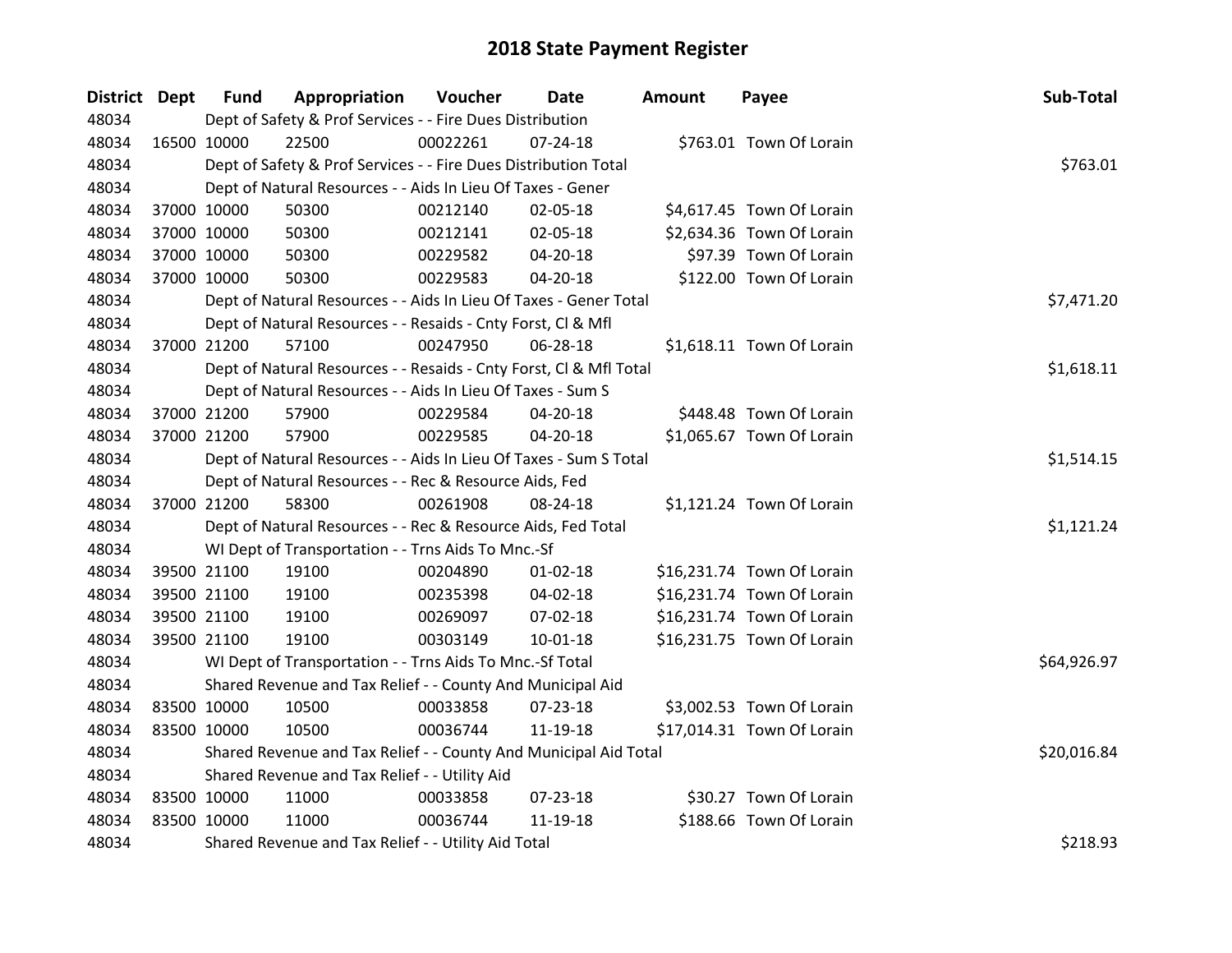|             | District Dept Fund Appropriation | Voucher | <b>Date</b> | <b>Amount</b> | Payee | Sub-Total   |
|-------------|----------------------------------|---------|-------------|---------------|-------|-------------|
| 48034 Total |                                  |         |             |               |       | \$97,650.45 |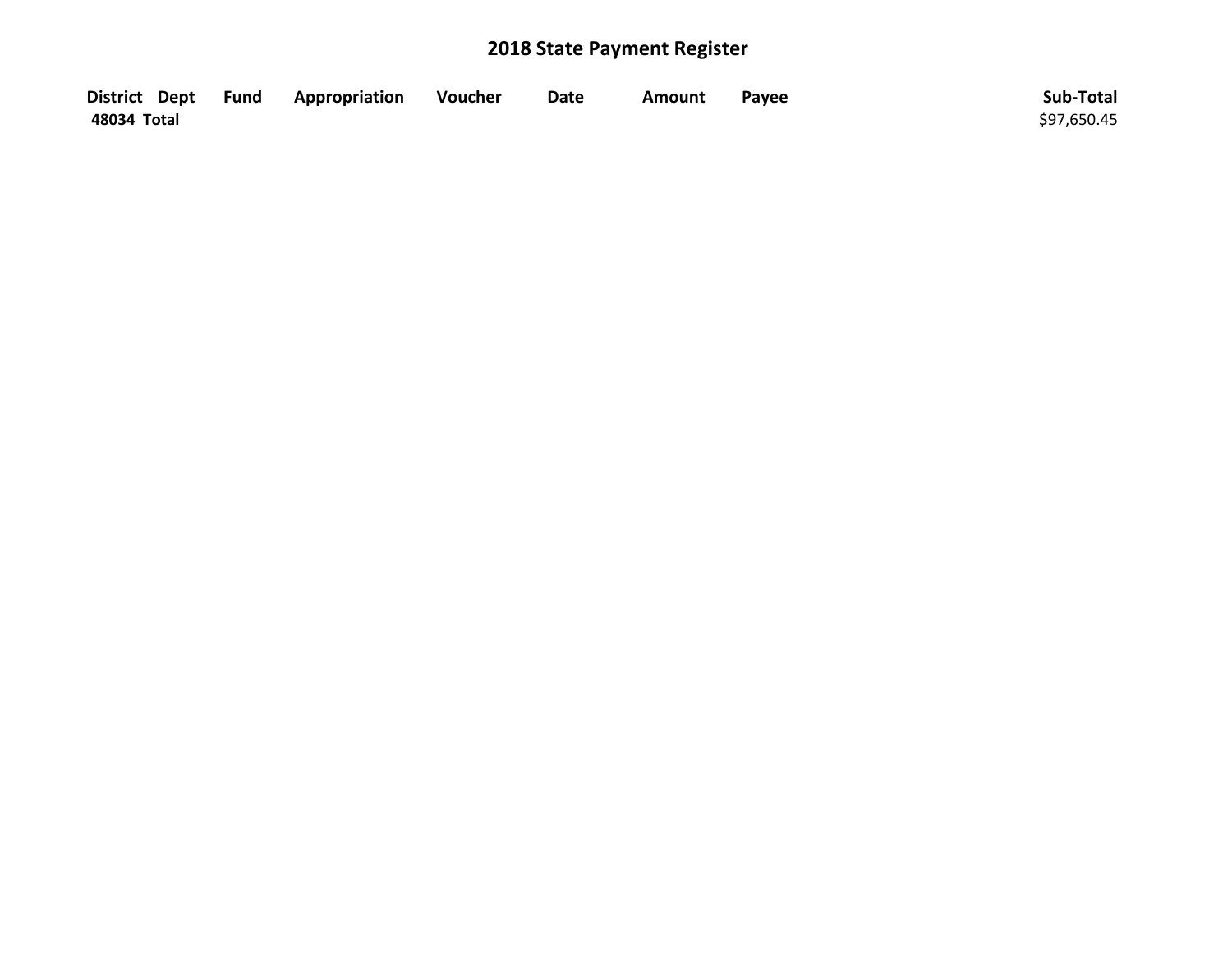| District Dept |             | <b>Fund</b> | Appropriation                                                      | Voucher  | Date           | <b>Amount</b> | Payee                    | Sub-Total    |
|---------------|-------------|-------------|--------------------------------------------------------------------|----------|----------------|---------------|--------------------------|--------------|
| 48036         |             |             | Dept of Safety & Prof Services - - Fire Dues Distribution          |          |                |               |                          |              |
| 48036         | 16500 10000 |             | 22500                                                              | 00022262 | 07-26-18       |               | \$2,593.28 Town Of Luck  |              |
| 48036         |             |             | Dept of Safety & Prof Services - - Fire Dues Distribution Total    |          |                |               |                          | \$2,593.28   |
| 48036         |             |             | Dept of Natural Resources - - Aids In Lieu Of Taxes - Gener        |          |                |               |                          |              |
| 48036         |             | 37000 10000 | 50300                                                              | 00212213 | 02-05-18       |               | \$58,260.54 Town Of Luck |              |
| 48036         |             | 37000 10000 | 50300                                                              | 00212214 | 02-05-18       |               | \$19,109.18 Town Of Luck |              |
| 48036         |             | 37000 10000 | 50300                                                              | 00230074 | $04 - 20 - 18$ |               | \$24.30 Town Of Luck     |              |
| 48036         |             |             | Dept of Natural Resources - - Aids In Lieu Of Taxes - Gener Total  |          |                |               |                          | \$77,394.02  |
| 48036         |             |             | Dept of Natural Resources - - Resaids - Cnty Forst, Cl & Mfl       |          |                |               |                          |              |
| 48036         |             | 37000 21200 | 57100                                                              | 00247951 | 06-28-18       |               | \$539.69 Town Of Luck    |              |
| 48036         |             |             | Dept of Natural Resources - - Resaids - Cnty Forst, CI & Mfl Total |          |                |               |                          | \$539.69     |
| 48036         |             |             | Dept of Natural Resources - - Aids In Lieu Of Taxes - Sum S        |          |                |               |                          |              |
| 48036         |             | 37000 21200 | 57900                                                              | 00230075 | 04-20-18       |               | \$15.00 Town Of Luck     |              |
| 48036         |             |             | Dept of Natural Resources - - Aids In Lieu Of Taxes - Sum S Total  |          |                |               |                          | \$15.00      |
| 48036         |             |             | WI Dept of Transportation - - Trns Aids To Mnc.-Sf                 |          |                |               |                          |              |
| 48036         |             | 39500 21100 | 19100                                                              | 00204891 | $01 - 02 - 18$ |               | \$28,912.87 Town Of Luck |              |
| 48036         |             | 39500 21100 | 19100                                                              | 00235399 | 04-02-18       |               | \$28,912.87 Town Of Luck |              |
| 48036         |             | 39500 21100 | 19100                                                              | 00269098 | 07-02-18       |               | \$28,912.87 Town Of Luck |              |
| 48036         |             | 39500 21100 | 19100                                                              | 00303150 | $10 - 01 - 18$ |               | \$28,912.88 Town Of Luck |              |
| 48036         |             |             | WI Dept of Transportation - - Trns Aids To Mnc.-Sf Total           |          |                |               |                          | \$115,651.49 |
| 48036         |             |             | Shared Revenue and Tax Relief - - County And Municipal Aid         |          |                |               |                          |              |
| 48036         | 83500 10000 |             | 10500                                                              | 00033859 | 07-23-18       |               | \$8,593.92 Town Of Luck  |              |
| 48036         |             | 83500 10000 | 10500                                                              | 00036745 | 11-19-18       |               | \$48,698.88 Town Of Luck |              |
| 48036         |             |             | Shared Revenue and Tax Relief - - County And Municipal Aid Total   |          |                |               |                          | \$57,292.80  |
| 48036         |             |             | Shared Revenue and Tax Relief - - Exempt Computer Aid              |          |                |               |                          |              |
| 48036         | 83500 10000 |             | 10900                                                              | 00031085 | $07 - 23 - 18$ |               | \$35.51 Town Of Luck     |              |
| 48036         |             |             | Shared Revenue and Tax Relief - - Exempt Computer Aid Total        |          |                |               |                          | \$35.51      |
| 48036         |             |             | Shared Revenue and Tax Relief - - Utility Aid                      |          |                |               |                          |              |
| 48036         | 83500 10000 |             | 11000                                                              | 00033859 | 07-23-18       |               | \$257.54 Town Of Luck    |              |
| 48036         | 83500 10000 |             | 11000                                                              | 00036745 | 11-19-18       |               | \$1,534.38 Town Of Luck  |              |
| 48036         |             |             | Shared Revenue and Tax Relief - - Utility Aid Total                |          |                |               |                          | \$1,791.92   |
| 48036 Total   |             |             |                                                                    |          |                |               |                          | \$255,313.71 |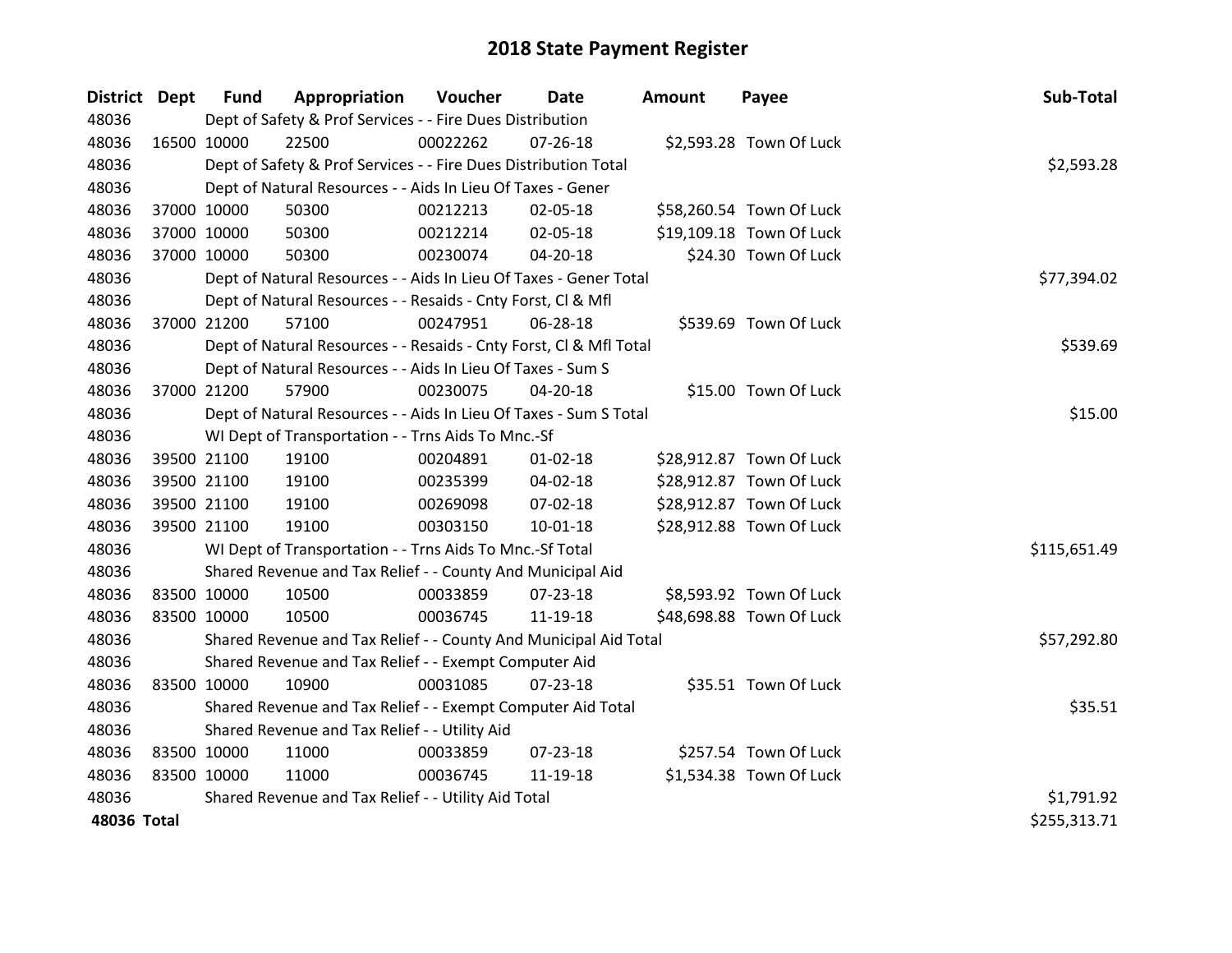| <b>District</b> | Dept  | <b>Fund</b> | Appropriation                                                      | Voucher  | Date           | <b>Amount</b> | Payee                        | Sub-Total    |
|-----------------|-------|-------------|--------------------------------------------------------------------|----------|----------------|---------------|------------------------------|--------------|
| 48038           |       |             | Dept of Safety & Prof Services - - Fire Dues Distribution          |          |                |               |                              |              |
| 48038           | 16500 | 10000       | 22500                                                              | 00022263 | 07-26-18       |               | \$1,346.13 Town Of Mckinley  |              |
| 48038           |       |             | Dept of Safety & Prof Services - - Fire Dues Distribution Total    |          |                |               |                              | \$1,346.13   |
| 48038           |       |             | Dept of Natural Resources - - Aids In Lieu Of Taxes - Gener        |          |                |               |                              |              |
| 48038           | 37000 | 10000       | 50300                                                              | 00229171 | 04-20-18       |               | \$1.00 Town Of Mckinley      |              |
| 48038           |       |             | Dept of Natural Resources - - Aids In Lieu Of Taxes - Gener Total  |          | \$1.00         |               |                              |              |
| 48038           |       |             | Dept of Natural Resources - - Resaids - Cnty Forst, CI & Mfl       |          |                |               |                              |              |
| 48038           | 37000 | 21200       | 57100                                                              | 00247952 | 06-29-18       |               | \$1,881.90 Town Of Mckinley  |              |
| 48038           |       |             | Dept of Natural Resources - - Resaids - Cnty Forst, Cl & Mfl Total |          | \$1,881.90     |               |                              |              |
| 48038           |       |             | WI Dept of Transportation - - Trns Aids To Mnc.-Sf                 |          |                |               |                              |              |
| 48038           |       | 39500 21100 | 19100                                                              | 00204892 | $01 - 02 - 18$ |               | \$22,056.44 Town Of Mckinley |              |
| 48038           |       | 39500 21100 | 19100                                                              | 00235400 | 04-02-18       |               | \$22,056.44 Town Of Mckinley |              |
| 48038           |       | 39500 21100 | 19100                                                              | 00269099 | 07-02-18       |               | \$22,056.44 Town Of Mckinley |              |
| 48038           |       | 39500 21100 | 19100                                                              | 00303151 | 10-01-18       |               | \$22,056.45 Town Of Mckinley |              |
| 48038           |       |             | WI Dept of Transportation - - Trns Aids To Mnc.-Sf Total           |          |                |               |                              | \$88,225.77  |
| 48038           |       |             | Shared Revenue and Tax Relief - - County And Municipal Aid         |          |                |               |                              |              |
| 48038           |       | 83500 10000 | 10500                                                              | 00033860 | 07-23-18       |               | \$2,662.70 Town Of Mckinley  |              |
| 48038           |       | 83500 10000 | 10500                                                              | 00036746 | 11-19-18       |               | \$15,088.62 Town Of Mckinley |              |
| 48038           |       |             | Shared Revenue and Tax Relief - - County And Municipal Aid Total   |          |                |               |                              | \$17,751.32  |
| 48038 Total     |       |             |                                                                    |          |                |               |                              | \$109,206.12 |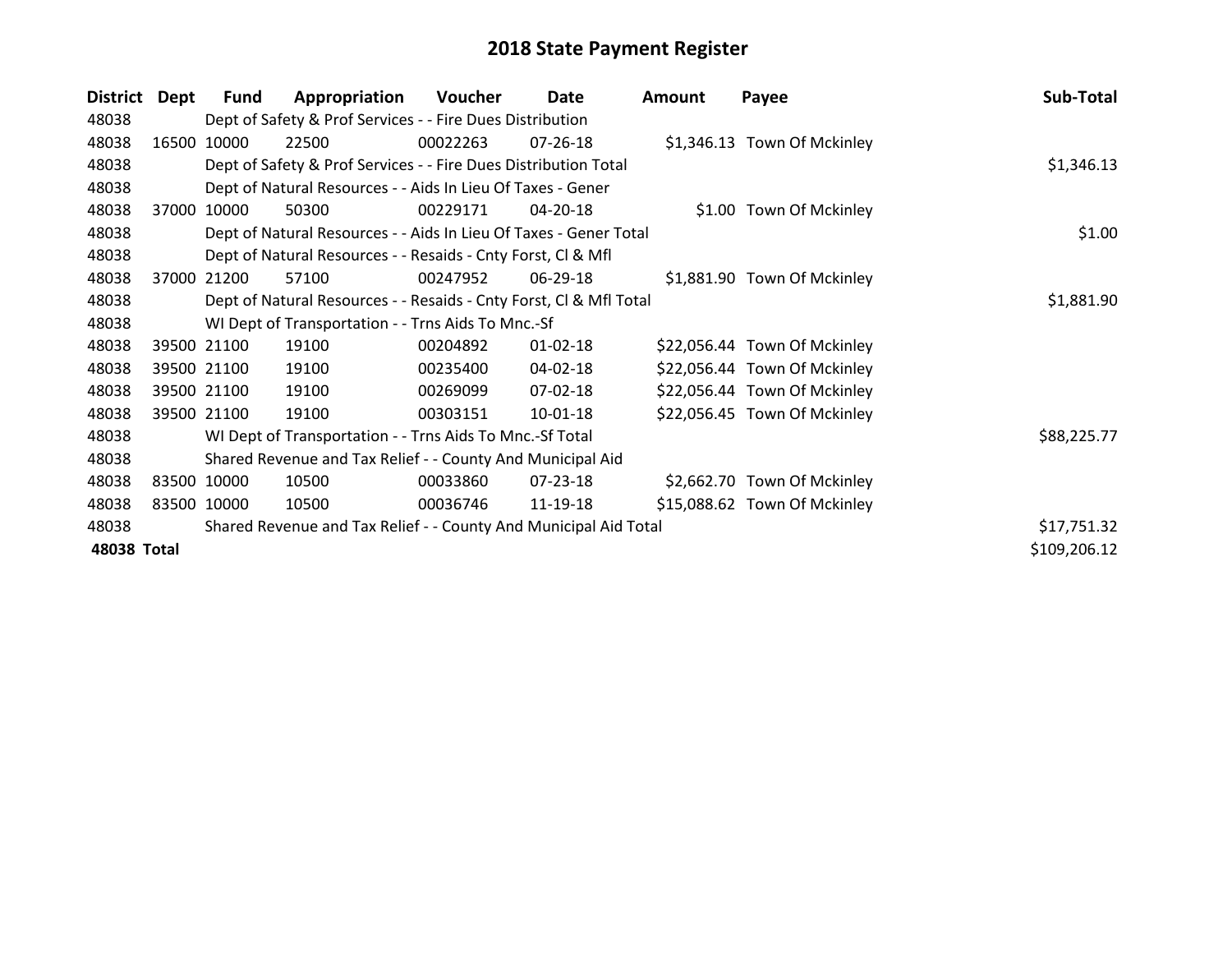| <b>District</b> | Dept | Fund        | Appropriation                                                      | Voucher  | Date           | <b>Amount</b> | Payee                        | Sub-Total    |
|-----------------|------|-------------|--------------------------------------------------------------------|----------|----------------|---------------|------------------------------|--------------|
| 48040           |      |             | Dept of Safety & Prof Services - - Fire Dues Distribution          |          |                |               |                              |              |
| 48040           |      | 16500 10000 | 22500                                                              | 00022264 | $07 - 25 - 18$ |               | \$8,416.45 Town Of Milltown  |              |
| 48040           |      |             | Dept of Safety & Prof Services - - Fire Dues Distribution Total    |          |                |               |                              | \$8,416.45   |
| 48040           |      |             | Dept of Natural Resources - - Aids In Lieu Of Taxes - Gener        |          |                |               |                              |              |
| 48040           |      | 37000 10000 | 50300                                                              | 00228914 | $04 - 20 - 18$ |               | \$43.43 Town Of Milltown     |              |
| 48040           |      |             | Dept of Natural Resources - - Aids In Lieu Of Taxes - Gener Total  |          |                |               |                              | \$43.43      |
| 48040           |      |             | Dept of Natural Resources - - Resaids - Cnty Forst, Cl & Mfl       |          |                |               |                              |              |
| 48040           |      | 37000 21200 | 57100                                                              | 00247953 | 06-28-18       |               | \$416.00 Town Of Milltown    |              |
| 48040           |      |             | Dept of Natural Resources - - Resaids - Cnty Forst, Cl & Mfl Total |          |                |               |                              | \$416.00     |
| 48040           |      |             | WI Dept of Transportation - - Trns Aids To Mnc.-Sf                 |          |                |               |                              |              |
| 48040           |      | 39500 21100 | 19100                                                              | 00204893 | $01 - 02 - 18$ |               | \$37,788.00 Town Of Milltown |              |
| 48040           |      | 39500 21100 | 19100                                                              | 00235401 | $04 - 02 - 18$ |               | \$37,788.00 Town Of Milltown |              |
| 48040           |      | 39500 21100 | 19100                                                              | 00269100 | 07-02-18       |               | \$37,788.00 Town Of Milltown |              |
| 48040           |      | 39500 21100 | 19100                                                              | 00303152 | $10 - 01 - 18$ |               | \$37,788.03 Town Of Milltown |              |
| 48040           |      |             | WI Dept of Transportation - - Trns Aids To Mnc.-Sf Total           |          |                |               |                              | \$151,152.03 |
| 48040           |      |             | Shared Revenue and Tax Relief - - County And Municipal Aid         |          |                |               |                              |              |
| 48040           |      | 83500 10000 | 10500                                                              | 00033861 | 07-23-18       |               | \$1,916.87 Town Of Milltown  |              |
| 48040           |      | 83500 10000 | 10500                                                              | 00036747 | 11-19-18       |               | \$10,862.24 Town Of Milltown |              |
| 48040           |      |             | Shared Revenue and Tax Relief - - County And Municipal Aid Total   |          |                |               |                              | \$12,779.11  |
| 48040           |      |             | Shared Revenue and Tax Relief - - Exempt Computer Aid              |          |                |               |                              |              |
| 48040           |      | 83500 10000 | 10900                                                              | 00031086 | 07-23-18       |               | \$2.03 Town Of Milltown      |              |
| 48040           |      |             | Shared Revenue and Tax Relief - - Exempt Computer Aid Total        |          |                |               |                              | \$2.03       |
| 48040           |      |             | Shared Revenue and Tax Relief - - Utility Aid                      |          |                |               |                              |              |
| 48040           |      | 83500 10000 | 11000                                                              | 00033861 | $07 - 23 - 18$ |               | \$11.06 Town Of Milltown     |              |
| 48040           |      | 83500 10000 | 11000                                                              | 00036747 | 11-19-18       |               | \$61.79 Town Of Milltown     |              |
| 48040           |      |             | Shared Revenue and Tax Relief - - Utility Aid Total                |          |                |               |                              | \$72.85      |
| 48040 Total     |      |             |                                                                    |          |                |               |                              | \$172,881.90 |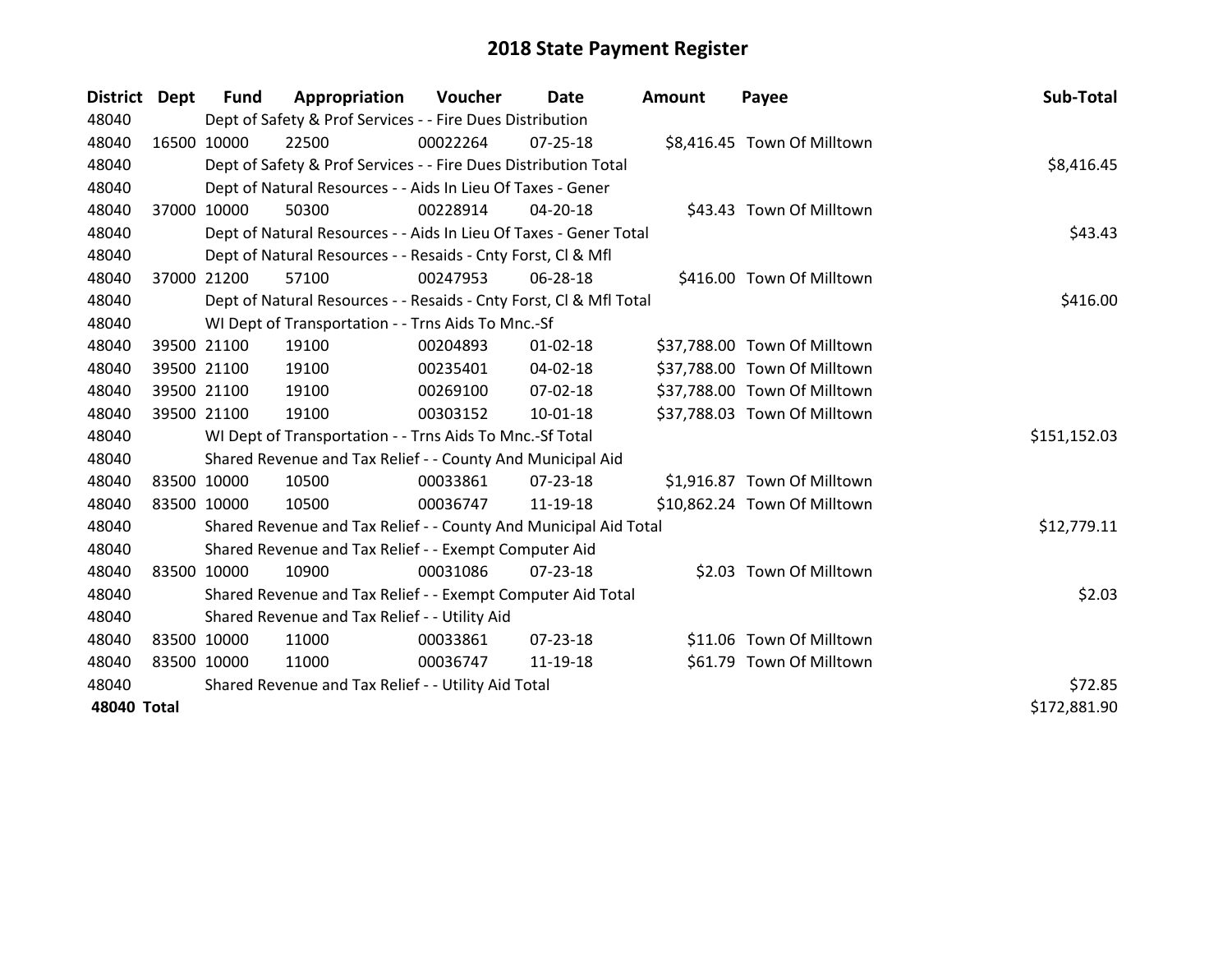| District Dept |             | <b>Fund</b> | Appropriation                                                      | Voucher    | Date           | <b>Amount</b> | Payee                       | Sub-Total    |
|---------------|-------------|-------------|--------------------------------------------------------------------|------------|----------------|---------------|-----------------------------|--------------|
| 48042         |             |             | Dept of Safety & Prof Services - - Fire Dues Distribution          |            |                |               |                             |              |
| 48042         |             | 16500 10000 | 22500                                                              | 00022265   | $07 - 25 - 18$ |               | \$11,147.32 Town Of Osceola |              |
| 48042         |             |             | Dept of Safety & Prof Services - - Fire Dues Distribution Total    |            |                |               |                             | \$11,147.32  |
| 48042         |             |             | Dept of Natural Resources - - Aids In Lieu Of Taxes - Gener        |            |                |               |                             |              |
| 48042         |             | 37000 10000 | 50300                                                              | 00212226   | 02-05-18       |               | \$2,997.03 Town Of Osceola  |              |
| 48042         |             | 37000 10000 | 50300                                                              | 00230140   | 04-20-18       |               | \$147.16 Town Of Osceola    |              |
| 48042         |             | 37000 10000 | 50300                                                              | 00230141   | $04 - 20 - 18$ |               | \$375.27 Town Of Osceola    |              |
| 48042         |             |             | Dept of Natural Resources - - Aids In Lieu Of Taxes - Gener Total  | \$3,519.46 |                |               |                             |              |
| 48042         |             |             | Dept of Natural Resources - - Resaids - Cnty Forst, Cl & Mfl       |            |                |               |                             |              |
| 48042         |             | 37000 21200 | 57100                                                              | 00247954   | 06-28-18       |               | \$342.04 Town Of Osceola    |              |
| 48042         |             |             | Dept of Natural Resources - - Resaids - Cnty Forst, Cl & Mfl Total |            |                |               |                             | \$342.04     |
| 48042         |             |             | Dept of Natural Resources - - Aids In Lieu Of Taxes - Sum S        |            |                |               |                             |              |
| 48042         |             | 37000 21200 | 57900                                                              | 00230142   | 04-20-18       |               | \$20.71 Town Of Osceola     |              |
| 48042         |             | 37000 21200 | 57900                                                              | 00230143   | 04-20-18       |               | \$316.32 Town Of Osceola    |              |
| 48042         |             |             | Dept of Natural Resources - - Aids In Lieu Of Taxes - Sum S Total  |            |                |               |                             | \$337.03     |
| 48042         |             |             | WI Dept of Transportation - - Trns Aids To Mnc.-Sf                 |            |                |               |                             |              |
| 48042         |             | 39500 21100 | 19100                                                              | 00204894   | $01 - 02 - 18$ |               | \$37,764.11 Town Of Osceola |              |
| 48042         |             | 39500 21100 | 19100                                                              | 00235402   | 04-02-18       |               | \$37,764.11 Town Of Osceola |              |
| 48042         |             | 39500 21100 | 19100                                                              | 00269101   | 07-02-18       |               | \$37,764.11 Town Of Osceola |              |
| 48042         |             | 39500 21100 | 19100                                                              | 00303153   | $10-01-18$     |               | \$37,764.14 Town Of Osceola |              |
| 48042         |             |             | WI Dept of Transportation - - Trns Aids To Mnc.-Sf Total           |            |                |               |                             | \$151,056.47 |
| 48042         |             |             | WI Dept of Transportation - - Loc Rd Imp Prg St Fd                 |            |                |               |                             |              |
| 48042         |             | 39500 21100 | 27800                                                              | 00329594   | 12-07-18       |               | \$17,554.32 Town Of Osceola |              |
| 48042         |             |             | WI Dept of Transportation - - Loc Rd Imp Prg St Fd Total           |            |                |               |                             | \$17,554.32  |
| 48042         |             |             | Department of Revenue - - Payments For Municipal Svcs              |            |                |               |                             |              |
| 48042         |             | 56600 10000 | 50100                                                              | 00026879   | $01 - 31 - 18$ |               | \$110.57 Town Of Osceola    |              |
| 48042         |             |             | Department of Revenue - - Payments For Municipal Svcs Total        |            |                |               |                             | \$110.57     |
| 48042         |             |             | Shared Revenue and Tax Relief - - County And Municipal Aid         |            |                |               |                             |              |
| 48042         |             | 83500 10000 | 10500                                                              | 00033862   | 07-23-18       |               | \$3,640.01 Town Of Osceola  |              |
| 48042         | 83500 10000 |             | 10500                                                              | 00036748   | 11-19-18       |               | \$20,626.70 Town Of Osceola |              |
| 48042         |             |             | Shared Revenue and Tax Relief - - County And Municipal Aid Total   |            |                |               |                             | \$24,266.71  |
| 48042         |             |             | Shared Revenue and Tax Relief - - Exempt Computer Aid              |            |                |               |                             |              |
| 48042         | 83500 10000 |             | 10900                                                              | 00031087   | $07 - 23 - 18$ |               | \$60.88 Town Of Osceola     |              |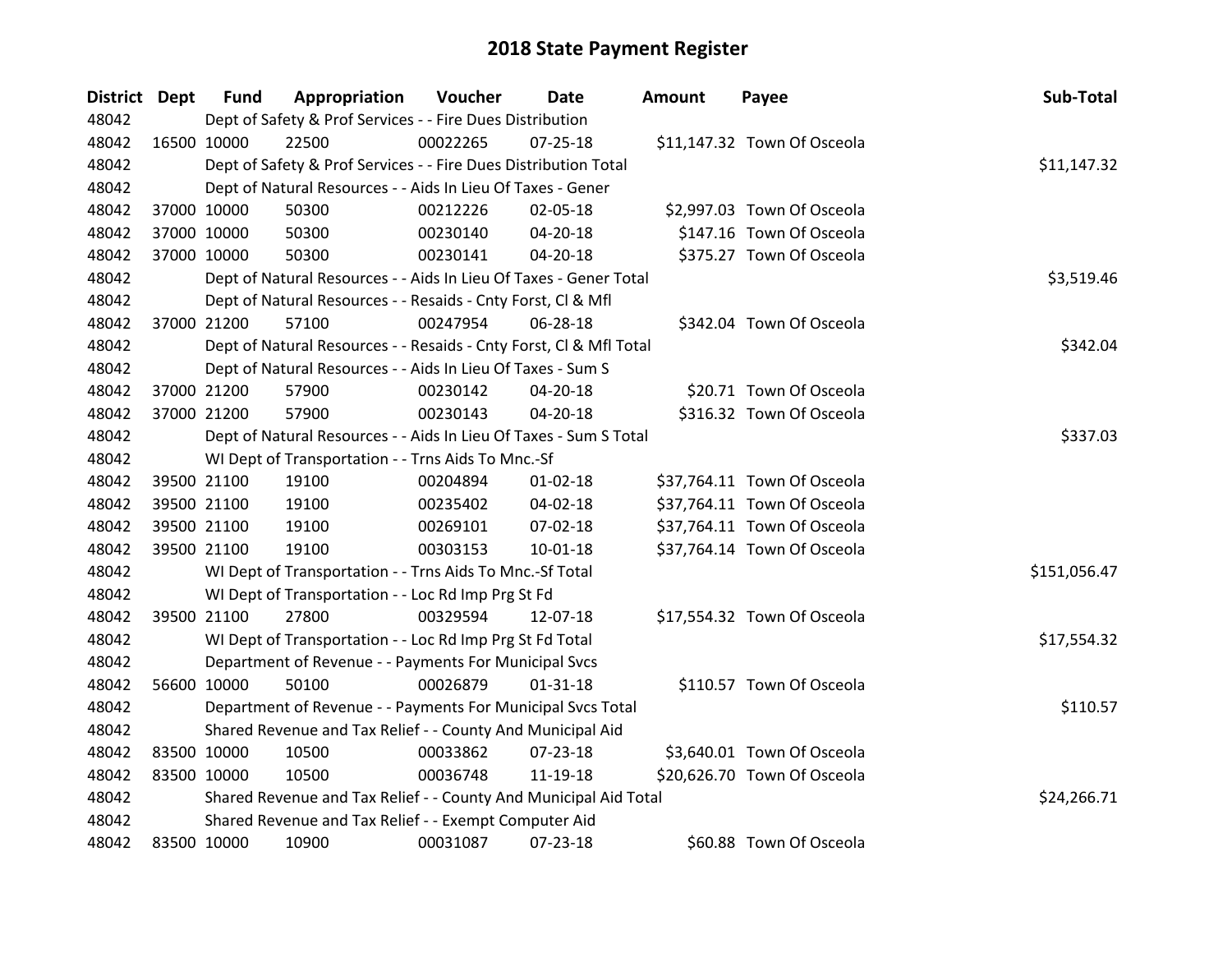| <b>District</b> | Dept | Fund        | Appropriation                                                   | Voucher  | Date           | Amount | Payee                       | Sub-Total    |
|-----------------|------|-------------|-----------------------------------------------------------------|----------|----------------|--------|-----------------------------|--------------|
| 48042           |      |             | Shared Revenue and Tax Relief - - Exempt Computer Aid Total     |          |                |        |                             | \$60.88      |
| 48042           |      |             | Shared Revenue and Tax Relief - - Utility Aid                   |          |                |        |                             |              |
| 48042           |      | 83500 10000 | 11000                                                           | 00033862 | 07-23-18       |        | \$1,808.40 Town Of Osceola  |              |
| 48042           |      | 83500 10000 | 11000                                                           | 00036748 | 11-19-18       |        | \$10,518.93 Town Of Osceola |              |
| 48042           |      |             | Shared Revenue and Tax Relief - - Utility Aid Total             |          |                |        |                             | \$12,327.33  |
| 48042           |      |             | Shared Revenue and Tax Relief - - Lottery & Gaming Credit       |          |                |        |                             |              |
| 48042           |      | 83500 52100 | 36300                                                           | 00027544 | $03 - 26 - 18$ |        | \$209.98 Town Of Osceola    |              |
| 48042           |      |             | Shared Revenue and Tax Relief - - Lottery & Gaming Credit Total |          |                |        |                             | \$209.98     |
| 48042 Total     |      |             |                                                                 |          |                |        |                             | \$220,932.11 |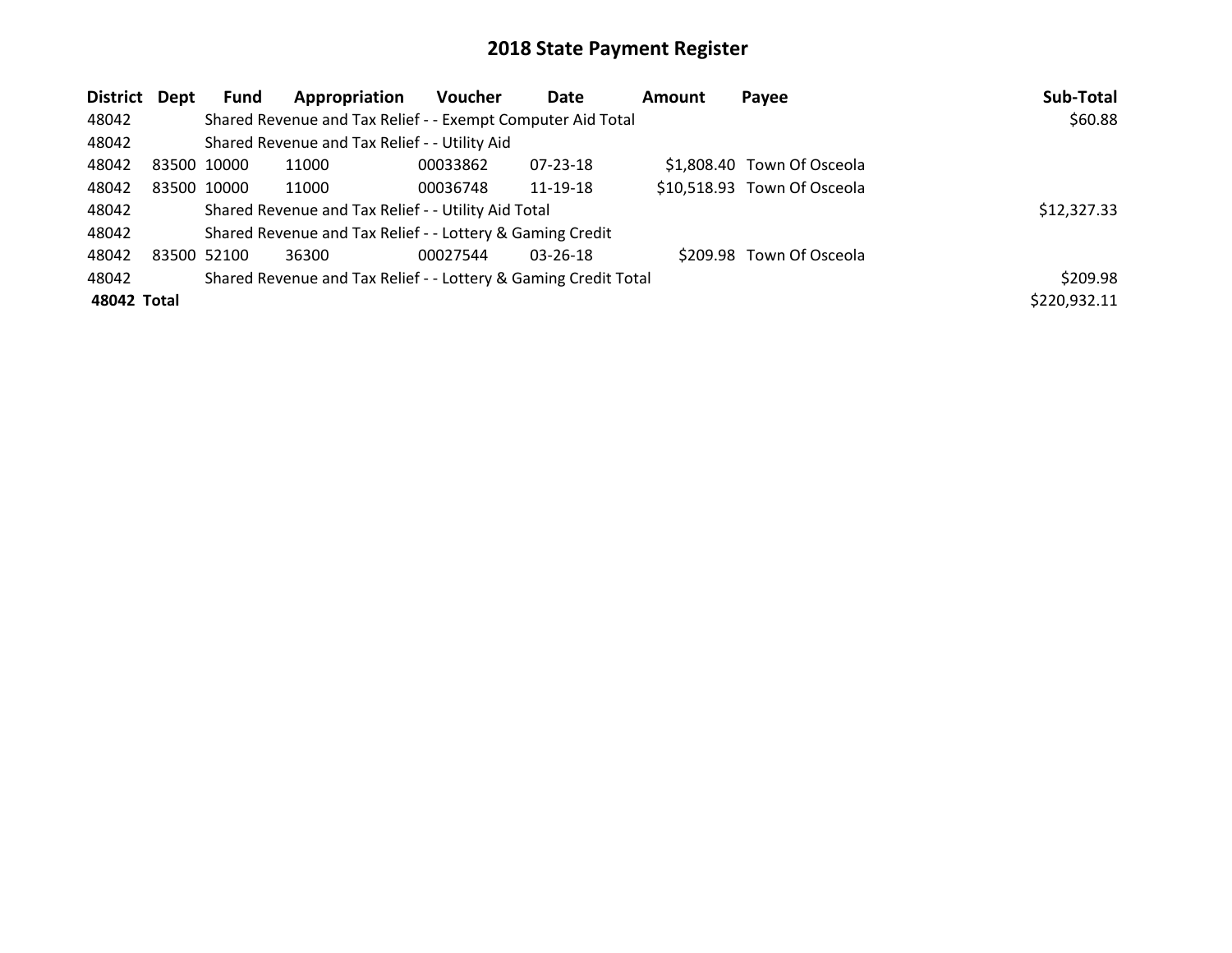| District Dept |             | <b>Fund</b> | Appropriation                                                      | Voucher  | Date           | <b>Amount</b> | Payee                                 | Sub-Total    |
|---------------|-------------|-------------|--------------------------------------------------------------------|----------|----------------|---------------|---------------------------------------|--------------|
| 48044         |             |             | Dept of Safety & Prof Services - - Fire Dues Distribution          |          |                |               |                                       |              |
| 48044         | 16500 10000 |             | 22500                                                              | 00022266 | $07 - 25 - 18$ |               | \$5,034.68 Town Of Saint Croix Falls  |              |
| 48044         |             |             | Dept of Safety & Prof Services - - Fire Dues Distribution Total    |          |                |               |                                       | \$5,034.68   |
| 48044         |             |             | Dept of Natural Resources - - Aids In Lieu Of Taxes - Gener        |          |                |               |                                       |              |
| 48044         |             | 37000 10000 | 50300                                                              | 00230202 | 04-20-18       |               | \$198.54 Town Of Saint Croix Falls    |              |
| 48044         |             |             | Dept of Natural Resources - - Aids In Lieu Of Taxes - Gener Total  |          |                |               |                                       | \$198.54     |
| 48044         |             |             | Dept of Natural Resources - - Resaids - Cnty Forst, Cl & Mfl       |          |                |               |                                       |              |
| 48044         |             | 37000 21200 | 57100                                                              | 00247955 | 06-28-18       |               | \$193.09 Town Of Saint Croix Falls    |              |
| 48044         |             |             | Dept of Natural Resources - - Resaids - Cnty Forst, CI & Mfl Total |          |                |               |                                       | \$193.09     |
| 48044         |             |             | Dept of Natural Resources - - Aids In Lieu Of Taxes - Sum S        |          |                |               |                                       |              |
| 48044         |             | 37000 21200 | 57900                                                              | 00230201 | 04-20-18       |               | \$472.37 Town Of Saint Croix Falls    |              |
| 48044         |             |             | Dept of Natural Resources - - Aids In Lieu Of Taxes - Sum S Total  |          |                |               |                                       | \$472.37     |
| 48044         |             |             | WI Dept of Transportation - - Trns Aids To Mnc.-Sf                 |          |                |               |                                       |              |
| 48044         |             | 39500 21100 | 19100                                                              | 00204895 | $01 - 02 - 18$ |               | \$24,355.85 Town Of Saint Croix Falls |              |
| 48044         |             | 39500 21100 | 19100                                                              | 00235403 | 04-02-18       |               | \$24,355.85 Town Of Saint Croix Falls |              |
| 48044         |             | 39500 21100 | 19100                                                              | 00269102 | 07-02-18       |               | \$24,355.85 Town Of Saint Croix Falls |              |
| 48044         |             | 39500 21100 | 19100                                                              | 00303154 | $10 - 01 - 18$ |               | \$24,355.87 Town Of Saint Croix Falls |              |
| 48044         |             |             | WI Dept of Transportation - - Trns Aids To Mnc.-Sf Total           |          |                |               |                                       | \$97,423.42  |
| 48044         |             |             | Department of Revenue - - Payments For Municipal Svcs              |          |                |               |                                       |              |
| 48044         | 56600 10000 |             | 50100                                                              | 00026880 | $01 - 31 - 18$ |               | \$226.11 Town Of Saint Croix Falls    |              |
| 48044         |             |             | Department of Revenue - - Payments For Municipal Svcs Total        |          |                |               |                                       | \$226.11     |
| 48044         |             |             | Shared Revenue and Tax Relief - - County And Municipal Aid         |          |                |               |                                       |              |
| 48044         |             | 83500 10000 | 10500                                                              | 00033863 | $07 - 23 - 18$ |               | \$2,213.72 Town Of Saint Croix Falls  |              |
| 48044         | 83500 10000 |             | 10500                                                              | 00036749 | 11-19-18       |               | \$12,544.43 Town Of Saint Croix Falls |              |
| 48044         |             |             | Shared Revenue and Tax Relief - - County And Municipal Aid Total   |          |                |               |                                       | \$14,758.15  |
| 48044         |             |             | Shared Revenue and Tax Relief - - Exempt Computer Aid              |          |                |               |                                       |              |
| 48044         | 83500 10000 |             | 10900                                                              | 00031088 | $07 - 23 - 18$ |               | \$164.38 Town Of Saint Croix Falls    |              |
| 48044         |             |             | Shared Revenue and Tax Relief - - Exempt Computer Aid Total        |          |                |               |                                       | \$164.38     |
| 48044         |             |             | Shared Revenue and Tax Relief - - Utility Aid                      |          |                |               |                                       |              |
| 48044         | 83500 10000 |             | 11000                                                              | 00033863 | $07 - 23 - 18$ |               | \$1.26 Town Of Saint Croix Falls      |              |
| 48044         | 83500 10000 |             | 11000                                                              | 00036749 | 11-19-18       |               | \$7.51 Town Of Saint Croix Falls      |              |
| 48044         |             |             | Shared Revenue and Tax Relief - - Utility Aid Total                |          |                |               |                                       | \$8.77       |
| 48044 Total   |             |             |                                                                    |          |                |               |                                       | \$118,479.51 |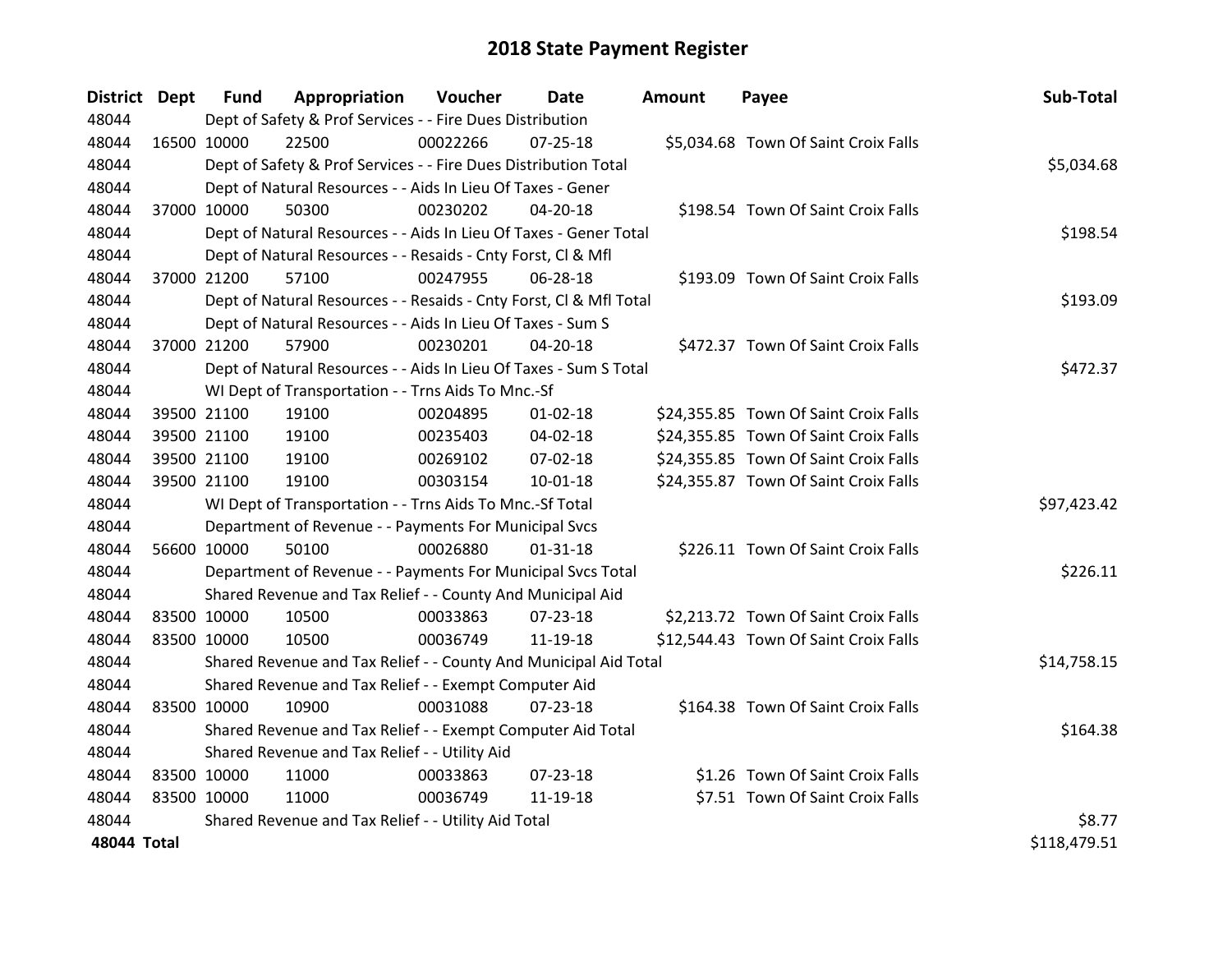| District Dept |             | <b>Fund</b> | Appropriation                                                      | Voucher    | Date           | <b>Amount</b> | Payee                        | Sub-Total    |
|---------------|-------------|-------------|--------------------------------------------------------------------|------------|----------------|---------------|------------------------------|--------------|
| 48046         |             |             | Dept of Safety & Prof Services - - Fire Dues Distribution          |            |                |               |                              |              |
| 48046         | 16500 10000 |             | 22500                                                              | 00022267   | 07-25-18       |               | \$1,954.18 Town Of Sterling  |              |
| 48046         |             |             | Dept of Safety & Prof Services - - Fire Dues Distribution Total    |            |                |               |                              | \$1,954.18   |
| 48046         |             |             | Dept of Natural Resources - - Aids In Lieu Of Taxes - Gener        |            |                |               |                              |              |
| 48046         | 37000 10000 |             | 50300                                                              | 00212262   | 02-05-18       |               | \$24,856.92 Town Of Sterling |              |
| 48046         | 37000 10000 |             | 50300                                                              | 00212263   | 02-05-18       |               | \$851.34 Town Of Sterling    |              |
| 48046         | 37000 10000 |             | 50300                                                              | 00230466   | $04 - 20 - 18$ |               | \$4.00 Town Of Sterling      |              |
| 48046         |             |             | Dept of Natural Resources - - Aids In Lieu Of Taxes - Gener Total  |            | \$25,712.26    |               |                              |              |
| 48046         |             |             | Dept of Natural Resources - - Resaids - Cnty Forst, CI & Mfl       |            |                |               |                              |              |
| 48046         | 37000 21200 |             | 57100                                                              | 00247956   | 06-28-18       |               | \$3,713.34 Town Of Sterling  |              |
| 48046         |             |             | Dept of Natural Resources - - Resaids - Cnty Forst, Cl & Mfl Total |            |                |               |                              | \$3,713.34   |
| 48046         |             |             | Dept of Natural Resources - - Aids In Lieu Of Taxes - Sum S        |            |                |               |                              |              |
| 48046         | 37000 21200 |             | 57900                                                              | 00230467   | $04 - 20 - 18$ |               | \$0.40 Town Of Sterling      |              |
| 48046         | 37000 21200 |             | 57900                                                              | 00230468   | 04-20-18       |               | \$3,122.74 Town Of Sterling  |              |
| 48046         |             |             | Dept of Natural Resources - - Aids In Lieu Of Taxes - Sum S Total  | \$3,123.14 |                |               |                              |              |
| 48046         |             |             | WI Dept of Transportation - - Trns Aids To Mnc.-Sf                 |            |                |               |                              |              |
| 48046         | 39500 21100 |             | 19100                                                              | 00204896   | $01 - 02 - 18$ |               | \$51,291.83 Town Of Sterling |              |
| 48046         | 39500 21100 |             | 19100                                                              | 00235404   | 04-02-18       |               | \$51,291.83 Town Of Sterling |              |
| 48046         | 39500 21100 |             | 19100                                                              | 00269103   | 07-02-18       |               | \$51,291.83 Town Of Sterling |              |
| 48046         | 39500 21100 |             | 19100                                                              | 00303155   | $10 - 01 - 18$ |               | \$51,291.83 Town Of Sterling |              |
| 48046         |             |             | WI Dept of Transportation - - Trns Aids To Mnc.-Sf Total           |            |                |               |                              | \$205,167.32 |
| 48046         |             |             | Department of Revenue - - Payments For Municipal Svcs              |            |                |               |                              |              |
| 48046         | 56600 10000 |             | 50100                                                              | 00026881   | $01 - 31 - 18$ |               | \$103.27 Town Of Sterling    |              |
| 48046         |             |             | Department of Revenue - - Payments For Municipal Svcs Total        |            |                |               |                              | \$103.27     |
| 48046         |             |             | Shared Revenue and Tax Relief - - County And Municipal Aid         |            |                |               |                              |              |
| 48046         | 83500 10000 |             | 10500                                                              | 00033864   | 07-23-18       |               | \$3,919.80 Town Of Sterling  |              |
| 48046         | 83500 10000 |             | 10500                                                              | 00036750   | 11-19-18       |               | \$22,212.20 Town Of Sterling |              |
| 48046         |             |             | Shared Revenue and Tax Relief - - County And Municipal Aid Total   |            |                |               |                              | \$26,132.00  |
| 48046         |             |             | Shared Revenue and Tax Relief - - Exempt Computer Aid              |            |                |               |                              |              |
| 48046         | 83500 10000 |             | 10900                                                              | 00031089   | $07 - 23 - 18$ |               | \$19.28 Town Of Sterling     |              |
| 48046         |             |             | Shared Revenue and Tax Relief - - Exempt Computer Aid Total        |            |                |               |                              | \$19.28      |
| 48046 Total   |             |             |                                                                    |            |                |               |                              | \$265,924.79 |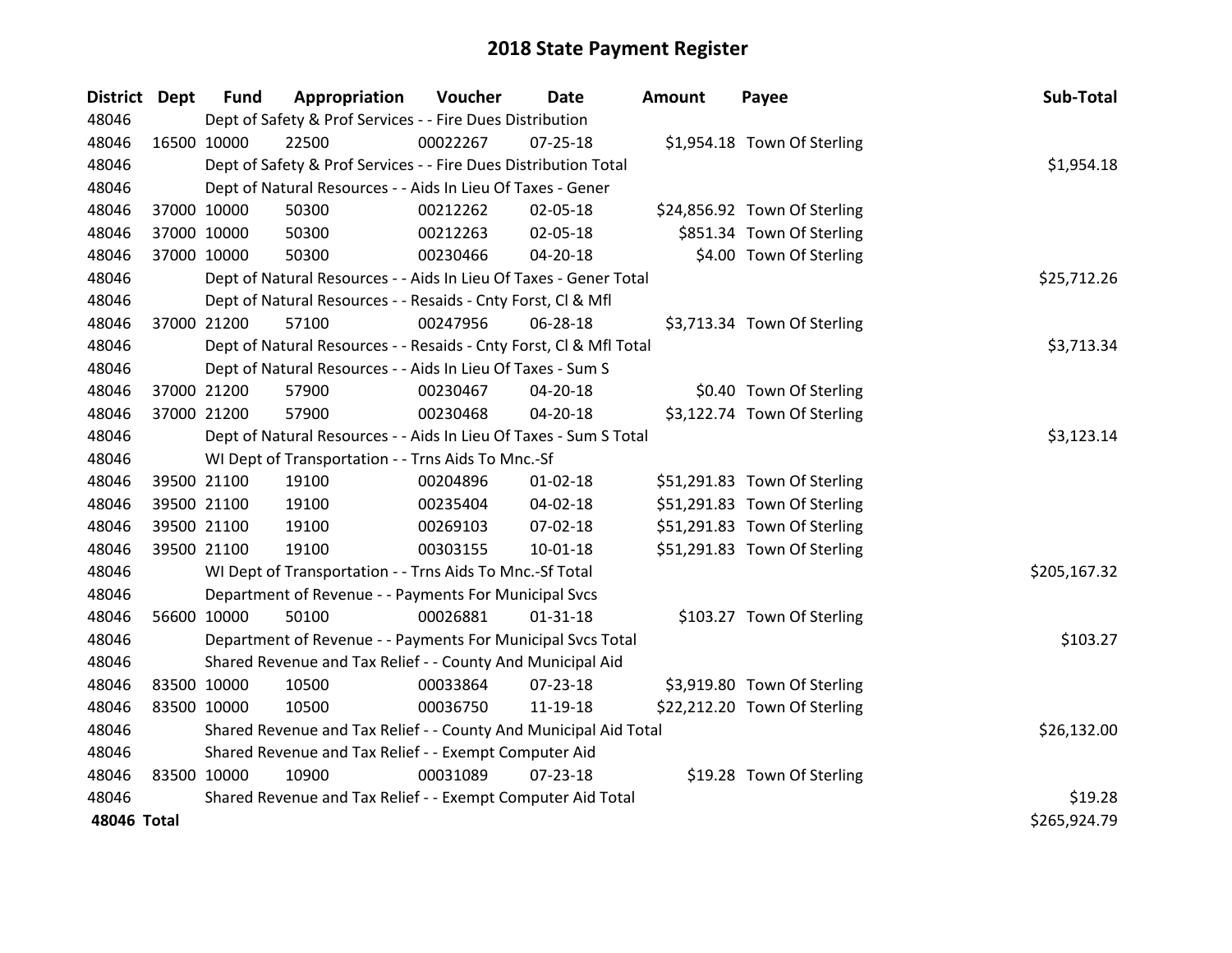| <b>District</b> | Dept | Fund        | Appropriation                                                      | Voucher  | Date           | <b>Amount</b> | Payee                           | Sub-Total    |
|-----------------|------|-------------|--------------------------------------------------------------------|----------|----------------|---------------|---------------------------------|--------------|
| 48048           |      |             | Dept of Safety & Prof Services - - Fire Dues Distribution          |          |                |               |                                 |              |
| 48048           |      | 16500 10000 | 22500                                                              | 00022268 | $07 - 25 - 18$ |               | \$2,101.59 Town Of West Sweden  |              |
| 48048           |      |             | Dept of Safety & Prof Services - - Fire Dues Distribution Total    |          |                |               |                                 | \$2,101.59   |
| 48048           |      |             | Dept of Natural Resources - - Aids In Lieu Of Taxes - Gener        |          |                |               |                                 |              |
| 48048           |      | 37000 10000 | 50300                                                              | 00230296 | 04-20-18       |               | \$22.53 Town Of West Sweden     |              |
| 48048           |      |             | Dept of Natural Resources - - Aids In Lieu Of Taxes - Gener Total  |          |                |               |                                 | \$22.53      |
| 48048           |      |             | Dept of Natural Resources - - Resaids - Cnty Forst, Cl & Mfl       |          |                |               |                                 |              |
| 48048           |      | 37000 21200 | 57100                                                              | 00247957 | 06-28-18       |               | \$268.15 Town Of West Sweden    |              |
| 48048           |      |             | Dept of Natural Resources - - Resaids - Cnty Forst, Cl & Mfl Total |          |                |               |                                 | \$268.15     |
| 48048           |      |             | Dept of Natural Resources - - Aids In Lieu Of Taxes - Sum S        |          |                |               |                                 |              |
| 48048           |      | 37000 21200 | 57900                                                              | 00230295 | $04 - 20 - 18$ |               | \$4.71 Town Of West Sweden      |              |
| 48048           |      |             | Dept of Natural Resources - - Aids In Lieu Of Taxes - Sum S Total  |          |                |               |                                 | \$4.71       |
| 48048           |      |             | WI Dept of Transportation - - Trns Aids To Mnc.-Sf                 |          |                |               |                                 |              |
| 48048           |      | 39500 21100 | 19100                                                              | 00204897 | $01 - 02 - 18$ |               | \$31,307.84 Town Of West Sweden |              |
| 48048           |      | 39500 21100 | 19100                                                              | 00235405 | 04-02-18       |               | \$31,307.84 Town Of West Sweden |              |
| 48048           |      | 39500 21100 | 19100                                                              | 00269104 | $07 - 02 - 18$ |               | \$31,307.84 Town Of West Sweden |              |
| 48048           |      | 39500 21100 | 19100                                                              | 00303156 | $10 - 01 - 18$ |               | \$31,307.86 Town Of West Sweden |              |
| 48048           |      |             | WI Dept of Transportation - - Trns Aids To Mnc.-Sf Total           |          |                |               |                                 | \$125,231.38 |
| 48048           |      |             | Shared Revenue and Tax Relief - - County And Municipal Aid         |          |                |               |                                 |              |
| 48048           |      | 83500 10000 | 10500                                                              | 00033865 | $07 - 23 - 18$ |               | \$6,185.78 Town Of West Sweden  |              |
| 48048           |      | 83500 10000 | 10500                                                              | 00036751 | 11-19-18       |               | \$35,052.73 Town Of West Sweden |              |
| 48048           |      |             | Shared Revenue and Tax Relief - - County And Municipal Aid Total   |          |                |               |                                 | \$41,238.51  |
| 48048           |      |             | Shared Revenue and Tax Relief - - Utility Aid                      |          |                |               |                                 |              |
| 48048           |      | 83500 10000 | 11000                                                              | 00033865 | $07 - 23 - 18$ |               | \$107.85 Town Of West Sweden    |              |
| 48048           |      | 83500 10000 | 11000                                                              | 00036751 | 11-19-18       |               | \$68.24 Town Of West Sweden     |              |
| 48048           |      |             | Shared Revenue and Tax Relief - - Utility Aid Total                |          |                |               |                                 | \$176.09     |
| 48048 Total     |      |             |                                                                    |          |                |               |                                 | \$169,042.96 |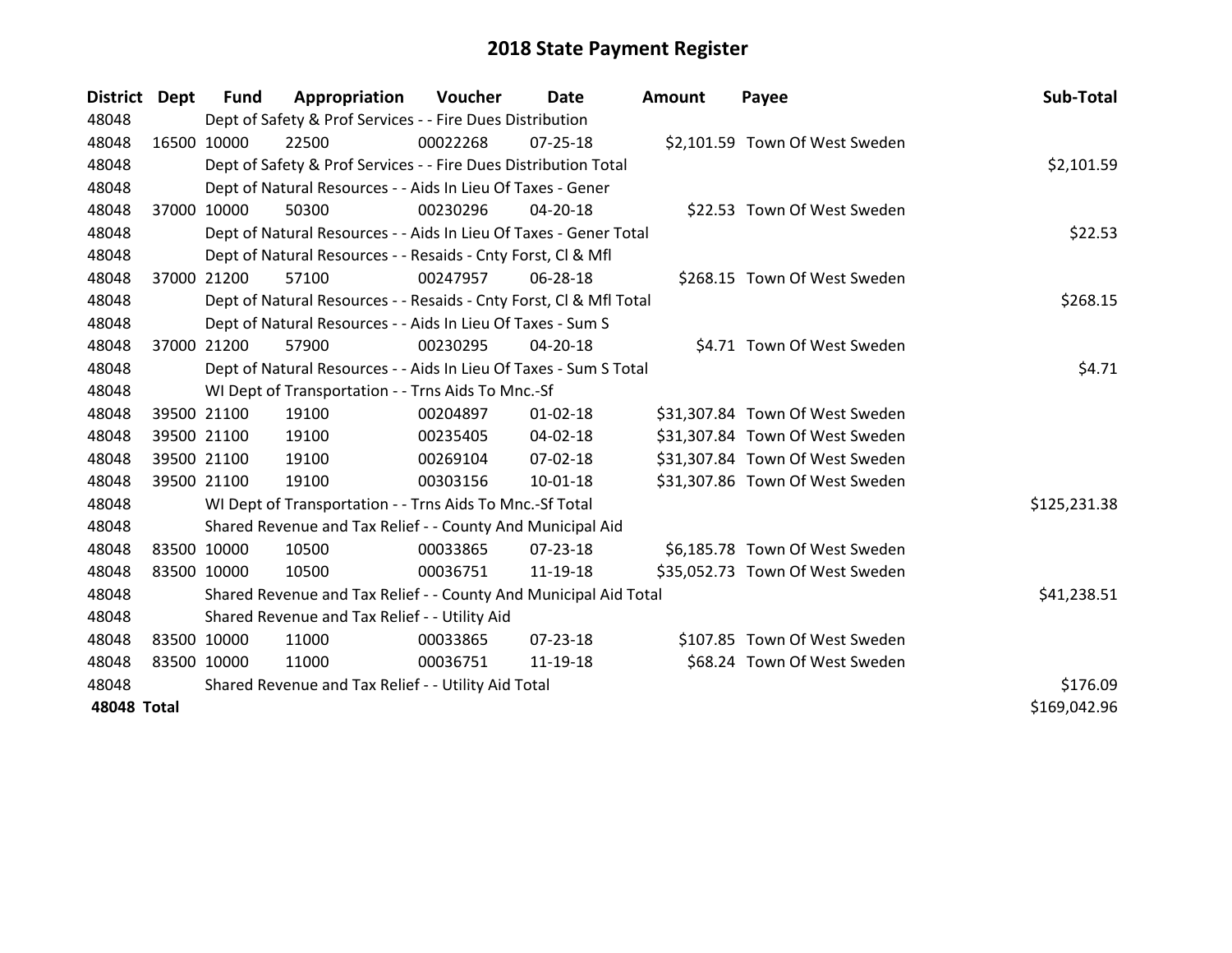| District Dept | <b>Fund</b> | Appropriation                                                     | Voucher  | Date           | <b>Amount</b> | Payee                              | Sub-Total   |
|---------------|-------------|-------------------------------------------------------------------|----------|----------------|---------------|------------------------------------|-------------|
| 48106         |             | Dept of Safety & Prof Services - - Fire Dues Distribution         |          |                |               |                                    |             |
| 48106         | 16500 10000 | 22500                                                             | 00022269 | $07 - 24 - 18$ |               | \$4,271.63 Village Of Balsam Lake  |             |
| 48106         |             | Dept of Safety & Prof Services - - Fire Dues Distribution Total   |          |                |               |                                    | \$4,271.63  |
| 48106         |             | Dept of Natural Resources - - Gpo -Federal Funds                  |          |                |               |                                    |             |
| 48106         | 37000 21200 | 38100                                                             | 00222181 | 03-23-18       |               | \$1,060.17 Village Of Balsam Lake  |             |
| 48106         |             | Dept of Natural Resources - - Gpo -Federal Funds Total            |          |                |               |                                    | \$1,060.17  |
| 48106         |             | Dept of Natural Resources - - Enf A - Boating Enforcement         |          |                |               |                                    |             |
| 48106         | 37000 21200 | 55000                                                             | 00222181 | 03-23-18       |               | \$2,326.10 Village Of Balsam Lake  |             |
| 48106         |             | Dept of Natural Resources - - Enf A - Boating Enforcement Total   |          |                |               |                                    | \$2,326.10  |
| 48106         |             | Dept of Natural Resources - - Aids In Lieu Of Taxes - Sum S       |          |                |               |                                    |             |
| 48106         | 37000 21200 | 57900                                                             | 00230328 | 04-20-18       |               | \$138.12 Village Of Balsam Lake    |             |
| 48106         |             | Dept of Natural Resources - - Aids In Lieu Of Taxes - Sum S Total |          |                |               |                                    | \$138.12    |
| 48106         |             | WI Dept of Transportation - - Trns Aids To Mnc.-Sf                |          |                |               |                                    |             |
| 48106         | 39500 21100 | 19100                                                             | 00204898 | $01 - 02 - 18$ |               | \$15,751.39 Village Of Balsam Lake |             |
| 48106         | 39500 21100 | 19100                                                             | 00235406 | 04-02-18       |               | \$15,751.39 Village Of Balsam Lake |             |
| 48106         | 39500 21100 | 19100                                                             | 00269105 | 07-02-18       |               | \$15,751.39 Village Of Balsam Lake |             |
| 48106         | 39500 21100 | 19100                                                             | 00303157 | $10 - 01 - 18$ |               | \$15,751.41 Village Of Balsam Lake |             |
| 48106         |             | WI Dept of Transportation - - Trns Aids To Mnc.-Sf Total          |          |                |               |                                    | \$63,005.58 |
| 48106         |             | Department of Justice - - Law Enforcement Train, Local            |          |                |               |                                    |             |
| 48106         | 45500 10000 | 23100                                                             | 00052097 | $09 - 25 - 18$ |               | \$480.00 Village Of Balsam Lake    |             |
| 48106         |             | Department of Justice - - Law Enforcement Train, Local Total      |          |                |               |                                    | \$480.00    |
| 48106         |             | Shared Revenue and Tax Relief - - County And Municipal Aid        |          |                |               |                                    |             |
| 48106         | 83500 10000 | 10500                                                             | 00033866 | $07 - 23 - 18$ |               | \$2,538.89 Village Of Balsam Lake  |             |
| 48106         | 83500 10000 | 10500                                                             | 00036752 | 11-19-18       |               | \$14,387.03 Village Of Balsam Lake |             |
| 48106         |             | Shared Revenue and Tax Relief - - County And Municipal Aid Total  |          |                |               |                                    | \$16,925.92 |
| 48106         |             | Shared Revenue and Tax Relief - - Exempt Computer Aid             |          |                |               |                                    |             |
| 48106         | 83500 10000 | 10900                                                             | 00031090 | 07-23-18       |               | \$222.22 Village Of Balsam Lake    |             |
| 48106         | 83500 10000 | 10900                                                             | 00032462 | $07 - 23 - 18$ |               | \$691.18 Village Of Balsam Lake    |             |
| 48106         |             | Shared Revenue and Tax Relief - - Exempt Computer Aid Total       |          |                |               |                                    | \$913.40    |
| 48106         |             | Shared Revenue and Tax Relief - - Utility Aid                     |          |                |               |                                    |             |
| 48106         | 83500 10000 | 11000                                                             | 00033866 | $07 - 23 - 18$ |               | \$838.16 Village Of Balsam Lake    |             |
| 48106         | 83500 10000 | 11000                                                             | 00036752 | 11-19-18       |               | \$4,721.08 Village Of Balsam Lake  |             |
| 48106         |             | Shared Revenue and Tax Relief - - Utility Aid Total               |          |                |               |                                    | \$5,559.24  |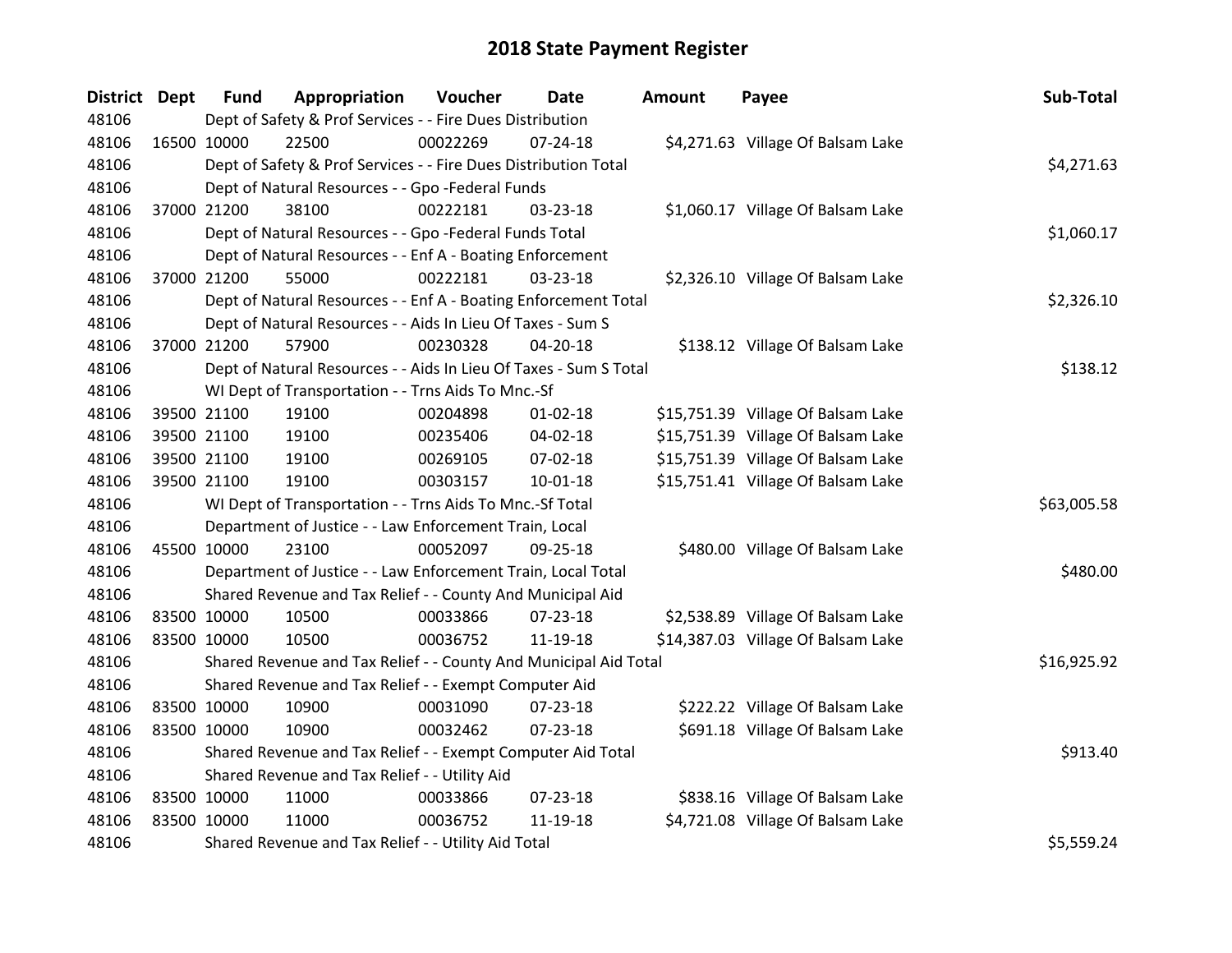|             | District Dept | Fund        | Appropriation                                                   | <b>Voucher</b> | Date     | Amount | <b>Pavee</b>                      | Sub-Total    |
|-------------|---------------|-------------|-----------------------------------------------------------------|----------------|----------|--------|-----------------------------------|--------------|
| 48106       |               |             | Shared Revenue and Tax Relief - - Lottery & Gaming Credit       |                |          |        |                                   |              |
| 48106       |               | 83500 52100 | 36300                                                           | 00027545       | 03-26-18 |        | \$8,273.64 Village Of Balsam Lake |              |
| 48106       |               |             | Shared Revenue and Tax Relief - - Lottery & Gaming Credit Total |                |          |        |                                   | \$8,273.64   |
| 48106 Total |               |             |                                                                 |                |          |        |                                   | \$102,953.80 |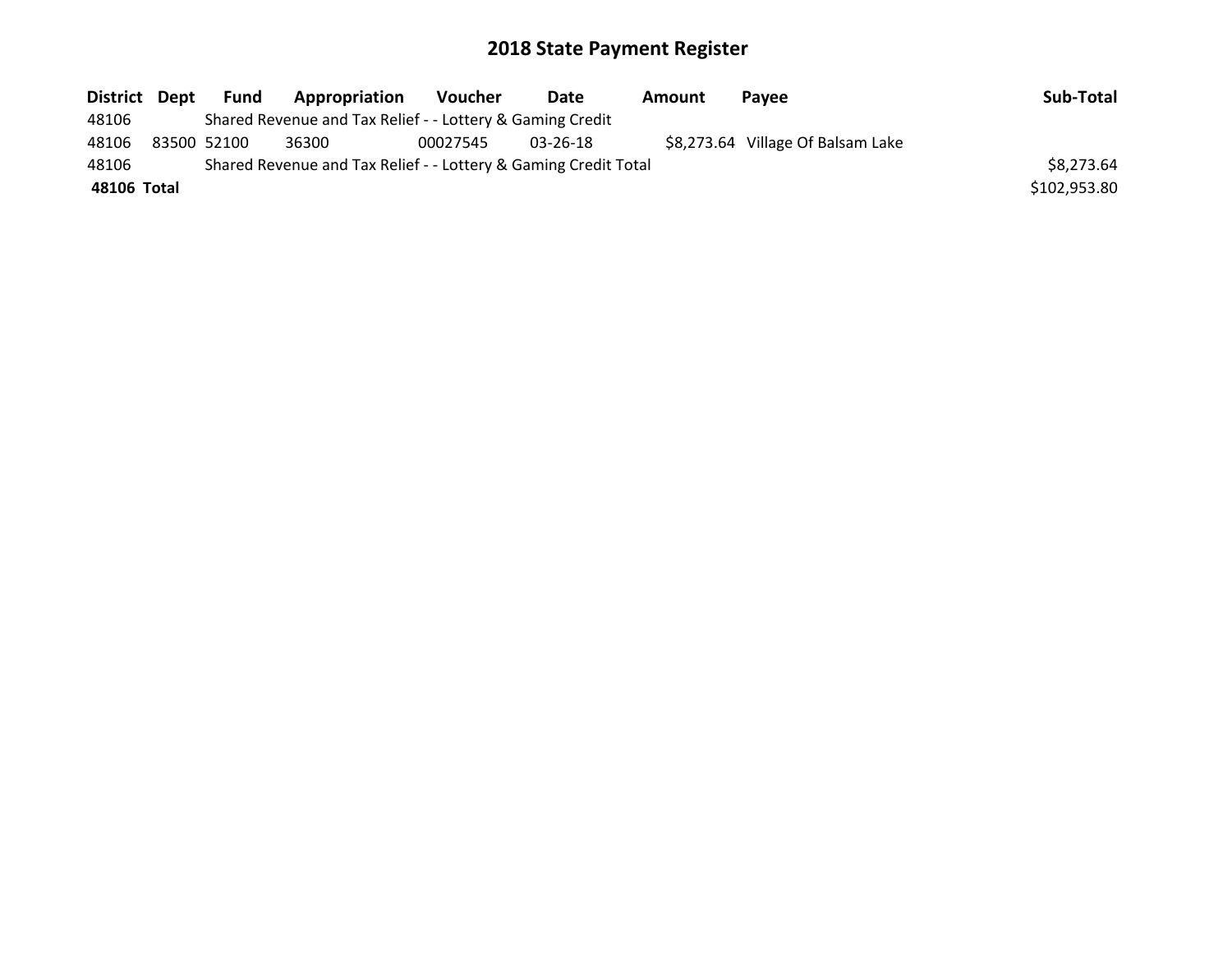| <b>District Dept</b> |             | <b>Fund</b> | Appropriation                                                     | Voucher  | Date           | <b>Amount</b> | Payee                            | Sub-Total    |
|----------------------|-------------|-------------|-------------------------------------------------------------------|----------|----------------|---------------|----------------------------------|--------------|
| 48111                |             |             | Dept of Safety & Prof Services - - Fire Dues Distribution         |          |                |               |                                  |              |
| 48111                | 16500 10000 |             | 22500                                                             | 00022270 | 07-25-18       |               | \$1,456.70 Village Of Centuria   |              |
| 48111                |             |             | Dept of Safety & Prof Services - - Fire Dues Distribution Total   |          |                |               |                                  | \$1,456.70   |
| 48111                |             |             | Dept of Natural Resources - - Aids In Lieu Of Taxes - Gener       |          |                |               |                                  |              |
| 48111                | 37000 10000 |             | 50300                                                             | 00230335 | $04 - 20 - 18$ |               | \$10.48 Village Of Centuria      |              |
| 48111                |             |             | Dept of Natural Resources - - Aids In Lieu Of Taxes - Gener Total |          |                |               |                                  | \$10.48      |
| 48111                |             |             | WI Dept of Transportation - - Trns Aids To Mnc.-Sf                |          |                |               |                                  |              |
| 48111                |             | 39500 21100 | 19100                                                             | 00204899 | $01 - 02 - 18$ |               | \$14,608.60 Village Of Centuria  |              |
| 48111                |             | 39500 21100 | 19100                                                             | 00235407 | 04-02-18       |               | \$14,608.60 Village Of Centuria  |              |
| 48111                |             | 39500 21100 | 19100                                                             | 00269106 | $07 - 02 - 18$ |               | \$14,608.60 Village Of Centuria  |              |
| 48111                |             | 39500 21100 | 19100                                                             | 00303158 | $10 - 01 - 18$ |               | \$14,608.63 Village Of Centuria  |              |
| 48111                |             |             | WI Dept of Transportation - - Trns Aids To Mnc.-Sf Total          |          |                |               |                                  | \$58,434.43  |
| 48111                |             |             | Department of Justice - - Law Enforcement Train, Local            |          |                |               |                                  |              |
| 48111                |             | 45500 10000 | 23100                                                             | 00052219 | 09-25-18       |               | \$160.00 Village Of Centuria     |              |
| 48111                |             |             | Department of Justice - - Law Enforcement Train, Local Total      |          |                |               |                                  | \$160.00     |
| 48111                |             |             | Shared Revenue and Tax Relief - - County And Municipal Aid        |          |                |               |                                  |              |
| 48111                | 83500 10000 |             | 10500                                                             | 00033867 | $07 - 23 - 18$ |               | \$40,136.43 Village Of Centuria  |              |
| 48111                | 83500 10000 |             | 10500                                                             | 00036753 | 11-19-18       |               | \$227,439.74 Village Of Centuria |              |
| 48111                |             |             | Shared Revenue and Tax Relief - - County And Municipal Aid Total  |          |                |               |                                  | \$267,576.17 |
| 48111                |             |             | Shared Revenue and Tax Relief - - Exempt Computer Aid             |          |                |               |                                  |              |
| 48111                | 83500 10000 |             | 10900                                                             | 00031091 | 07-23-18       |               | \$292.23 Village Of Centuria     |              |
| 48111                | 83500 10000 |             | 10900                                                             | 00032463 | $07 - 23 - 18$ |               | \$632.86 Village Of Centuria     |              |
| 48111                |             |             | Shared Revenue and Tax Relief - - Exempt Computer Aid Total       |          |                |               |                                  | \$925.09     |
| 48111                |             |             | Shared Revenue and Tax Relief - - Utility Aid                     |          |                |               |                                  |              |
| 48111                | 83500 10000 |             | 11000                                                             | 00033867 | 07-23-18       |               | \$2,657.32 Village Of Centuria   |              |
| 48111                | 83500 10000 |             | 11000                                                             | 00036753 | 11-19-18       |               | \$14,865.14 Village Of Centuria  |              |
| 48111                |             |             | Shared Revenue and Tax Relief - - Utility Aid Total               |          |                |               |                                  | \$17,522.46  |
| 48111                |             |             | Shared Revenue and Tax Relief - - Lottery & Gaming Credit         |          |                |               |                                  |              |
| 48111                | 83500 52100 |             | 36300                                                             | 00027546 | 03-26-18       |               | \$2,819.32 Village Of Centuria   |              |
| 48111                |             |             | Shared Revenue and Tax Relief - - Lottery & Gaming Credit Total   |          |                |               |                                  | \$2,819.32   |
| <b>48111 Total</b>   |             |             |                                                                   |          |                |               |                                  | \$348,904.65 |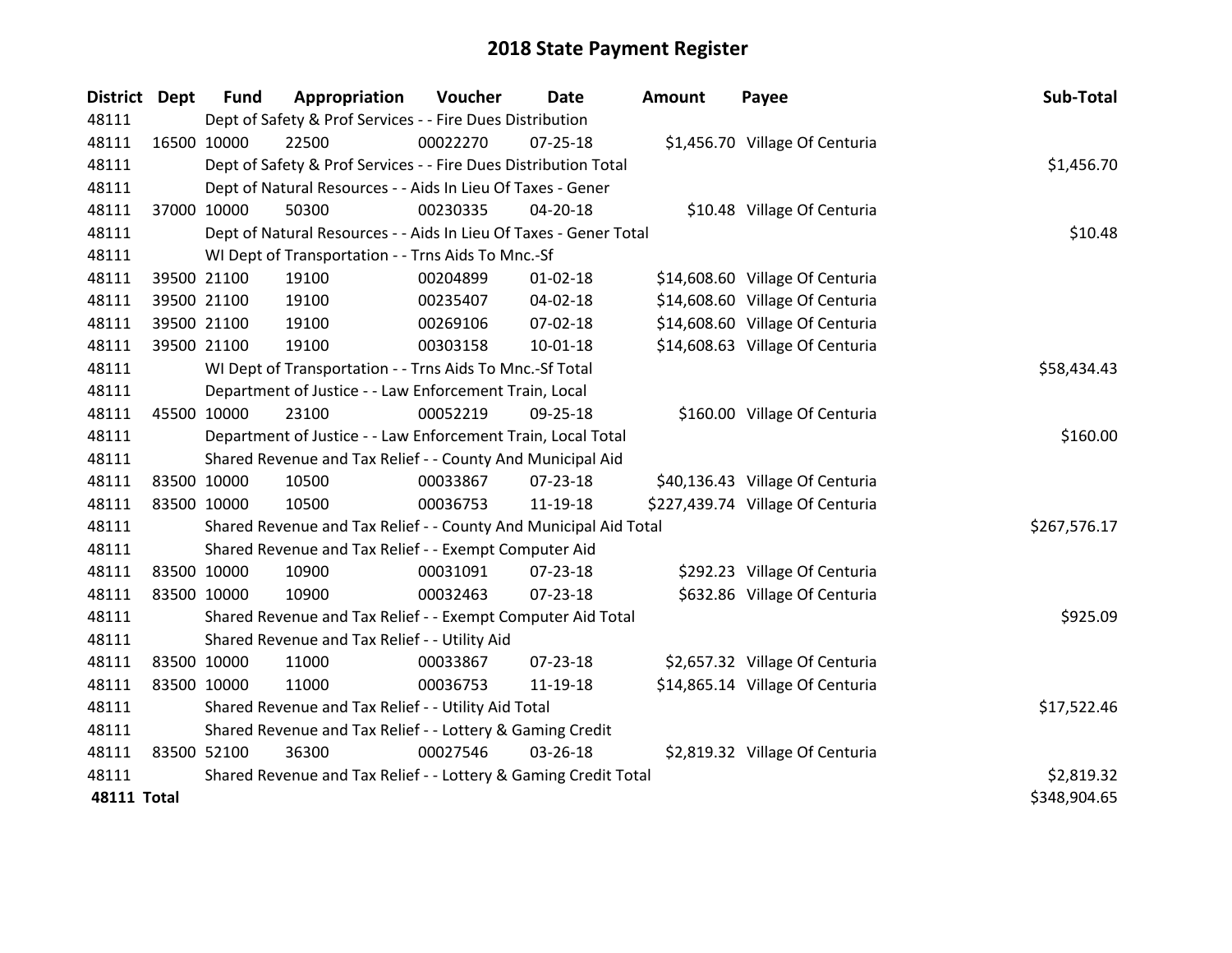| District Dept | <b>Fund</b> | Appropriation                                                         | Voucher  | <b>Date</b>    | <b>Amount</b> | Payee                           | Sub-Total    |
|---------------|-------------|-----------------------------------------------------------------------|----------|----------------|---------------|---------------------------------|--------------|
| 48112         |             | Dept of Safety & Prof Services - - Fire Dues Distribution             |          |                |               |                                 |              |
| 48112         | 16500 10000 | 22500                                                                 | 00022271 | $07 - 24 - 18$ |               | \$961.64 Village Of Clayton     |              |
| 48112         |             | Dept of Safety & Prof Services - - Fire Dues Distribution Total       |          |                |               |                                 | \$961.64     |
| 48112         |             | WI Dept of Transportation - - Trns Aids To Mnc.-Sf                    |          |                |               |                                 |              |
| 48112         | 39500 21100 | 19100                                                                 | 00204900 | $01 - 02 - 18$ |               | \$6,915.53 Village Of Clayton   |              |
| 48112         | 39500 21100 | 19100                                                                 | 00235408 | 04-02-18       |               | \$6,915.53 Village Of Clayton   |              |
| 48112         | 39500 21100 | 19100                                                                 | 00269107 | 07-02-18       |               | \$6,915.53 Village Of Clayton   |              |
| 48112         | 39500 21100 | 19100                                                                 | 00303159 | $10 - 01 - 18$ |               | \$6,915.56 Village Of Clayton   |              |
| 48112         |             | WI Dept of Transportation - - Trns Aids To Mnc.-Sf Total              |          |                |               |                                 | \$27,662.15  |
| 48112         |             | WI Dept of Transportation - - Loc Rd Imp Prg St Fd                    |          |                |               |                                 |              |
| 48112         | 39500 21100 | 27800                                                                 | 00320190 | 11-06-18       |               | \$11,586.06 Village Of Clayton  |              |
| 48112         |             | WI Dept of Transportation - - Loc Rd Imp Prg St Fd Total              |          |                |               |                                 | \$11,586.06  |
| 48112         |             | WI Dept of Transportation - - St Hwy Rehab, Sf                        |          |                |               |                                 |              |
| 48112         | 39500 21100 | 36300                                                                 | 00209214 | 01-08-18       |               | \$7,419.50 Village Of Clayton   |              |
| 48112         | 39500 21100 | 36300                                                                 | 00210402 | $01 - 11 - 18$ |               | \$1,852.50 Village Of Clayton   |              |
| 48112         |             | WI Dept of Transportation - - St Hwy Rehab, Sf Total                  |          |                |               |                                 | \$9,272.00   |
| 48112         |             | Department of Justice - - Law Enforcement Train, Local                |          |                |               |                                 |              |
| 48112         | 45500 10000 | 23100                                                                 | 00052366 | $10-01-18$     |               | \$320.00 Village Of Clayton     |              |
| 48112         |             | Department of Justice - - Law Enforcement Train, Local Total          |          |                |               |                                 | \$320.00     |
| 48112         |             | Shared Revenue and Tax Relief - - Expenditure Restraint Program       |          |                |               |                                 |              |
| 48112         | 83500 10000 | 10100                                                                 | 00033868 | 07-23-18       |               | \$3,773.20 Village Of Clayton   |              |
| 48112         | 83500 10000 | 10100                                                                 | 00036754 | 11-19-18       |               | \$0.07 Village Of Clayton       |              |
| 48112         |             | Shared Revenue and Tax Relief - - Expenditure Restraint Program Total |          |                |               |                                 | \$3,773.27   |
| 48112         |             | Shared Revenue and Tax Relief - - County And Municipal Aid            |          |                |               |                                 |              |
| 48112         | 83500 10000 | 10500                                                                 | 00033868 | $07 - 23 - 18$ |               | \$19,099.35 Village Of Clayton  |              |
| 48112         | 83500 10000 | 10500                                                                 | 00036754 | 11-19-18       |               | \$108,229.68 Village Of Clayton |              |
| 48112         |             | Shared Revenue and Tax Relief - - County And Municipal Aid Total      |          |                |               |                                 | \$127,329.03 |
| 48112         |             | Shared Revenue and Tax Relief - - Exempt Computer Aid                 |          |                |               |                                 |              |
| 48112         | 83500 10000 | 10900                                                                 | 00031092 | 07-23-18       |               | \$163.37 Village Of Clayton     |              |
| 48112         | 83500 10000 | 10900                                                                 | 00032464 | 07-23-18       |               | \$111.15 Village Of Clayton     |              |
| 48112         |             | Shared Revenue and Tax Relief - - Exempt Computer Aid Total           |          |                |               |                                 | \$274.52     |
| 48112         |             | Shared Revenue and Tax Relief - - Lottery & Gaming Credit             |          |                |               |                                 |              |
| 48112         | 83500 52100 | 36300                                                                 | 00029006 | 06-18-18       |               | \$3,085.80 Village Of Clayton   |              |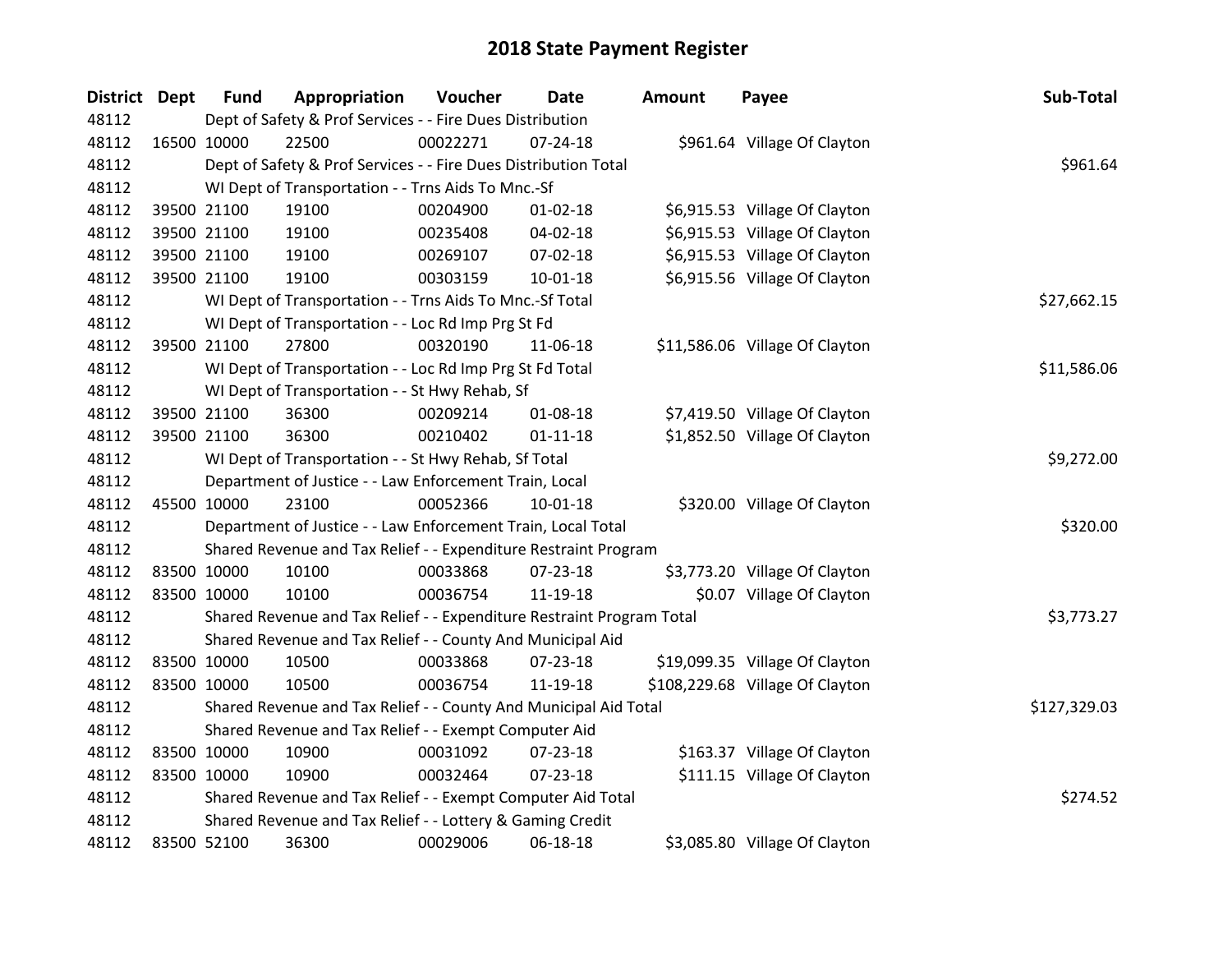| District Dept | Fund | <b>Appropriation</b>                                            | Voucher | Date | Amount | Pavee | Sub-Total    |
|---------------|------|-----------------------------------------------------------------|---------|------|--------|-------|--------------|
| 48112         |      | Shared Revenue and Tax Relief - - Lottery & Gaming Credit Total |         |      |        |       | \$3,085.80   |
| 48112 Total   |      |                                                                 |         |      |        |       | \$184,264.47 |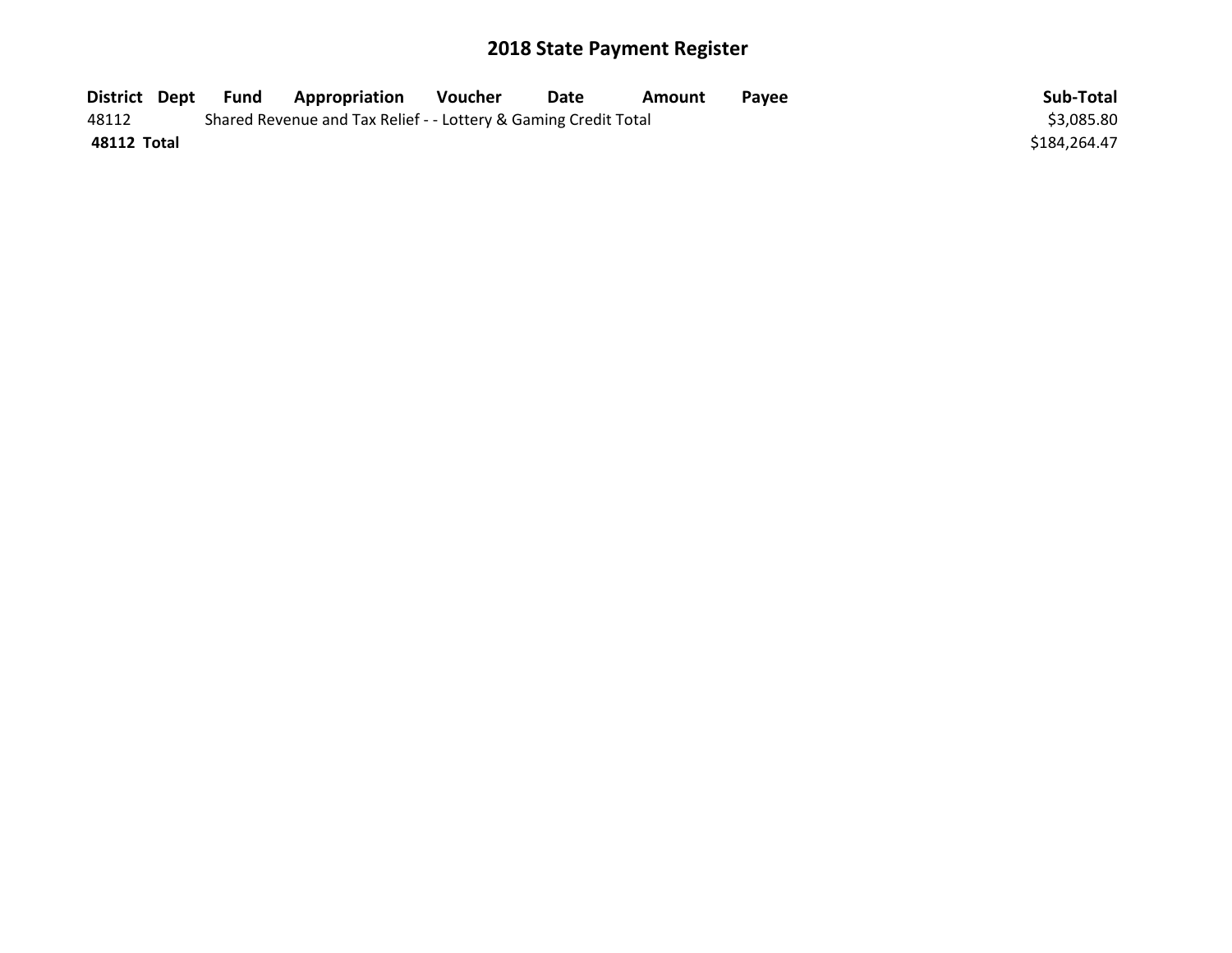| <b>District Dept</b> | <b>Fund</b> | Appropriation                                                                   | Voucher   | Date           | <b>Amount</b> | Payee                              | Sub-Total    |  |
|----------------------|-------------|---------------------------------------------------------------------------------|-----------|----------------|---------------|------------------------------------|--------------|--|
| 48113                |             | Dept of Safety & Prof Services - - Fire Dues Distribution                       |           |                |               |                                    |              |  |
| 48113                | 16500 10000 | 22500                                                                           | 00022272  | $07 - 25 - 18$ |               | \$2,526.02 Village Of Clear Lake   |              |  |
| 48113                |             | Dept of Safety & Prof Services - - Fire Dues Distribution Total                 |           |                |               |                                    | \$2,526.02   |  |
| 48113                |             | WI Dept of Transportation - - Trns Aids To Mnc.-Sf                              |           |                |               |                                    |              |  |
| 48113                | 39500 21100 | 19100                                                                           | 00204901  | $01 - 02 - 18$ |               | \$18,730.03 Village Of Clear Lake  |              |  |
| 48113                | 39500 21100 | 19100                                                                           | 00235409  | 04-02-18       |               | \$18,730.03 Village Of Clear Lake  |              |  |
| 48113                | 39500 21100 | 19100                                                                           | 00269108  | 07-02-18       |               | \$18,730.03 Village Of Clear Lake  |              |  |
| 48113                | 39500 21100 | 19100                                                                           | 00303160  | 10-01-18       |               | \$18,730.04 Village Of Clear Lake  |              |  |
| 48113                |             | WI Dept of Transportation - - Trns Aids To Mnc.-Sf Total                        |           |                |               |                                    | \$74,920.13  |  |
| 48113                |             | Department of Health Services - - Emergency Medical Services, Ai                |           |                |               |                                    |              |  |
| 48113                | 43500 10000 | 11900                                                                           | 00229311  | 08-31-18       |               | \$4,783.71 Village Of Clear Lake   |              |  |
| 48113                |             | Department of Health Services - - Emergency Medical Services, Ai Total          |           |                |               |                                    | \$4,783.71   |  |
| 48113                |             | Department of Health Services - - Prepaid Medical Transport Reimbursement       |           |                |               |                                    |              |  |
| 48113                | 43500 10000 | 16300                                                                           | AMBULANCE | 11-08-18       |               | \$3,857.24 Village Of Clear Lake   |              |  |
| 48113                |             | Department of Health Services - - Prepaid Medical Transport Reimbursement Total |           |                |               |                                    |              |  |
| 48113                |             | Department of Justice - - Law Enforcement Train, Local                          |           |                |               |                                    |              |  |
| 48113                | 45500 10000 | 23100                                                                           | 00052364  | $10 - 01 - 18$ |               | \$640.00 Village Of Clear Lake     |              |  |
| 48113                |             | Department of Justice - - Law Enforcement Train, Local Total                    |           |                |               |                                    | \$640.00     |  |
| 48113                |             | Shared Revenue and Tax Relief - - County And Municipal Aid                      |           |                |               |                                    |              |  |
| 48113                | 83500 10000 | 10500                                                                           | 00033869  | 07-23-18       |               | \$49,504.09 Village Of Clear Lake  |              |  |
| 48113                | 83500 10000 | 10500                                                                           | 00036755  | 11-19-18       |               | \$276,665.92 Village Of Clear Lake |              |  |
| 48113                |             | Shared Revenue and Tax Relief - - County And Municipal Aid Total                |           |                |               |                                    | \$326,170.01 |  |
| 48113                |             | Shared Revenue and Tax Relief - - Exempt Computer Aid                           |           |                |               |                                    |              |  |
| 48113                | 83500 10000 | 10900                                                                           | 00031093  | 07-23-18       |               | \$1,569.74 Village Of Clear Lake   |              |  |
| 48113                | 83500 10000 | 10900                                                                           | 00032465  | 07-23-18       |               | \$749.53 Village Of Clear Lake     |              |  |
| 48113                |             | Shared Revenue and Tax Relief - - Exempt Computer Aid Total                     |           |                |               |                                    | \$2,319.27   |  |
| 48113                |             | Shared Revenue and Tax Relief - - Utility Aid                                   |           |                |               |                                    |              |  |
| 48113                | 83500 10000 | 11000                                                                           | 00033869  | $07 - 23 - 18$ |               | \$269.40 Village Of Clear Lake     |              |  |
| 48113                | 83500 10000 | 11000                                                                           | 00036755  | 11-19-18       |               | \$1,550.92 Village Of Clear Lake   |              |  |
| 48113                |             | Shared Revenue and Tax Relief - - Utility Aid Total                             |           |                |               |                                    | \$1,820.32   |  |
| 48113                |             | Shared Revenue and Tax Relief - - Lottery & Gaming Credit                       |           |                |               |                                    |              |  |
| 48113                | 83500 52100 | 36300                                                                           | 00027547  | 03-26-18       |               | \$2,799.71 Village Of Clear Lake   |              |  |
| 48113                |             | Shared Revenue and Tax Relief - - Lottery & Gaming Credit Total                 |           |                |               |                                    | \$2,799.71   |  |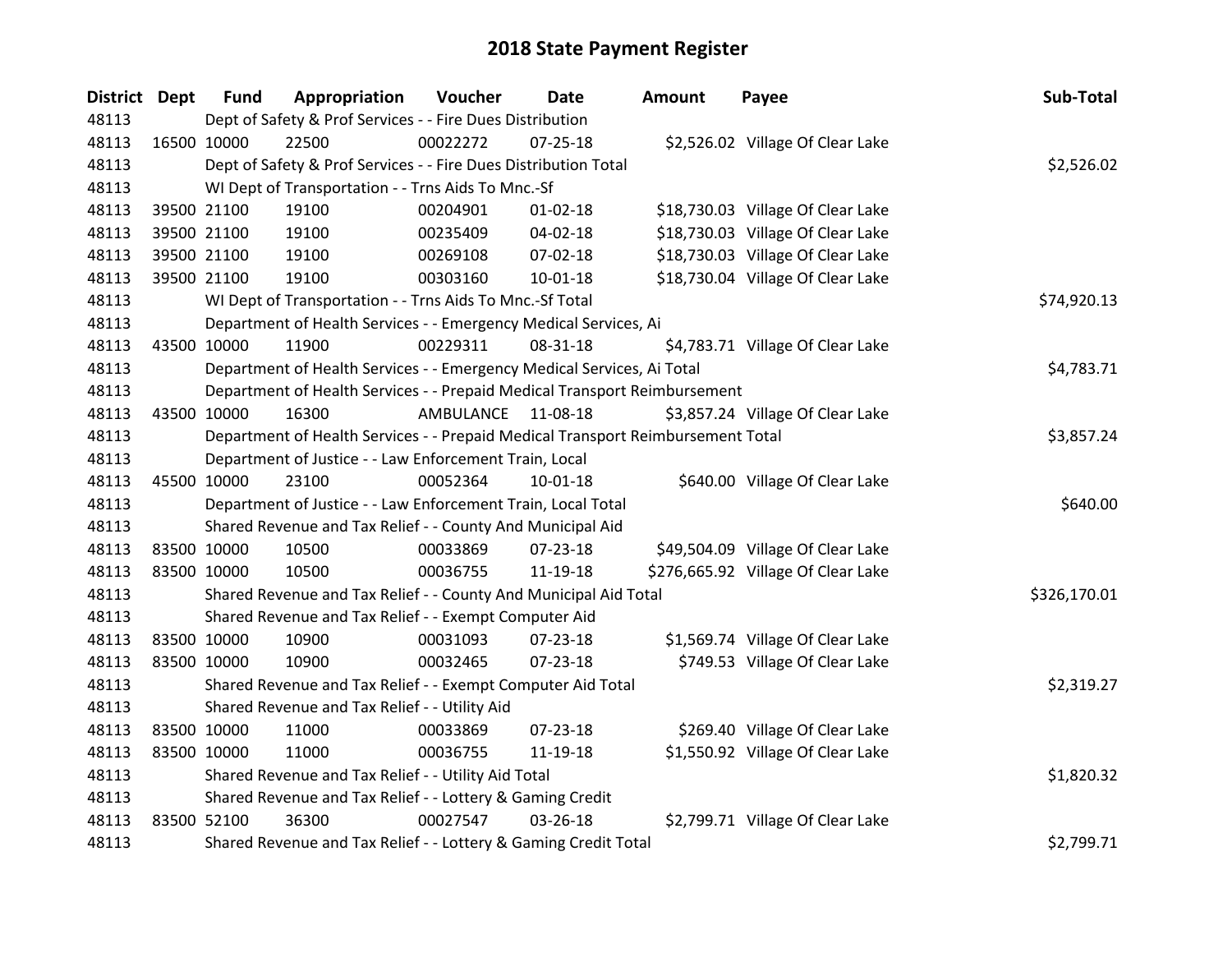| District Dept | <b>Example 2 Fund Appropriation</b> | Voucher | <b>Date</b> | Amount | Pavee | Sub-Total    |
|---------------|-------------------------------------|---------|-------------|--------|-------|--------------|
| 48113 Total   |                                     |         |             |        |       | \$419,836.41 |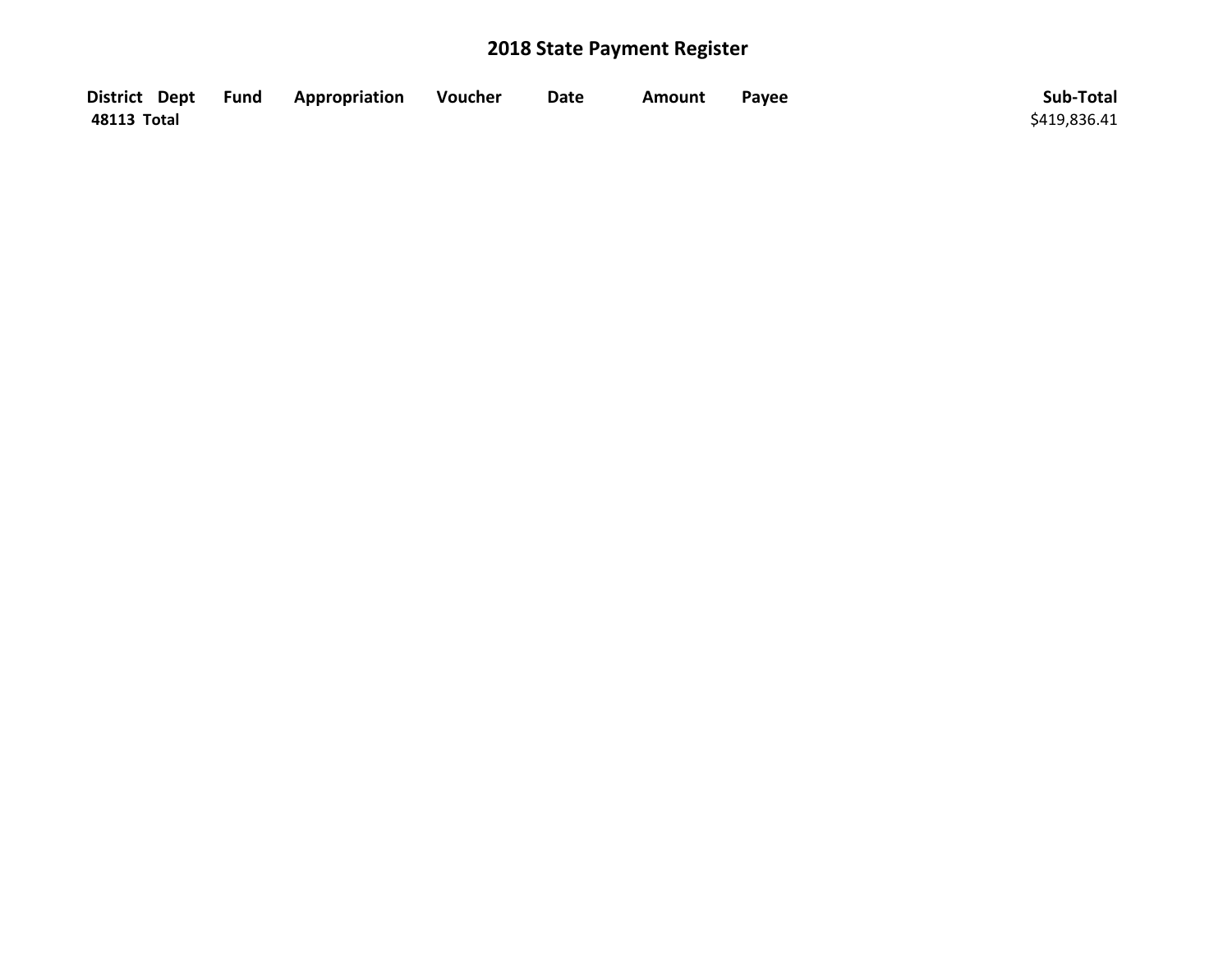| District Dept | <b>Fund</b>                                               | Appropriation                                                         | Voucher  | <b>Date</b>    | <b>Amount</b> | Payee                           | Sub-Total    |
|---------------|-----------------------------------------------------------|-----------------------------------------------------------------------|----------|----------------|---------------|---------------------------------|--------------|
| 48116         |                                                           | Dept of Safety & Prof Services - - Fire Dues Distribution             |          |                |               |                                 |              |
| 48116         | 16500 10000                                               | 22500                                                                 | 00022273 | $07 - 25 - 18$ |               | \$2,357.64 Village Of Dresser   |              |
| 48116         |                                                           | Dept of Safety & Prof Services - - Fire Dues Distribution Total       |          |                |               |                                 | \$2,357.64   |
| 48116         |                                                           | WI Dept of Transportation - - Trns Aids To Mnc.-Sf                    |          |                |               |                                 |              |
| 48116         | 39500 21100                                               | 19100                                                                 | 00204902 | $01 - 02 - 18$ |               | \$11,172.18 Village Of Dresser  |              |
| 48116         | 39500 21100                                               | 19100                                                                 | 00235410 | $04 - 02 - 18$ |               | \$11,172.18 Village Of Dresser  |              |
| 48116         | 39500 21100                                               | 19100                                                                 | 00269109 | 07-02-18       |               | \$11,172.18 Village Of Dresser  |              |
| 48116         | 39500 21100                                               | 19100                                                                 | 00303161 | 10-01-18       |               | \$11,172.19 Village Of Dresser  |              |
| 48116         |                                                           | WI Dept of Transportation - - Trns Aids To Mnc .- Sf Total            |          |                |               |                                 | \$44,688.73  |
| 48116         |                                                           | Department of Justice - - Law Enforcement Train, Local                |          |                |               |                                 |              |
| 48116         | 45500 10000                                               | 23100                                                                 | 00053225 | $10-17-18$     |               | \$160.00 Village Of Dresser     |              |
| 48116         |                                                           | Department of Justice - - Law Enforcement Train, Local Total          |          |                |               |                                 | \$160.00     |
| 48116         |                                                           | Department of Administration - - Federal Aid, Local Assistance        |          |                |               |                                 |              |
| 48116         | 50500 10000                                               | 74300                                                                 | 00087915 | 09-12-18       |               | \$79,629.00 Village Of Dresser  |              |
| 48116         | 50500 10000                                               | 74300                                                                 | 00090145 | $10-17-18$     |               | \$395,371.00 Village Of Dresser |              |
| 48116         |                                                           | Department of Administration - - Federal Aid, Local Assistance Total  |          |                |               |                                 | \$475,000.00 |
| 48116         |                                                           | Shared Revenue and Tax Relief - - Expenditure Restraint Program       |          |                |               |                                 |              |
| 48116         | 83500 10000                                               | 10100                                                                 | 00033870 | 07-23-18       |               | \$14,926.32 Village Of Dresser  |              |
| 48116         | 83500 10000                                               | 10100                                                                 | 00036756 | 11-19-18       |               | \$0.07 Village Of Dresser       |              |
| 48116         |                                                           | Shared Revenue and Tax Relief - - Expenditure Restraint Program Total |          |                |               |                                 | \$14,926.39  |
| 48116         |                                                           | Shared Revenue and Tax Relief - - County And Municipal Aid            |          |                |               |                                 |              |
| 48116         | 83500 10000                                               | 10500                                                                 | 00033870 | $07 - 23 - 18$ |               | \$16,149.07 Village Of Dresser  |              |
| 48116         | 83500 10000                                               | 10500                                                                 | 00036756 | 11-19-18       |               | \$91,511.37 Village Of Dresser  |              |
| 48116         |                                                           | Shared Revenue and Tax Relief - - County And Municipal Aid Total      |          |                |               |                                 | \$107,660.44 |
| 48116         |                                                           | Shared Revenue and Tax Relief - - Exempt Computer Aid                 |          |                |               |                                 |              |
| 48116         | 83500 10000                                               | 10900                                                                 | 00031094 | $07 - 23 - 18$ |               | \$1,585.98 Village Of Dresser   |              |
| 48116         |                                                           | Shared Revenue and Tax Relief - - Exempt Computer Aid Total           |          |                |               |                                 | \$1,585.98   |
| 48116         |                                                           | Shared Revenue and Tax Relief - - Utility Aid                         |          |                |               |                                 |              |
| 48116         | 83500 10000                                               | 11000                                                                 | 00033870 | $07 - 23 - 18$ |               | \$1,803.45 Village Of Dresser   |              |
| 48116         | 83500 10000                                               | 11000                                                                 | 00036756 | 11-19-18       |               | \$10,820.57 Village Of Dresser  |              |
| 48116         |                                                           | Shared Revenue and Tax Relief - - Utility Aid Total                   |          |                |               |                                 | \$12,624.02  |
| 48116         | Shared Revenue and Tax Relief - - Lottery & Gaming Credit |                                                                       |          |                |               |                                 |              |
| 48116         | 83500 52100                                               | 36300                                                                 | 00027548 | 03-26-18       |               | \$689.31 Village Of Dresser     |              |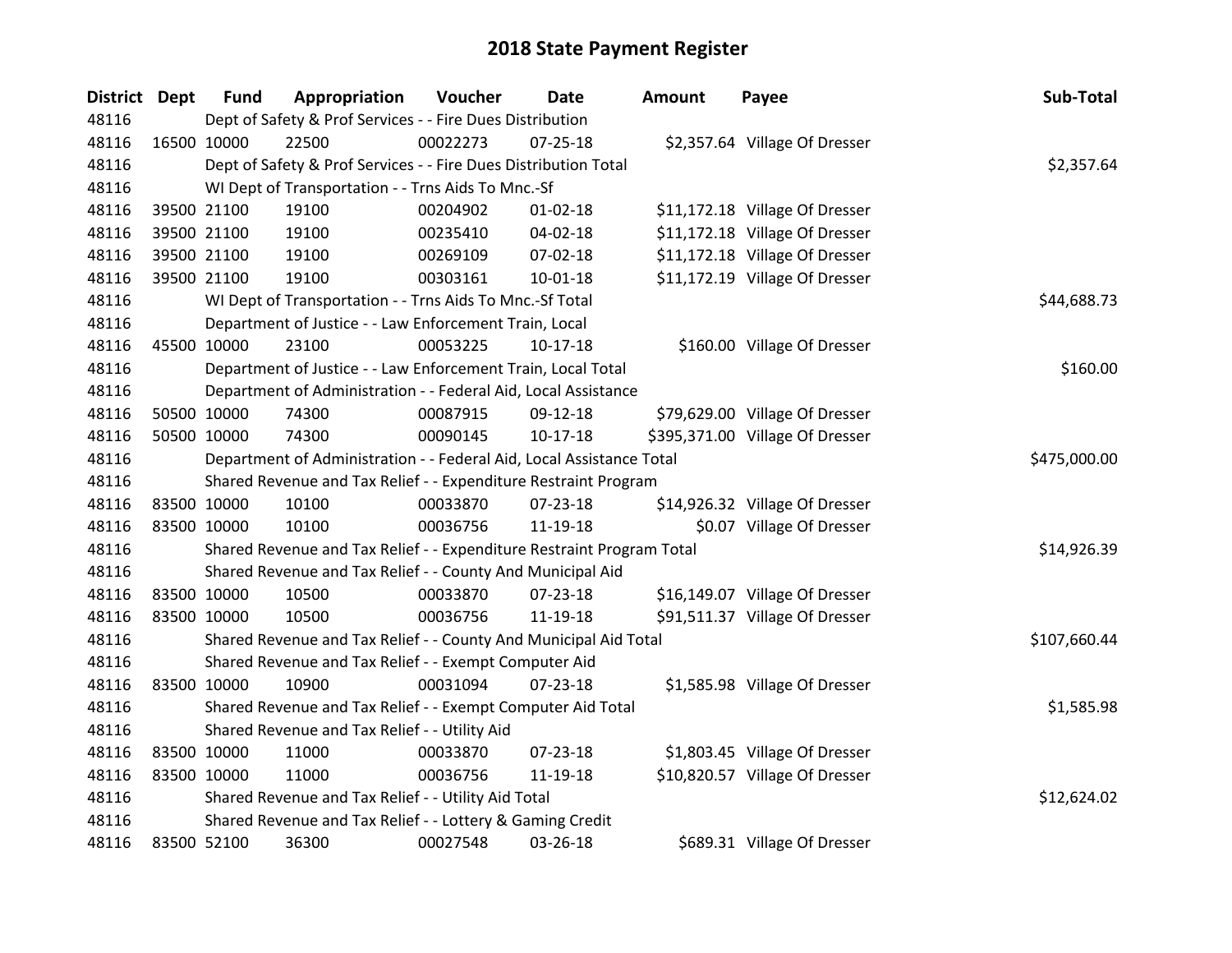| District Dept | Fund | <b>Appropriation</b>                                            | Voucher | Date | Amount | <b>Pavee</b> | Sub-Total    |
|---------------|------|-----------------------------------------------------------------|---------|------|--------|--------------|--------------|
| 48116         |      | Shared Revenue and Tax Relief - - Lottery & Gaming Credit Total |         |      |        |              | \$689.31     |
| 48116 Total   |      |                                                                 |         |      |        |              | \$659,692.51 |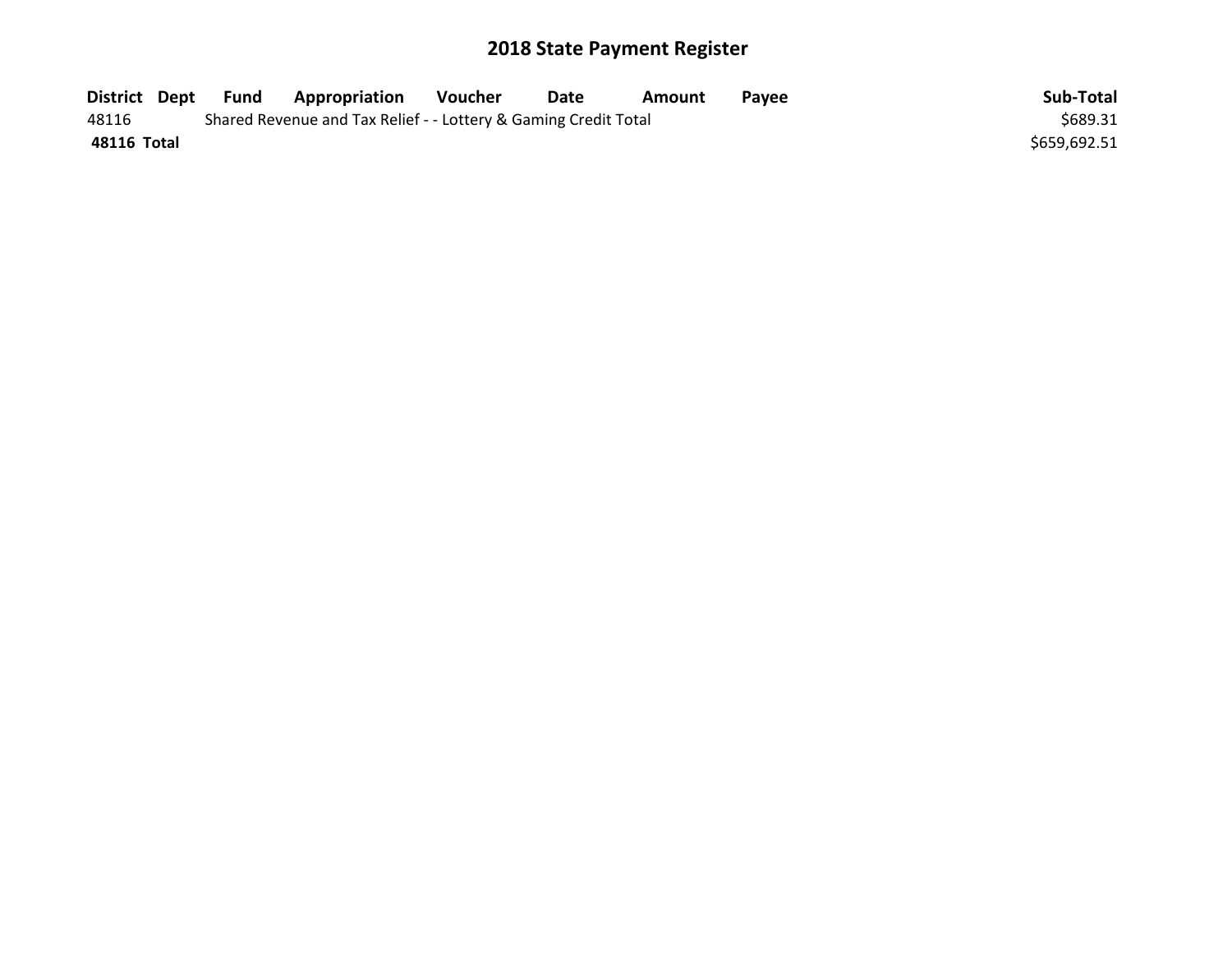| District Dept | <b>Fund</b> | Appropriation                                                         | Voucher  | Date           | Amount | Payee                             | Sub-Total    |
|---------------|-------------|-----------------------------------------------------------------------|----------|----------------|--------|-----------------------------------|--------------|
| 48126         |             | Dept of Safety & Prof Services - - Fire Dues Distribution             |          |                |        |                                   |              |
| 48126         | 16500 10000 | 22500                                                                 | 00022274 | $07 - 25 - 18$ |        | \$2,459.49 Frederic, Village Of   |              |
| 48126         |             | Dept of Safety & Prof Services - - Fire Dues Distribution Total       |          |                |        |                                   | \$2,459.49   |
| 48126         |             | Dept of Natural Resources - - Aids In Lieu Of Taxes - Gener           |          |                |        |                                   |              |
| 48126         | 37000 10000 | 50300                                                                 | 00230341 | 04-20-18       |        | \$14.39 Frederic, Village Of      |              |
| 48126         |             | Dept of Natural Resources - - Aids In Lieu Of Taxes - Gener Total     |          |                |        |                                   | \$14.39      |
| 48126         |             | WI Dept of Transportation - - Trns Aids To Mnc.-Sf                    |          |                |        |                                   |              |
| 48126         | 39500 21100 | 19100                                                                 | 00204903 | $01 - 02 - 18$ |        | \$17,377.85 Frederic, Village Of  |              |
| 48126         | 39500 21100 | 19100                                                                 | 00235411 | 04-02-18       |        | \$17,377.85 Frederic, Village Of  |              |
| 48126         | 39500 21100 | 19100                                                                 | 00269110 | 07-02-18       |        | \$17,377.85 Frederic, Village Of  |              |
| 48126         | 39500 21100 | 19100                                                                 | 00303162 | 10-01-18       |        | \$17,377.87 Frederic, Village Of  |              |
| 48126         |             | WI Dept of Transportation - - Trns Aids To Mnc.-Sf Total              |          |                |        |                                   | \$69,511.42  |
| 48126         |             | Department of Justice - - Law Enforcement Train, Local                |          |                |        |                                   |              |
| 48126         | 45500 10000 | 23100                                                                 | 00054871 | 11-09-18       |        | \$320.00 Frederic, Village Of     |              |
| 48126         |             | Department of Justice - - Law Enforcement Train, Local Total          |          |                |        |                                   | \$320.00     |
| 48126         |             | Department of Administration - - Federal Aid, Local Assistance        |          |                |        |                                   |              |
| 48126         | 50500 10000 | 74300                                                                 | 00080702 | 06-01-18       |        | \$12,500.00 Frederic, Village Of  |              |
| 48126         | 50500 10000 | 74300                                                                 | 00087395 | 09-05-18       |        | \$371,761.75 Frederic, Village Of |              |
| 48126         | 50500 10000 | 74300                                                                 | 00092164 | 11-19-18       |        | \$103,238.25 Frederic, Village Of |              |
| 48126         |             | Department of Administration - - Federal Aid, Local Assistance Total  |          |                |        |                                   | \$487,500.00 |
| 48126         |             | Shared Revenue and Tax Relief - - Expenditure Restraint Program       |          |                |        |                                   |              |
| 48126         | 83500 10000 | 10100                                                                 | 00033871 | $07 - 23 - 18$ |        | \$7,458.41 Frederic, Village Of   |              |
| 48126         | 83500 10000 | 10100                                                                 | 00036757 | 11-19-18       |        | \$0.07 Frederic, Village Of       |              |
| 48126         |             | Shared Revenue and Tax Relief - - Expenditure Restraint Program Total |          |                |        |                                   | \$7,458.48   |
| 48126         |             | Shared Revenue and Tax Relief - - County And Municipal Aid            |          |                |        |                                   |              |
| 48126         | 83500 10000 | 10500                                                                 | 00033871 | 07-23-18       |        | \$49,585.43 Frederic, Village Of  |              |
| 48126         | 83500 10000 | 10500                                                                 | 00036757 | 11-19-18       |        | \$280,984.11 Frederic, Village Of |              |
| 48126         |             | Shared Revenue and Tax Relief - - County And Municipal Aid Total      |          |                |        |                                   | \$330,569.54 |
| 48126         |             | Shared Revenue and Tax Relief - - Exempt Computer Aid                 |          |                |        |                                   |              |
| 48126         | 83500 10000 | 10900                                                                 | 00031095 | 07-23-18       |        | \$885.83 Frederic, Village Of     |              |
| 48126         | 83500 10000 | 10900                                                                 | 00032466 | 07-23-18       |        | \$77.27 Frederic, Village Of      |              |
| 48126         |             | Shared Revenue and Tax Relief - - Exempt Computer Aid Total           |          |                |        |                                   | \$963.10     |
| 48126         |             | Shared Revenue and Tax Relief - - Utility Aid                         |          |                |        |                                   |              |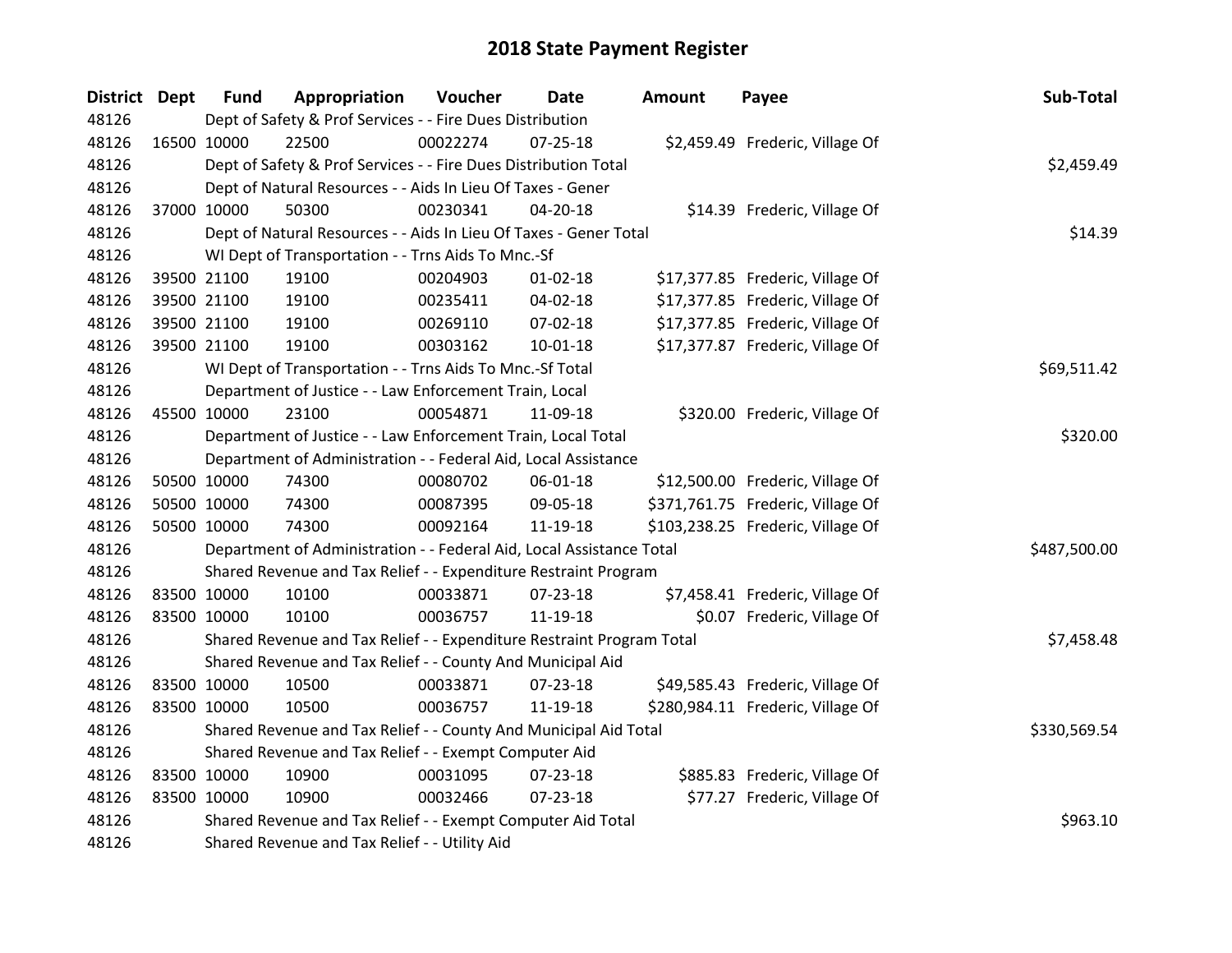| District Dept |             | Fund | Appropriation                                                   | Voucher  | Date           | Amount | Pavee                            | Sub-Total    |
|---------------|-------------|------|-----------------------------------------------------------------|----------|----------------|--------|----------------------------------|--------------|
| 48126         | 83500 10000 |      | 11000                                                           | 00033871 | 07-23-18       |        | \$3,484.94 Frederic, Village Of  |              |
| 48126         | 83500 10000 |      | 11000                                                           | 00036757 | 11-19-18       |        | \$20,617.10 Frederic, Village Of |              |
| 48126         |             |      | Shared Revenue and Tax Relief - - Utility Aid Total             |          | \$24,102.04    |        |                                  |              |
| 48126         |             |      | Shared Revenue and Tax Relief - - Lottery & Gaming Credit       |          |                |        |                                  |              |
| 48126         | 83500 52100 |      | 36300                                                           | 00027549 | $03 - 26 - 18$ |        | \$1,962.72 Frederic, Village Of  |              |
| 48126         |             |      | Shared Revenue and Tax Relief - - Lottery & Gaming Credit Total |          |                |        |                                  | \$1,962.72   |
| 48126 Total   |             |      |                                                                 |          |                |        |                                  | \$924,861.18 |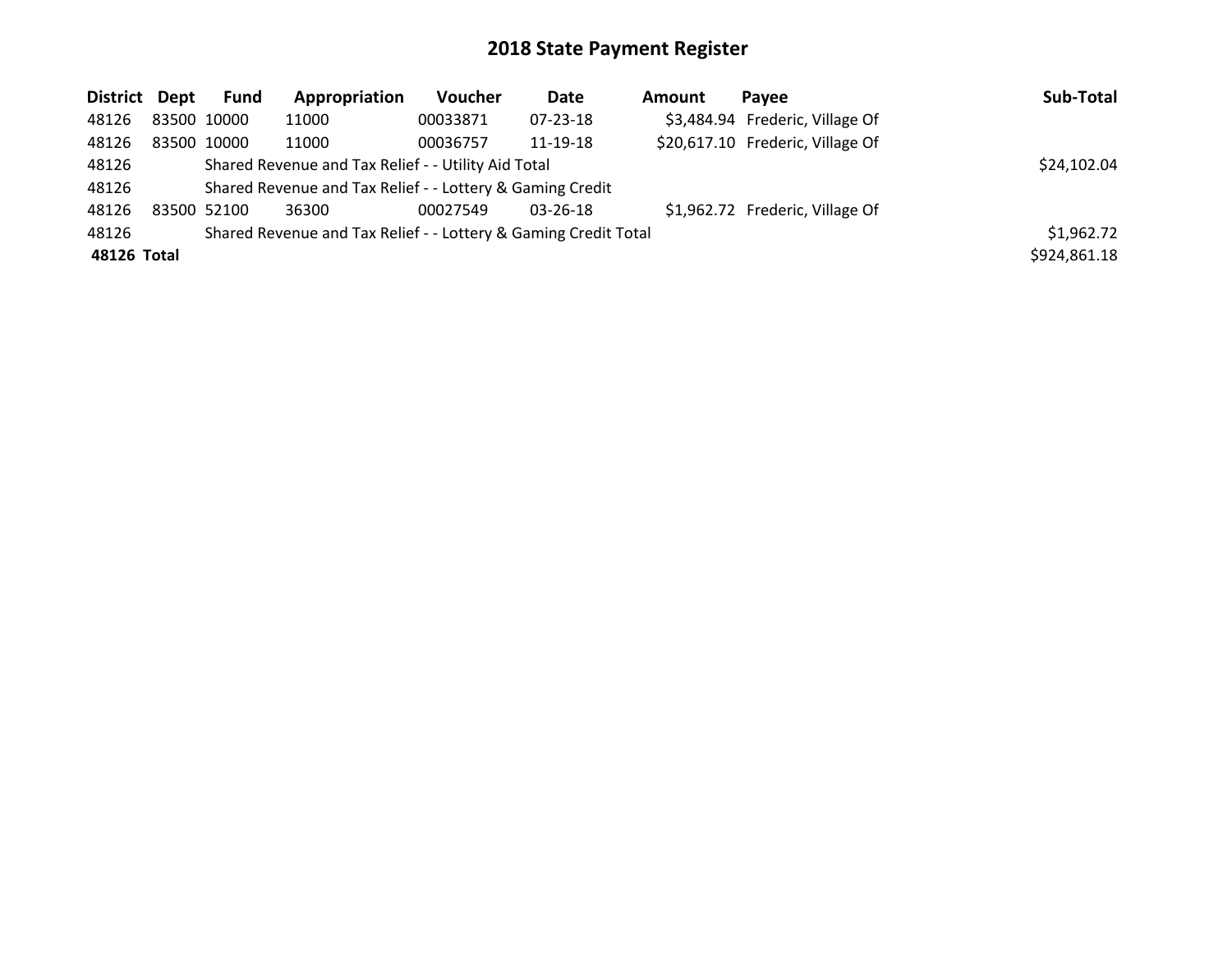| District Dept |             | <b>Fund</b> | Appropriation                                                                   | Voucher     | <b>Date</b>    | <b>Amount</b> | Payee                        | Sub-Total    |
|---------------|-------------|-------------|---------------------------------------------------------------------------------|-------------|----------------|---------------|------------------------------|--------------|
| 48146         |             |             | Dept of Safety & Prof Services - - Fire Dues Distribution                       |             |                |               |                              |              |
| 48146         |             | 16500 10000 | 22500                                                                           | 00022275    | $07 - 26 - 18$ |               | \$2,821.14 Village Of Luck   |              |
| 48146         |             |             | Dept of Safety & Prof Services - - Fire Dues Distribution Total                 |             |                |               |                              | \$2,821.14   |
| 48146         |             |             | Dept of Natural Resources - - Aids In Lieu Of Taxes - Gener                     |             |                |               |                              |              |
| 48146         |             | 37000 10000 | 50300                                                                           | 00230348    | $04 - 20 - 18$ |               | \$7.92 Village Of Luck       |              |
| 48146         |             |             | Dept of Natural Resources - - Aids In Lieu Of Taxes - Gener Total               |             |                |               |                              | \$7.92       |
| 48146         |             |             | WI Dept of Transportation - - Trns Aids To Mnc.-Sf                              |             |                |               |                              |              |
| 48146         |             | 39500 21100 | 19100                                                                           | 00204904    | $01-02-18$     |               | \$20,298.87 Village Of Luck  |              |
| 48146         |             | 39500 21100 | 19100                                                                           | 00235412    | 04-02-18       |               | \$20,298.87 Village Of Luck  |              |
| 48146         |             | 39500 21100 | 19100                                                                           | 00269111    | 07-02-18       |               | \$20,298.87 Village Of Luck  |              |
| 48146         |             | 39500 21100 | 19100                                                                           | 00303163    | 10-01-18       |               | \$20,298.87 Village Of Luck  |              |
| 48146         |             |             | WI Dept of Transportation - - Trns Aids To Mnc.-Sf Total                        |             |                |               |                              | \$81,195.48  |
| 48146         |             |             | Department of Health Services - - Prepaid Medical Transport Reimbursement       |             |                |               |                              |              |
| 48146         |             | 43500 10000 | 16300                                                                           | AMBULANCE   | 11-08-18       |               | \$16,656.28 Village Of Luck  |              |
| 48146         |             |             | Department of Health Services - - Prepaid Medical Transport Reimbursement Total | \$16,656.28 |                |               |                              |              |
| 48146         |             |             | Department of Justice - - Law Enforcement Train, Local                          |             |                |               |                              |              |
| 48146         |             | 45500 10000 | 23100                                                                           | 00053281    | 10-18-18       |               | \$800.00 Village Of Luck     |              |
| 48146         |             |             | Department of Justice - - Law Enforcement Train, Local Total                    |             |                |               |                              | \$800.00     |
| 48146         |             |             | Department of Administration - - Federal Aid, Local Assistance                  |             |                |               |                              |              |
| 48146         |             | 50500 10000 | 74300                                                                           | 00073830    | 02-28-18       |               | \$25,000.00 Village Of Luck  |              |
| 48146         |             | 50500 10000 | 74300                                                                           | 00090354    | 10-23-18       |               | \$74,449.84 Village Of Luck  |              |
| 48146         |             | 50500 10000 | 74300                                                                           | 00091601    | $11 - 13 - 18$ |               | \$211,283.07 Village Of Luck |              |
| 48146         |             | 50500 10000 | 74300                                                                           | 00092864    | 12-03-18       |               | \$174,436.40 Village Of Luck |              |
| 48146         |             |             | Department of Administration - - Federal Aid, Local Assistance Total            |             |                |               |                              | \$485,169.31 |
| 48146         |             |             | Shared Revenue and Tax Relief - - Expenditure Restraint Program                 |             |                |               |                              |              |
| 48146         | 83500 10000 |             | 10100                                                                           | 00033872    | 07-23-18       |               | \$16,938.44 Village Of Luck  |              |
| 48146         |             | 83500 10000 | 10100                                                                           | 00036758    | 11-19-18       |               | \$0.07 Village Of Luck       |              |
| 48146         |             |             | Shared Revenue and Tax Relief - - Expenditure Restraint Program Total           |             |                |               |                              | \$16,938.51  |
| 48146         |             |             | Shared Revenue and Tax Relief - - County And Municipal Aid                      |             |                |               |                              |              |
| 48146         |             | 83500 10000 | 10500                                                                           | 00033872    | $07 - 23 - 18$ |               | \$27,864.89 Village Of Luck  |              |
| 48146         |             | 83500 10000 | 10500                                                                           | 00036758    | 11-19-18       |               | \$141,244.74 Village Of Luck |              |
| 48146         |             |             | Shared Revenue and Tax Relief - - County And Municipal Aid Total                |             |                |               |                              | \$169,109.63 |
| 48146         |             |             | Shared Revenue and Tax Relief - - Exempt Computer Aid                           |             |                |               |                              |              |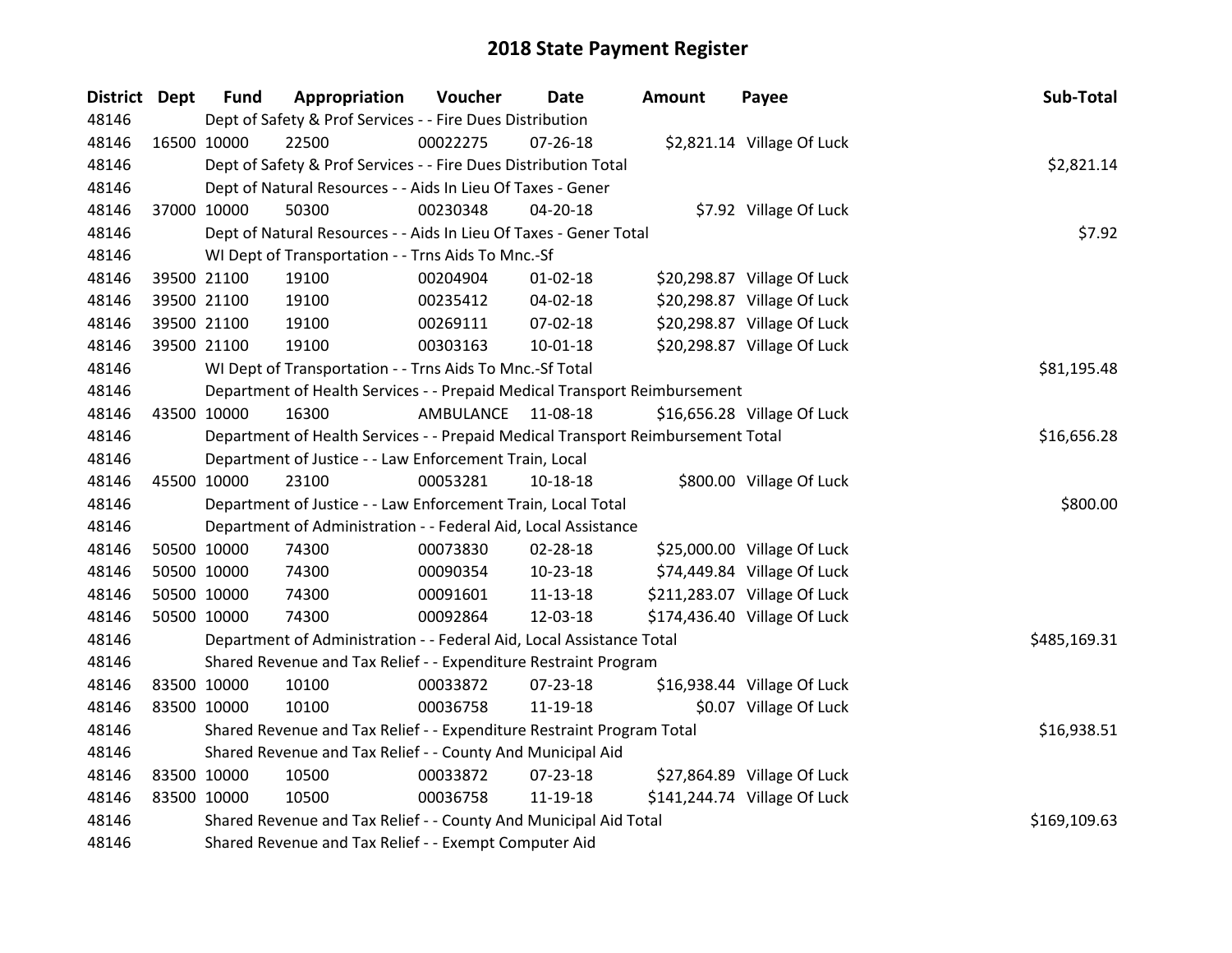| <b>District</b> | Dept        | Fund | Appropriation                                                   | Voucher  | <b>Date</b>    | <b>Amount</b> | Payee                      | Sub-Total    |
|-----------------|-------------|------|-----------------------------------------------------------------|----------|----------------|---------------|----------------------------|--------------|
| 48146           | 83500 10000 |      | 10900                                                           | 00031096 | $07 - 23 - 18$ |               | \$493.14 Village Of Luck   |              |
| 48146           | 83500 10000 |      | 10900                                                           | 00032467 | $07 - 23 - 18$ |               | \$339.78 Village Of Luck   |              |
| 48146           |             |      | Shared Revenue and Tax Relief - - Exempt Computer Aid Total     |          |                |               |                            | \$832.92     |
| 48146           |             |      | Shared Revenue and Tax Relief - - Utility Aid                   |          |                |               |                            |              |
| 48146           | 83500 10000 |      | 11000                                                           | 00033872 | $07 - 23 - 18$ |               | \$104.50 Village Of Luck   |              |
| 48146           | 83500 10000 |      | 11000                                                           | 00036758 | 11-19-18       |               | \$628.24 Village Of Luck   |              |
| 48146           |             |      | Shared Revenue and Tax Relief - - Utility Aid Total             |          |                |               |                            | \$732.74     |
| 48146           |             |      | Shared Revenue and Tax Relief - - Lottery & Gaming Credit       |          |                |               |                            |              |
| 48146           | 83500 52100 |      | 36300                                                           | 00027550 | $03 - 26 - 18$ |               | \$2,259.72 Village Of Luck |              |
| 48146           |             |      | Shared Revenue and Tax Relief - - Lottery & Gaming Credit Total |          |                |               |                            | \$2,259.72   |
| 48146 Total     |             |      |                                                                 |          |                |               |                            | \$776,523.65 |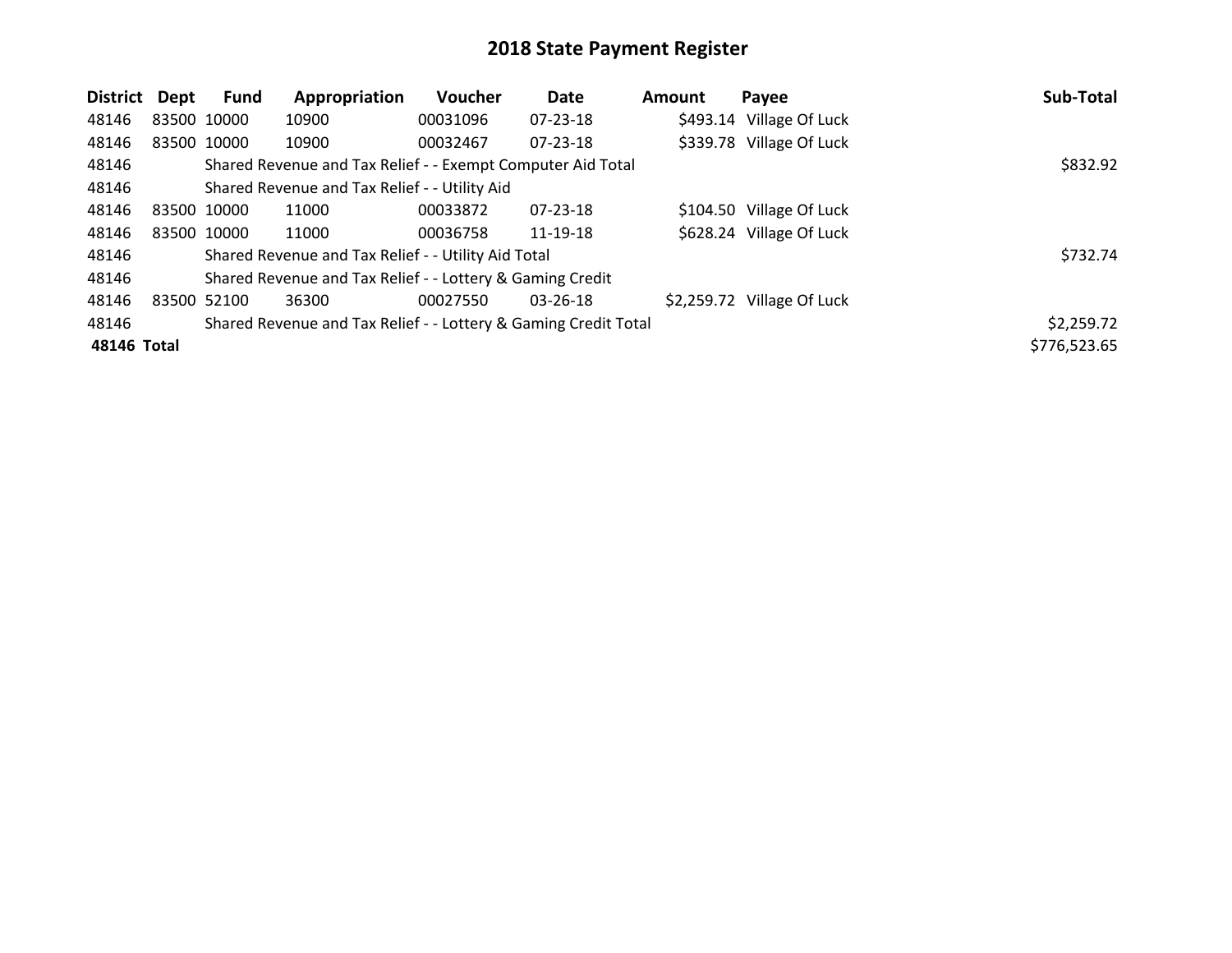| District Dept | <b>Fund</b> | Appropriation                                                         | Voucher  | Date           | <b>Amount</b> | Payee                            | Sub-Total    |
|---------------|-------------|-----------------------------------------------------------------------|----------|----------------|---------------|----------------------------------|--------------|
| 48151         |             | Dept of Safety & Prof Services - - Fire Dues Distribution             |          |                |               |                                  |              |
| 48151         | 16500 10000 | 22500                                                                 | 00022276 | $07 - 25 - 18$ |               | \$1,878.10 Village Of Milltown   |              |
| 48151         |             | Dept of Safety & Prof Services - - Fire Dues Distribution Total       |          |                |               |                                  | \$1,878.10   |
| 48151         |             | Dept of Natural Resources - - Aids In Lieu Of Taxes - Gener           |          |                |               |                                  |              |
| 48151         | 37000 10000 | 50300                                                                 | 00230349 | 04-20-18       |               | \$20.52 Village Of Milltown      |              |
| 48151         |             | Dept of Natural Resources - - Aids In Lieu Of Taxes - Gener Total     |          |                |               |                                  | \$20.52      |
| 48151         |             | WI Dept of Transportation - - Trns Aids To Mnc.-Sf                    |          |                |               |                                  |              |
| 48151         | 39500 21100 | 19100                                                                 | 00204905 | $01 - 02 - 18$ |               | \$16,422.50 Village Of Milltown  |              |
| 48151         | 39500 21100 | 19100                                                                 | 00235413 | 04-02-18       |               | \$16,422.50 Village Of Milltown  |              |
| 48151         | 39500 21100 | 19100                                                                 | 00269112 | 07-02-18       |               | \$16,422.50 Village Of Milltown  |              |
| 48151         | 39500 21100 | 19100                                                                 | 00303164 | 10-01-18       |               | \$16,422.52 Village Of Milltown  |              |
| 48151         |             | WI Dept of Transportation - - Trns Aids To Mnc.-Sf Total              |          |                |               |                                  | \$65,690.02  |
| 48151         |             | Department of Justice - - Law Enforcement Train, Local                |          |                |               |                                  |              |
| 48151         | 45500 10000 | 23100                                                                 | 00053382 | 10-18-18       |               | \$320.00 Village Of Milltown     |              |
| 48151         |             | Department of Justice - - Law Enforcement Train, Local Total          |          |                |               |                                  | \$320.00     |
| 48151         |             | Department of Administration - - Federal Aid, Local Assistance        |          |                |               |                                  |              |
| 48151         | 50500 10000 | 74300                                                                 | 00093912 | 12-26-18       |               | \$288,674.75 Village Of Milltown |              |
| 48151         |             | Department of Administration - - Federal Aid, Local Assistance Total  |          |                |               |                                  | \$288,674.75 |
| 48151         |             | Shared Revenue and Tax Relief - - Expenditure Restraint Program       |          |                |               |                                  |              |
| 48151         | 83500 10000 | 10100                                                                 | 00033873 | $07 - 23 - 18$ |               | \$18,453.14 Village Of Milltown  |              |
| 48151         |             | Shared Revenue and Tax Relief - - Expenditure Restraint Program Total |          |                |               |                                  | \$18,453.14  |
| 48151         |             | Shared Revenue and Tax Relief - - County And Municipal Aid            |          |                |               |                                  |              |
| 48151         | 83500 10000 | 10500                                                                 | 00033873 | $07 - 23 - 18$ |               | \$35,491.22 Village Of Milltown  |              |
| 48151         | 83500 10000 | 10500                                                                 | 00036759 | 11-19-18       |               | \$201,116.93 Village Of Milltown |              |
| 48151         |             | Shared Revenue and Tax Relief - - County And Municipal Aid Total      |          |                |               |                                  | \$236,608.15 |
| 48151         |             | Shared Revenue and Tax Relief - - Exempt Computer Aid                 |          |                |               |                                  |              |
| 48151         | 83500 10000 | 10900                                                                 | 00031097 | 07-23-18       |               | \$503.29 Village Of Milltown     |              |
| 48151         | 83500 10000 | 10900                                                                 | 00032468 | $07 - 23 - 18$ |               | \$233.49 Village Of Milltown     |              |
| 48151         |             | Shared Revenue and Tax Relief - - Exempt Computer Aid Total           |          |                |               |                                  | \$736.78     |
| 48151         |             | Shared Revenue and Tax Relief - - Utility Aid                         |          |                |               |                                  |              |
| 48151         | 83500 10000 | 11000                                                                 | 00033873 | 07-23-18       |               | \$56.59 Village Of Milltown      |              |
| 48151         | 83500 10000 | 11000                                                                 | 00036759 | 11-19-18       |               | \$322.23 Village Of Milltown     |              |
| 48151         |             | Shared Revenue and Tax Relief - - Utility Aid Total                   |          |                |               |                                  | \$378.82     |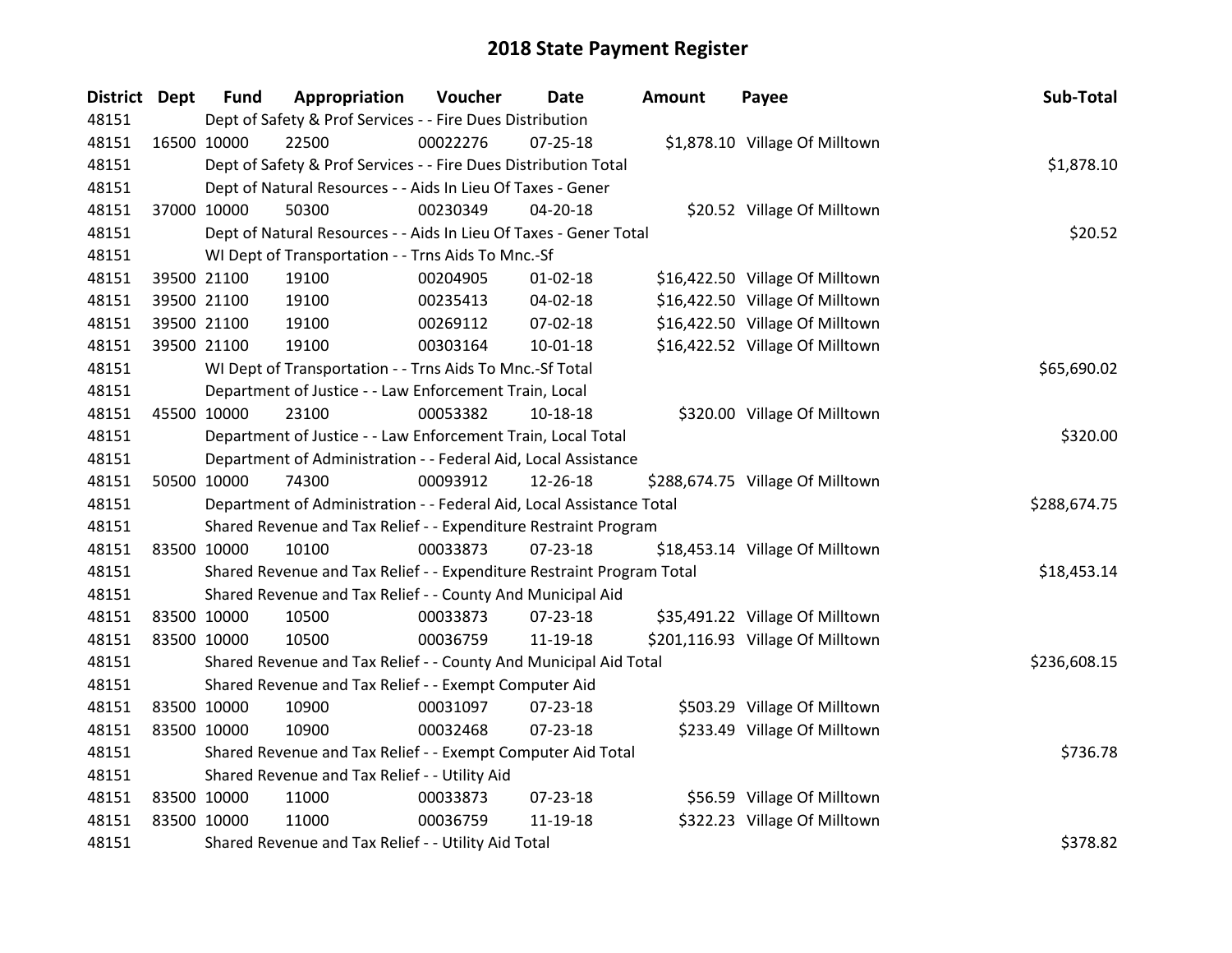|             | District Dept Fund Appropriation | Voucher | <b>Date</b> | Amount | Payee | Sub-Total    |
|-------------|----------------------------------|---------|-------------|--------|-------|--------------|
| 48151 Total |                                  |         |             |        |       | \$612,760.28 |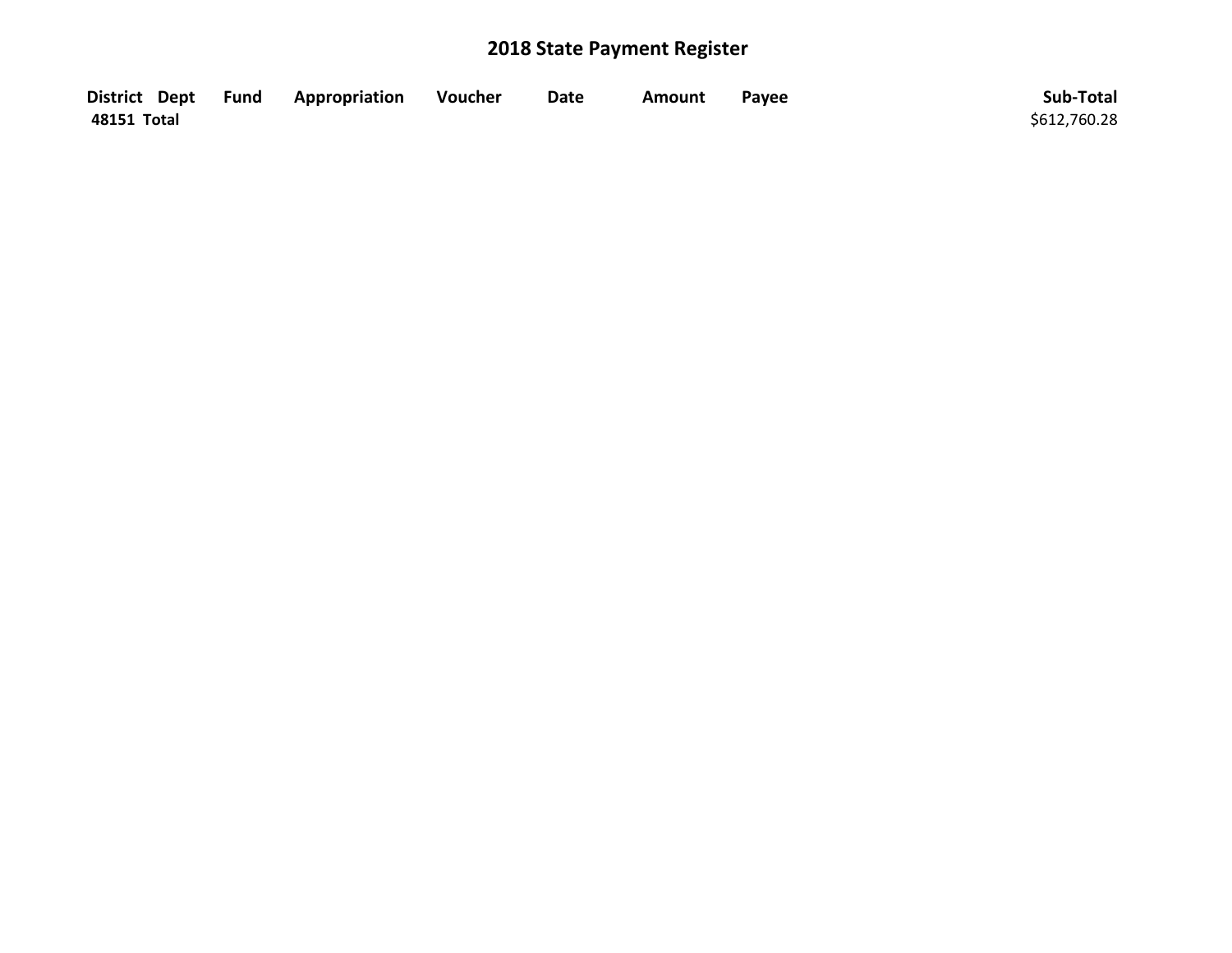| District Dept |             | <b>Fund</b> | Appropriation                                                                   | Voucher   | Date           | <b>Amount</b> | Payee                            | Sub-Total    |
|---------------|-------------|-------------|---------------------------------------------------------------------------------|-----------|----------------|---------------|----------------------------------|--------------|
| 48165         |             |             | Dept of Safety & Prof Services - - Fire Dues Distribution                       |           |                |               |                                  |              |
| 48165         |             | 16500 10000 | 22500                                                                           | 00022277  | $07 - 25 - 18$ |               | \$7,590.79 Osceola, Village of   |              |
| 48165         |             |             | Dept of Safety & Prof Services - - Fire Dues Distribution Total                 |           |                |               |                                  | \$7,590.79   |
| 48165         |             |             | Dept of Natural Resources - - Aids In Lieu Of Taxes - Gener                     |           |                |               |                                  |              |
| 48165         |             | 37000 10000 | 50300                                                                           | 00212245  | 02-05-18       |               | \$2,330.39 Osceola, Village of   |              |
| 48165         |             |             | Dept of Natural Resources - - Aids In Lieu Of Taxes - Gener Total               |           |                |               |                                  | \$2,330.39   |
| 48165         |             |             | Dept of Natural Resources - - Ea - Urban Nonpoint Source                        |           |                |               |                                  |              |
| 48165         |             | 37000 27400 | 65800                                                                           | 00261404  | 08-24-18       |               | \$42,430.94 Osceola, Village of  |              |
| 48165         |             |             | Dept of Natural Resources - - Ea - Urban Nonpoint Source Total                  |           |                |               |                                  | \$42,430.94  |
| 48165         |             |             | WI Dept of Transportation - - Trns Aids To Mnc.-Sf                              |           |                |               |                                  |              |
| 48165         |             | 39500 21100 | 19100                                                                           | 00204906  | $01 - 02 - 18$ |               | \$50,210.48 Osceola, Village of  |              |
| 48165         |             | 39500 21100 | 19100                                                                           | 00235414  | 04-02-18       |               | \$50,210.48 Osceola, Village of  |              |
| 48165         |             | 39500 21100 | 19100                                                                           | 00269113  | 07-02-18       |               | \$50,210.48 Osceola, Village of  |              |
| 48165         |             | 39500 21100 | 19100                                                                           | 00303165  | $10 - 01 - 18$ |               | \$50,210.48 Osceola, Village of  |              |
| 48165         |             |             | WI Dept of Transportation - - Trns Aids To Mnc.-Sf Total                        |           |                |               |                                  | \$200,841.92 |
| 48165         |             |             | WI Dept of Transportation - - Trnsprt Alternats Lf                              |           |                |               |                                  |              |
| 48165         |             | 39500 21100 | 22600                                                                           | 00323107  | $11 - 13 - 18$ |               | \$9,491.44 Osceola, Village of   |              |
| 48165         |             |             | WI Dept of Transportation - - Trnsprt Alternats Lf Total                        |           |                |               |                                  | \$9,491.44   |
| 48165         |             |             | WI Dept of Transportation - - Trnsprt Alternats Ff                              |           |                |               |                                  |              |
| 48165         |             | 39500 21100 | 22700                                                                           | 00323107  | 11-13-18       |               | \$37,965.77 Osceola, Village of  |              |
| 48165         |             |             | WI Dept of Transportation - - Trnsprt Alternats Ff Total                        |           |                |               |                                  | \$37,965.77  |
| 48165         |             |             | Department of Health Services - - Prepaid Medical Transport Reimbursement       |           |                |               |                                  |              |
| 48165         |             | 43500 10000 | 16300                                                                           | AMBULANCE | 11-08-18       |               | \$4,207.90 Osceola, Village of   |              |
| 48165         |             |             | Department of Health Services - - Prepaid Medical Transport Reimbursement Total |           |                |               |                                  | \$4,207.90   |
| 48165         |             |             | Department of Justice - - Law Enforcement Train, Local                          |           |                |               |                                  |              |
| 48165         |             | 45500 10000 | 23100                                                                           | 00053532  | 10-18-18       |               | \$960.00 Osceola, Village of     |              |
| 48165         |             |             | Department of Justice - - Law Enforcement Train, Local Total                    |           |                |               |                                  | \$960.00     |
| 48165         |             |             | Department of Administration - - Federal Aid, Local Assistance                  |           |                |               |                                  |              |
| 48165         |             | 50500 10000 | 74300                                                                           | 00071001  | 01-30-18       |               | \$37,373.00 Osceola, Village of  |              |
| 48165         |             | 50500 10000 | 74300                                                                           | 00083481  | 07-03-18       |               | \$78,989.00 Osceola, Village of  |              |
| 48165         |             | 50500 10000 | 74300                                                                           | 00085931  | 08-30-18       |               | \$104,315.00 Osceola, Village of |              |
| 48165         |             | 50500 10000 | 74300                                                                           | 00088533  | 09-21-18       |               | \$45,502.00 Osceola, Village of  |              |
| 48165         | 50500 10000 |             | 74300                                                                           | 00089750  | $10-10-18$     |               | \$25,174.00 Osceola, Village of  |              |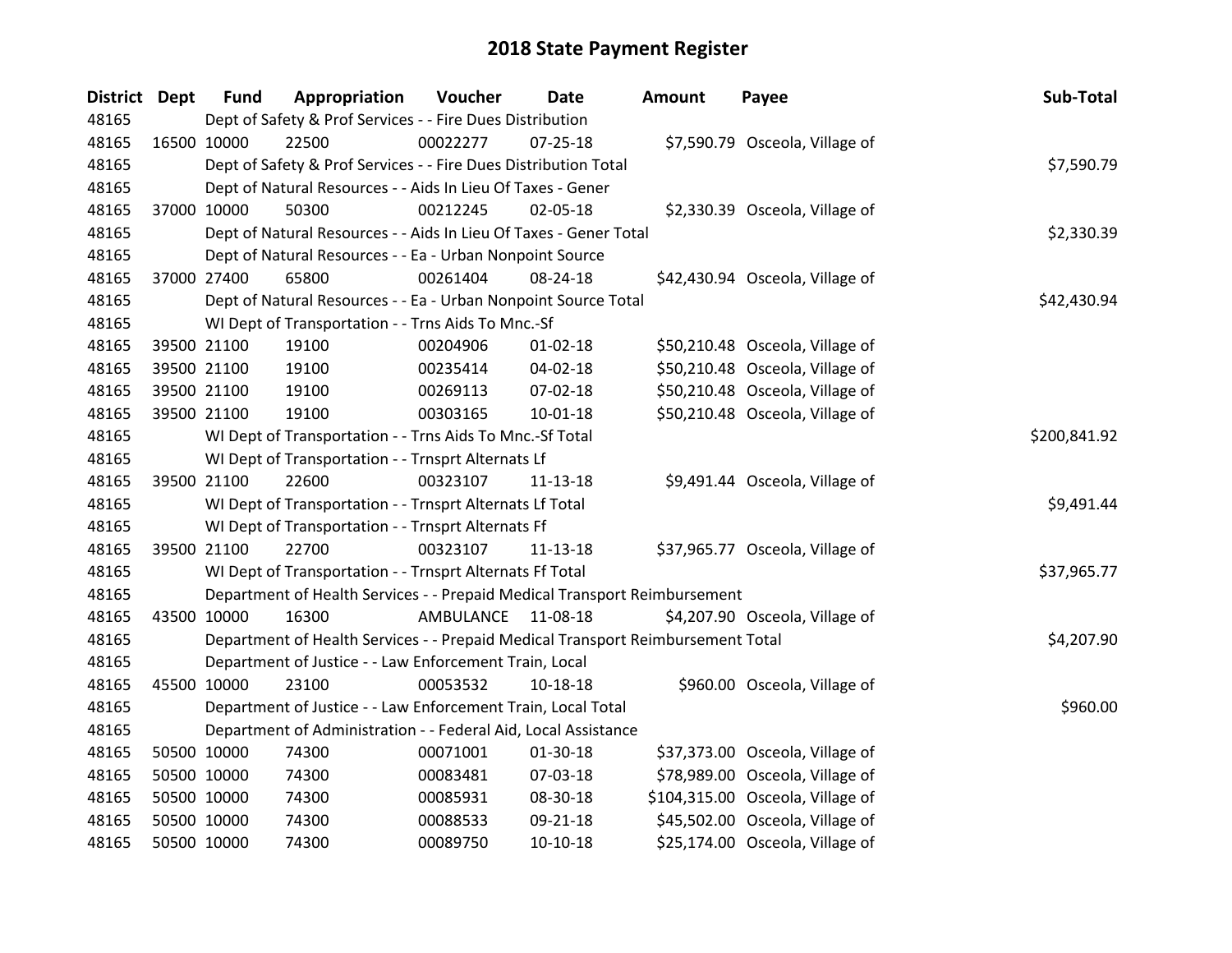| <b>District</b> | Dept | <b>Fund</b> | Appropriation                                                         | <b>Voucher</b> | Date           | Amount | Payee                            | Sub-Total    |
|-----------------|------|-------------|-----------------------------------------------------------------------|----------------|----------------|--------|----------------------------------|--------------|
| 48165           |      |             | Department of Administration - - Federal Aid, Local Assistance Total  |                |                |        |                                  | \$291,353.00 |
| 48165           |      |             | Shared Revenue and Tax Relief - - Expenditure Restraint Program       |                |                |        |                                  |              |
| 48165           |      | 83500 10000 | 10100                                                                 | 00033874       | 07-23-18       |        | \$21,003.58 Osceola, Village of  |              |
| 48165           |      |             | Shared Revenue and Tax Relief - - Expenditure Restraint Program Total |                |                |        |                                  | \$21,003.58  |
| 48165           |      |             | Shared Revenue and Tax Relief - - County And Municipal Aid            |                |                |        |                                  |              |
| 48165           |      | 83500 10000 | 10500                                                                 | 00033874       | 07-23-18       |        | \$48,645.73 Osceola, Village of  |              |
| 48165           |      | 83500 10000 | 10500                                                                 | 00036760       | 11-19-18       |        | \$271,451.25 Osceola, Village of |              |
| 48165           |      |             | Shared Revenue and Tax Relief - - County And Municipal Aid Total      |                |                |        |                                  | \$320,096.98 |
| 48165           |      |             | Shared Revenue and Tax Relief - - Exempt Computer Aid                 |                |                |        |                                  |              |
| 48165           |      | 83500 10000 | 10900                                                                 | 00031098       | 07-23-18       |        | \$782.33 Osceola, Village of     |              |
| 48165           |      | 83500 10000 | 10900                                                                 | 00032469       | $07 - 23 - 18$ |        | \$16,051.54 Osceola, Village of  |              |
| 48165           |      |             | Shared Revenue and Tax Relief - - Exempt Computer Aid Total           |                |                |        |                                  | \$16,833.87  |
| 48165           |      |             | Shared Revenue and Tax Relief - - Lottery & Gaming Credit             |                |                |        |                                  |              |
| 48165           |      | 83500 52100 | 36300                                                                 | 00027551       | $03 - 26 - 18$ |        | \$6,617.55 Osceola, Village of   |              |
| 48165           |      |             | Shared Revenue and Tax Relief - - Lottery & Gaming Credit Total       |                |                |        |                                  | \$6,617.55   |
| 48165 Total     |      |             |                                                                       |                |                |        |                                  | \$961,724.13 |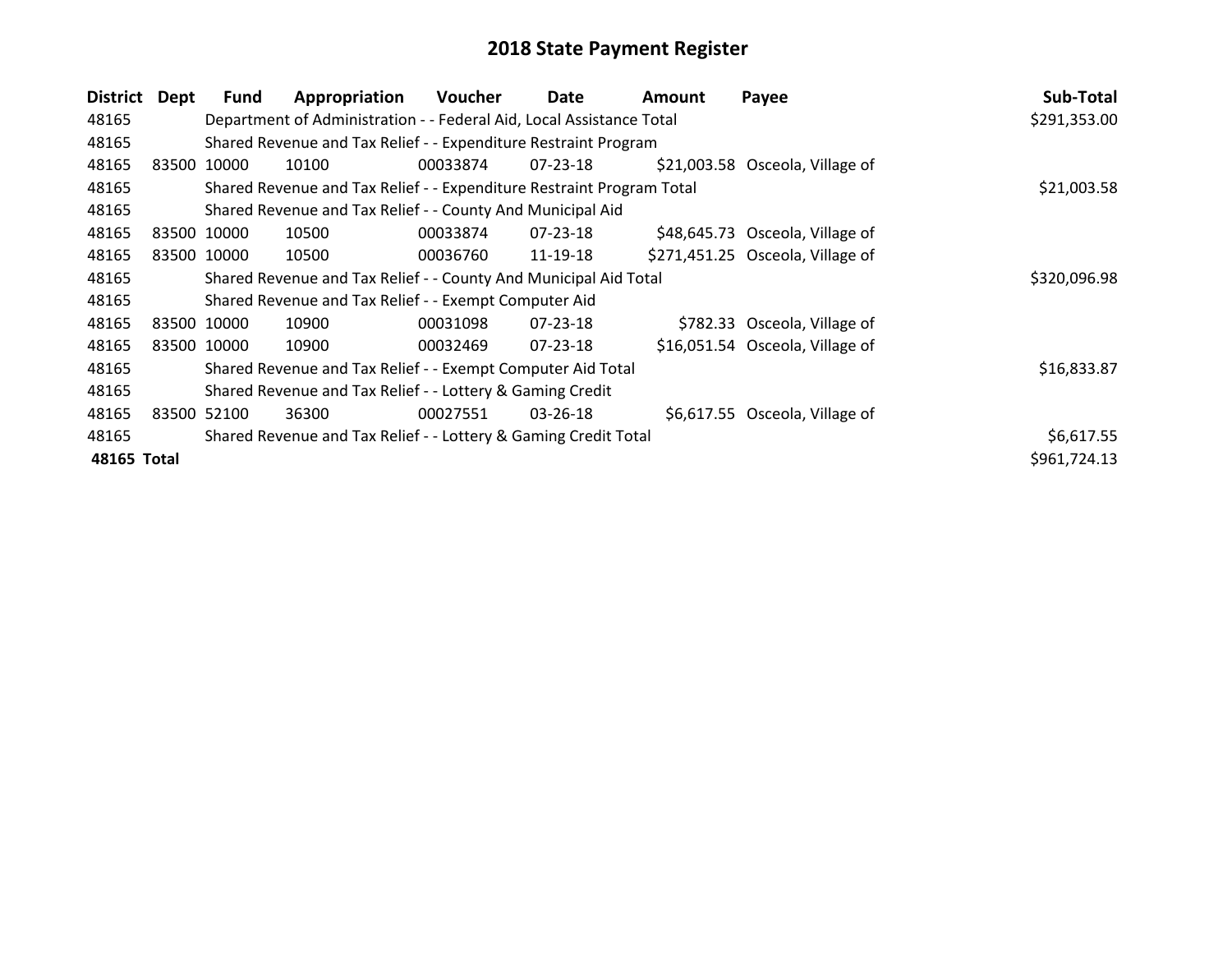| District Dept |             | Fund | <b>Appropriation</b>                                        | Voucher  | Date     | Amount | <b>Pavee</b>                    | Sub-Total |
|---------------|-------------|------|-------------------------------------------------------------|----------|----------|--------|---------------------------------|-----------|
| 48168         |             |      | Shared Revenue and Tax Relief - - Exempt Computer Aid       |          |          |        |                                 |           |
| 48168         | 83500 10000 |      | 10900                                                       | 00031099 | 07-23-18 |        | \$538.81 Village Of Turtle Lake |           |
| 48168         |             |      | Shared Revenue and Tax Relief - - Exempt Computer Aid Total |          |          |        |                                 | \$538.81  |
| 48168 Total   |             |      |                                                             |          |          |        |                                 | \$538.81  |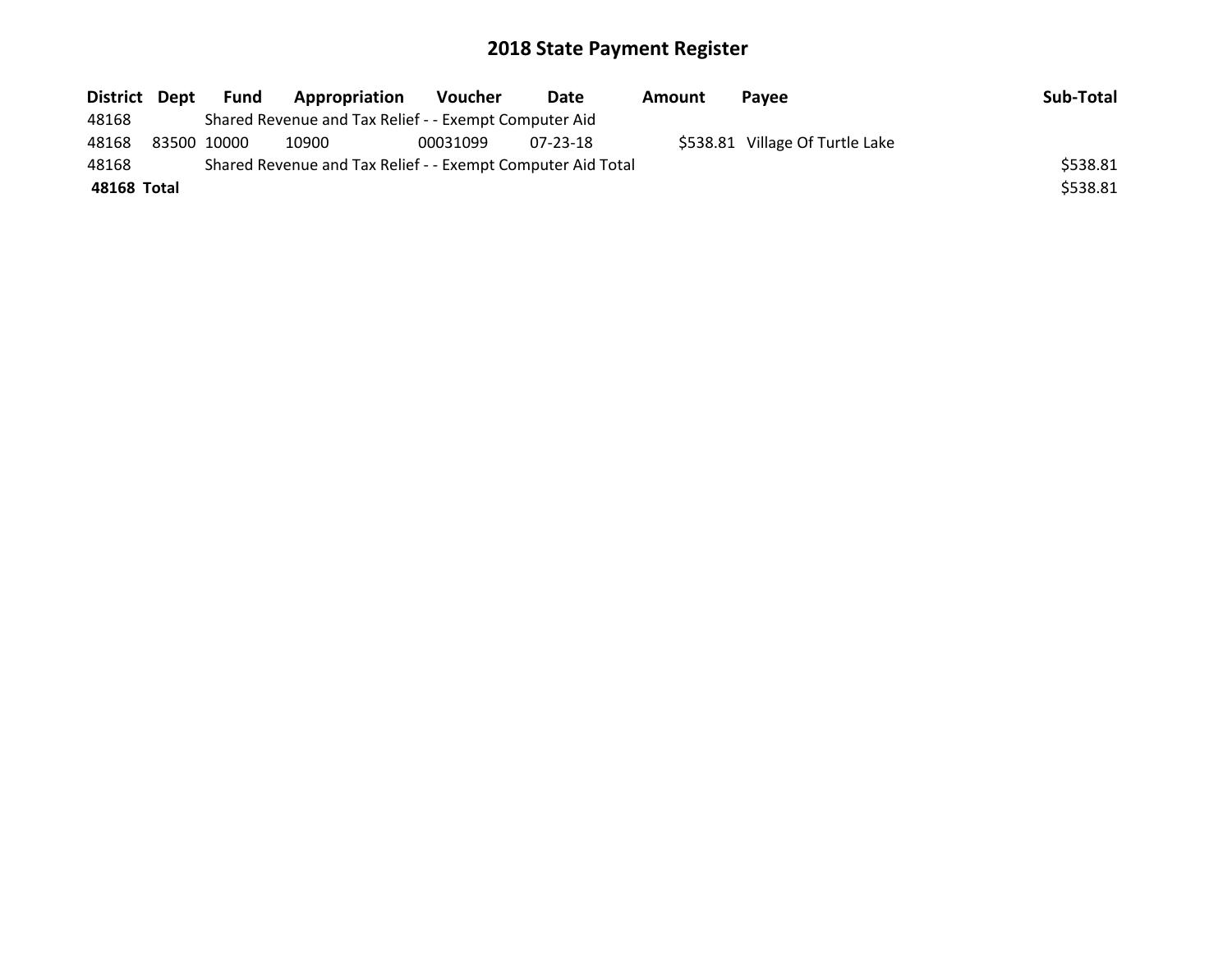| District Dept | <b>Fund</b> | Appropriation                                                                   | Voucher   | <b>Date</b>    | <b>Amount</b> | Payee                     | Sub-Total    |
|---------------|-------------|---------------------------------------------------------------------------------|-----------|----------------|---------------|---------------------------|--------------|
| 48201         |             | Dept of Ag, Trade & Cons Protc - - Retail Petroleum                             |           |                |               |                           |              |
| 48201         | 11500 27200 | 16100                                                                           | 00032803  | 03-14-18       |               | \$425.00 City Of Amery    |              |
| 48201         | 11500 27200 | 16100                                                                           | 00038391  | 09-13-18       |               | \$875.00 City Of Amery    |              |
| 48201         | 11500 27200 | 16100                                                                           | 00041873  | 12-13-18       |               | \$250.00 City Of Amery    |              |
| 48201         |             | Dept of Ag, Trade & Cons Protc - - Retail Petroleum Total                       |           |                |               |                           | \$1,550.00   |
| 48201         |             | Dept of Safety & Prof Services - - Fire Dues Distribution                       |           |                |               |                           |              |
| 48201         | 16500 10000 | 22500                                                                           | 00022278  | $07 - 24 - 18$ |               | \$8,576.10 City Of Amery  |              |
| 48201         |             | Dept of Safety & Prof Services - - Fire Dues Distribution Total                 |           |                |               |                           | \$8,576.10   |
| 48201         |             | Dept of Natural Resources - - Aids In Lieu Of Taxes - Gener                     |           |                |               |                           |              |
| 48201         | 37000 10000 | 50300                                                                           | 00212179  | 02-05-18       |               | \$747.18 City Of Amery    |              |
| 48201         |             | Dept of Natural Resources - - Aids In Lieu Of Taxes - Gener Total               |           |                |               |                           | \$747.18     |
| 48201         |             | Dept of Natural Resources - - Resaids - Cnty Forst, Cl & Mfl                    |           |                |               |                           |              |
| 48201         | 37000 21200 | 57100                                                                           | 00247958  | 06-28-18       |               | \$2.80 City Of Amery      |              |
| 48201         |             | Dept of Natural Resources - - Resaids - Cnty Forst, Cl & Mfl Total              |           |                |               |                           | \$2.80       |
| 48201         |             | Dept of Natural Resources - - Land Acquisition                                  |           |                |               |                           |              |
| 48201         | 37000 36300 | <b>TA100</b>                                                                    | 00207026  | $01 - 11 - 18$ |               | \$65,894.39 City Of Amery |              |
| 48201         |             | Dept of Natural Resources - - Land Acquisition Total                            |           |                |               |                           | \$65,894.39  |
| 48201         |             | WI Dept of Transportation - - Trns Aids To Mnc.-Sf                              |           |                |               |                           |              |
| 48201         | 39500 21100 | 19100                                                                           | 00204907  | $01 - 02 - 18$ |               | \$51,349.33 City Of Amery |              |
| 48201         | 39500 21100 | 19100                                                                           | 00235415  | 04-02-18       |               | \$51,349.33 City Of Amery |              |
| 48201         | 39500 21100 | 19100                                                                           | 00269114  | 07-02-18       |               | \$51,349.33 City Of Amery |              |
| 48201         | 39500 21100 | 19100                                                                           | 00303166  | 10-01-18       |               | \$51,349.35 City Of Amery |              |
| 48201         |             | WI Dept of Transportation - - Trns Aids To Mnc.-Sf Total                        |           |                |               |                           | \$205,397.34 |
| 48201         |             | WI Dept of Transportation - - Aero Assistance Sfd                               |           |                |               |                           |              |
| 48201         | 39500 21100 | 26400                                                                           | 00285060  | 08-10-18       |               | \$8,558.00 City Of Amery  |              |
| 48201         |             | WI Dept of Transportation - - Aero Assistance Sfd Total                         |           |                |               |                           | \$8,558.00   |
| 48201         |             | WI Dept of Transportation - - Aero Assistance Lfd                               |           |                |               |                           |              |
| 48201         | 39500 21100 | 27400                                                                           | 00285060  | 08-10-18       |               | \$2,139.50 City Of Amery  |              |
| 48201         |             | WI Dept of Transportation - - Aero Assistance Lfd Total                         |           |                |               |                           | \$2,139.50   |
| 48201         |             | Department of Health Services - - Prepaid Medical Transport Reimbursement       |           |                |               |                           |              |
| 48201         | 43500 10000 | 16300                                                                           | AMBULANCE | 11-08-18       |               | \$26,299.39 City Of Amery |              |
| 48201         |             | Department of Health Services - - Prepaid Medical Transport Reimbursement Total |           |                |               |                           | \$26,299.39  |
| 48201         |             | Department of Justice - - Law Enforcement Train, Local                          |           |                |               |                           |              |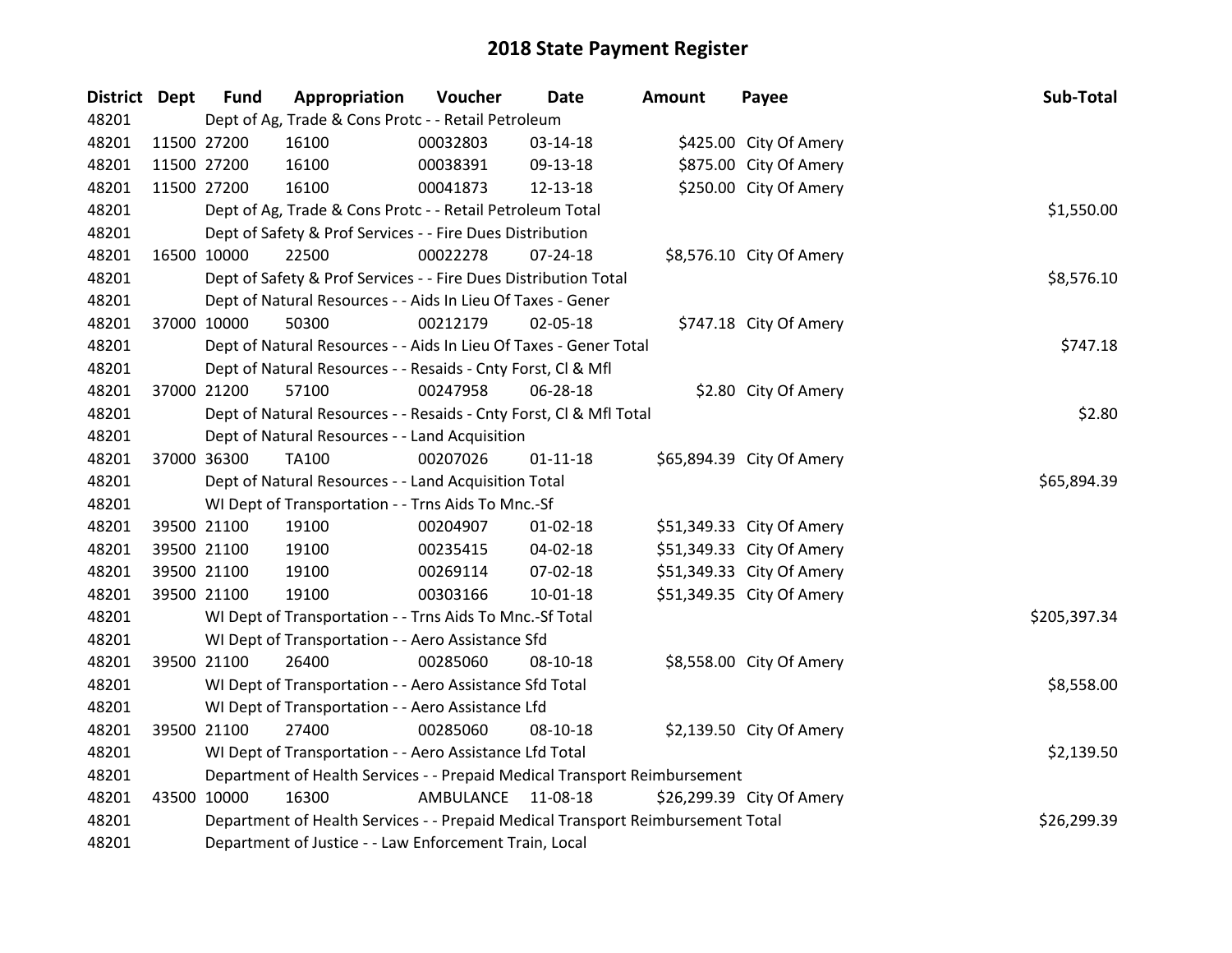| <b>District</b> | Dept | Fund                                                            | Appropriation                                                         | Voucher     | Date           | <b>Amount</b> | Payee                      | Sub-Total    |
|-----------------|------|-----------------------------------------------------------------|-----------------------------------------------------------------------|-------------|----------------|---------------|----------------------------|--------------|
| 48201           |      | 45500 10000                                                     | 23100                                                                 | 00041366    | $02 - 01 - 18$ |               | \$9,678.24 City Of Amery   |              |
| 48201           |      | 45500 10000                                                     | 23100                                                                 | 00051884    | 09-21-18       |               | \$1,600.00 City Of Amery   |              |
| 48201           |      |                                                                 | Department of Justice - - Law Enforcement Train, Local Total          |             |                |               |                            | \$11,278.24  |
| 48201           |      | Shared Revenue and Tax Relief - - Expenditure Restraint Program |                                                                       |             |                |               |                            |              |
| 48201           |      | 83500 10000                                                     | 10100                                                                 | 00033875    | 07-23-18       |               | \$71,322.24 City Of Amery  |              |
| 48201           |      |                                                                 | Shared Revenue and Tax Relief - - Expenditure Restraint Program Total | \$71,322.24 |                |               |                            |              |
| 48201           |      |                                                                 | Shared Revenue and Tax Relief - - County And Municipal Aid            |             |                |               |                            |              |
| 48201           |      | 83500 10000                                                     | 10500                                                                 | 00033875    | 07-23-18       |               | \$77,198.46 City Of Amery  |              |
| 48201           |      | 83500 10000                                                     | 10500                                                                 | 00036761    | 11-19-18       |               | \$411,158.55 City Of Amery |              |
| 48201           |      |                                                                 | Shared Revenue and Tax Relief - - County And Municipal Aid Total      |             |                |               |                            | \$488,357.01 |
| 48201           |      |                                                                 | Shared Revenue and Tax Relief - - Exempt Computer Aid                 |             |                |               |                            |              |
| 48201           |      | 83500 10000                                                     | 10900                                                                 | 00031100    | $07 - 23 - 18$ |               | \$6,867.49 City Of Amery   |              |
| 48201           |      | 83500 10000                                                     | 10900                                                                 | 00032470    | 07-23-18       |               | \$7,598.40 City Of Amery   |              |
| 48201           |      | Shared Revenue and Tax Relief - - Exempt Computer Aid Total     | \$14,465.89                                                           |             |                |               |                            |              |
| 48201           |      | Shared Revenue and Tax Relief - - Utility Aid                   |                                                                       |             |                |               |                            |              |
| 48201           |      | 83500 10000                                                     | 11000                                                                 | 00033875    | $07 - 23 - 18$ |               | \$3,263.65 City Of Amery   |              |
| 48201           |      | 83500 10000                                                     | 11000                                                                 | 00036761    | 11-19-18       |               | \$18,722.43 City Of Amery  |              |
| 48201           |      | Shared Revenue and Tax Relief - - Utility Aid Total             | \$21,986.08                                                           |             |                |               |                            |              |
| 48201           |      | Shared Revenue and Tax Relief - - Lottery & Gaming Credit       |                                                                       |             |                |               |                            |              |
| 48201           |      | 83500 52100                                                     | 36300                                                                 | 00027552    | $03 - 26 - 18$ |               | \$10,608.00 City Of Amery  |              |
| 48201           |      | Shared Revenue and Tax Relief - - Lottery & Gaming Credit Total | \$10,608.00                                                           |             |                |               |                            |              |
| 48201 Total     |      |                                                                 |                                                                       |             |                |               |                            | \$937,182.16 |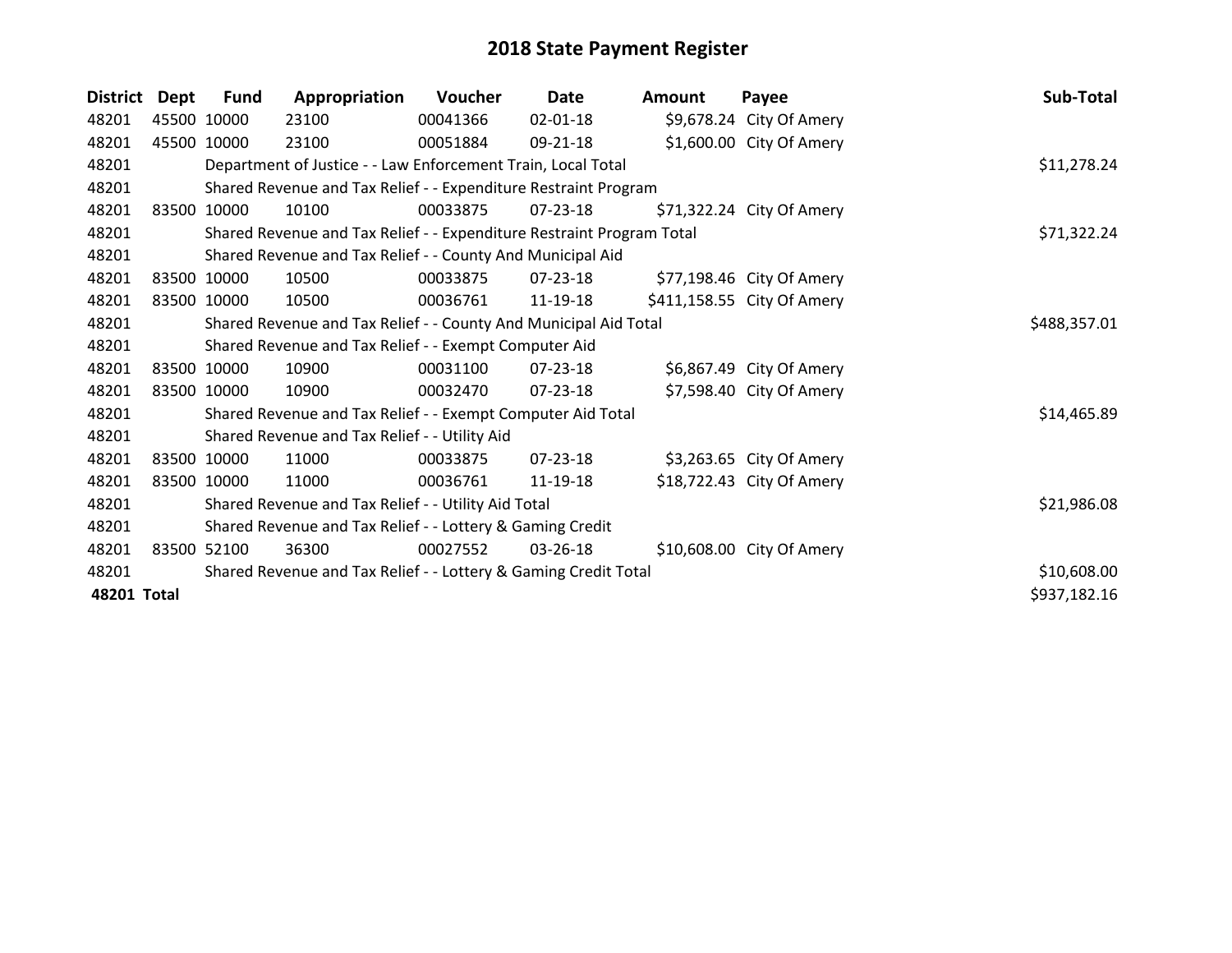| District Dept | <b>Fund</b>                                                       | Appropriation                                                     | Voucher  | <b>Date</b>    | <b>Amount</b> | Payee                                 | Sub-Total  |  |  |
|---------------|-------------------------------------------------------------------|-------------------------------------------------------------------|----------|----------------|---------------|---------------------------------------|------------|--|--|
| 48281         | Dept of Safety & Prof Services - - Fire Dues Distribution         |                                                                   |          |                |               |                                       |            |  |  |
| 48281         | 16500 10000                                                       | 22500                                                             | 00022279 | $07 - 25 - 18$ |               | \$8,786.31 Saint Croix Falls, City Of |            |  |  |
| 48281         | Dept of Safety & Prof Services - - Fire Dues Distribution Total   | \$8,786.31                                                        |          |                |               |                                       |            |  |  |
| 48281         |                                                                   | Dept of Natural Resources - - Aids In Lieu Of Taxes - Gener       |          |                |               |                                       |            |  |  |
| 48281         | 37000 10000                                                       | 50300                                                             | 00212246 | 02-05-18       |               | \$2,489.88 Saint Croix Falls, City Of |            |  |  |
| 48281         | 37000 10000                                                       | 50300                                                             | 00230360 | $04 - 20 - 18$ |               | \$121.31 Saint Croix Falls, City Of   |            |  |  |
| 48281         | 37000 10000                                                       | 50300                                                             | 00230362 | 04-20-18       |               | \$31.86 Saint Croix Falls, City Of    |            |  |  |
| 48281         |                                                                   | Dept of Natural Resources - - Aids In Lieu Of Taxes - Gener Total |          |                |               |                                       | \$2,643.05 |  |  |
| 48281         |                                                                   | Dept of Natural Resources - - Gen Program Ops-State Funds         |          |                |               |                                       |            |  |  |
| 48281         | 37000 21200                                                       | 16100                                                             | 00207495 | $01 - 16 - 18$ |               | \$814.41 Saint Croix Falls, City Of   |            |  |  |
| 48281         | 37000 21200                                                       | 16100                                                             | 00207498 | $01 - 16 - 18$ |               | \$1,877.14 Saint Croix Falls, City Of |            |  |  |
| 48281         | 37000 21200                                                       | 16100                                                             | 00207501 | $01 - 16 - 18$ |               | \$82.86 Saint Croix Falls, City Of    |            |  |  |
| 48281         | 37000 21200                                                       | 16100                                                             | 00224619 | 04-03-18       |               | \$774.55 Saint Croix Falls, City Of   |            |  |  |
| 48281         | 37000 21200                                                       | 16100                                                             | 00224655 | 04-03-18       |               | \$77.00 Saint Croix Falls, City Of    |            |  |  |
| 48281         | 37000 21200                                                       | 16100                                                             | 00224668 | 04-03-18       |               | \$565.03 Saint Croix Falls, City Of   |            |  |  |
| 48281         | 37000 21200                                                       | 16100                                                             | 00224675 | 04-03-18       |               | \$184.61 Saint Croix Falls, City Of   |            |  |  |
| 48281         | 37000 21200                                                       | 16100                                                             | 00251994 | $07 - 12 - 18$ |               | \$193.86 Saint Croix Falls, City Of   |            |  |  |
| 48281         | 37000 21200                                                       | 16100                                                             | 00256180 | 08-01-18       |               | \$838.44 Saint Croix Falls, City Of   |            |  |  |
| 48281         | 37000 21200                                                       | 16100                                                             | 00256181 | 08-01-18       |               | \$85.35 Saint Croix Falls, City Of    |            |  |  |
| 48281         | 37000 21200                                                       | 16100                                                             | 00262441 | 08-27-18       |               | \$1,439.08 Saint Croix Falls, City Of |            |  |  |
| 48281         | 37000 21200                                                       | 16100                                                             | 00272261 | $10 - 11 - 18$ |               | \$156.86 Saint Croix Falls, City Of   |            |  |  |
| 48281         | 37000 21200                                                       | 16100                                                             | 00272272 | $10-11-18$     |               | \$2,311.99 Saint Croix Falls, City Of |            |  |  |
| 48281         | 37000 21200                                                       | 16100                                                             | 00272274 | $10-11-18$     |               | \$1,184.02 Saint Croix Falls, City Of |            |  |  |
| 48281         | 37000 21200                                                       | 16100                                                             | 00272973 | $10-16-18$     |               | \$101.36 Saint Croix Falls, City Of   |            |  |  |
| 48281         | Dept of Natural Resources - - Gen Program Ops-State Funds Total   | \$10,686.56                                                       |          |                |               |                                       |            |  |  |
| 48281         | Dept of Natural Resources - - Gpo-State Funds                     |                                                                   |          |                |               |                                       |            |  |  |
| 48281         | 37000 21200                                                       | 45900                                                             | 00207442 | $01 - 16 - 18$ |               | \$245.37 Saint Croix Falls, City Of   |            |  |  |
| 48281         | Dept of Natural Resources - - Gpo-State Funds Total               | \$245.37                                                          |          |                |               |                                       |            |  |  |
| 48281         | Dept of Natural Resources - - Aids In Lieu Of Taxes - Sum S       |                                                                   |          |                |               |                                       |            |  |  |
| 48281         | 37000 21200                                                       | 57900                                                             | 00230361 | 04-20-18       |               | \$148.16 Saint Croix Falls, City Of   |            |  |  |
| 48281         | 37000 21200                                                       | 57900                                                             | 00230363 | 04-20-18       |               | \$9.90 Saint Croix Falls, City Of     |            |  |  |
| 48281         | Dept of Natural Resources - - Aids In Lieu Of Taxes - Sum S Total | \$158.06                                                          |          |                |               |                                       |            |  |  |
| 48281         | WI Dept of Transportation - - Trns Aids To Mnc.-Sf                |                                                                   |          |                |               |                                       |            |  |  |